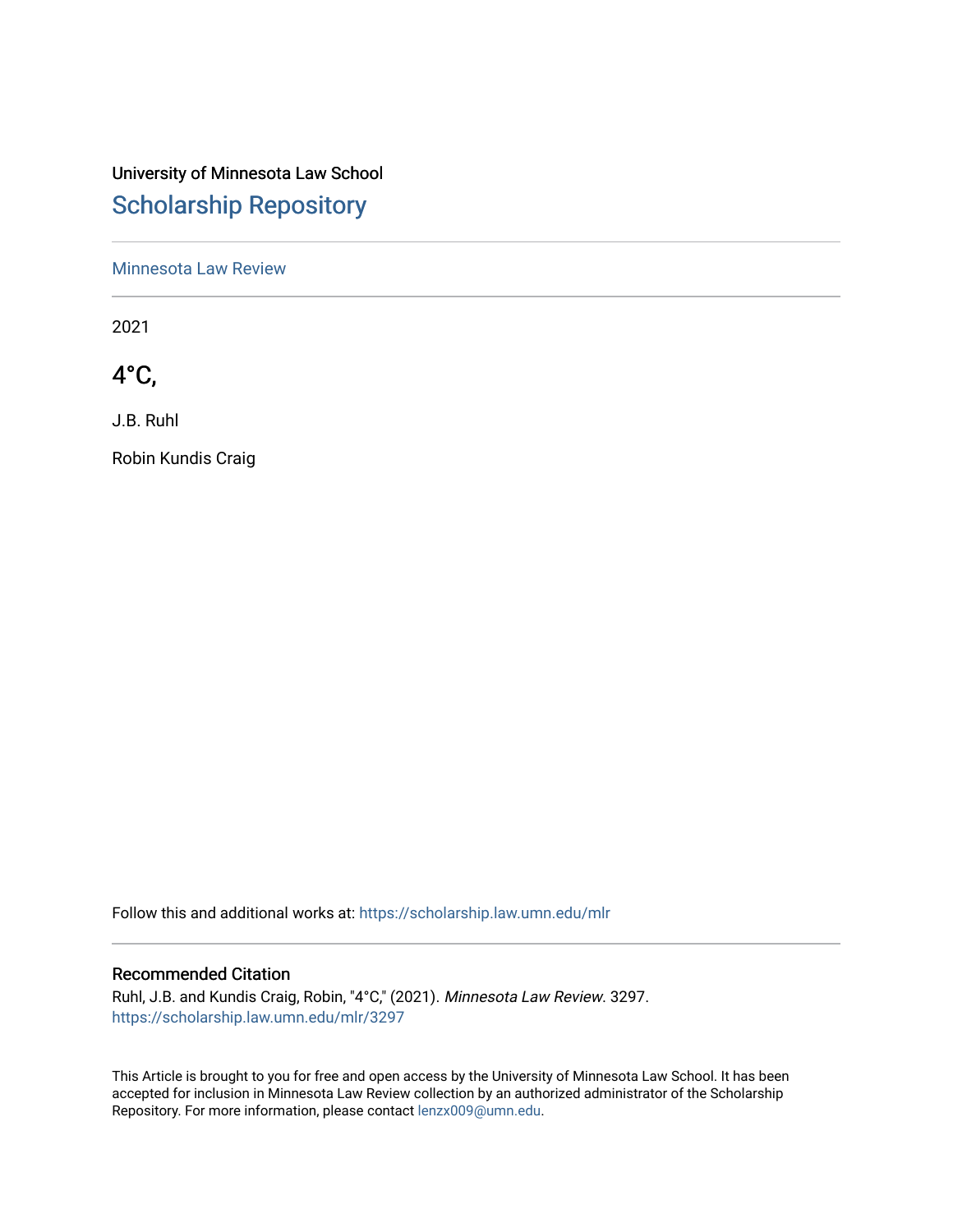### **Article**

# **4°C**

# **J.B. Ruhl† and Robin Kundis Craig††**

| I. Embracing 4°C: Why 2°C Is Too Conservative for Anticipatory       |  |
|----------------------------------------------------------------------|--|
|                                                                      |  |
| A. Where Are We Now? The Current Increase and Trends in              |  |
|                                                                      |  |
| B. Can We Stay Below 2°C? Carbon Budgets, Coronavirus, and           |  |
|                                                                      |  |
| 1. Emissions Cuts Sufficient to Halt Warming Are                     |  |
|                                                                      |  |
| 2. Carbon Budgets Also Suggest that the 2°C Mitigation               |  |
|                                                                      |  |
| C. Where Are We Going? Committed Warming and                         |  |
| Projections for Global Average Temperatures 214                      |  |
| II. Anticipating 4°C: What Does the World Look Like                  |  |
|                                                                      |  |
|                                                                      |  |
| Acknowledging Potential Limitations on Humanity's<br><b>B.</b>       |  |
|                                                                      |  |
| C. Imagining the United States When the World Is $4^{\circ}$ C       |  |
|                                                                      |  |
| III. Adapting to 4°C: Reorienting Adaptation Policy for Anticipatory |  |
|                                                                      |  |
|                                                                      |  |
|                                                                      |  |
|                                                                      |  |

<sup>†</sup> David Daniels Allen Distinguished Chair of Law, Vanderbilt University Law School. Copyright  $©$  2021 by J.B. Ruhl.

<sup>††</sup> Robert C. Packard Trustee Chair in Law, Gould School of Law, University of Southern California. We appreciate comments received on early drafts of this work during workshops conducted (online) by the U.C. Davis School of Law, University of Maryland Law School, Vanderbilt Law School, and Vermont Law School. Copyright © 2021 by Robin Kundis Craig.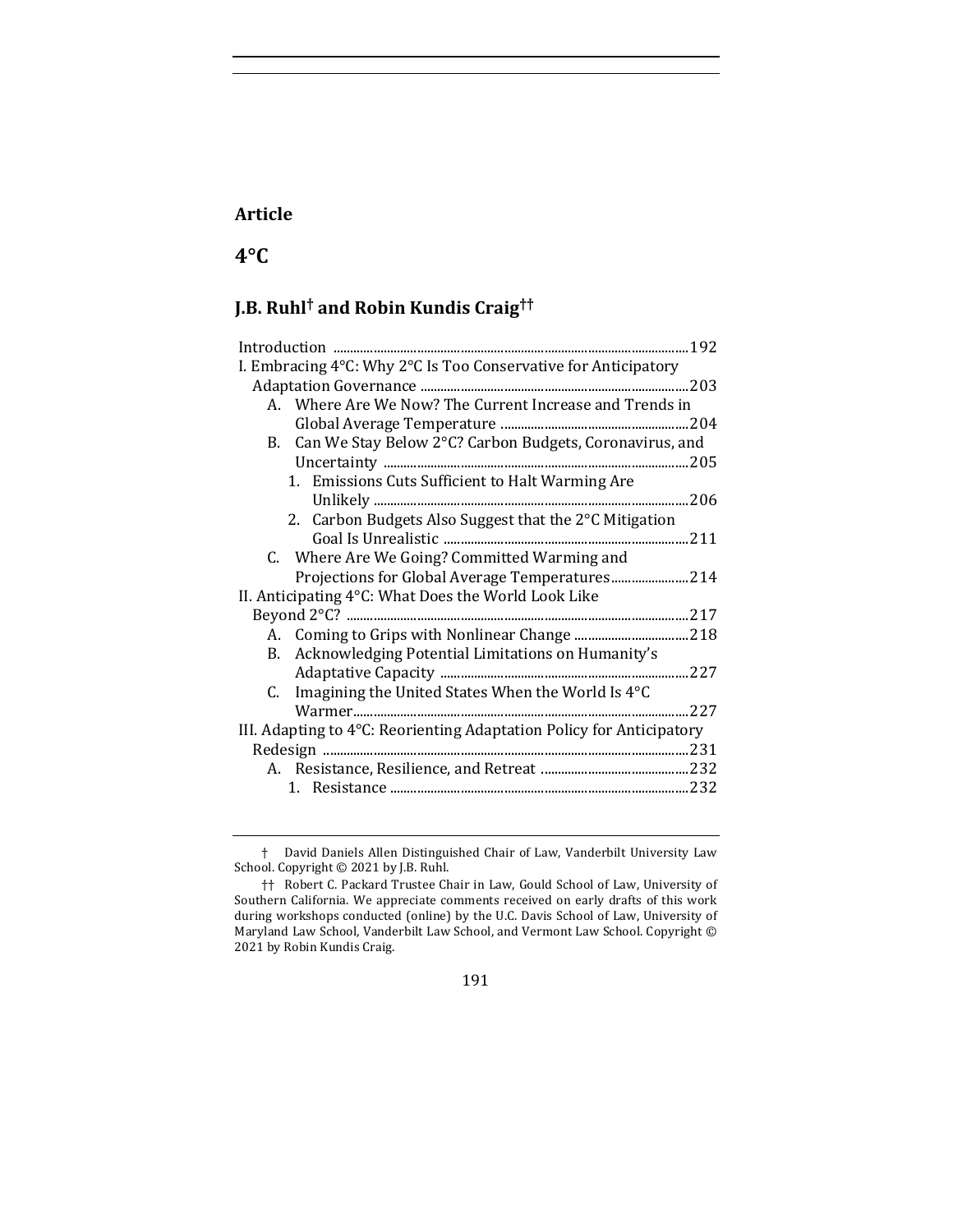#### 192 *MINNESOTA LAW REVIEW* [106:191

| IV. Governing at 4°C: Conceptualizing, Planning, and             |  |
|------------------------------------------------------------------|--|
|                                                                  |  |
| A. Different Modes of Change: A Planning Typology                |  |
|                                                                  |  |
|                                                                  |  |
|                                                                  |  |
|                                                                  |  |
| B. The Toolbox: An Implementation Typology                       |  |
|                                                                  |  |
|                                                                  |  |
|                                                                  |  |
|                                                                  |  |
| C. Anticipatory Governance: Building Future Scenarios            |  |
|                                                                  |  |
| D. An Initial Step: Creating a National Foresight System for 4°C |  |
|                                                                  |  |
|                                                                  |  |
|                                                                  |  |

#### INTRODUCTION

In March 2020, while the world's attention was focused on the coronavirus pandemic, an international team of eighty-nine polar scientists from fifty organizations reported that Greenland and Antarctica are losing ice six times faster than they were in the 1990s.<sup>1</sup> Based on satellite data, the research team concluded that "[i]f the current melting trend continues, the regions will be on track to match the 'worst-case' scenario of the Intergovernmental Panel on Climate Change (IPCC) of an extra 6.7 inches (17 centimeters) of sea level rise

<sup>1.</sup> *See Greenland, Antarctica Melting Six Times Faster Than in the 1990s, NASA* GLOB. CLIMATE CHANGE (Mar. 16, 2020), https://climate.nasa.gov/news/2958/ greenland-antarctica-melting-six-times-faster-than-in-the-1990s [https://perma.cc/ 2D2A-CHPG]. In April 2021, scientists reported that an unmanned submarine had similarly revealed that Thwaites Glacier in Antarctica—known as the "Doomsday Glacier" because its disintegration could initiate the loss of the entire West Antarctic ice sheet has "warm water impinging from all sides on pinning points critical to ice-shelf stability, a scenario that may lead to unpinning and retreat." A. K. Wåhlin, A. G. C. Graham, K. A. Hogan, B. Y. Queste, L. Boehme, R. D Larter, E. C. Pettit, J. Wellner & K. J. Heywood, Pathways and Modification of Warm Water Flowing Beneath Thwaites Ice Shelf, West *Antarctica*, 7 SCI. ADVANCES, Apr. 9, 2021, at 1.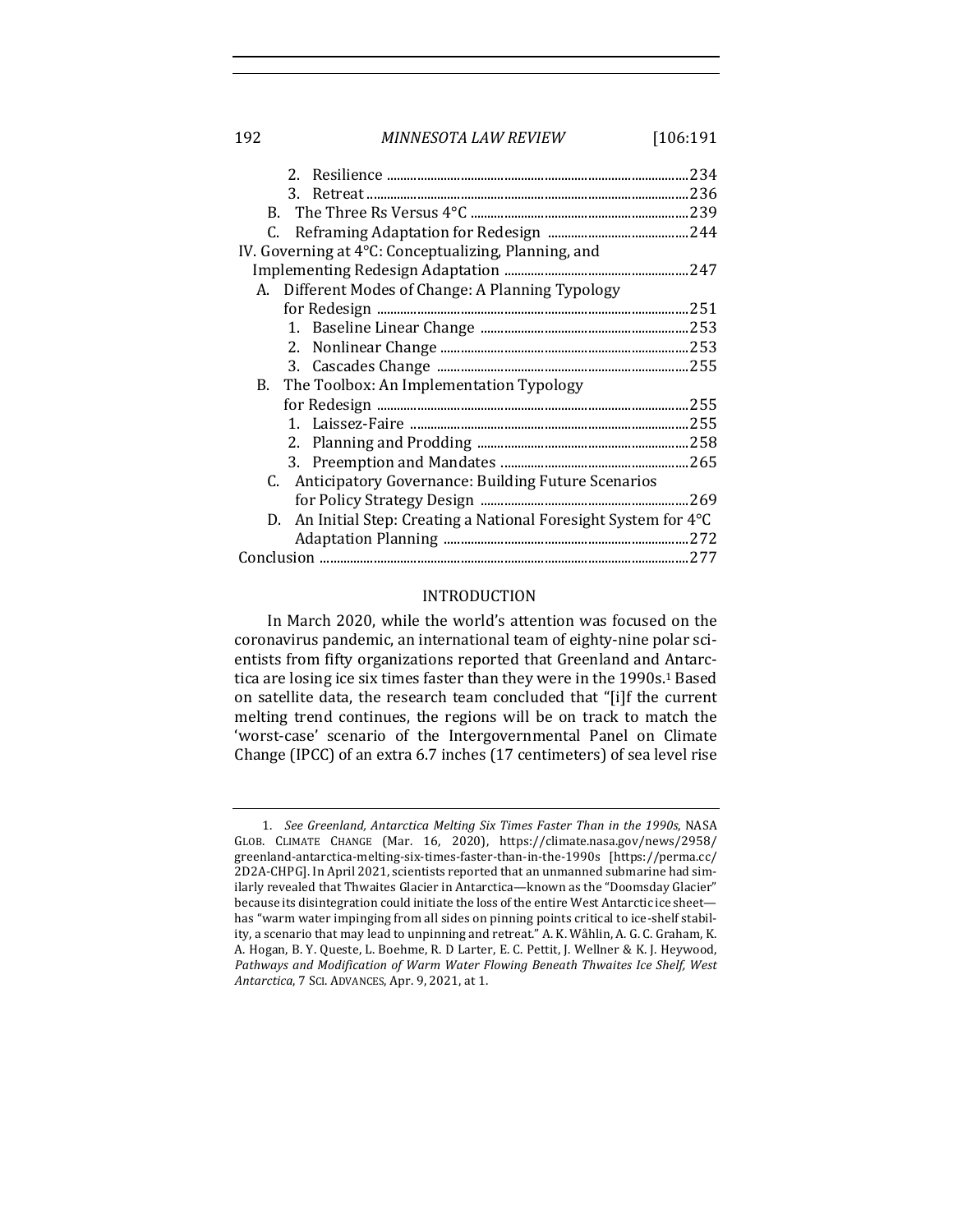by 2100."<sup>2</sup> One month later, in Siberia, "the small town of Verkhoyansk (67.5°N latitude) reached 100.4 degrees Fahrenheit, 32 degrees above the normal high temperature" and "likely the hottest temperature ever recorded in Siberia and also the hottest temperature ever recorded north of the Arctic Circle, which begins at  $66.5^\circ$ N."<sup>3</sup> All around the town, the Arctic tundra was burning.<sup>4</sup> This was not an anomaly, but rather the leading edge of a trend. Throughout the Northern Hemisphere, wildfire danger is expanding northward: before enflaming the Arctic in 2020, wildfire devastated large parts of Norway, Sweden, and Scotland in the summer of 2019.<sup>5</sup>

The accelerating ice loss and expanding wildfire zones are potential markers of what are known as tipping points—thresholds along a nonlinear pattern of system change that, once crossed, move the system into a new set of positive feedback dynamics that accelerate the pace of change and can be extremely difficult to reverse.<sup>6</sup> Scientists are increasingly concerned that we are dangerously close to passing these and many other irreversible climate change tipping points, especially with respect to the West Antarctic ice sheet, glaciers, tropical coral reefs, the Amazon rain forest, and the Arctic boreal forest.<sup>7</sup> To

3. Jeff Berardelli, *Arctic Records Its Hottest Temperature Ever*, CBS NEWS (June 23, 2020), https://www.cbsnews.com/news/arctic-hottest-temperature-ever [https://perma.cc/F6C3-3MKL].

5. See Scotland, Norway and Sweden Already Severely Effected by Forest Fires Due to the Dry Weather in the North, CTIF: INT'L ASS'N OF FIRE & RESCUE SERVS. (Apr. 24, 2019), https://www.ctif.org/news/scotland-norway-and-sweden-already-severely -effected-forest-fires-due-dry-weather-north [https://perma.cc/F6C3-3MKL].

6. *See* Marten Scheffer, Jordi Bascompte, William A. Brock, Victor Brovkin, Stephen R. Carpenter, Vasilis Dakos, Hermann Held, Egbert H. van Nes, Max Rietkerk & George Sugihara, *Early-Warning Signals for Critical Transitions*, 461 NATURE 53, 53 (2009).

7. *See* Timothy M. Lenton, Johan Rockström, Owen Gaffney, Stefan Rahmstorf, Katherine Richardson, Will Steffen & Hans Joachim Schellnhuber, *Climate Tipping Points—Too Risky to Bet Against*, 575 NATURE 592, 592–95 (2019) (corrected April 9, 2020). For example, there is evidence that the Greenland ice sheet is experiencing mass loss at accelerating rates and has "switch[ed] to a new dynamic state of sustained mass loss that would persist even under a decline in surface melt." Michalea D. King, Ian M. Howat, Salvatore G. Candela, Myoung J. Noh, Seongsu Jeong, Brice P. Y. Noël, Michiel R. van den Broeke, Bert Wouters & Adelaide Negrete, *Dynamic Ice Loss from the Greenland Ice Sheet Driven by Sustained Glacier Retreat,* 1 COMMC'NS EARTH & ENV'T 1, 1 (2020) (corrected Sept. 4, 2020). Glaciers distinct from Greenland and the Antarctic ice sheet also are experiencing accelerating mass loss. Romain Hugonnet, Robert McNabb,

<sup>2.</sup> *Greenland, Antarctica Melting Six Times Faster Than in the 1990s, supra note* 1.

<sup>4.</sup> *Id.*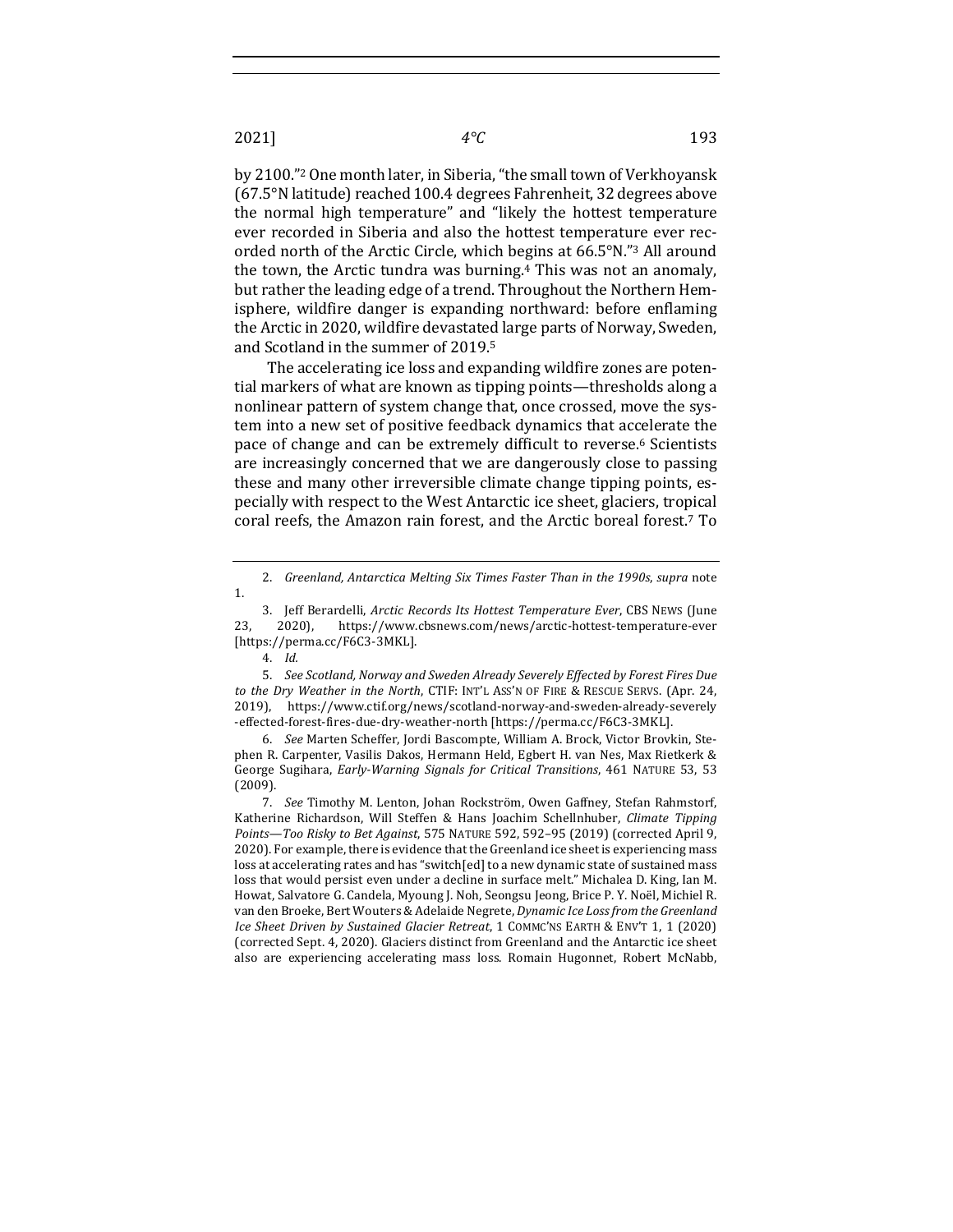add an additional chaotic possibility, once these and other systems tip, they might set off cascades of transformations in other natural systems.<sup>8</sup> And yet, if you consult climate scientists' predictions from as recently as a decade ago, none of these climate change impacts are supposed to be happening yet.<sup>9</sup>

No one can fault the scientists of a decade ago for underestimating the pace and intensity of climate change. They were and still are studying a rapidly moving target. For example, the peak annual atmospheric concentration of carbon dioxide  $(CO<sub>2</sub>)$ , the major driver of climate change, was 357 parts per million (ppm) in 1990, 367 ppm in 2000, 388 ppm in 2010, 414 ppm in 2020,<sup>10</sup> and 419 ppm in 2021.<sup>11</sup> All of these levels are unprecedented in the past 800,000 years, and the highest, at over 400 ppm, has not been experienced by our planet for three million years.<sup>12</sup> In addition, knowledge and technologies also

10. *Monthly Average Mauna Loa CO<sub>2</sub>*, NOAA GLOB. MONITORING LAB'Y, https://www .esrl.noaa.gov/gmd/ccgg/trends (Aug. 5, 2021) [https://perma.cc/2HZ4-SA7M].

11. *Carbon Dioxide Peaks Near 420 Parts Per Million at Mauna Loa Observatory*, NOAA RSCH. NEWS (June 7, 2021), https://research.noaa.gov/article/ArtMID/587/ ArticleID/2764/Coronavirus-response-barely-slows-rising-carbon-dioxide [https:// perma.cc/GE2J-WWGA].

12. Rebecca Lindsey, *Climate Change: Atmospheric Carbon Dioxide*, NOAA CLI-MATE.GOV (Aug. 14, 2020), https://www.climate.gov/news-features/understanding -climate/climate-change-atmospheric-carbon-dioxide [https://perma.cc/2G3K -LT7Z]; M. Willeit, A. Ganopolski, R. Calov & V. Brovkin, *Mid-Pleistocene Transition in Glacial Cycles Explained by Declining CO2 and Regolith Removal*, SCI. ADVANCES, Apr. 3, 2019, at 1; *see also Climate Change 2021: The Physical Science Basis*, 

Etienne Berthier, Brian Menounos, Christopher Nuth, Luc Girod, Daniel Farinotti, Matthias Huss, Ines Dussaillant, Fanny Brun & Andreas Kääb, *Accelerated Global Glacier Mass Loss in the Early Twenty-First Century*, 592 NATURE 726, 726 (2021).

<sup>8.</sup> *See* Lenton et al., *supra* note 7, at 593; Will Steffen, Johan Rockström, Katherine Richardson, Timothy M. Lenton, Carl Folke, Diana Liverman, Colin P. Summerhayes, Anthony D. Barnosky, Sarah E. Cornell, Michel Crucifix, Jonathan F. Donges, Ingo Fetzer, Steven J. Lade, Marten Scheffer, Ricarda Winkelmann & Hans Joachim Schellnhuber, *Trajectories of the Earth System in the Anthropocene*, 115 PROC. NAT. ACAD. SCI. 8252, 8253-54 (2018).

<sup>9.</sup> *See* Eystein Jansen, Jens Hesselbjerg Christensen, Trond Dokken, Kerim H. Nisancioglu, Bo M. Vinther, Emilie Capron, Chuncheng Guo, Mari F. Jensen, Peter L. Langen, Rasmus A. Pedersen, Shuting Yang, Mats Bentsen, Helle A. Kjær, Henrik Sadatzki, Evangeline Sessford & Martin Stendel, *Past Perspectives on the Present Era of Abrupt Arctic Climate Change*, 10 NATURE CLIMATE CHANGE 714, 716-18 (2020) (discussing how the Arctic is currently experiencing an abrupt climate change event that climate models underestimated); Aslak Grinsted & Jens Hesselbjerg Christensen, The Transient Sensitivity of Sea Level Rise, 17 OCEAN SCI. 181, 181 (2021) (finding that future projections estimated on climate model responses fall below extrapolation based on recent observational records).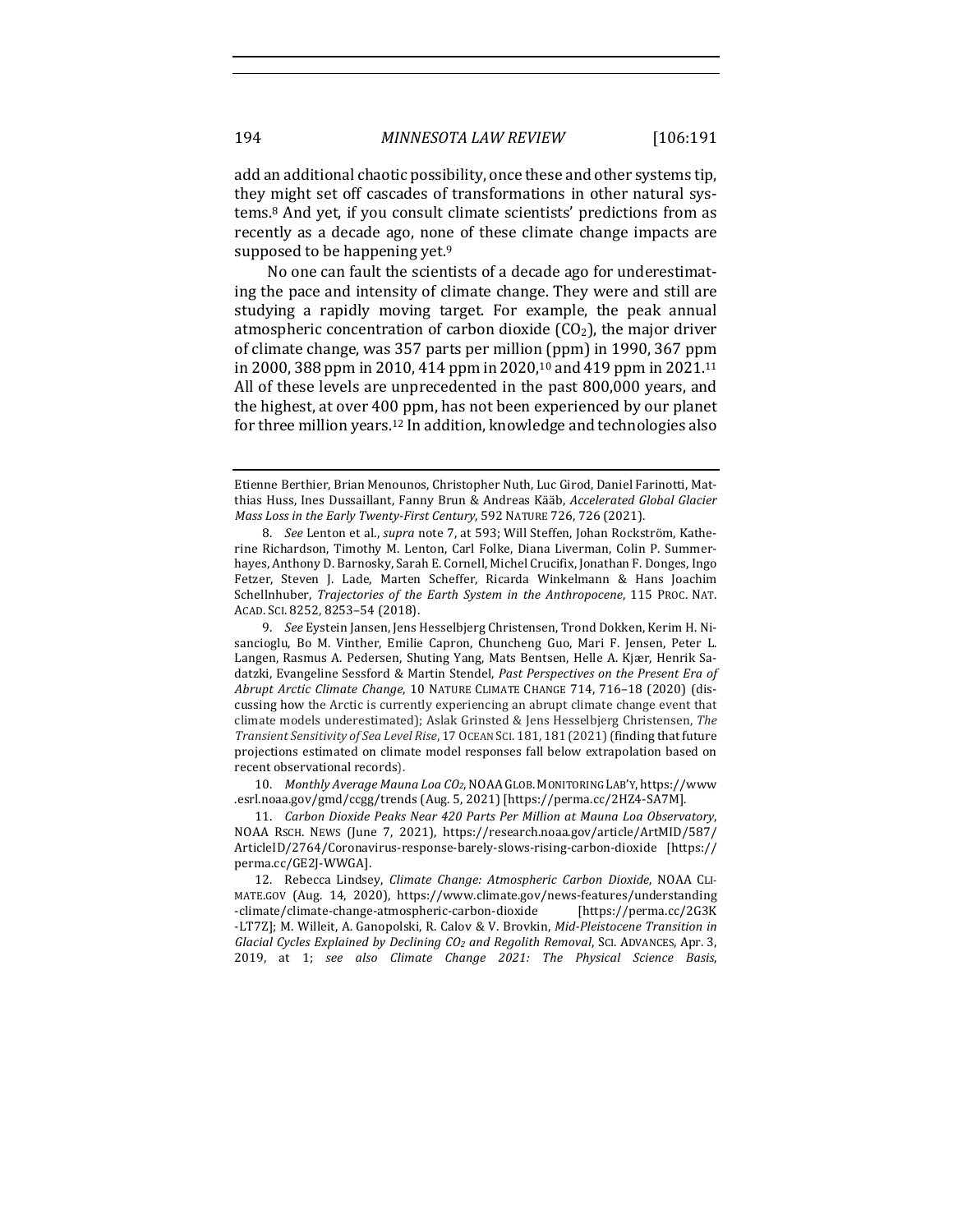are improving as researchers observe climate change, in many cases revealing that projections were underestimating the pace of change.<sup>13</sup> It is thus no wonder that as researchers keep studying the ongoing changes in natural systems, they are finding that impacts are hitting harder and faster than previously expected.<sup>14</sup>

This trend has significant and potentially dire implications for governance and law. Climate change disruptions will extend not only to ecological systems, but to social systems as well, including systems of governance.<sup>15</sup> It would be naïve to believe that governance in the United States will be immune; indeed, democratic systems of governance may be particularly unstable in the face of the relentless disruptions caused by climate change. Recognizing that this is a weighty claim in need of solid support, this Article does not mince words. We lean heavily on scientific findings reported in leading peer-reviewed journals,<sup>16</sup> the amalgam of which paints a picture of our nation's (and the world's) future that is nothing short of a policy nightmare. Getting the policies wrong—that is, failing to anticipate and adaptively plan for that future—presents an existential threat to democratic governance.

To be sure, policy disciplines have already grown far more sophisticated in their understanding of climate change governance compared to, say, the dawn of the 21st century, and the severity of climate

13. *See generally* Michael Oppenheimer & Richard B. Alley, *How High Will the Seas Rise?*, 354 SCIENCE 1375, 1375-76 (2016) (noting that projections of sea level rise keep getting higher based on improved knowledge of dynamical processes).

14. *See generally The Ocean and Cryosphere in a Changing Climate: A Special Re*port of the Intergovernmental Panel on Climate Change, INTERGOVERNMENTAL PANEL ON CLIMATE CHANGE 85 (2019), https://www.ipcc.ch/site/assets/uploads/sites/ 3/2019/12/SROCC\_FullReport\_FINAL.pdf [https://perma.cc/C6XJ-KNAJ] [hereinafter 2019 IPCC Ocean & Ice Report] ("[E]ach of the last three decades has been successively warmer at the Earth's surface than any preceding decade since 1850.").

15. *Id.*

INTERGOVERNMENTAL PANEL ON CLIMATE CHANGE 9 (2021) https://www.ipcc.ch/report/ar6/wg1/downloads/report/IPCC\_AR6\_WGI\_Full\_Report.pdf 

<sup>[</sup>https://perma.cc/AJJ2-MLAK] [hereinafter *2021 IPCC Physical Science Report*] ("[I]n 2019, atmospheric  $CO<sub>2</sub>$  concentrations were higher than at any time in at least 2 million years (*high confidence*), and concentrations of CH<sub>4</sub> and N<sub>2</sub>O were higher than at any time in at least 800,000 years (very high confidence).").

<sup>16.</sup> Although neither of us is a climate scientist, one of us holds a doctoral degree in human geography, and the other is a trained science writer with a doctoral degree that explored the incorporation of science into literary descriptions of social and ecological change. Both of us regularly publish work in scientific journals, often as part of interdisciplinary teams including scientists from the natural and social sciences. We feel adequately equipped to collect, evaluate, and synthesize the available climate science for a policy audience.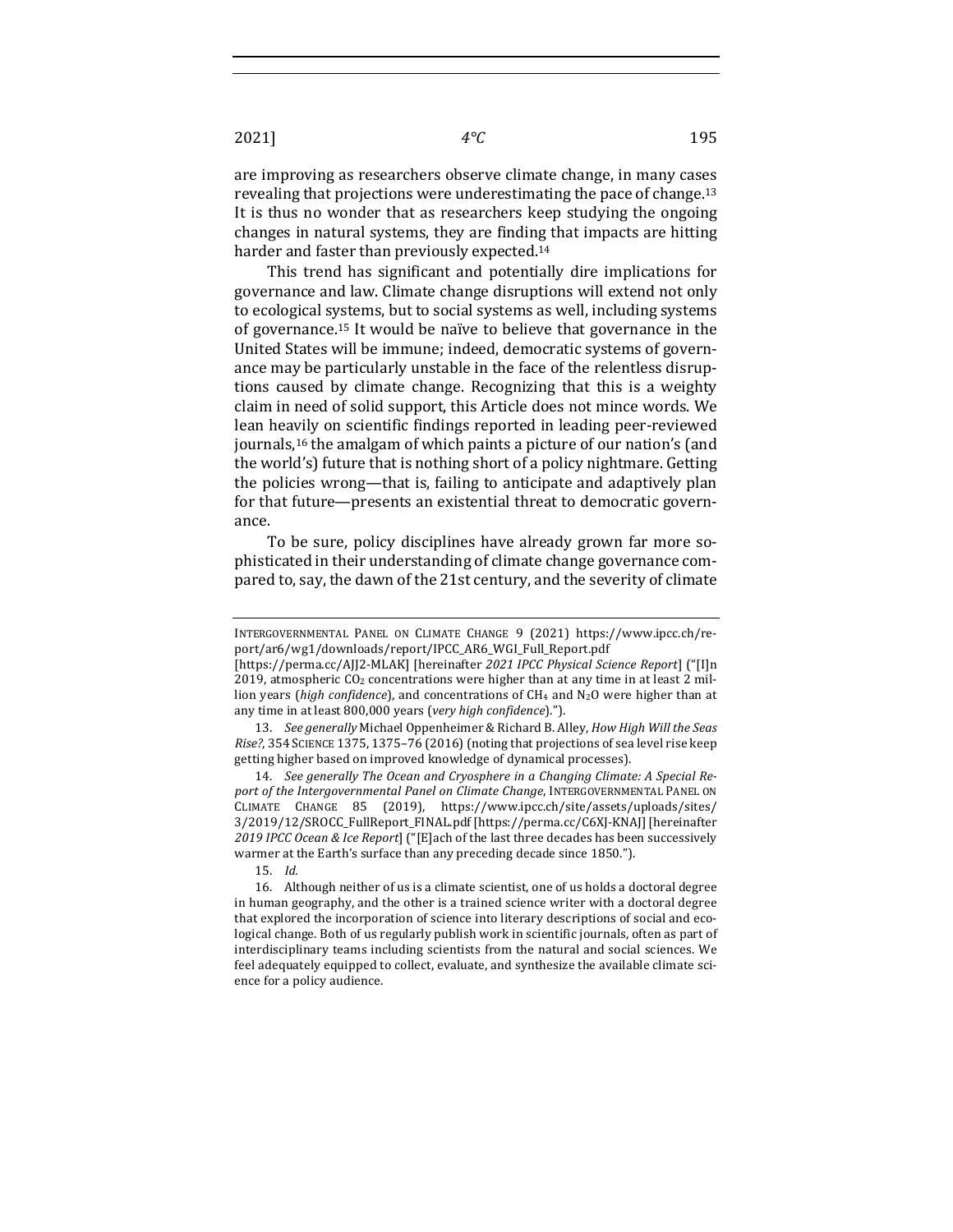196 *MINNESOTA LAW REVIEW* [106:191

change is broadly motivating policy discourse. There is now widespread agreement that both mitigation—that is, efforts to reduce greenhouse gas emissions and the concentration of anthropogenic greenhouse gases in the atmosphere<sup>17</sup>—and adaptation—which encompasses efforts to adjust human behavior to climate change's unavoidable alterations<sup>18</sup>—must be *concurrent* governance efforts.<sup>19</sup> Moreover, those efforts must be cognizant of each other, because mitigation and adaptation strategies interact, sometimes working in tandem to produce co-benefits (for example, water conservation generally reduces energy consumption) but sometimes involving trade-off conflicts (for example, subsidizing biofuels at the expense of food security).<sup>20</sup> Finally, because both climate change mitigation and climate change adaptation require governance efforts at multiple scales, from local to international, coordination of these efforts is likely to become an increasingly important part of the overall climate change governance challenge.<sup>21</sup>

So far, so good. But here's the rub: *which* future should governments and other governance entities be coordinating about? Climate change adaptation inherently requires *present* governance institutions and arrangements to anticipate *future* conditions that are distant in time, in constant flux, riddled with uncertainty, and unlike any experienced in recorded human history. The conventional "predict and plan" mode of governance is stretched beyond its capacity under such

21. *See, e.g.*, Elizabeth Burleson, A Climate of Extremes: Transboundary Conflict *Resolution*, 32 VT. L. REV. 477, 496, 501 (2008) (noting the agreement within both the United States National Academy of Sciences and the international community that coordination of climate change adaptation and mitigation is necessary). See generally Katherine Trisolini, *Holistic Climate Change Governance: Towards Mitigation and Adaptation Synthesis*, 85 U. COLO. L. REV. 615 (2014).

<sup>17.</sup> See Climate Change 2014: Synthesis Report, INTERGOVERNMENTAL PANEL ON CLI-MATE CHANGE 17 (2014), https://www.ipcc.ch/site/assets/uploads/2018/02/ SYR\_AR5\_FINAL\_full.pdf [https://perma.cc/XFT5-EKAN].

<sup>18.</sup> *Id.* at 19.

<sup>19.</sup> *Id.* at 17.

<sup>20.</sup> *See generally* Mia Landauer, Sirkku Juhola & Maria Söderholm, Inter-Relation*ship Between Adaptation and Mitigation: A Systematic Literature Review, 131 CLIMATIC* CHANGE 505, 505-17 (2015) (summarizing research on mitigation and adaptation inter-relationships); James E. Parker-Flynn, *The Intersection of Mitigation and Adaptation* in Climate Law and Policy, 38 ENVIRONS ENVT'L L. & POL'Y J. 1 (2014) (discussing synergies and trade-offs); Ayyoob Sharifi, *Co-Benefits and Synergies Between Urban Climate Change Mitigation and Adaptation Measures: A Literature Review*, SCI.TOTAL ENV'T, Jan. 1, 2021, at 9-15 (focusing on the synergies); Ayyoob Sharifi, *Trade-Offs and Conflicts Between Urban Climate Change Mitigation and Adaptation Measures: A Literature Review*, J. CLEANER PROD., Dec. 10, 2020, at 7-12 (focusing on the trade-offs).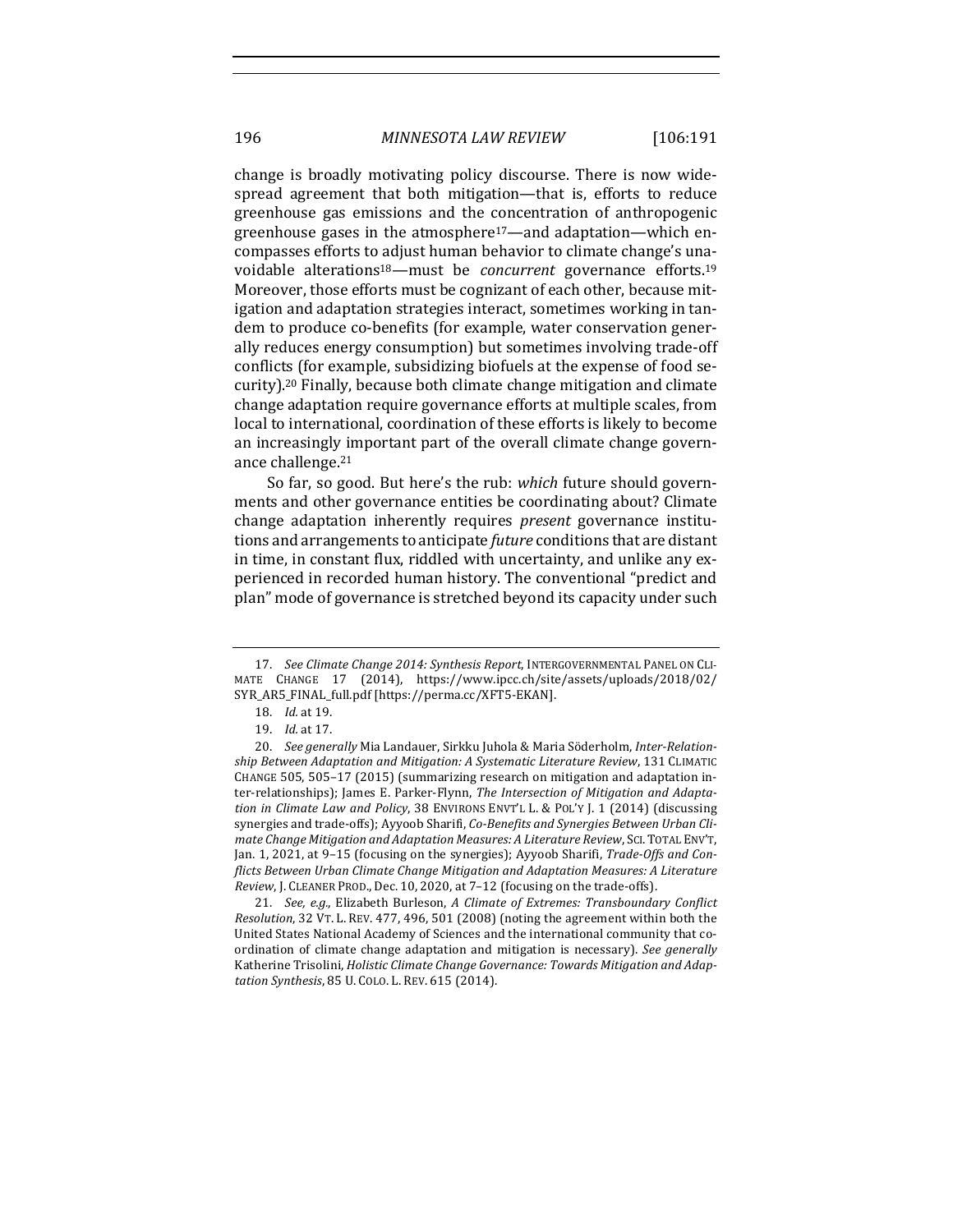conditions. Scholars in the planning and policy sciences thus have called for a new form of governance, which they call *anticipatory gov*ernance, to reflect the challenge of formulating climate adaptation policy strategies in the present that are built around a range of dynamic possible future scenarios and require constant monitoring and policy adjustment.<sup>22</sup> The crucial first step in anticipatory governance for climate change adaptation, therefore, is deciding what range of scenarios to use.

Until recently, the answer was straightforward, driven by a unified vision of the future based on a hardline goal for climate mitigation policy. The standard policy goal for the mitigation modality has been to work relentlessly to contain the global average increase in temperature to  $1.5^{\circ}$ C above pre-industrial levels ideally, and to  $2^{\circ}$ C at worst (2.7 $\degree$ F to 3.6 $\degree$ F).<sup>23</sup> This is the mitigation goal of multiple organizations and international agreements. Under the 2015 Paris Accord, for example, nearly every signatory country pledged to keep global temperatures "well below" 2°C above pre-industrial levels and to "pursue efforts to limit the temperature increase to  $1.5^{\circ}$ C."<sup>24</sup>

24. *The Paris Agreement*, U.N. CLIMATE CHANGE (as viewed Jan. 9, 2021), https://unfccc.int/process-and-meetings/the-paris-agreement/the-paris-agreement [https://perma.cc/6DX7-JSJC]. See generally Yun Gao, Xiang Gao & Xiaohua Zhang, The

<sup>22.</sup> *See, e.g.*, Karlijn Muiderman, Aarti Gupta, Joost Vervoort & Frank Biermann, Four Approaches to Anticipatory Climate Governance: Different Conceptions of the Future and Implications for the Present, 11 WIRES CLIMATE CHANGE, Oct. 9, 2020, at 2; Ray Quay, Anticipatory Governance: A Tool for Climate Change Adaptation, 76 J. AM. PLAN-NING Ass'N 496, 498-99 (2010); Joost Vervoort & Arti Gupta, Anticipating Climate Futures in a 1.5°C Era: The Link Between Foresight and Governance, 31 CURRENT OP. IN ENVT'L SUSTAINABILITY 104, 105 (2018). Anticipatory governance theory originated in and has been influential in the nanotechnology realm. See, e.g., David H. Guston, Understanding "Anticipatory Governance", 44 Soc. STUD. SCI. 218, 219 (2014). For more detail on anticipatory governance theory, see *infra* Part IV.C-D.

<sup>23.</sup> The IPCC traditionally defines global mean surface temperature ("GMST") using a weighted average of near-surface air temperatures over land ("SAT") and sea surface temperatures over the ocean ("SST"). *Global Warming of 1.5* °C, INTERGOVERNMEN-TAL PANEL ON CLIMATE CHANGE 56 (2018), https://www.ipcc.ch/site/assets/uploads/ sites/2/2019/06/SR15\_Full\_Report\_High\_Res.pdf [https://perma.cc/5L7C-M4WK] [hereinafter *2018 IPCC 1.5°C Report*]. Increases in this average temperature are a handy way to reference how much the planet as a whole has warmed, but—like most means—this average does not necessarily reflect the actual temperature conditions of any particular place or the warming that a given place has experienced. The IPCC "defines 'warming', unless otherwise qualified, as an increase in multi-decade global mean surface temperature (GMST) above pre-industrial levels. Specifically, warming at a given point in time is defined as the global average of combined land surface air and sea surface temperatures for a 30-year period centered on that time, expressed relative to the reference period 1850-1900 . . . ." *Id.*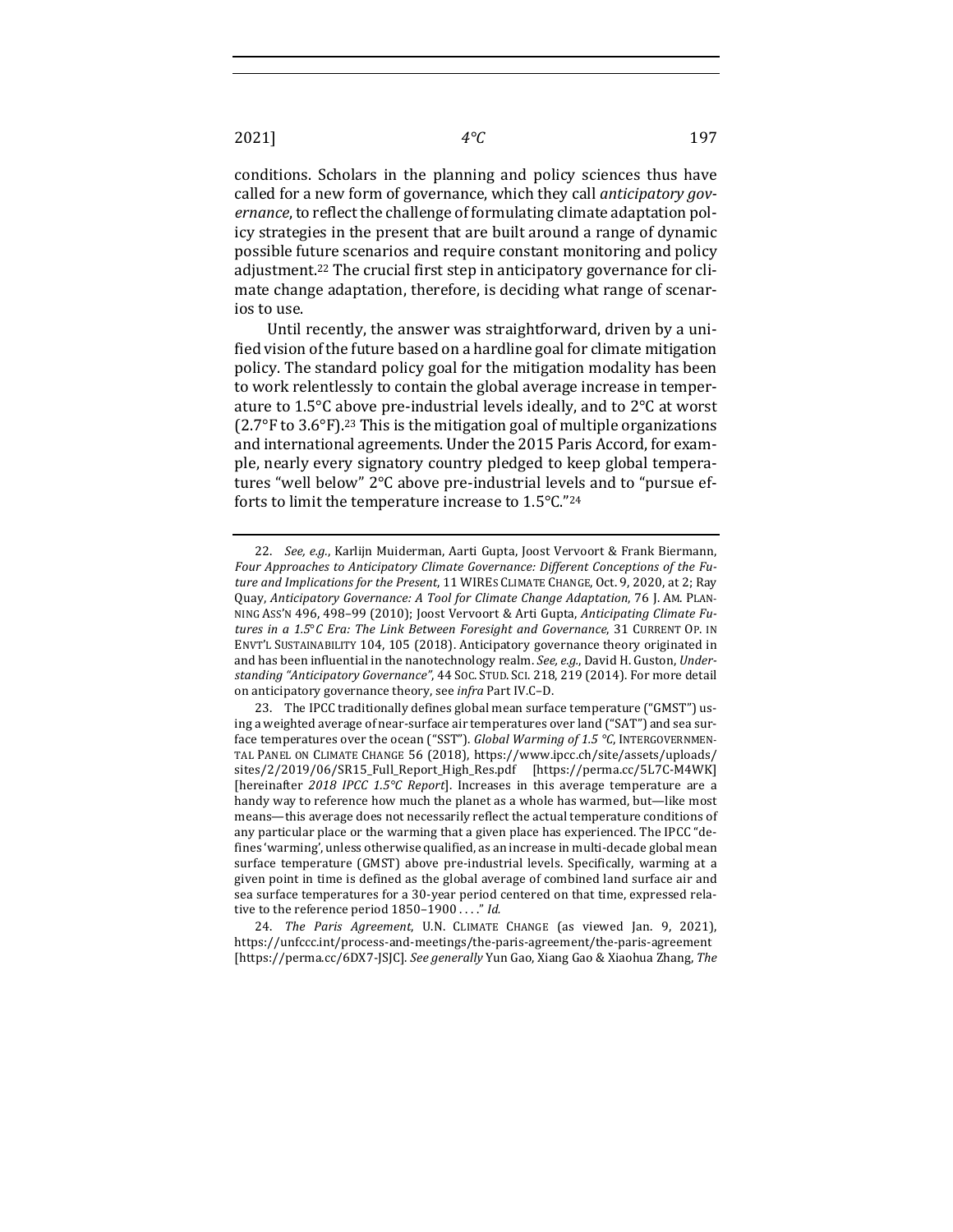Adaptation policy has mostly followed mitigation policy's lead, focusing on the measures needed to adjust to a world that is  $1.5^\circ$  to 2°C warmer than pre-industrial times.<sup>25</sup> To be sure, adaptation *will* be necessary, even for that future. For example, the IPCC has spelled out in great detail the adaptations that would be required as a way of emphasizing the need to try to keep global warming to below  $2^{\circ}C^{26}$ Framed this way, adaptation policy has supported mitigation policy through their unified view of the future.

However, the  $2^{\circ}C$  assumption of maximum warming no longer works in the adaptation modality. As we detail in Part I, despite the continued international homage to this mitigation goal, most contemporary evaluations of the progress of climate change indicate that the increase in global average temperature will exceed  $2^{\circ}$ C and probably exceed  $3^{\circ}$ C this century,<sup>27</sup> with increases continuing beyond 2100.<sup>28</sup> Given the trajectories of  $CO<sub>2</sub>$  atmospheric concentrations and anthropogenic emissions (not to mention additional emissions from the effects of climate change on ecosystems), the  $2^{\circ}C$  limit is likely achievable only if both the sensitivity of climate to  $CO<sub>2</sub>$  concentrations going forward is low<sup>29</sup> and either (1) technology developed in the next fifty years makes substantial net-negative emissions possible on a global scale, or  $(2)$  global emissions peak rapidly and then fall for the next several decades at rates never before voluntarily achieved by any single nation.<sup>30</sup> As we explain in Part I, these are unrealistic assumptions at best.<sup>31</sup>

27. Céline Guivarch & Stéphane Hallegatte, 2C or Not 2C?, 23 GLOB. ENVT'L CHANGE 179, 180-86 (2013) (summarizing the growing perspective that  $2^{\circ}C$  is not attainable).

28. For a discussion of evidence supporting this assessment, see *infra* Part I.

30. Guivarch & Hallegatte, *supra* note 27, at 186.

31. Importantly, however, while we find the  $2^{\circ}$ C mitigation goal unlikely to be met, we both are committed to aggressive mitigation policy, and any failure to stay below 2°C warming should spur redoubled efforts to stabilize the planetary climate

<sup>2°</sup>C Global Temperature Target and the Evolution of the Long-Term Goal of Addressing *Climate Change—From the United Nations Framework Convention on Climate Change to the Paris Agreement*, 3 ENG'G 272, 272 (2017) (providing a history of the 2°C goal); Mark New, Diana Liverman, Heike Schroder & Kevin Anderson, *Four Degrees and Be*yond: The Potential for Global Temperature to Increase Four Degrees and Its Implica*tions*, 369 PHIL. TRANSACTIONS ROYAL SOC'Y A 6, 7-8 (2011).

<sup>25.</sup> *See generally* THE LAW OF ADAPTATION TO CLIMATE CHANGE: U.S. AND INTERNA-TIONAL ASPECTS (Michael B. Gerrard & Katrina Fischer Kuh eds., 2012) [hereinafter LAW OF ADAPTATION] (providing a comprehensive survey of United States adaption law and policy). We review adaptation policy design in Part III, *infra*.

<sup>26.</sup> *2018 IPCC 1.5°C Report, supra* note 23, at 5.

<sup>29.</sup> For details on climate sensitivity, see *infra* Part I.C.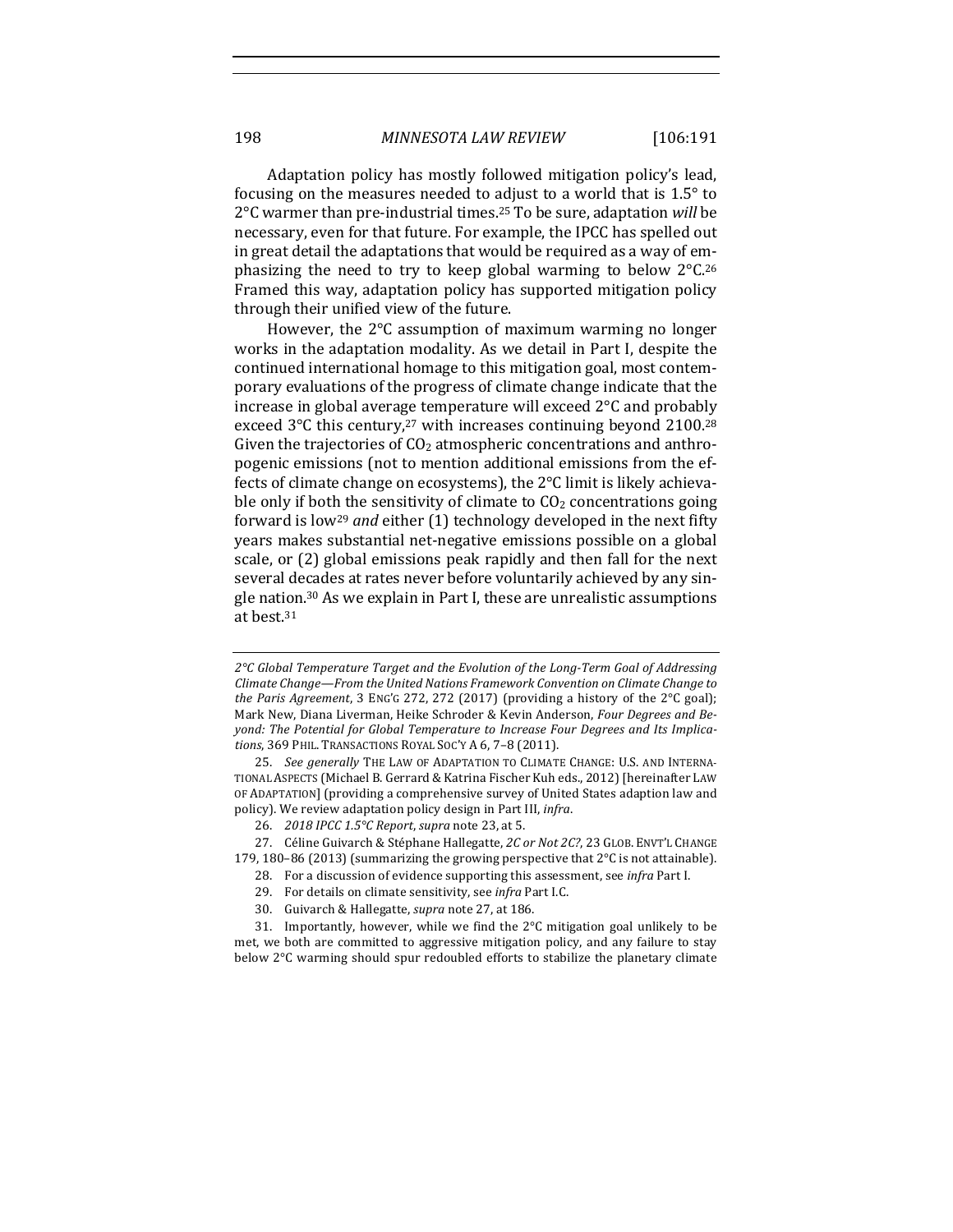Given this likely trajectory, a dual-minded approach to climate change, politically difficult as it is, is necessary to simultaneously give the planet the best future possible (mitigation governance) while preparing humanity for the worst of the probable realities (adaptation governance). In other words, mitigation policy and adaptation policy can no longer operate under a unified view of the future. Rather, like Schrödinger's cat, governance entities must simultaneously resonate in two different climate futures—a mitigation modality aimed at a ceiling of  $2^{\circ}$ C and an adaptation modality prepared for an increase in global average temperature at least as high as  $4^{\circ}$ C.<sup>32</sup>

What the United States and other nations are doing to adapt to a  $2^{\circ}$ C future will not be enough for this warmer world. As we explain in Part II, research increasingly identifies warming of  $2^{\circ}$ C as a likely tipping-point threshold for many ecological systems.<sup>33</sup> Evidence from the historical records and advanced modeling depict warming beyond  $2^{\circ}$ C as game changing, and the multiple crossings of multiple thresholds will require a different kind of adaptation. Moreover, radical changes in the ecological systems will likely trigger tipping points in social systems, as well. As a startling example, at the extreme temperature increase of  $7.5^{\circ}$ C that could occur under a business-as-usual

system at as small a global average temperature increase as possible.

In addition, we acknowledge but do not engage here the emerging debate over whether mitigation policy should continue to frame itself around the  $1.5^{\circ}$ –2°C goal. The concern is that as the 2°C target loses credibility, adhering to it undermines international negotiations and, worse, would lead to insufficient mitigation measures. *Id.* at 179. Rather, our focus is on the need to begin thinking about the governance necessary to successfully adapt to a far warmer world—a  $4^{\circ}$ C future.

Finally, we leave to the side the debate over geoengineering, which we consider to be a mitigation strategy rather than an adaptation strategy. *See, e.g.*, NAT'L ACAD. OF SCI., ENG'G, & MED., REFLECTING SUNLIGHT: RECOMMENDATIONS FOR SOLAR GEOENGINEERING RESEARCH AND RESEARCH GOVERNANCE (2021); Paul Voosen, *U.S. Needs Solar Geoengineering Research Program, Report Says, 372 SCIENCE 19 (2021)* (summarizing the NAS report). See generally Albert Lin, Does Geoengineering Present a Moral Hazard?, 40 ECOLOGY L.Q. 673 (2013) (providing a thoughtful overview of geoengineering and its implications for climate policy). We do note, however, that the geoengineering techniques that do not directly reduce atmospheric  $CO<sub>2</sub>$  concentrations, such as solar radiation management and some forms of aerosol cooling, fail to address some important impacts, especially ocean acidification, and hence merely shift the adaptation problem rather than eliminate it. See generally, e.g., Phillip Williamson & Carol Turley, Ocean Acidification in a Geoengineering Context, 370 PHIL. TRANSACTIONS ROYAL SOC'Y A 4317 (2012).

<sup>32.</sup> *See* J.B. Ruhl, *Schrödinger's Climate*, JDSUPRA (May 19, 2020), https://www .jdsupra.com/legalnews/schrodinger-s-climate-32775 [https://perma.cc/4QCJ -FGC6].

<sup>33.</sup> Steffen et al., *supra* note 8.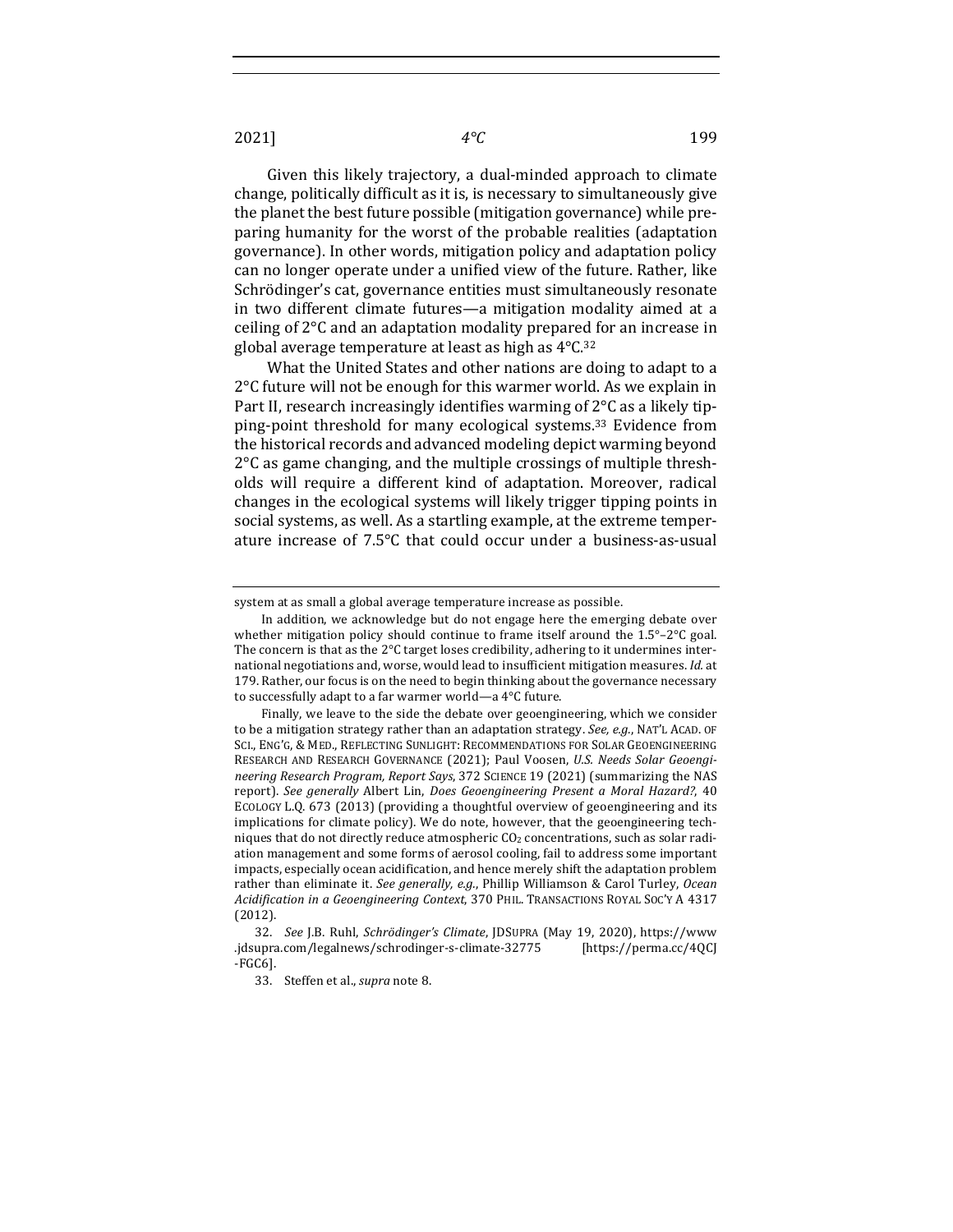scenario with no mitigation, by 2070 one-third of the world's population would exist in an annual temperature range presently found on only 0.8% of the world's land mass, mostly in the Saharan desert, if they remained where they currently are.<sup>34</sup> It is, however, unlikely they all would remain in situ, meaning that mass human (and other species) migration is a significant adaptation issue. Adaptation at every level of warming thus is best thought of as evolving in interdependent social-ecological systems, and this evolutionary dynamic will become more intense and rapid above  $2^{\circ}$ C. To be effective, adaptation thus cannot continue to be conceptualized as an incrementally linear extrapolation of current efforts if social-ecological systems undergo nonlinear change beyond  $2^{\circ}$ C.<sup>35</sup>

As suggested above, however, the unified vision binding adaption and mitigation policy together has kept adaptation policy and planning focused on a  $2^{\circ}C$  future. As we outline in Part III, this unified vision of a  $2^{\circ}$ C future has played out in adaptation policy in the United States and many other nations through three interconnected modes of adaptation deployed primarily at the local scale.<sup>36</sup> The first is, where practicable, to *resist* the impacts of climate change, such as by constructing hard sea walls to fend off rising sea levels.<sup>37</sup> The second is to build the *resilience* of social-ecological systems to the harms of climate change, such as by improving urban capacity to respond to heat waves.<sup>38</sup> The third mode is to *retreat* from unavoidable impacts, such as in areas where coastal resistance using sea walls is not practical.<sup>39</sup> Using these "Three Rs," conventional adaptation policy envisions the end product as something close to life before warming and, importantly, in the same place.

<sup>34.</sup> Chi Xu, Timothy A. Kohler, Timothy M. Lenton, Jens-Christian Svenning & Marten Scheffer, *Future of the Human Climate Niche*, 117 PROC. NAT. ACAD. SCI. 11350, 11350 (2020).

<sup>35.</sup> Mark Stafford Smith, Lisa Horrocks, Alex Harvey & Clive Hamilton, Rethinking *Adaptation for a 4°C World*, 369 PHIL. TRANSACTIONS ROYAL SOC'Y A 196, 196 (2011), ("Adapting to global warming of  $4^{\circ}$ C cannot be seen as a mere extrapolation of adaptation to  $2^{\circ}$ C; it will be a more substantial, continuous and transformative process.").

<sup>36.</sup> For descriptions of each, see *infra* Part II.A.

<sup>37.</sup> See infra Part III.A.1.

<sup>38.</sup> *See infra Part III.A.2.* 

<sup>39.</sup> *See infra* Part III.A.3. We acknowledge that there are other ways to name these modalities. See, e.g., Katharine J. Mach & A.J. Siders, Reforming Strategic, Managed Re*treat for Transformative Climate Adaptation*, 372 SCIENCE 1294, 1294 (2021) ("Numerous adaptation actions—often categorized as resistance, accommodation, avoidance, retreat, and advance—can address climate risks."). Our "Three Rs" encompass all of these modalities, but in fewer categories.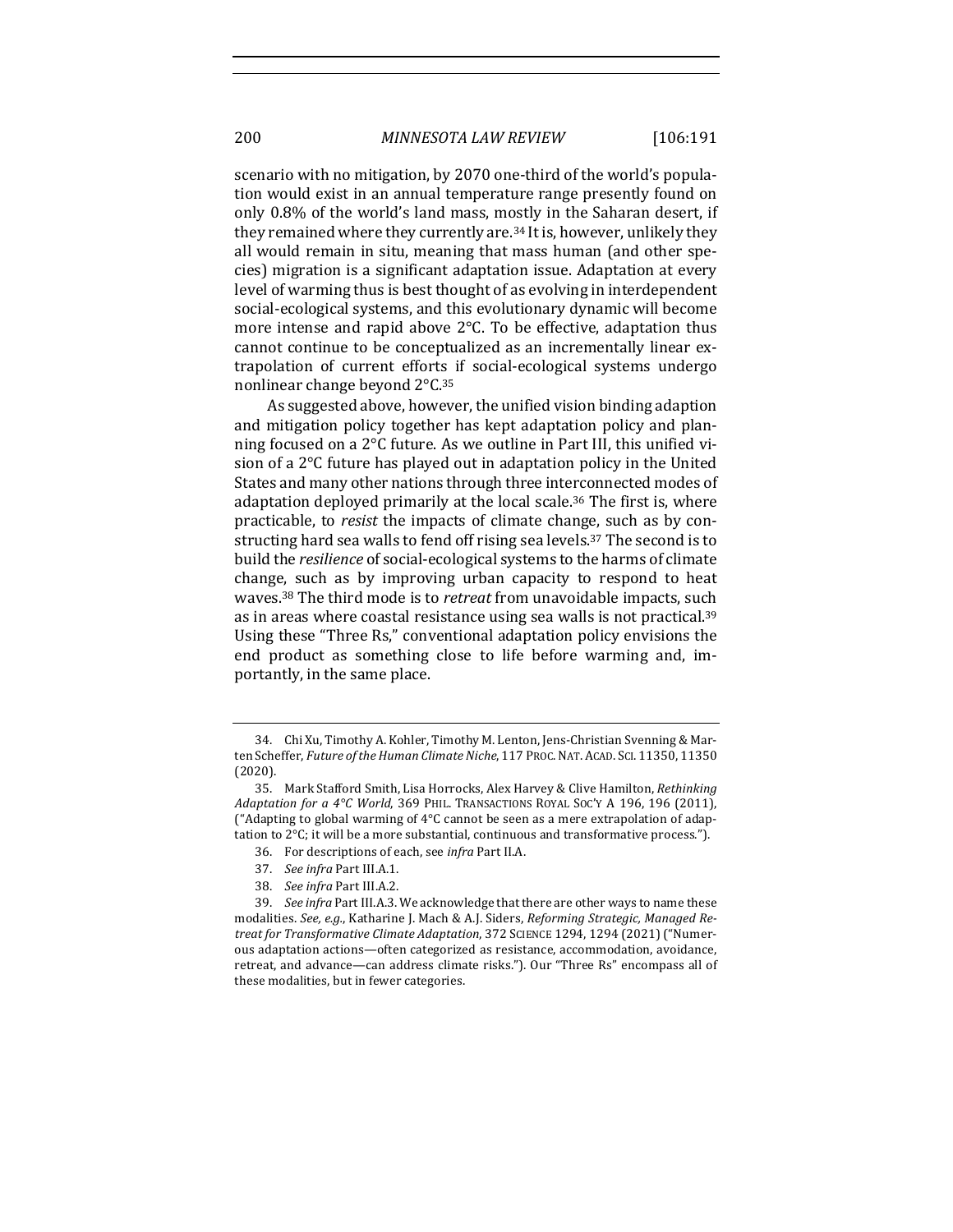As the prospect of holding temperature increase to under  $2^{\circ}C$ erodes, however, in situ adaptation using the Three Rs can no longer remain the presumed norm. Many human beings and the complex social-ecological systems in which they currently exist, *including in the United States*, will not be able to remain in their same configurations in the same locations in a "beyond  $2^{\circ}C''$  world.<sup>40</sup> As these risks become realities, the Three Rs are unlikely to be sufficient, and they may even be futile in some regions of the nation. $41$  Many humans facing such conditions will respond by adapting with their feet.<sup>42</sup> Although legal scholars have recognized that potential as largely an international human rights and immigration problem, $43$  few have explored the implications of substantial climate-induced domestic migration within the United States.44

In short, moving past  $2^{\circ}C$  will require adding a fourth climate change adaptation mode to U.S. policy—*redesign*. By "redesign," we mean transformational adaptation measures as radical as the pace and intensity of changing conditions beyond  $2^{\circ}$ C, measures that will be needed to reconfigure and relocate our nation's population distribution, land uses, infrastructure, economic and production networks, natural resource management, and other social, ecological, and technological systems.<sup>45</sup> The redesign adaptation mode anticipates, responds to, designs, and facilitates this relocation and reconception of population, infrastructure, agriculture, and other social-ecological system components.

As much as the resist, resilience, and retreat adaptation modes have posed difficult governance challenges already,<sup>46</sup> the governance stakes in a  $4^{\circ}$ C world that requires the redesign mode of adaptation are potentially existential. Among the social systems subject to massive disruption and in need of adaptation, governance systems are of

41. *See infra* Part III (discussing the growing body of research on this theme).

<sup>40.</sup> *See infra* Part II (discussing these and other likely impacts).

<sup>42.</sup> *See infra* Part II.B (discussing research focusing on climate-induced migration).

<sup>43.</sup> See generally Eliza Pan, Reimagining the Climate Migration Paradigm: Bridging Conceptual Barriers to Climate Migration Responses, 50 ENVT'L L. 1173 (2020).

<sup>44.</sup> For a notable exception, see generally Jessica Owley, *Climate-Induced Human Displacement and Conservation Lands*, 58 HOUS. L. REV. 665 (2021) (exploring the opportunities and constraints for using conservation lands to meet international and domestic climate-migrant needs in the United States).

<sup>45.</sup> *See infra* Part III.C (discussing the redesign adaptation mode).

<sup>46.</sup> Mark T. Gibbs, Why Is Coastal Retreat So Hard to Implement? Understanding the Political Risk of Coastal Adaptation Pathways, 130 OCEAN & COASTAL MGMT. 107, 108-12 (2016) (describing the controversies surrounding the retreat mode).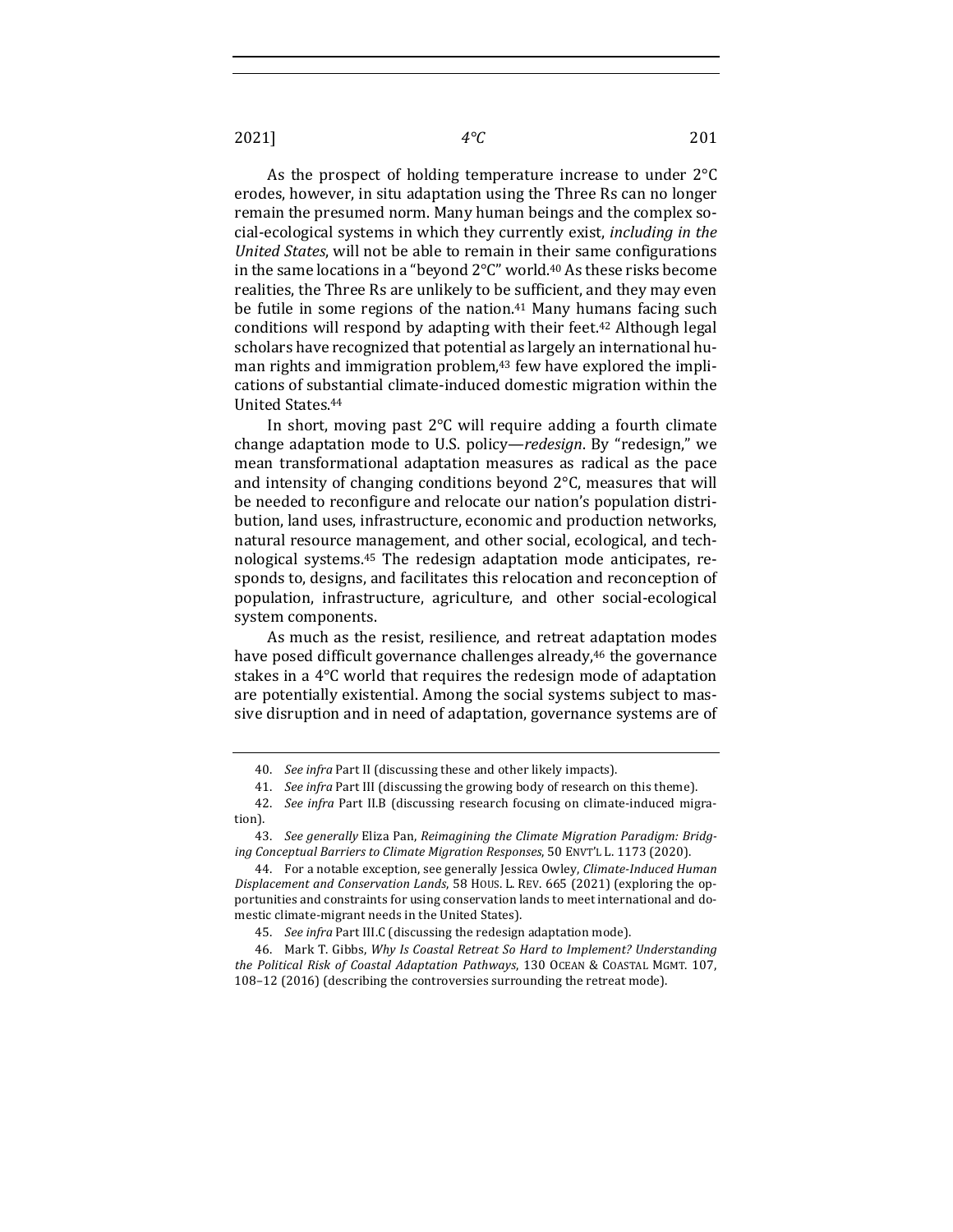foremost concern. Specifically, if governments do not implement redesign adaptation effectively, rioting in the streets—or worse—is an all-too-likely response to many other disruptions that will occur as the world increasingly warms. To avoid or minimize that social upheaval, engaging *now* in anticipatory adaptation to a world that will see more than a  $2^{\circ}C$  increase in global average temperature, while not costless, will give human societies like the United States the best chance of avoiding a breakdown in democratic governance.

The question this Article thus engages, perhaps quixotically, is: what does democratic governance of the United States in a  $4^{\circ}$ C world look like? We set out through this Article to begin a robust dialog about how governance in the United States can adapt to successfully cope with that scenario, where "success" means: (1) adapting to extreme climate change as a nation *without* transitioning our system of governance to either authoritarianism or tribalism; while (2) providing opportunities and support for those individuals and communities that otherwise face significant risks of being ignored, overrun, forgotten, left behind, or otherwise further marginalized; and (3) still striving to improve the resilience of the ecological components of the many social-ecological systems that we inhabit; *and* (4) building and retaining the capacity to continue adapting democratic governance to perpetually evolving social-ecological conditions. This is a tall order, to be sure, but if success in the face of daunting global conditions can be condensed to the goal of "staying in the game," $47$  these four conditions seem necessary.

To frame and spark such a dialog, this Article proceeds in four parts. Part I surveys the contemporary science showing why the  $2^{\circ}C$ goal is likely no longer feasible, and a  $4^{\circ}$ C world is a real possibility. Part II leverages scientific projections of conditions at beyond  $2^{\circ}C$  to envision the  $4^{\circ}$ C world, including how it plays out across the United States, albeit recognizing there are key uncertainties in those projections. Part III outlines the current Three Rs adaptation policy modes and makes the case that, while they will continue to be necessary beyond  $2^{\circ}$ C, they will be insufficient to handle the scope and intensity of necessary adaptations. It then introduces the redesign modality of adaptation. 

Building on this foundation, Part IV translates the foregoing into two policy typologies to facilitate design of law and policy for anticipatory governance of climate change adaptation for the  $4^{\circ}$ C world.

<sup>47.</sup> Joseph A. Tainter, *Social Complexity and Sustainability*, 3 ECOLOGICAL COMPLEX-ITY 91, 100 (2006).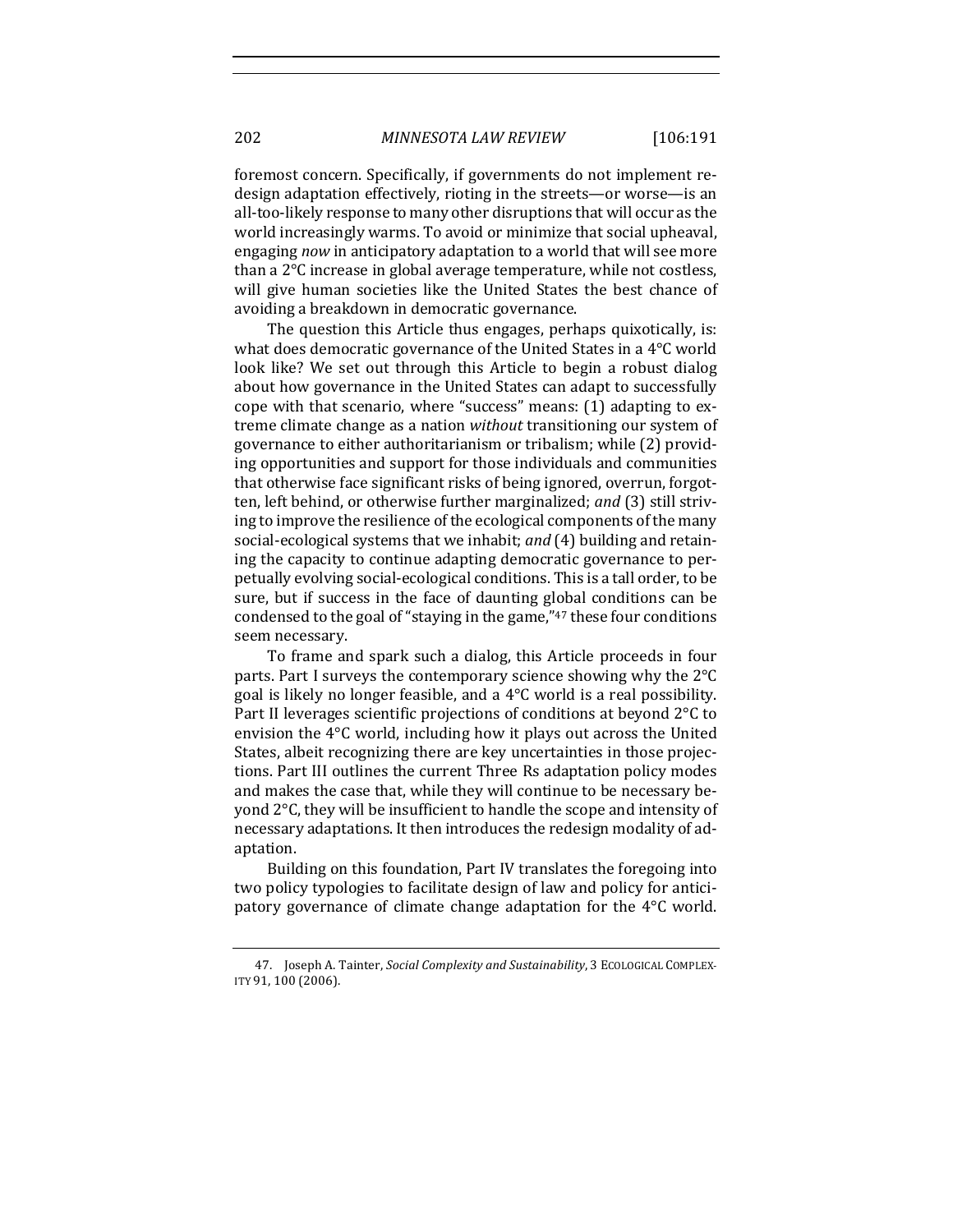One typology describes different redesign challenges based on three modes of change—linear, nonlinear, and cascading. The other typology outlines different possible governance responses, ranging from allowing private markets to guide adaptation to centralized top-down planning. Part IV then merges the two typologies to identify scenarios that must be anticipated when designing adaptation governance responses. This analysis leads to the conclusion that, for many redesign challenges, the United States may be best served by a coordinated national plan akin to the mobilization that occurred at the start of World War II.

Part IV then concludes with suggestions for how a creation of a national science and policy research "foresight system" can begin to lay foundations for designing such an anticipatory national planning initiative. We propose such an initiative be anchored in a nonregulatory, science-based, interdisciplinary federal bureau charged with producing policy-relevant scenarios of how climate adaptation could unfold in the United States in a "beyond  $2^{\circ}C''$  world. Modeling of climate change impacts, an extensive undertaking already, does not reveal how humans will respond to those impacts. Given how unprecedented conditions beyond  $2^{\circ}$ C will become, the human responses are likely to be just as unprecedented. Modeling only climate impacts themselves thus provides only half the picture necessary for our nation's climate adaptation policy.

Put bluntly, if the mounting body of science pointing in the direction of moving beyond 2°C proves to be correct, it would behoove our nation to have begun envisioning how to "stay in the game" well before we cross the 2°C threshold. To do otherwise—to count on the description herein of what lies ahead turning out to be wrong, or on society to design effective solutions on the fly if it turns out to be right is a gamble we consider not worth taking.

#### I. EMBRACING 4°C: WHY 2°C IS TOO CONSERVATIVE FOR ANTICIPATORY ADAPTATION GOVERNANCE

As noted in the Introduction, this Article's science-based central premise is that it is highly unlikely that the world will achieve its "below  $2^{\circ}C''$  goals for global average warming. This Part defends that premise, providing an overview of the science regarding the world's likely climate change future. It begins with the planet's current temperature and atmospheric greenhouse gas concentration status, as well as an overview of trends. It then explores the more complicated issue of what humans would have to do to keep global average temperature below  $2^{\circ}$ C, recognizing that such projections are made in a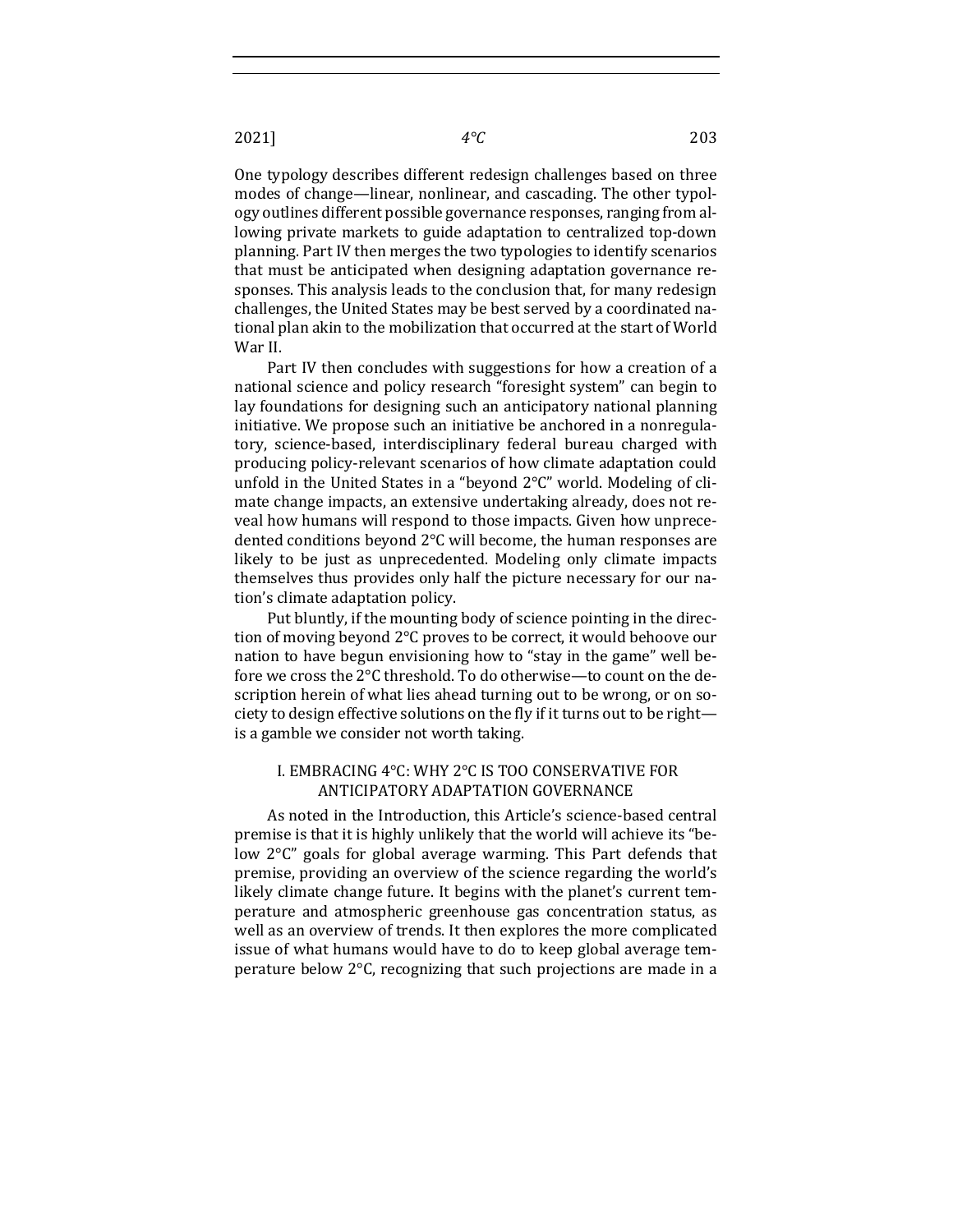context of uncertainty and best guesses but nevertheless concluding that any such efforts are unlikely to succeed.

A. WHERE ARE WE NOW? THE CURRENT INCREASE AND TRENDS IN GLOBAL **AVERAGE TEMPERATURE** 

The year 2019 was the second hottest year on record, at least at the moment we are composing this Article, $48$  and, as of August 2021, according to the Intergovernmental Panel on Climate Change (IPCC), "[e]ach of the last four decades has been successively warmer than any decade that preceded it since  $1850.^{n_{49}}$  In 2019, global average temperature was already  $1.15^{\circ}$ C (2.07°F) above the pre-industrial average.<sup>50</sup> In other words, the planet is already more than  $76\%$  of the way to being  $1.5^{\circ}$ C warmer, on average, or 57.5% of the way to being 2°C warmer. 

More ominously, "[t]he global annual temperature has increased at an average rate of  $0.07^{\circ}$ C (0.13°F) per decade since 1880 and over twice that rate  $(+0.18^{\circ}C$  /  $+0.32^{\circ}F$ ) since 1981."<sup>51</sup> At the current rates of increase, global average temperatures will be  $1.5^{\circ}$ C warmer than pre-industrial levels by  $2040^{52}$  and  $2^{\circ}$ C warmer by roughly 2067. However, the rates of warming are also still accelerating, and "[e]stimated anthropogenic global warming is currently increasing at 0.2°C (likely between  $0.1^{\circ}$ C and  $0.3^{\circ}$ C) per decade due to past and ongoing emissions (*high confidence*)."53

As bad as that story is, global average temperature increases are not always the most relevant numbers for climate adaptation governance. As the IPCC observed in 2018, "Warming greater than the global annual average is being experienced in many land regions and seasons, including two to three times higher in the Arctic."<sup>54</sup> Of particular relevance, temperatures over land surfaces, where most people live,

<sup>48.</sup> Rebecca Lindsey & LuAnn Dahlman, *Climate Change: Global Temperature*, NOAA CLIMATE.GOV (Mar. 15, 2021), https://www.climate.gov/news-features/ understanding-climate/climate-change-global-temperature [https://perma.cc/EWV6 -CGKP].

<sup>49.</sup> *2021 IPCC Physical Science Report, supra* note 12, at 5.

<sup>50.</sup> *See* Lindsey & Dahlman, *supra* note 48; *see also*, *2021 IPCC Physical Science Report, supra* note 12, at 5 (indicating that temperatures in the decade 2011–2020 were  $0.95^{\circ}$ C to  $1.20^{\circ}$ C warmer than in 1850-1900).

<sup>51.</sup> *See Lindsey & Dahlman, supra note 48.* 

<sup>52.</sup> *See, e.g., 2018 IPCC 1.5°C Report, supra* note 23, at 4 ("Global warming is likely to reach  $1.5^{\circ}$ C between 2030 and 2052 if it continues to increase at the current rate.").

<sup>53.</sup> *Id.*

<sup>54.</sup> *Id.*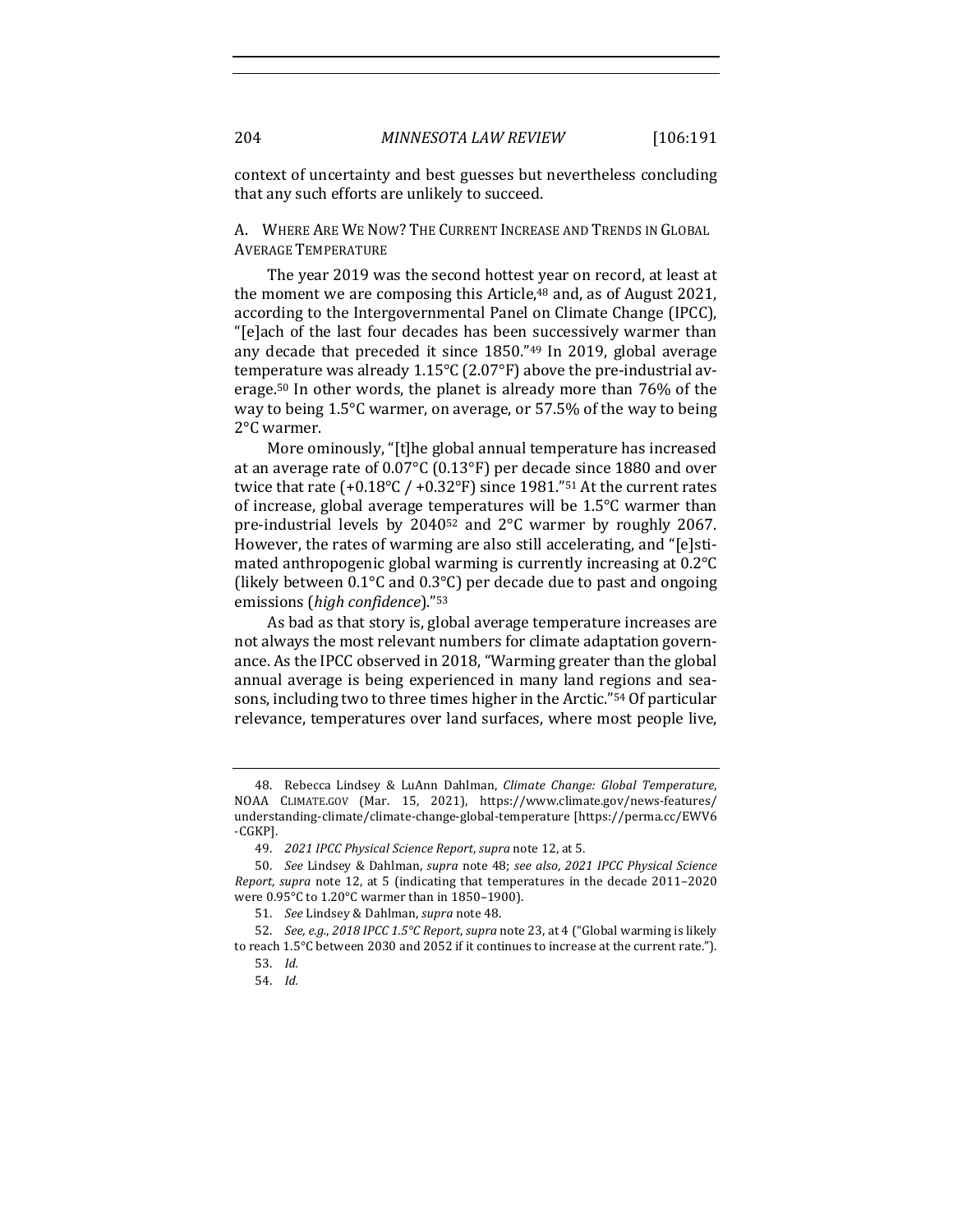are increasing faster than global average temperature, which is moderated by the ocean's capacity to absorb heat.<sup>55</sup>

The IPCC reported in 2021 that mean land surface air temperature has increased an estimated  $1.59^{\circ}$ C (with the possible range being 1.34–1.83 $^{\circ}$ C), while temperatures over the ocean have increased only about  $0.88^{\circ}$ C (with a possible range of  $0.68$ -1.01 $^{\circ}$ C).<sup>56</sup> Vividly illustrating this terrestrial differential, in 2019 the *Washington Post* compiled multiple data sources to produce a map showing that over onetenth of the globe has already experienced a 2<sup>o</sup>C increase, and *most* of the United States west of the Mississippi River plus a large swath of the Southeast has already experienced a  $1.5^{\circ}$ C increase.<sup>57</sup> Much of the terrestrial world, in other words, has already exceeded the more ambitious of the international climate change mitigation goals.

B. CAN WE STAY BELOW 2°C? CARBON BUDGETS, CORONAVIRUS, AND UNCERTAINTY

Given where conditions stand now, how realistic is the  $2^{\circ}$ C ceiling mitigation goal? The answer depends on three factors:  $(1)$  the prospect of substantially and rapidly reducing global net emissions; (2) the total additional emissions that can be accepted before atmospheric carbon dioxide concentrations push temperatures past  $2^{\circ}$ C; and (3) the range of uncertainty in both those calculations. Based on current models, none of these factors bodes well for meeting the  $2^{\circ}$ C climate mitigation goal.<sup>58</sup>

<sup>55.</sup> *Id.*

<sup>56.</sup> *2021 IPCC Physical Science Report, supra* note 12, at 5; see also Climate Change and Land, INTERGOVERNMENTAL PANEL ON CLIMATE CHANGE 9 (2019), https://www.ipcc .ch/site/assets/uploads/2019/11/SRCCL-Full-Report-Compiled-191128.pdf [https://perma.cc/5X3X-YHXU] [hereinafter 2019 IPCC Land Report] (similarly reporting that temperatures over land had increased more than global average temperatures).

<sup>57.</sup> Chris Mooney & John Muyskens, 2°C: Beyond the Limit, WASH. POST (Sept. 11, 2019), https://www.washingtonpost.com/graphics/2019/national/climate -environment/climate-change-world/?itid=lk\_inline\_manual\_1&itid=lk\_inline\_ manual\_1&itid=lk\_interstitial\_manual\_6 [https://perma.cc/VR7B-YHW9].

<sup>58.</sup> *See* MICHAEL P. VANDENBERGH & JONATHAN M. GILLIGAN, BEYOND POLITICS: THE PRIVATE GOVERNANCE RESPONSE TO CLIMATE CHANGE 37-63 (2017) (leading to the conclusion that extensive private institution responses will be needed in addition to public governance and that "[w]e are pessimistic about the possibility of meeting the  $2^{\circ}C$ goal"). While we agree that private institutions will play an important role in climate mitigation and adaptation, our focus herein is on public adaptation governance.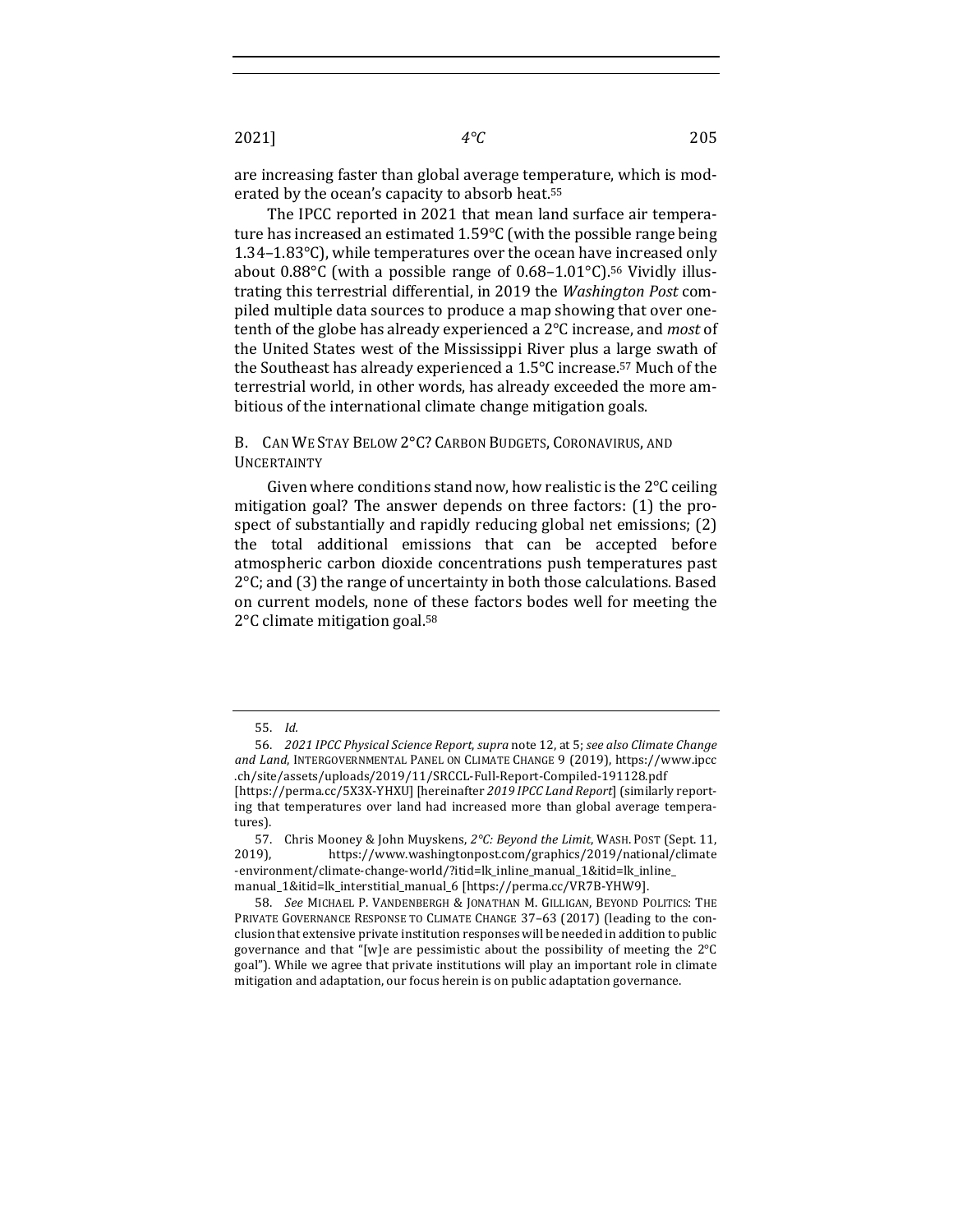#### 1. Emissions Cuts Sufficient to Halt Warming Are Unlikely

Reducing anthropogenic greenhouse gas emissions, while a necessary first step, is not enough to immediately stop climate change. Carbon dioxide lingers in the atmosphere for a long time—on the order of centuries.<sup>59</sup> Climate change will be an issue as long as atmospheric  $CO<sub>2</sub>$  concentrations remain high, trapping more heat close to the Earth's surface. Reversing the process significantly enough to quickly change the planet's warming processes will require herculean efforts by the world's nations over the next two to three decades<sup>60</sup>—an unlikely future recently made more unlikely by the fact that nations will presumably prioritize economic and social recovery as the coronavirus pandemic eventually recedes.

Two simultaneous phenomena during the coronavirus epidemic make this point real. First, as a result of the spring 2020 global lockdowns during the pandemic, the world experienced

one of the biggest single drops in modern history in the amount of carbon dioxide humans emit. Over the first few months of 2020, global daily  $CO<sub>2</sub>$ emissions averaged about 17% lower than in 2019. At the moments of the most restrictive and extensive lockdowns, emissions in some countries hovered nearly 30% below last year's averages . . . . 61

Nevertheless, in May 2020, the world hit a record 418 parts per million atmospheric concentration of carbon dioxide. Without the coronavirus-induced drop in emissions, it would have been roughly 418.4 parts per million.<sup>62</sup> The seemingly huge drops in emissions had only a small effect on *slowing*—and did not come anywhere close to *reversing*—the buildup of atmospheric greenhouse gas concentrations. Researchers now conclude that the significant emissions cuts during COVID-19 mean that the planet will be only 0.005 to  $0.015^{\circ}$ C cooler in 2030 than it otherwise would have been if the pandemic had not occurred.<sup>63</sup>

<sup>59.</sup> *2018 IPCC 1.5°C Report, supra note 23, at 5.* 

<sup>60.</sup> *2021 IPCC Physical Science Report*, *supra* note 12, at 17 ("Global surface temperature will continue to increase until at least the mid-century under all emissions scenarios considered. Global warming of  $1.5^{\circ}$ C and  $2^{\circ}$ C will be exceeded during the 21st century unless deep reductions in  $CO<sub>2</sub>$  and other greenhouse gas emissions occur in the coming decades.").

<sup>61.</sup> Alejandra Borunda, *Plunge in Carbon Emissions from Lockdowns Will Not Slow Climate Change*, NAT'L GEOGRAPHIC (May 20, 2020), https://www.nationalgeographic .com/science/2020/05/plunge-in-carbon-emissions-lockdowns-will-not-slow -climate-change [https://perma.cc/3TMW-TKUK].

<sup>62.</sup> *Id*.

<sup>63.</sup> Piers M. Forster, Harriet I. Forster, Mat J. Evans, Matthew J. Gidden, Chris D.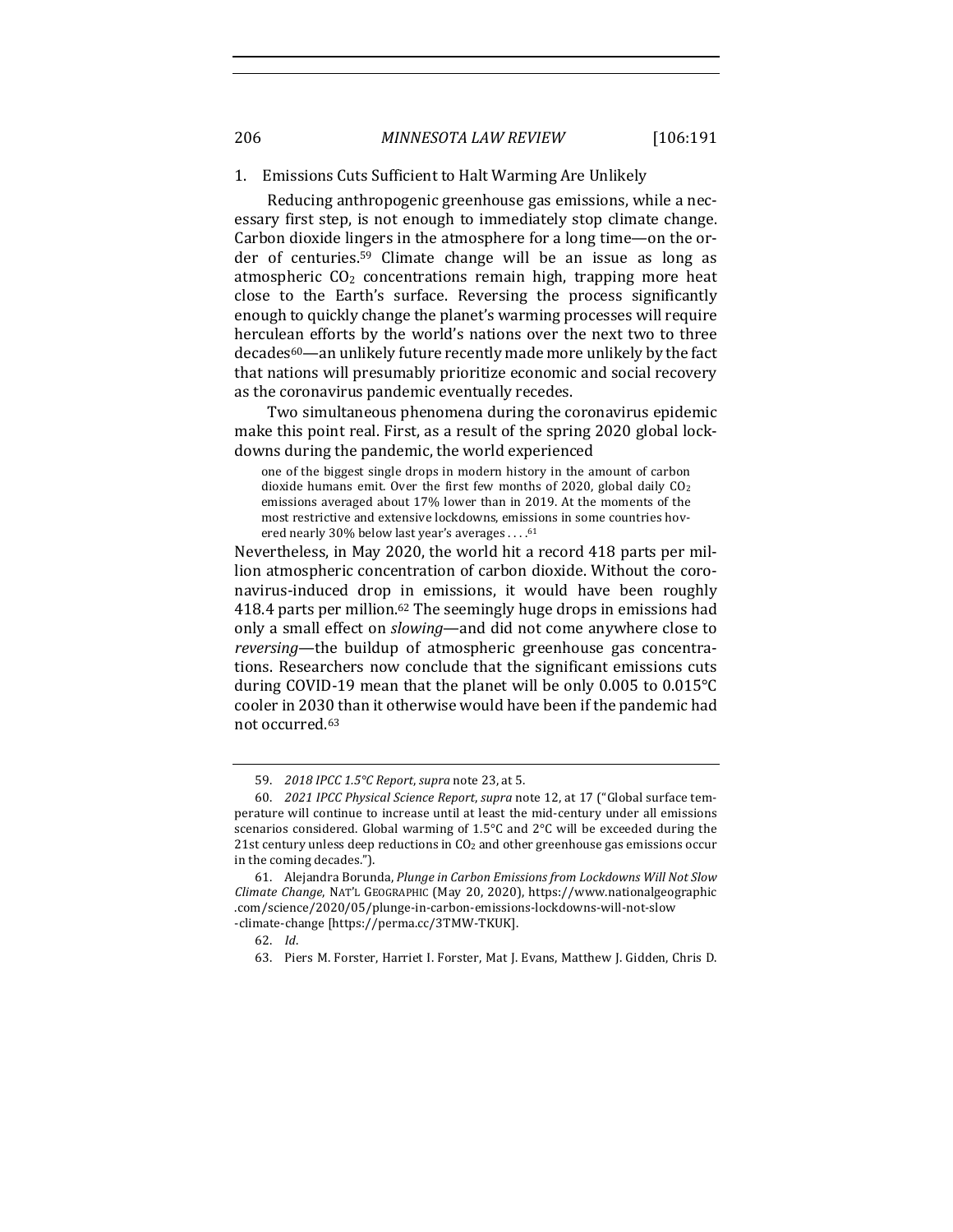Thus, even at the height of coronavirus restrictions, we were still putting carbon dioxide into the atmosphere faster than it could cycle back out. As a result, "even though emissions have dropped,  $CO<sub>2</sub>$  is still going into the atmosphere and it will still accumulate there, just as it has since humans started burning vast amounts of fossil fuels."<sup>64</sup> As one scientist put it, "[t]he buildup of  $CO<sub>2</sub>$  is a bit like trash in a landfill .... As we keep emitting, it keeps piling up." $65$  Only radical reductions in the "trash" can stop the "landfill" from rising further.

Reducing the "trash" will require unprecedented political, social, economic, and technological transformations. In the IPCC's analysis, for example:

In model pathways with no or limited overshoot of  $1.5^{\circ}$ C, global net anthropogenic CO<sub>2</sub> emissions [must] decline by about 45% from 2010 levels by 2030 (40-60% interquartile range), reaching net zero around 2050 (2045-2055 interquartile range). For limiting global warming to below  $2^{\circ}C$  CO<sub>2</sub> emissions are projected to decline by about 25% by 2030 in most pathways (10-30% interquartile range) and reach net zero around 2070 (2065-2080 interquartile range).<sup>66</sup>

In other words, to make a real difference, "[e]missions must fall 7.6 percent—in line with the worst-case lockdown scenario for 2020 *every year this decade* to ensure the 1.5C cap, unless other means are found to remove carbon from the atmosphere  $\ldots$ ."<sup>67</sup> If past performance is any guide, the world is unlikely to sustain these pandemicdriven emissions cuts, which were for all practical purposes forced upon societies.<sup>68</sup>

66. *2018 IPCC 1.5°C Report, supra* note 23, at 12.

67. *Global CO2 Emissions Could Fall 7 Percent in 2020 due to COVID-19, Study Shows*, FRANCE24 (May 20, 2020), https://www.france24.com/en/20200520-co2 -emissions-could-fall-7-percent-in-2020-due-to-covid-19-study-shows [https:// perma.cc/22FV-GH7E] (emphasis added) (citing Corinne Le Quéré, Robert B. Jackson, Matthew W. Jones, Adam J. P. Smith, Sam Abernethy, Robbie M. Andrew, Anthony J. De-Gol, David R. Willis, Yuli Shan, Josep G. Canadell, Pierre Friedlingstein, Felix Creutzig & Glen P. Peters, *Temporary Reduction in Daily Global CO<sub>2</sub> Emissions During the COVID-19* Forced Confinement, 10 NATURE CLIMATE CHANGE 647 (2020)).

68. New et al., *supra* note 24, at 8-9 (summarizing various lines of research indicating that the emissions cuts required to stay below  $2^{\circ}$ C of warming are virtually impossible); see also Peter Christoff, Introduction: Four Degrees or More?, in FOUR DEGREES OF GLOBAL WARMING: AUSTRALIA IN A HOT WORLD 1 (Peter Christoff ed., 2014) ("[T]here

Jones, Christoph A. Keller, Robin D. Lamboll, Corinne Le Quéré, Joeri Rogelj, Deborah Rosen, Carl-Friedrich Schleussner, Thomas B. Richardson, Christopher J. Smith & Steven T. Turnock, Current and Future Global Climate Impacts Resulting from COVID-19, 10 NATURE CLIMATE CHANGE 913, 913 (2020).

<sup>64.</sup> Borunda, *supra* note 61.

<sup>65.</sup> *CO2 Levels Reach Record High*, WEEK, June 26, 2020, at 19.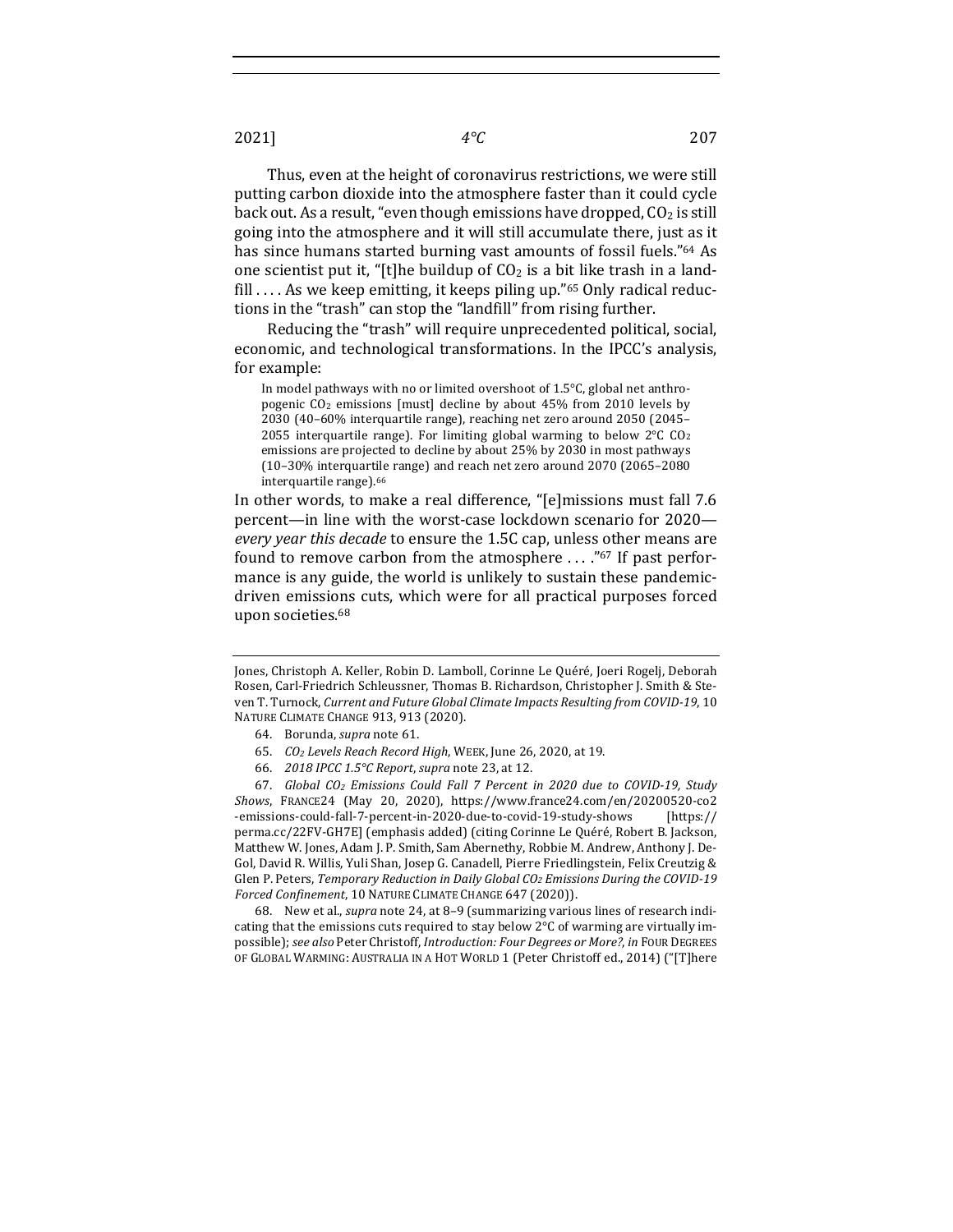In the context of this Article, it is also worth noting that achieving the  $1.5^{\circ}$ C mitigation goal requires significant societal transformations, although lesser in magnitude and complexity than what we foresee as becoming necessary on the adaptation side at  $3^{\circ}$ C to  $4^{\circ}$ C.<sup>69</sup> As the IPCC expounded:

Pathways limiting global warming to  $1.5^{\circ}$ C with no or limited overshoot would require rapid and far-reaching transitions in energy, land, urban and infrastructure (including transport and buildings), and industrial systems (high confidence). These systems transitions are unprecedented in terms of scale, but not necessarily in terms of speed, and imply deep emissions reductions in all sectors, a wide portfolio of mitigation options and a significant upscaling of investments in those options.<sup>70</sup>

The most critical of these social transitions is weaning energy production and consumption off of fossil fuels.<sup>71</sup> As the Pathways to Deep Decarbonization project outlines,<sup>72</sup> a three-pronged strategy must be adopted for an energy transition scenario to succeed in reducing greenhouse gas emissions at levels and in time frames needed to contain climate change to a  $2^{\circ}C$  scenario: "(1) highly efficient end use of energy in buildings, transportation, and industry; (2) decarbonization of electricity and other fuels; and (3) fuel switching of end uses to electricity and other low-carbon supplies."73 These changes will

69. See Frank W. Geels, Benjamin K. Sovacool, Tim Schwanen & Steve Sorrell, So*ciotechnical Transitions for Deep Decarbonization*, 357 SCIENCE 1242, 1242–44 (2017) (detailing societal change and policies necessary for deep decarbonization).

is widespread agreement that current mitigation efforts . . . will lead to global average warming of  $4^{\circ}$ C or more from pre-industrial levels by the end of this century ...."); Peiran R. Liu & Adrian E. Raftery, *Country-Based Rate of Emissions Reductions Should Increase by 80% Beyond Nationally Determined Contributions to Meet the 2°C Target, 2* COMMC'NS EARTH & ENV'T 29 (2021).

<sup>70.</sup> *2018 IPCC 1.5°C Report, supra* note 23, at 15.

<sup>71.</sup> *See* John C. Dernbach, *Legal Pathways to Deep Decarbonization: Postscript*, 48 ENV'T L. REP. 10875, 10881-84 (2018) (providing extensive discussions and references on this theme); Michael B. Gerrard, *Legal Pathways for a Massive Increase in Utility-Scale Renewable Generation Capacity*, 47 ENV'T L. REP. 10591, 10592 (2017); J.B. Ruhl & James Salzman, *What Happens When the Green New Deal Meets the Old Green Laws*, 44 VAND. L. REV. 693, 701-13 (2020).

<sup>72.</sup> *See* James H. Williams, Benjamin Haley, Fredrich Kahrl, Jack Moore, Andrew D. Jones, Margaret S. Torn & Haewon McJeon, Pathways to Deep Decarbonization in the *United States*, INST. SUSTAINABLE DEV. & INT'L RELS. (2014), https://usddpp.org/ downloads/2014-technical-report.pdf [https://perma.cc/5FCZ-VPM7].

<sup>73.</sup> *Id.* at xiv; see also THE WHITE HOUSE, UNITED STATES MID-CENTURY STRATEGY FOR DEEP DECARBONIZATION 7 (2016) (aiming to "[t]ransition[] to a low-carbon energy system, by cutting energy waste, decarbonizing the electricity system and deploying clean electricity and low carbon fuels in the transportation, buildings, and industrial sectors") (emphasis omitted). There is growing concern that even these initiatives, if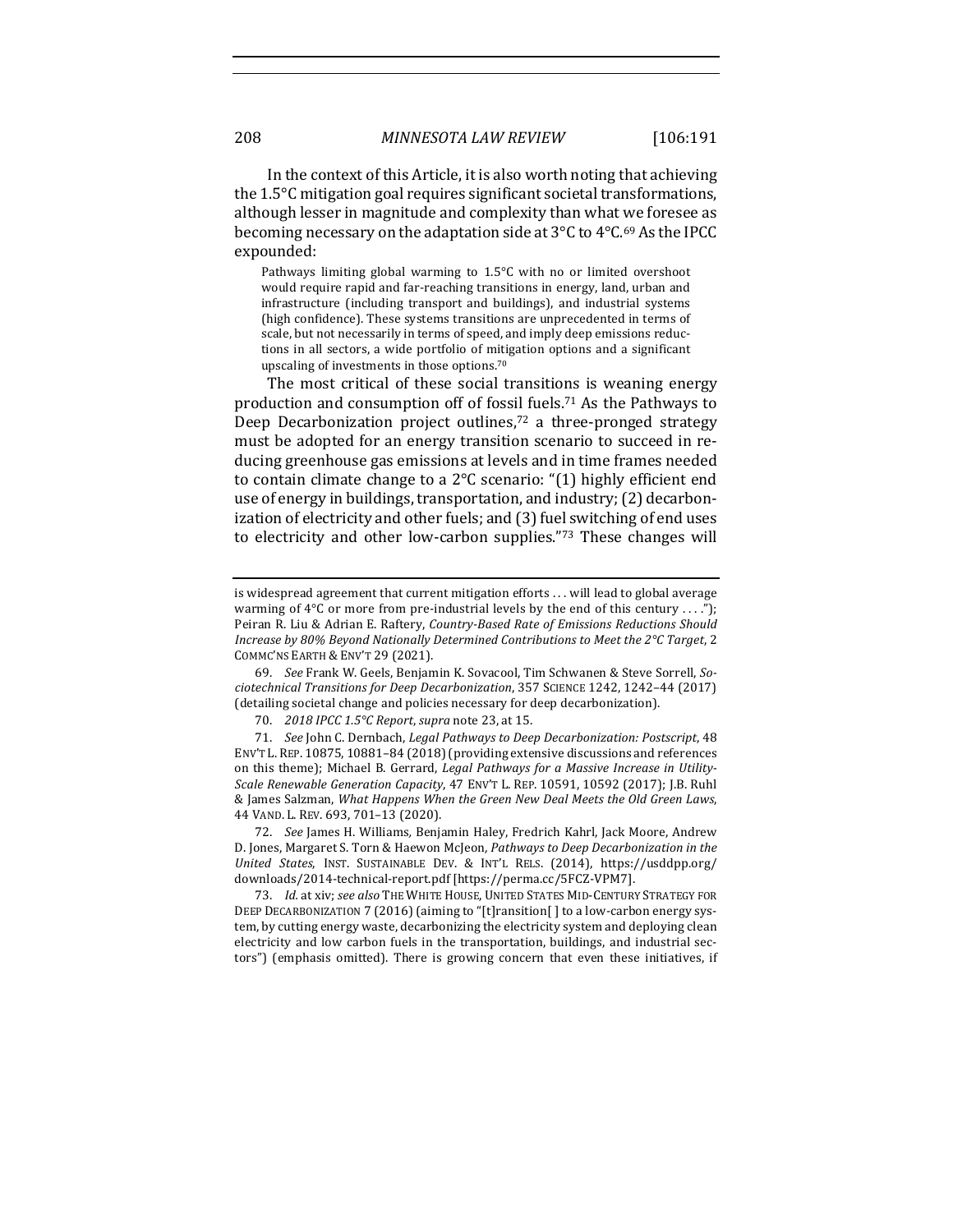require rapid and massive national initiatives. On the energy production side, for example, projections using a "high renewables" reference case estimate that between 1,350 and 2,500 gigawatts of new wind and solar renewable power-generating capacity would need to come online in the United States between today and 2050 to meet Paris Accord goals—an amount roughly fifteen to thirty times the present wind- and solar-generating capacity.<sup>74</sup> However, there is no evidence that global greenhouse gas emission levels have peaked and turned the corner.<sup>75</sup> Report after report issued in 2019 confirmed that there is little to suggest that nations are on track to achieve emission-reduction goals set through various international and domestic institutions.<sup>76</sup> Even the most climate-progressive states and cities in the United States are falling behind.<sup>77</sup>

74. *See* THE WHITE HOUSE, *supra* note 73, at 4 (estimating an additional 30 GW per year between 2016 and 2035, totaling 600 GW, and then an additional 60 GW per year between 2035 and 2050, totaling 750 GW, for an estimated total of 1,350 additional GW); WILLIAMS ET AL., *supra* note 72, at vii (estimating an additional 2,500 GW, representing 30 times the current capacity).

75. THE WHITE HOUSE, *supra* note 73, at 19.

76. *See, e.g.*, U.N. ENV'T PROGRAMME, EMISSIONS GAP REPORT 2019, at xiv-xv (2019) (noting that global greenhouse gas emissions rose on average 1.5 percent annually over the past decade and "[t]here is no sign of GHG emissions peaking in the next few years"); ROBERT WATSON, JAMES J. MCCARTHY, PABLO CANZIANI, NEBOJSA NAKICENOVIC & LILIANA HISAS, FEU-US, THE TRUTH BEHIND THE CLIMATE PLEDGES, at i (2019) ("An analysis of current commitments to reduce emissions between 2020 and 2030 shows that almost 75 percent of the climate pledges are partially or totally insufficient to contribute to reducing GHG emissions by 50 percent by 2030, and some of these pledges are unlikely to be achieved.").

77. See Getting Greener: Cost-Effective Options for Achieving New York State's *Greenhouse Gas Goals*, CITIZENS BUDGET COMM'N 1–2 (2019), https://cbcny.org/ sites/default/files/media/files/REPORT\_GettingGreener\_120602019.pdf

[https://perma.cc/KBT8-TWNP] (identifying obstacles to achieving emission reduction goals); *California Green Innovation Index*, NEXT 10, at 4 (2019), https://www.next10.org/sites/default/files/2019-10/2019-california-green-innovation-index-final.pdf [https://perma.cc/URM7-VAZB]("California will reach its 2030 and 2050 goals in 2061 and 2157, respectively - representing a 31-year and a 107year delay."); *see also* Samuel A. Markolf, Ines M.L. Azevedo, Mark Muro & David G. Victor, *Pledges and Progress: Steps Toward Greenhouse Gas Emissions Reductions in the 100* Largest Cities Across the United States, BROOKINGS INST. 3 (2020), https://www.brookings.edu/wp-content/uploads/2020/10/FP\_20201022\_ghg\_pledges\_v4.pdf

achieved, will not suffice and that carbon dioxide removal technologies must be developed to facilitate net negative emissions. See Wim Carton, Adeniyi Asiyanbi, Silke Beck, Holly J. Buck & Jens F. Lund, *Negative Emissions and the Long History of Carbon Re*moval, 11 WIRES CLIMATE CHANGE 671, 671 (2020); *An Equitable Path to Decarboniza*tion, NATURE, Dec. 5, 2019, at 7; *Negative Emissions: The Chronic Complexity of Carbon Capture*, ECONOMIST, Dec. 7, 2019, at 22.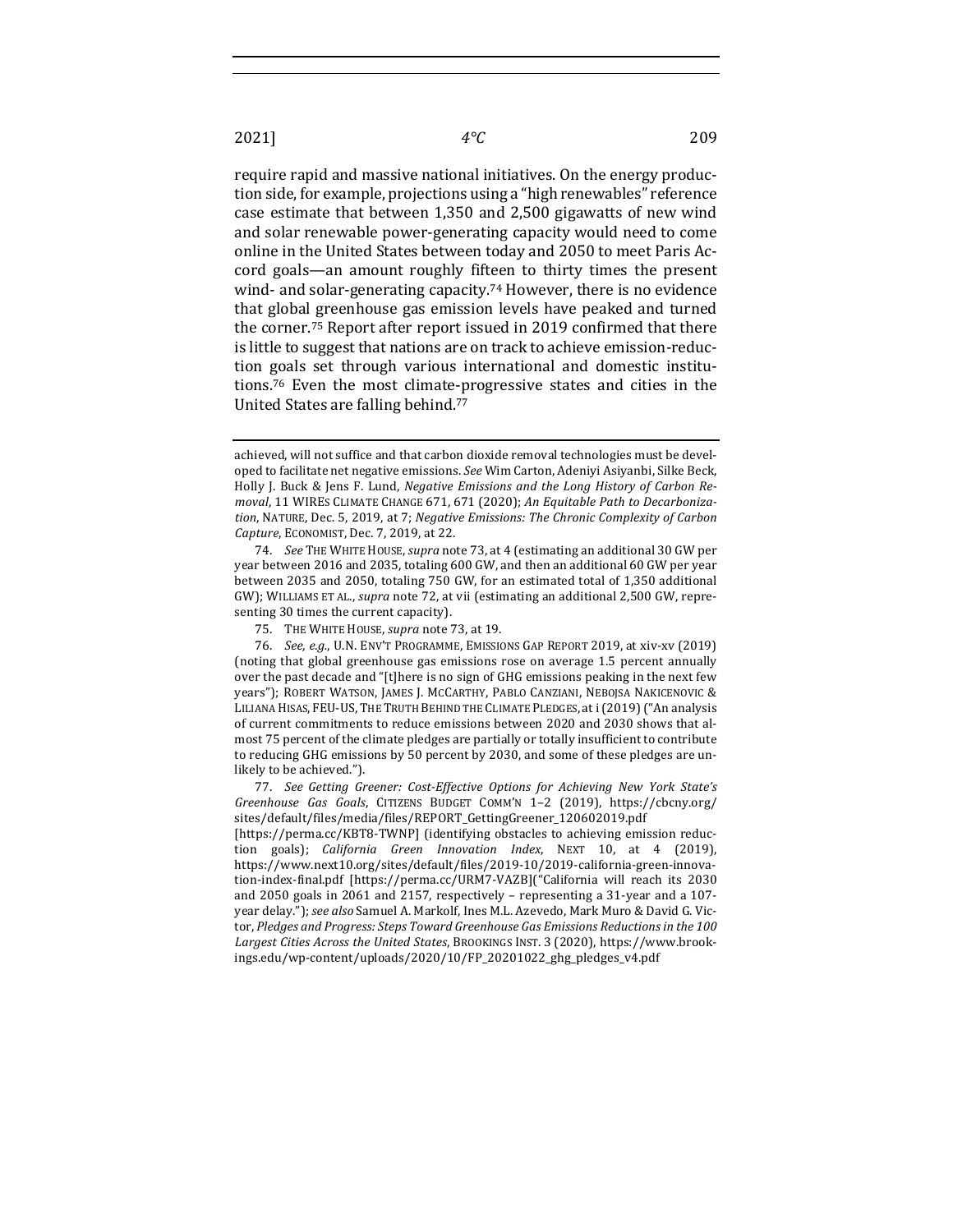Although we know what needs to be done, making the energy transformation and other necessary social changes needed to wrestle emissions under control requires overcoming "the interlinked mix of technologies, infrastructures, organizations, markets, regulations, and user practices that together deliver societal functions."78 The resistance to change has become a sobering reality, as estimates of the massive technology and social transformation campaigns needed to stabilize climate made as recently as 2004 were soon after shown to fall significantly short of what will be needed<sup>79</sup> and the "stickiness" of energy path dependencies becomes more obvious.<sup>80</sup> More recent proposed "roadmaps" to deep decarbonization outline no less than herculean policy efforts and technological breakthroughs, none of which is yet even on the horizon. $81$  The world's continuing inability to tackle these transformations on the mitigation side gives credence to our concerns for  $4^{\circ}$ C adaptation governance.<sup>82</sup>

79. Steven J. Davis, Long Cao, Ken Caldeira & Martin I. Hoffert, Rethinking Wedges, ENV'T RSCH. LETTERS, Jan. 9, 2013, at 1-2. See generally Eli Kintisch, Climate Study Highlights Wedge Issue, 339 SCIENCE 128, 128-29 (2013) (summarizing the study).

80. *See, e.g.*, Melissa Powers, *Natural Gas Lock-In*, 69 KAN. L. REV. 889, 941 (2021).

81. *See, e.g.*, Johan Rockström, Owen Gaffney, Joeri Rogelj, Malte Meinshausen, Nebojsa Nakicenovic & Hans Joachim Schellnhuber, *A Roadmap for Rapid Decarbonization*, 355 SCIENCE 1269, 1270–71 (2017) (outlining successively aggressive stages needed for decarbonization); Lila Warszawski, Elmar Kriegler, Timothy M. Lenton, Owen Gaffney, Daniela Jacob, Daniel Klingenfeld, Ryu Koide, María Máñez Costa, Dirk Messner, Nebojsa Nakicenovic, Hans Joachim Schellnhuber, Peter Schlosser, Kazuhiko Takeuchi, Sander Van Der Leeuw, Gail Whiteman & Johan Rockström, All Options, Not Silver Bullets, Needed to Limit Global Warming to 1.5°C: A Sce*nario Appraisal*, ENV'T RSCH. LETTERS, May 26, 2021, at 6 (ruling out meeting the 1.5°C without using multiple mitigation levers at technologically "challenging" levels).

82. *See* Martin Parry, Jason Lowe & Clair Hanson, Overshoot, Adapt, and Recover, 458 NATURE 1102, 1102-03 (2009) (outlining likely scenarios as mitigation fails to gain traction); *2021 IPCC Physical Science Report*, *supra* note 12, at 13, SPM-17 to SPM-18 (accepting  $3^{\circ}$ C as the amount of warming most likely to occur by 2100, with a continuing "business as usual" scenario projecting even higher global average increases of 3.3°C to 5.7°C by the end of the century; and projecting that the world will exceed 1.5°C for at least some decades this century; moreover, only the lowest emissions scenario has no chance of exceeding  $2^{\circ}$ C, while the three highest emissions scenarios have no chance of *not* exceeding  $2^{\circ}C$ ).

<sup>[</sup>https://perma.cc/QRT2-AXCU] (noting that two-thirds of U.S. cities that have adopted emissions-reduction targets are falling short of meeting them); Jeffrey Brainard, *News in Brief: U.S. Cities Labor to Cut Emissions*, 370 SCIENCE 508, 509 (2020).

<sup>78.</sup> Geels et al., *supra* note 69, at 1242.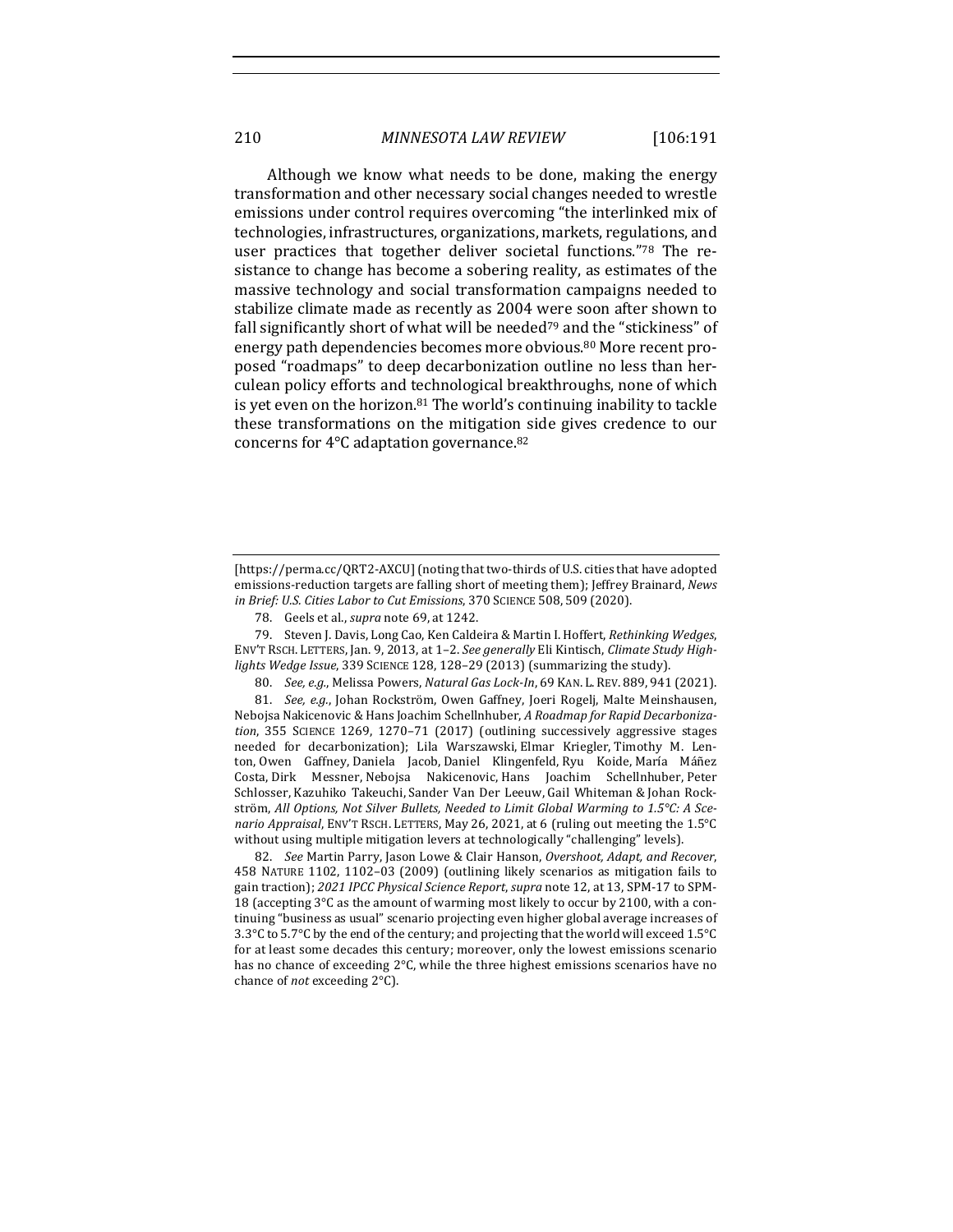2. Carbon Budgets Also Suggest that the  $2^{\circ}$ C Mitigation Goal Is Unrealistic

Atmospheric  $CO<sub>2</sub>$  concentrations indicate that the planet already is committed to warming that exceeds  $2^{\circ}$ C, and even the coronavirus pandemic was insufficient to keep those concentrations from continuing to increase. Other metrics tell a similar tale. For example, another way to think about the  $1.5^{\circ}$ C/2°C climate mitigation goal is to ask how much of a carbon budget we have left—that is, how much more  $CO<sub>2</sub>$ can we add to the atmosphere and still have a reasonable chance of keeping warming to less than  $1.5^{\circ}$ C or 2°C above pre-industrial levels? The IPCC, for example, stated in 2018 that accumulated anthropogenic carbon emissions at that point were unlikely sufficient to push global average warming past  $1.5^{\circ}$ C within this century.<sup>83</sup> However, those emissions did not stop, or reach "net zero," $84$  in 2018, raising the issue of how much more leeway humanity has.

Carbon budget estimates mean little in the abstract: what does one gigatonne (billion tonnes, or Gt) really mean in terms of human activity? To put the following discussion of estimates in perspective, in 2019 global energy-related emissions of carbon dioxide flattened after two years of increases to 33  $Gt$ ,<sup>85</sup> but the total global emissions still increased, reaching 36.81 Gt.<sup>86</sup> As a rough rule of thumb, the IPCC estimates total global  $CO<sub>2</sub>$  emissions to be 42 Gt per year, give or take 3 Gt (39-45 Gt per year).<sup>87</sup>

Even within the uncertain and probability-based world of climate change projections, carbon budgets deserve a place of honor for lack of certainty and variability. As a result, the following discussion seeks to "ballpark" best-case and worst-case estimates. Nevertheless, the bottom line is clear: a business-as-usual world will eat up even the  $2^{\circ}C$ carbon budget within a few decades.

<sup>83.</sup> *2018 IPCC 1.5°C Report, supra* note 23, at 5.

<sup>84.</sup> *2021 IPCC Physical Science Report, supra* note 12, at SPM-36 ("Each 1000 GtCO<sub>2</sub> of cumulative CO<sub>2</sub> emissions is assessed to likely cause a  $0.27^{\circ}$ C to  $0.63^{\circ}$ C increase in global surface temperature with a best estimate of  $0.45^{\circ}$ C.").

<sup>85.</sup> *Global CO<sub>2</sub> Emissions in 2019*, INT'L. ENERGY AGENCY (Feb. 11, 2020), https://www.iea.org/articles/global-co2-emissions-in-2019 [https://perma.cc/JE9F -KZPA].

<sup>86.</sup> Zeke Hausfather, *Analysis: Global Fossil-Fuel Emissions up 0.6% in 2019 Due to China*, CARBON BRIEF (Dec. 4, 2019), https://www.carbonbrief.org/analysis-global -fossil-fuel-emissions-up-zero-point-six-per-cent-in-2019-due-to-china [https:// perma.cc/M9HS-RC5G].

<sup>87.</sup> *2018 IPCC 1.5°C Report, supra note 23, at 12.*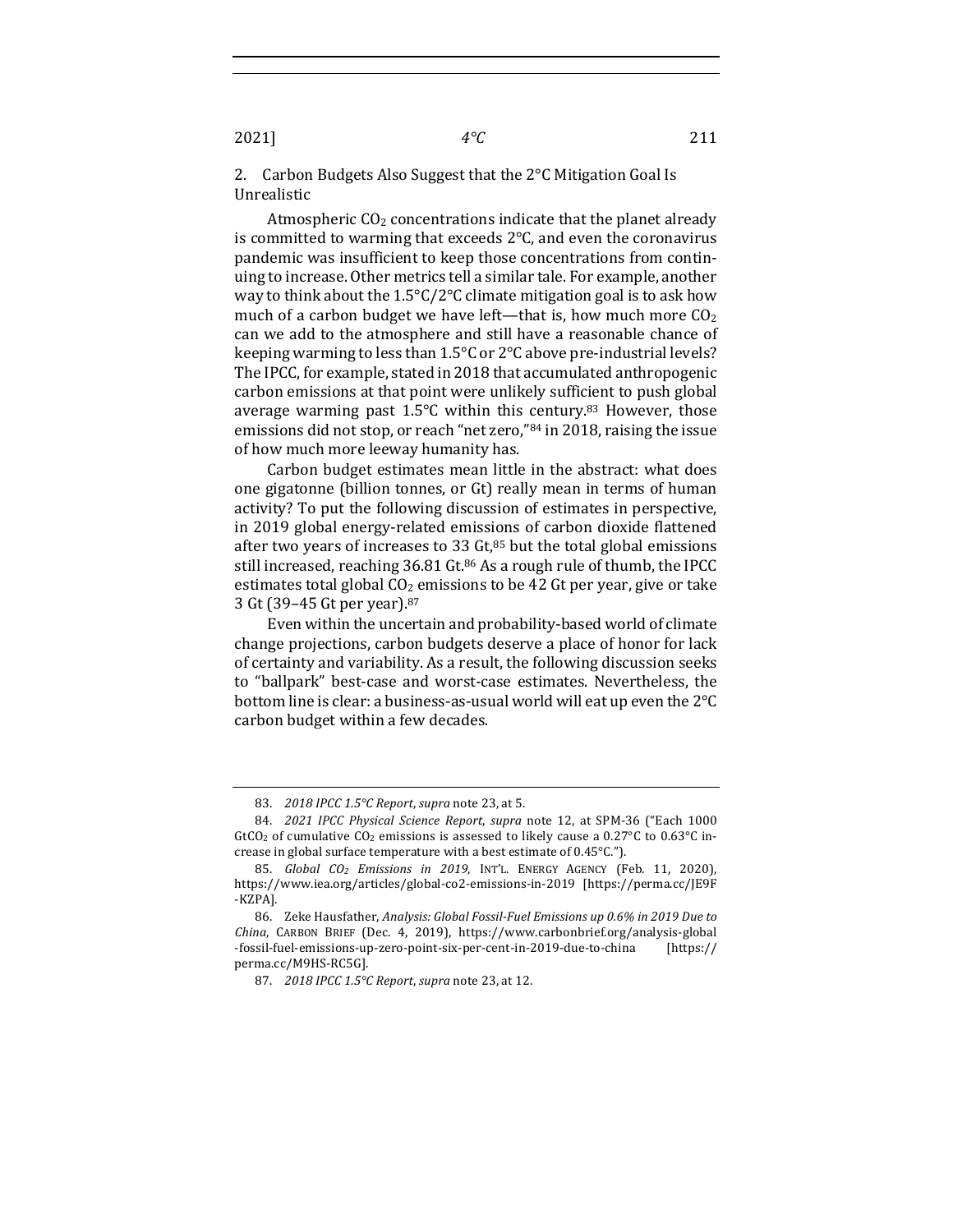According to the IPCC in 2021, humanity had emitted 2,390 GtCO<sub>2</sub> between 1850 and 2019, give or take 240 Gt.<sup>88</sup> It estimated that, to have a two-thirds chance (meaning odds that are twice as bad as in Russian Roulette) of staying within  $1.5^{\circ}$ C or  $2.0^{\circ}$ C of global average warming, humanity had 400 or 1,150 Gt, respectively, of  $CO<sub>2</sub>$  emissions left—*ever*.<sup>89</sup> To increase the chances to 83 percent, the remaining carbon budgets drop to 300 or 900 Gt, respectively.<sup>90</sup> If humanity continues to emit around 40 Gt per year, it will use up the higher-odds budget for  $1.5^{\circ}$ C sometime in 2027 and the higher-odds budget for  $2^{\circ}$ C sometime in 2043.

Nevertheless, individual carbon-budget studies exhibit considerable variation. Between 2016 and 2018, experts produced nine different studies trying to calculate humanity's remaining carbon budget to keep global average temperature increases below  $1.5^{\circ}$ C. Assessments of these nine studies concluded that "the remaining carbon budget to limit warming to 'well below'  $1.5^{\circ}$ C might have already been exceeded by emissions to-date, or might be as large as 15 more years of emissions at our current rate."<sup>91</sup> In short, at best the budget is used up by 2033. Even if a slim budget remains, however, the  $CO<sub>2</sub>$  emissions committed from existing fossil-fuel power plants and those currently planned, permitted, and under construction (which are mostly in China and India) will alone consume the entire  $CO<sub>2</sub>$  budget that remains to limit warming to  $1.5^{\circ}C.^{92}$  Worse still, another study

<sup>88.</sup> *2021 IPCC Physical Science Report, supra* note 12, at SPM-38.

<sup>89.</sup> *Id.* at SPM-38, tbl.SPM.2.

<sup>90.</sup> *Id*.

<sup>91.</sup> Zeke Hausfather, *Analysis: How Much Carbon Budget' Is Left to Limit Warming* to 1.5C?, CARBON BRIEF (April 9, 2018), https://www.carbonbrief.org/analysis-how -much-carbon-budget-is-left-to-limit-global-warming-to-1-5c [https://perma.cc/ VR6G-YJQZ].

<sup>92.</sup> Dan Tong, Qiang Zhang, Yixuan Zheng, Ken Caldeira, Christine Shearer, Chaopeng Hong, Yue Qin & Steven J. Davis, *Committed Emissions from Existing Energy Infrastructure Jeopardize 1.5*°*C Climate Target*, 572 NATURE 373, 373 (2019). China, which accounts for  $28\%$  of global emissions, relies on coal for  $58\%$  of its energy consumption and 66% of its electric power generation, and has at least 100 gigawatts of coal generation capacity under construction, announced in 2020 that it would reach zero net emissions before 2060, but many experts were skeptical it could make such a U-turn. See Dennis Normile, China's Bold Climate Pledge Earns Praise—But Is it Feasi*ble?*, 370 SCIENCE 17, 17-18 (2020) (reporting that 432 mines worldwide, mostly in Asia and many of which are publicly financed, are planned to open or expand to produce 2.5 billion tons of new mining capacity by 2030). Over 70% of the new capacity would produce thermal coal used for fueling power plants. See RYAN DRISKELL TATE, CHRISTINE SHEARER & ANDISWA MATIKINCA, DEEP TROUBLE: TRACKING GLOBAL COAL MINE PROPOSALS 4 (2021).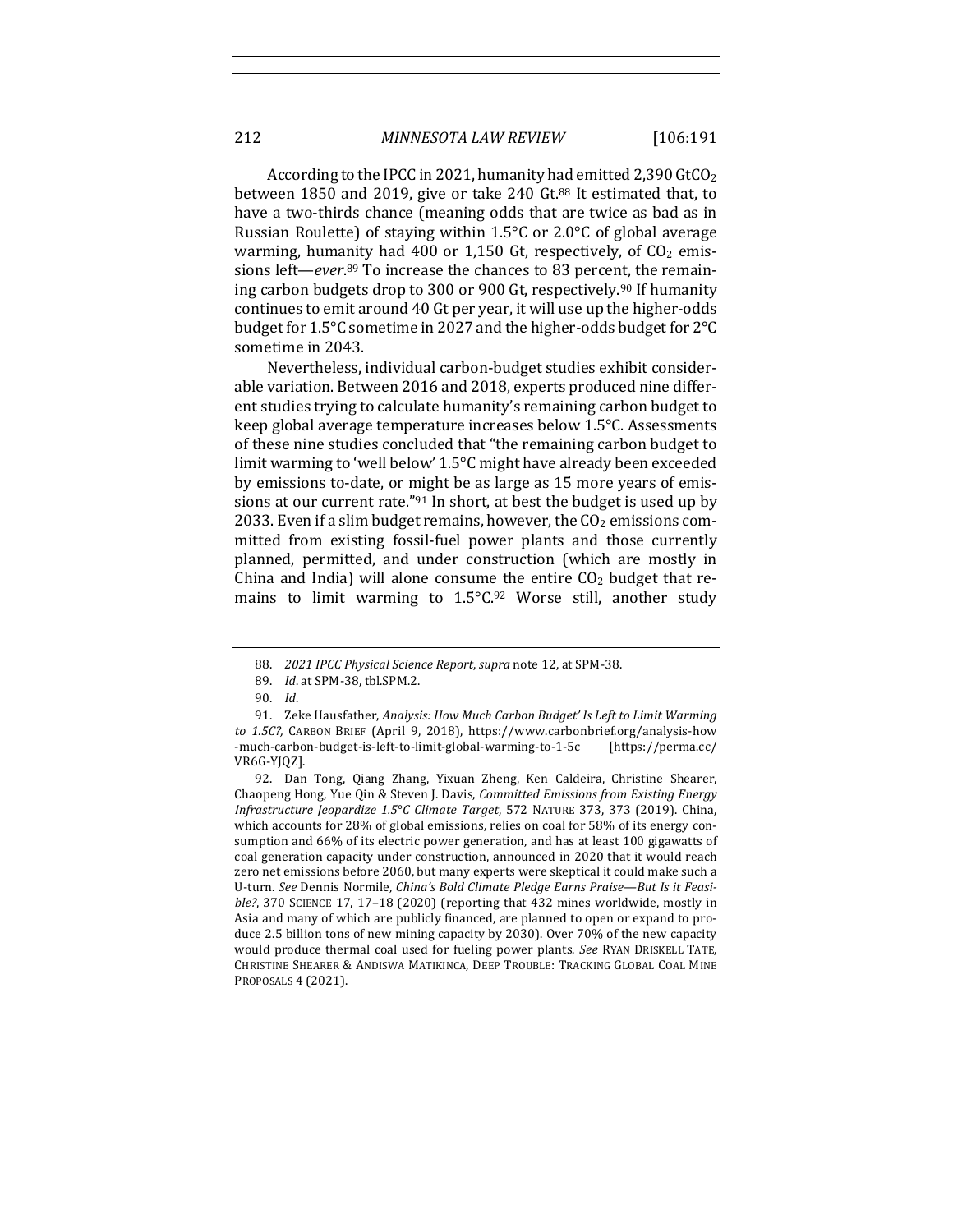concluded that even if all fossil fuel emissions were immediately halted, "current trends in global food systems would prevent the achievement of the  $1.5^{\circ}$ C target and, by the end of the century, threaten the achievement of the  $2.0^{\circ}$ C target."<sup>93</sup> Thus, business-asusual in energy and food alone could doubly blow past the  $2.0^{\circ}$ C mitigation target.

To complicate matters still further, the foregoing carbon-budget analyses are limited to anthropogenic emissions, which are not the only source of greenhouse gasses. As climate change forces ecological systems across nonlinear thresholds of transformation (discussed in Part II), historically sequestered greenhouse gases will be released. As scientists reported in *Nature* in late 2019:

The world's remaining emissions budget for a 50:50 chance of staying within 1.5  $\degree$ C of warming is only about 500 gigatonnes (Gt) of CO<sub>2</sub>. Permafrost emissions could take an estimated  $20\%$  (100 Gt CO<sub>2</sub>) off this budget, and that's without including methane from deep permafrost or undersea hydrates. If forests are close to tipping points, Amazon dieback could release another 90 Gt CO<sub>2</sub> and boreal forests a further 110 Gt CO<sub>2</sub>. With global total CO<sub>2</sub> emissions still at more than 40 Gt per year, the remaining budget could be all but erased already.<sup>94</sup>

This ecological contribution to climate change only gets worse as we move past  $2^{\circ}$ C, as "huge swaths of the world's tropical forests will begin to lose more carbon than they accumulate. Already, the hottest forests in South America have reached that point."95 In addition, Arctic lakes have been observed releasing large bubbles of methane enough to fuel pillars of flame over the water's surface when set alight-since at least 2018.<sup>96</sup> These lakes, looking eerily like the Mac-*Beth* witches' bubbling cauldron, may be the first signs that Arctic feedback loops are now in motion, accelerating greenhouse gas emissions, climate change, and any chance of staying within the carbon budget for even  $2^{\circ}C^{.97}$  In the Arctic Ocean itself, new research indicates that lunar and tidal cycles play important roles in methane gas release, leading to underestimates of how much of this greenhouse gas

<sup>93.</sup> Michael A. Clark, Nina G. G. Domingo, Kimerly Colgan, Sumil K. Thakrar, David Tilman, John Lynch, Inês L. Azevedo & Jason D. Hill, *Global Food System Emissions Could Preclude Achieving the 1.5°C and 2°C Climate Change Targets*, 370 SCIENCE 705, 705-08 (2020).

<sup>94.</sup> Lenton et al., *supra* note 7, at 594 (citations omitted).

<sup>95.</sup> Elizabeth Pennisi, *Tropical Forests Store Carbon Despite Warming*, 368 SCI-ENCE. 813, 813 (2020).

<sup>96.</sup> Chris Mooney, *Arctic Cauldron*, WASH. POST (Sept. 22, 2018), https://www .washingtonpost.com/graphics/2018/national/arctic-lakes-are-bubbling-and -hissing-with-dangerous-greenhouse-gases [https://perma.cc/D8JY-E8YY].

<sup>97.</sup> *Id.*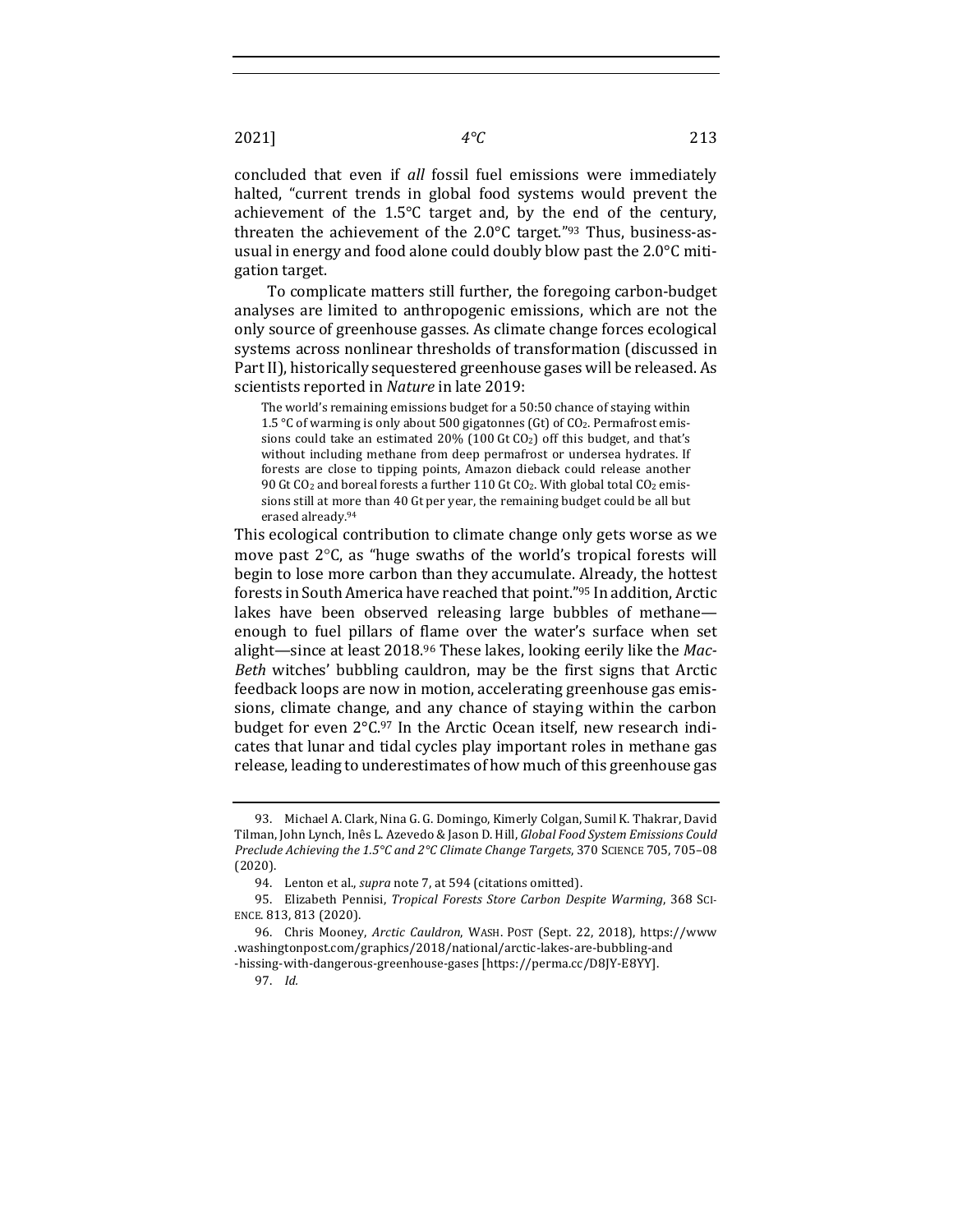the Arctic is currently emitting.<sup>98</sup> Looking more broadly than just direct human-generated emissions, therefore, we probably have already consumed the 2°C budget regardless of whether anthropogenic emissions are controlled.

C. WHERE ARE WE GOING? COMMITTED WARMING AND PROJECTIONS FOR GLOBAL AVERAGE TEMPERATURES

Predicting future increases in global average temperature by necessity requires making educated guesses about how a variety of variables, both human and planetary, will actually play out in the future. These variables include the rate at which and extent to which the energy system is decarbonized (that is, the conversion to renewable and nuclear power), human population growth, patterns of consumerism, when and to what extent the ocean's capacity to absorb carbon dioxide will slow or stop, the extent to which melting ice will accelerate warming by exposing dark surfaces, and many more. The variety of guesses that climate modelers make goes a long way to explaining the variety of predictions that exist about how warm the planet will become—and how fast. Nevertheless, most scenarios agree that the planet is well on its way to a  $4^{\circ}$ C increase in global average temperature, which could occur as soon as fifty years from now.

The IPCC, for example, most consistently compares four scenar- $\log_{10}$  is business-as-usual scenarios tend to suggest that the world could reach  $4^{\circ}$ C by the end of this century.<sup>100</sup> In 2017, researchers using a different methodology published their projections in Nature,

<sup>98.</sup> Nabil Sultan, Andreia Plaza-Faverola, Sunil Vadakkepuliyambatta, Stefan Buenz & Jochen Knies, *Impact of Tides and Sea-Level on Deep-Sea Arctic Methane Emis*sions, NATURE COMMC'NS, Oct. 9, 2020, at 1-2.

<sup>99. 2019</sup> *IPCC Synthesis Report, supra note* 17, at 8.

<sup>100.</sup> *Id.* at 9 fig.SPM 5(a), 12 fig.SPM 7; see also New et al., *supra* note 24, at 9-10 ("All but two of the models  $\lim_{x \to a}$  series of model runs] reach  $4^{\circ}C$  before the end of the twenty-first century, with the most sensitive model reaching  $4^{\circ}$ C by 2061, a warming rate of  $0.5^{\circ}$ C per decade. All the models warm by  $2^{\circ}$ C between 2045 and 2060. This supports the message that an early peak and departure from a business-as-usual emissions pathway are essential if a maximum temperature below  $4^{\circ}C$  is to be avoided with any degree of certainty."); Christoff, *supra* note 68 ("[T]here is widespread agreement that current mitigation efforts  $\dots$  will lead to global average warming of  $4^{\circ}C$  or more from pre-industrial levels by the end of this century."); 2021 IPCC Physical Science Report, supra note 12, at SPM-17 to SPM-18, tbl.SPM.1 (indicating that under a businessas-usual scenario, global average temperature could increase as much as 5.7°C by the end of the century).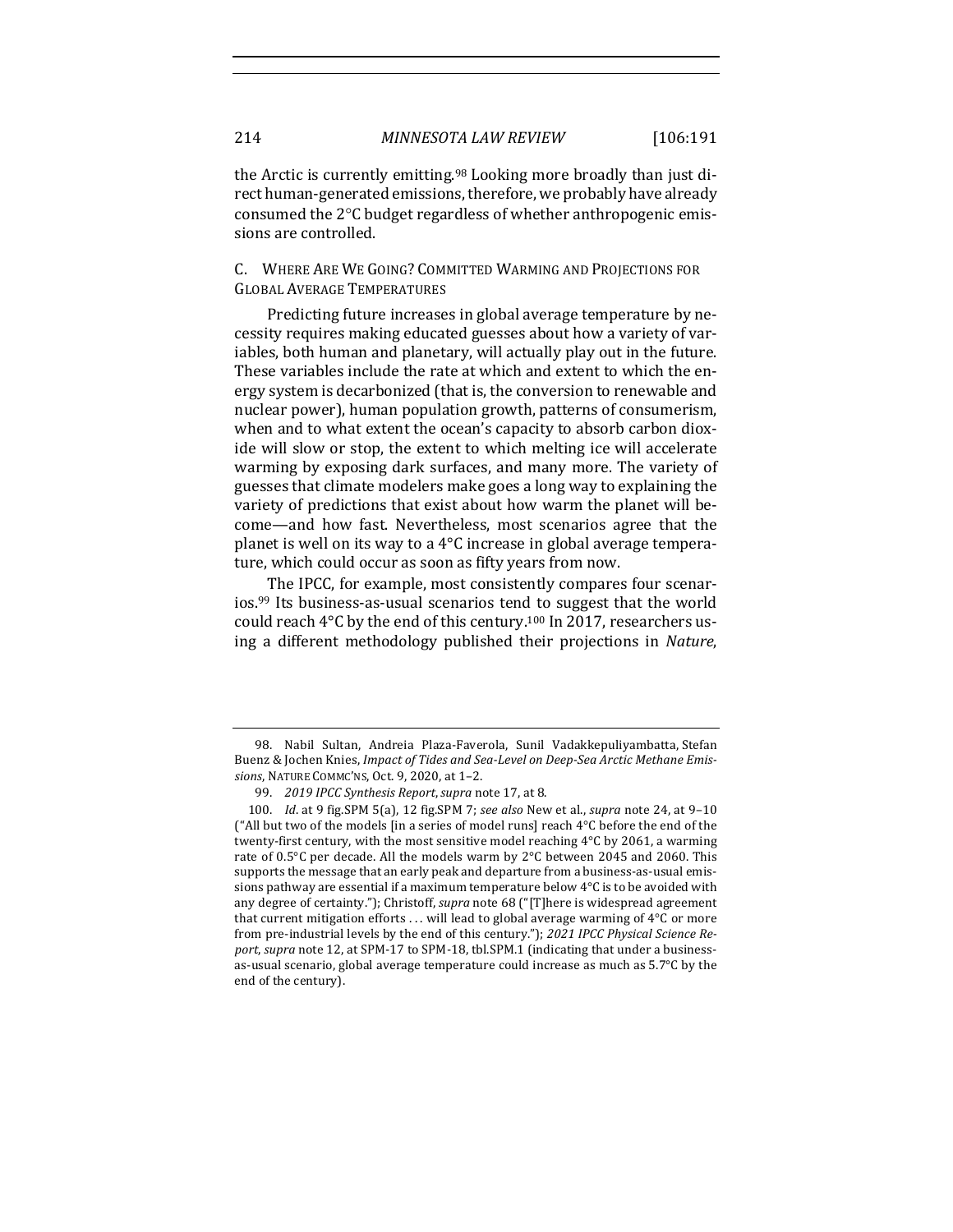concluding that by 2100 "[t]he likely range of global temperature increase is 2.0-4.9°C, with a median of  $3.2$ °C ...."<sup>101</sup>

The breadth of that range is attributable to uncertainty regarding how fast and how much our climate responds to changes in atmospheric greenhouse gas concentrations—known as climate sensitivity.<sup>102</sup> The benchmark for assessment is the expected range of increase in temperature at 560 ppm, which is double the pre-industrial concentration and roughly  $145$  ppm above the current level.<sup>103</sup> One of the first assessments, a 1979 study by the National Research Council, produced a broad range of 1.5°C to 4.5°C.<sup>104</sup> Recent efforts to tighten the range do not bode well. The most comprehensive study, published in 2019, weaves together contemporary warming trends, the latest understanding of climate system feedback loops and other dynamics, and studies of ancient climates.<sup>105</sup> The study concludes that at  $560$ ppm the likely (66% chance) warming range is between  $2.6^{\circ}$ C and  $3.9^{\circ}$ C.<sup>106</sup> The study was unable to rule out that the sensitivity could be above 4.5°C per doubling of carbon dioxide levels, although this is not likely.<sup>107</sup> In other words, barring rapid global political, social, and technological transformations of the breadth and depth discussed above, we will be fortunate to limit temperature increase to  $2.6^{\circ}$ C, just as likely to reach 3.9°C, and the possibility of reaching  $4.0$ °C or higher cannot be ignored.

In May 2020, "the concentration of carbon dioxide in the atmosphere crept up to about 418 parts per million. It was the highest ever recorded in human history and likely higher than at any point in the

<sup>101.</sup> Adrian E. Raftery, Alec Zimmer, Dargan M. W. Frierson, Richard Startz & Peiran Liu, *Less than* 2°C Warming by 2100 Unlikely, 7 NATURE CLIMATE CHANGE 637, 639 (2017).

<sup>102.</sup> S. C. Sherwood, M. J. Webb, J. D. Annan, K. C. Armour, P. M. Forster, J. C. Hargreaves, G. Hegerl, S. A. Klein, K. D. Marvel, E. J. Rohling, M. Watanabe, T. Andrews, P. Braconnot, C. S. Bretherton, G. L. Foster, Z. Hausfather, A. S. von der Heydt, R. Knutti, T. Mauritsen, J. R. Norris, C. Proistosescu, M. Rugenstein, G. A. Schmidt, K. B. Tokarska & M. D. Zelinka, An Assessment of Earth's Climate Sensitivity Using Multiple Lines of Evidence, REVS. GEOPHYSICS, July 22, 2020, at 2.

<sup>103.</sup> *Id.*

<sup>104.</sup> *Id.*

<sup>105.</sup> *Id.* at 1; see also Paul Voosen, *Earth's Climate Destiny Finally Seen More Clearly*, 369 SCIENCE 354, 354-55 (2020) (summarizing the study).

<sup>106.</sup> Sherwood et al., *supra* note 102, at 1.

<sup>107.</sup> *Id.* (debating over the upper bounds of climate sensitivity); see also Paul Voosen, New Climate Models Forecast a Warming Surge, 364 SCIENCE 222 (2019) (discussing debate over recent models showing warming rising to  $5^{\circ}$ C).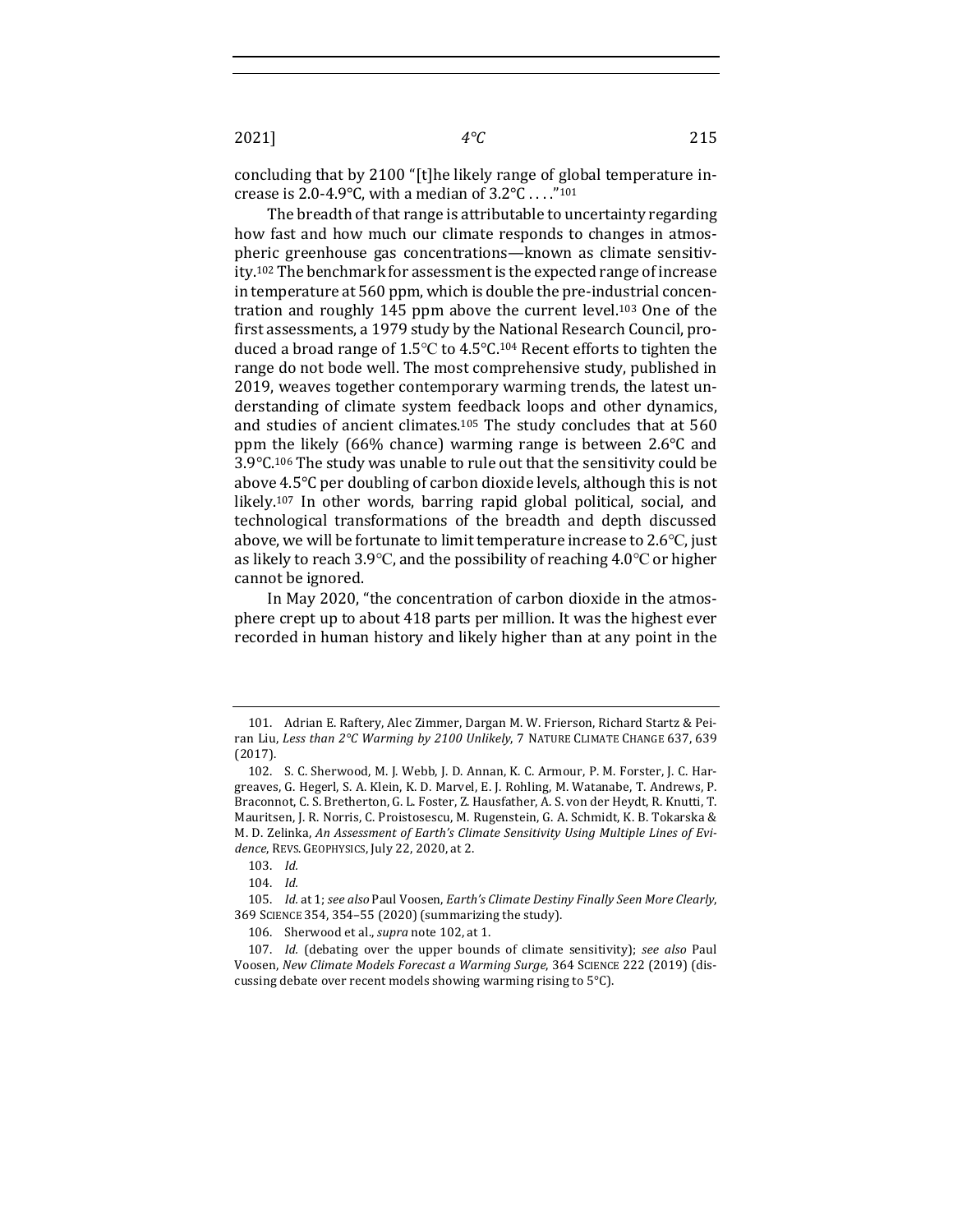last three million years."<sup>108</sup> True to the "trash pile" metaphor,<sup>109</sup> even after another year of pandemic conditions the May 2021 measurement broke that record, coming in at just over 419 ppm.<sup>110</sup> According to the National Oceanic and Atmospheric Administration (NOAA), the last time carbon dioxide concentrations were over 400 ppm (three million years ago), "temperature was  $2^{\circ}$ –3°C (3.6°–5.4°F) higher than during the pre-industrial era, and sea level was 15-25 meters (50-80) feet) higher than today." $111$  Given the delays involved in atmospheric dynamics, humans thus probably have already committed the planet to a future that blows right by the  $2^{\circ}$ C warming goal.

The increasing concentration of carbon dioxide already accumulated in the atmosphere—the planet's response to which constitutes an important source of uncertainty regarding how fast the planet will warm—represents "committed warming," a future of global average temperature increases even if all new emissions cease tomorrow (unless technology is developed to actively draw  $CO<sub>2</sub>$  back out of the atmosphere on a massive scale). Moreover, for more than a decade now, the  $CO<sub>2</sub>$  concentration in the atmosphere has been increasing roughly 2.3 ppm per year.<sup>112</sup> At that rate, the concentration will be roughly 485 ppm by 2050 and at the doubling threshold of 560 ppm by around 2080. From there, by 2100 the 2.0 $\degree$ C mitigation target will be a historical footnote. Importantly for adaptation governance, however, warming doesn't stop in 2100, nor is 560 ppm a naturally imposed ceiling on greenhouse gas concentrations; as a result, adaptation governance must itself be continually adaptable, at least until both atmospheric greenhouse gas concentrations and the resulting changes to Earth's systems stabilize.

<sup>108.</sup> Borunda, *supra* note 61.

<sup>109.</sup> *See CO<sub>2</sub> Levels Reach Record High, supra* note 65.

<sup>110.</sup> *Carbon Dioxide Peaks Near 420 Parts Per Million at Mauna Loa Observatory*, NOAA RSCH NEWS (June 7, 2021), https://research.noaa.gov/article/ArtMID/587/ ArticleID/2764/Coronavirus-response-barely-slows-rising-carbon-dioxide [https:// perma.cc/B3NF-WXCZ].

<sup>111.</sup> Lindsey, *supra* note 12.

<sup>112.</sup> *Id.*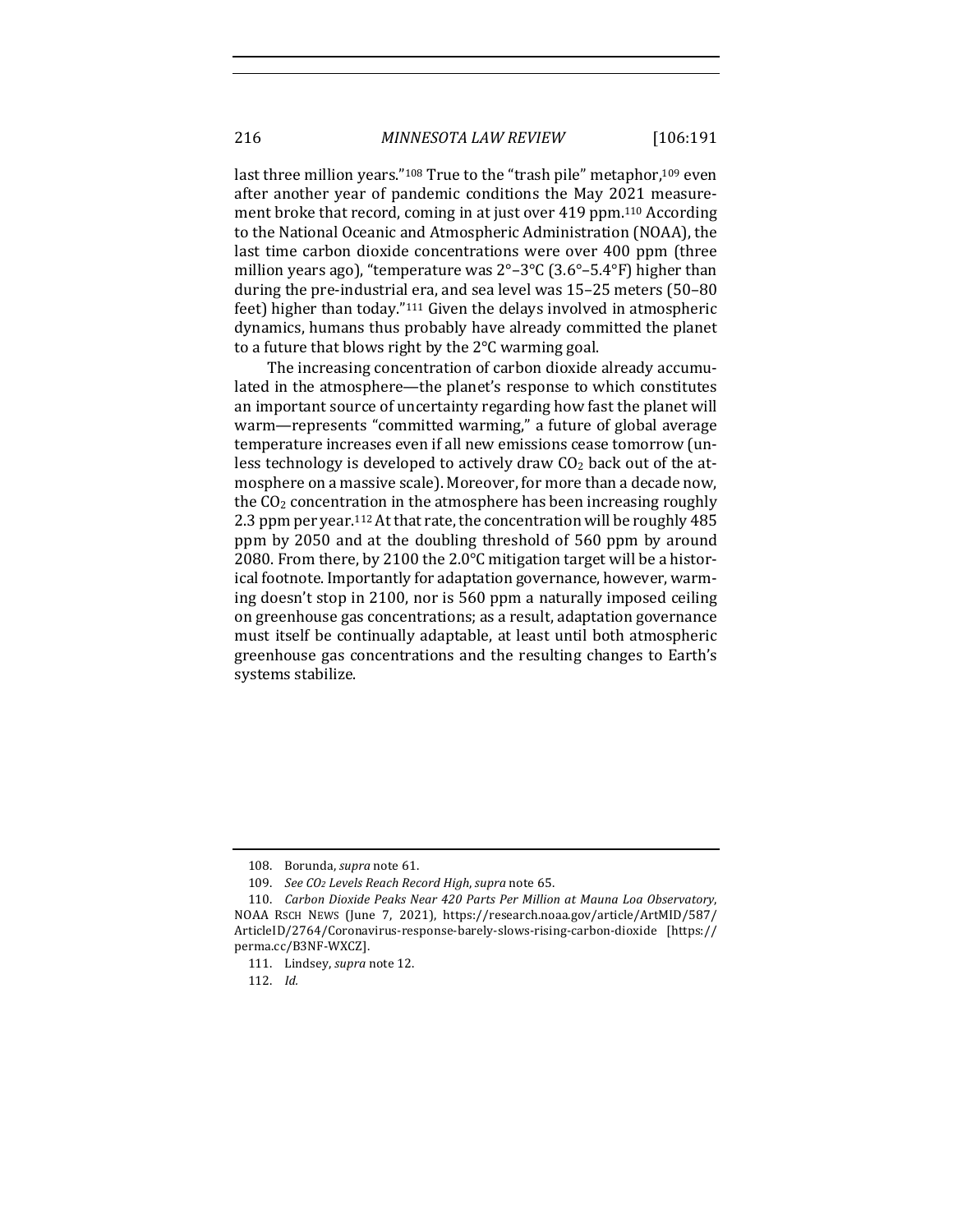#### II. ANTICIPATING 4°C: WHAT DOES THE WORLD LOOK LIKE BEYOND 2°C?

Climate change is, well, *change*—an expression of all the accumulated extra energy (mostly in the form of heat) working on the planet's various physical, chemical, and biological systems at all scales simultaneously. Envisioning governance of the United States at  $4^{\circ}$ C requires policy-makers and adaptation planners to imagine *not* a future stable state of being in a hotter world but rather a continual and accelerating process of discontinuous and often unpredictable transformation. Indeed, even leaving the coronavirus pandemic to the side for the moment, Americans are already experiencing an accelerating pace of natural disasters and extreme inconveniences, lurching from wildfires to hurricanes to drought to "Polar Vortex" winters to severe flooding.<sup>113</sup> Species are already migrating poleward and higher in altitude (terrestrial) or deeper in depth (marine), which is rearranging ecosystems, perturbing food webs (including humans'), and changing fisheries worldwide, among other disruptions to natural systems upon which humans depend.<sup>114</sup>

These experiences will only get worse, challenging the abilities of governance institutions to provide—or perhaps even define—the sense of stability necessary for social-ecological systems to productively adapt to their new reality. To paint a more vivid picture of that challenge, in this section we summarize the scientific evidence of

<sup>113.</sup> *See* Bill McKibben, *How Fast Is the Climate Changing?: It's a New World, Each* and *Every Day*, NEW YORKER (Sept. 3, 2020), https://www.newyorker.com/news/ annals-of-a-warming-planet/how-fast-is-the-climate-changing-its-a-new-world-each -and-every-day [https://perma.cc/JJ8M-LHJX] (describing the wildfire and hurricane combinations in late August and early September 2020); Kelly Levin, *Climate Change*, *Frigid Temperatures and the Polar Vortex: 3 Things to Know,* WORLD RES. INST. (Jan. 30, 2019), wri.org/insights/climate-change-frigid-temperatures-and-polar-vortex-3 -things-know [https://perma.cc/G8LY-V393] (describing the relationship between climate change and Polar Vortex).

<sup>114.</sup> *See* Steven L. Chown, *Marine Food Webs Destabilized*, 369 SCIENCE 770, 770-71 (2020) (discussing a collection of research studies on this theme); Jay R. Malcolm, Adam Markham, Ronald P. Neilson & Michael Garaci, *Estimated Migration Rates Under Scenarios of Global Climate Change*, 29 J. BIOGEOGRAPHY 835, 836, 838–42 (2002); Christy M. McCain, Sarah R. B. King & Tim M. Szewczyk, *Unusually Large Upward Shifts* in Cold-Adapted, Montane Mammals as Temperature Warms, ECOLOGY, Apr. 2021, at 1; Marten Scheffer, Steve Carpenter, Jonathan A. Foley, Carl Folke & Brian Walker, Cata*strophic Shifts in Ecosystems*, 413 NATURE 591, 591-96 (2001); Brett R. Scheffers, Luc De Meester, Tom C. L. Bridge, Ary A. Hoffmann, John M. Pandolfi, Richard T. Corlett, Stuart H. M. Butchart, Paul Pearce-Kelly, Kit M. Kovacs, David Dudgeon, Michela Pacifici, Carlo Rondinini, Wendy B. Foden, Tara G. Martin, Camilo Mora, David Bickford & James E. M. Watson, *The Broad Footprint of Climate Change from Genes to Biomes to* People, 354 SCIENCE 719, 719-20 (2016).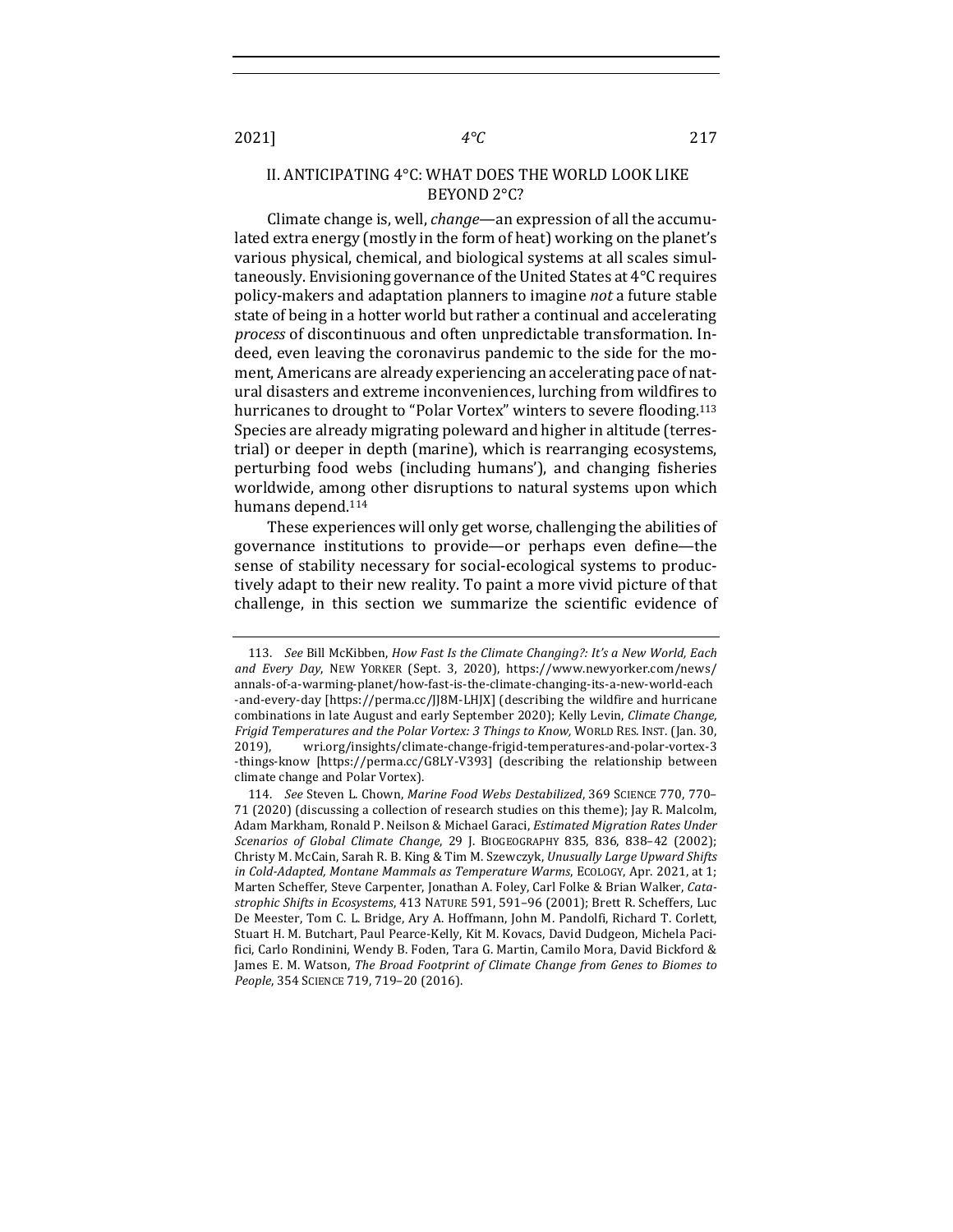looming nonlinear change to the planet and the limits of human adaptive capacity, then use that background to envision conditions in the United States under a 4°C scenario.

#### A. COMING TO GRIPS WITH NONLINEAR CHANGE

The tendency among nonscientists when thinking about global warming is to think in linear terms: if X amount of damage occurs with 1 $\degree$ C of warming, then 2X damage will occur at 2 $\degree$ C of warming, 3X at  $3^{\circ}$ C, and so on. That would be bad enough, but a fundamental truth about a rapidly warming planet is that the impacts from a steadily increasing mean global average temperature are *nonlinear*, and in two senses. First, the amount of change occurring is often geometric, with each increment of warming multiplying and accelerating, rather than simply adding, impacts. Second, at some point the changes become transformative, fundamentally altering social-ecological systems into new states of being.<sup>115</sup> To make matters even more chaotic, different systems transform at different temperatures. Some, like Arctic and coral reef social-ecological systems, are already transforming.<sup>116</sup> Others, like mangrove social-ecological systems, currently face far less risk.<sup>117</sup> Nevertheless, it does not take much—the decline of a top-level predator because of temperature or the expansion of another predator's range-to throw ecological systems into cascade transformations.118

Thus, as the IPCC has emphasized, even the difference between 1.5 $\degree$ C and  $2\degree$ C is important when thinking about future adaptation

<sup>115.</sup> *See* Smith et al., *supra* note 35 (discussing adapting to 4 °C will be a more substantial, continuous, and transformative process).

<sup>116.</sup> *See 2018 IPCC 1.5°C Report, supra* note 23, at 11 fig. SPM.2; *see also* Robin E. Bell & Helene Seroussi, *History, Mass Loss, Structure, and Dynamic Behavior of the Ant*arctic Ice Sheet, 367 SCIENCE 1321, 1321–25 (2020) (discussing the average air temperature on the Antarctic Peninsula between 1950 and 2000, and Antarctic contribution to SLR since 1992, which will accelerate if temperatures keep rising); Lenton et al., *supra* note 7, at 593 (discussing the evidence that the Greenland ice sheet is experiencing mass loss at accelerating rates and has switched to a new dynamic state of sustained mass loss).

<sup>117.</sup> *2018 IPCC* 1.5°C Report, supra note 23, at 11 fig. SPM.2.

<sup>118.</sup> *See* Elizabeth Pennisi, An Ecosystem Goes Topsy-Turvey as a Tiny Fish Takes *Over*, 369 SCIENCE 1154, 1154-55 (2020); Douglas B. Rasher, Robert S. Steneck, Jochen Halfar, Kristy J. Kroeker, Justin B. Ries, M. Tim Tinker, Phoebe T. W. Chan, Jan Fietzke, Nicholas A. Kamenos, Brenda H. Konar, Jonathan S. Lefcheck, Christopher J. D. Norley, Benjamin P. Weitzman, Isaac T. Westfield & James A. Estes, *Keystone Predators Govern* the Pathway and Pace of Impacts in a Subarctic Marine Ecosystem, 369 SCIENCE 1351, 1351–54 (2020).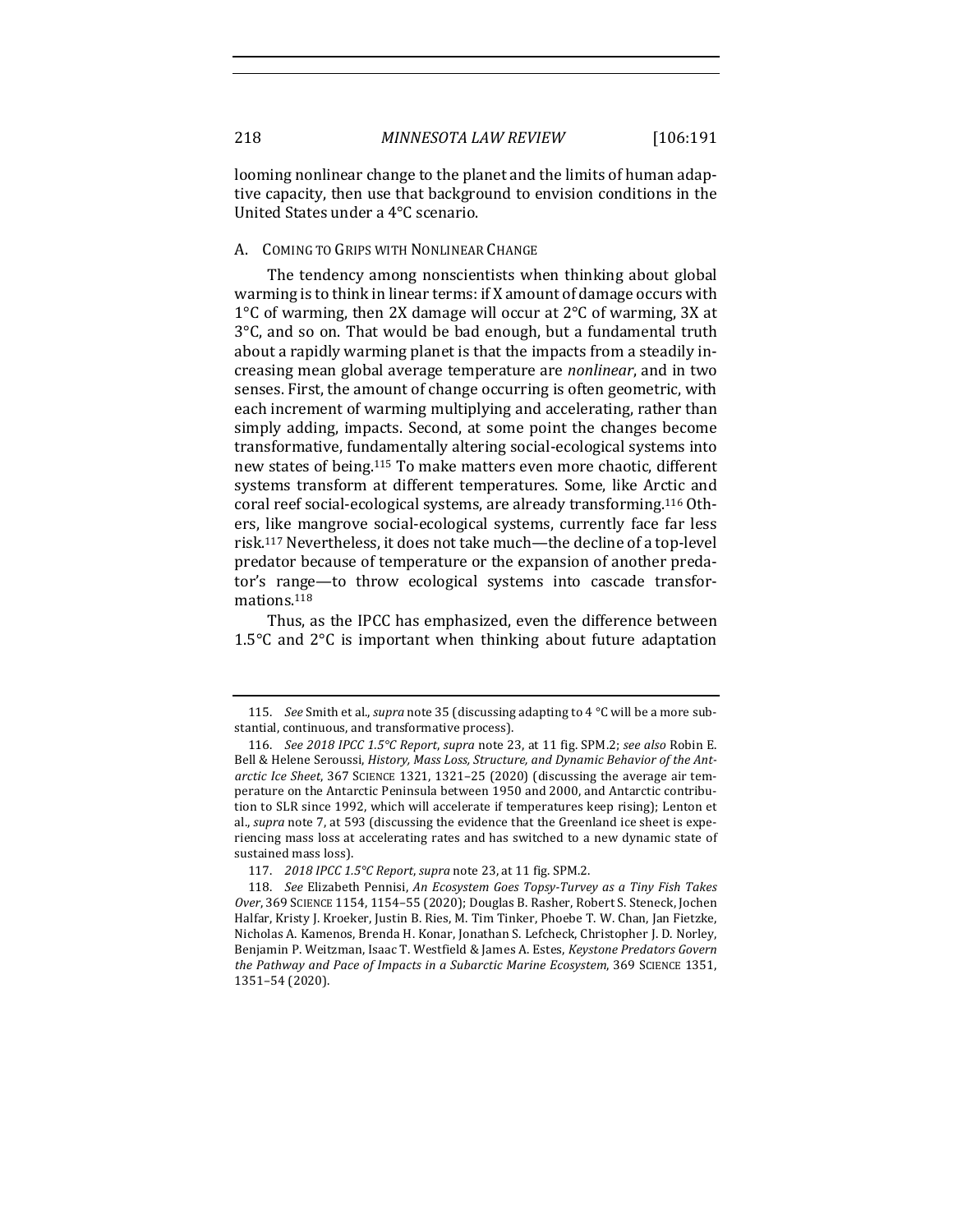governance.<sup>119</sup> For example, in some locations, the  $0.5^{\circ}$ C change in global average temperature from  $1.5^{\circ}$ C to  $2^{\circ}$ C makes the hottest days a full  $1^{\circ}$ C hotter and the hottest nights  $1.5^{\circ}$ C hotter<sup>120</sup>—an example of geometric impacts.<sup>121</sup> Half a degree Celsius also makes a dramatic difference to the Arctic: "With  $1.5^{\circ}$ C of global warming, one sea ice-free Arctic summer is projected per century. This likelihood is increased to at least one per decade with  $2^{\circ}C$  global warming."<sup>122</sup> Here, a 0.5 $^{\circ}C$  difference in the increase in global average temperature leads to a tenfold increase in impacts. Similarly, as global average temperature increases arithmetically, a geometrically accelerating percentage of species are affected: "Of  $105,000$  species studied,  $6\%$  of insects,  $8\%$  of plants and 4% of vertebrates are projected to lose over half of their climatically determined geographic range for global warming of  $1.5^{\circ}$ C, compared with 18% of insects, 16% of plants and 8% of vertebrates for global warming of 2°C (*medium confidence*)."<sup>123</sup>

These nonlinear trajectories continue past  $2^{\circ}$ C, making a world at  $4^{\circ}$ C one in which the risks associated with natural disasters and ecological failure are global in scope and unimaginably intense compared to the present. For example, a recent comprehensive study of thirty different impacts of climate change concluded that

the global average chance of a major heatwave increases from 5% in 1981– 2010 to 28% at 1.5 °C and 92% at 4°C, of an agricultural drought increases from 9 to 24% at 1.5 $\degree$ C and 61% at 4 $\degree$ C, and of the 50-year return period river flood increases from 2 to 2.4% at 1.5°C and 5.4% at 4°C. The chance of a

<sup>119.</sup> *2018* IPCC 1.5℃ Report, supra note 23, at 7; see also 2021 IPCC Physical Science *Report, supra* note 12, at SPM-19 ("With every additional increment of global warming, changes in extremes continue to become larger."), SPM-32 ("With further global warming, every region is projected to increasingly experience concurrent and multiple changes in climatic impact-drivers. Changes in several climatic impact-drivers would be more widespread at  $2^{\circ}$ C compared to 1.5°C global warming and even more widespread and/or pronounced for higher warming levels.").

<sup>120.</sup> *See 2018 IPCC 1.5°C Report, supra* note 23, at 7 ("Extreme hot days in midlatitudes warm by up to about  $3^{\circ}C$  at global warming of 1.5°C and about  $4^{\circ}C$  at  $2^{\circ}C$ , and extreme cold nights in high latitudes warm by up to about 4.5°C at 1.5°C and about  $6^{\circ}C$ at  $2^{\circ}$ C.").

<sup>121.</sup> *See also* New et al., *supra* note 24, at 10 ("The broadly constant ratio of local climate change to global temperature change implies that these local changes are amplified in a 4°C world; for example, a local change of 3°C in a +2°C world (1°C greater than the global average) becomes  $7.5^{\circ}$ C in a +4°C world (3.5°C above the global average).").

<sup>122.</sup> *2018 IPCC 1.5°C Report, supra* note 23, at 8.

<sup>123.</sup> *Id.*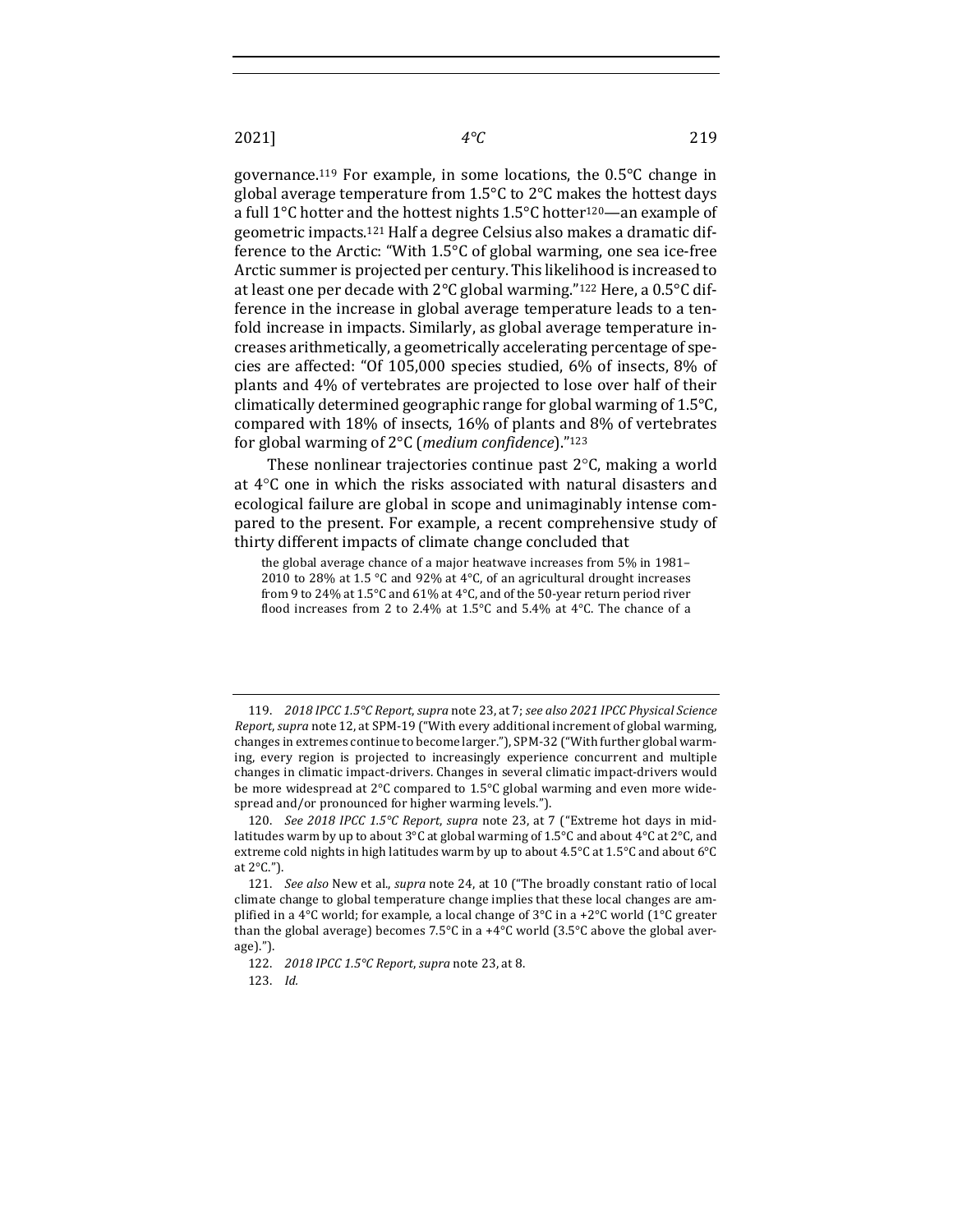damaging hot spell for maize increases from 5 to 50% at  $4^{\circ}$ C, whilst the chance for rice rises from 27 to 46%.<sup>124</sup>

These increasing risks are, obviously, likely to be costly to human life and to economies. While not at the heart of where the worst damage will occur, the United States is by no means out of harm's way, and projections suggest that climate change will subject it to substantial hits to economic activity and surges in mortality.<sup>125</sup> For all practical purposes, when making plans and policy in such an environment, one will need to assume that debilitating heatwaves, drought, crop failure, floods, and other harms are the new normal.<sup>126</sup>

An important reason why conditions get so much worse beyond  $2^{\circ}$ C is that more and more biophysical systems begin crossing tipping points as temperatures keep rising.<sup>127</sup> Many ecosystems are already crossing transformational tipping point thresholds at  $1.0^{\circ}$ C of warming, $128$  but the number of those systems undergoing transformations accelerates by  $2^{\circ}$ C and continues to expand from there:

Approximately 4% (interquartile range 2-7%) of the global terrestrial land area is projected to undergo a transformation of ecosystems from one type to another at 1°C of global warming, compared with 13% (interquartile range  $8-20%$ ) at  $2°C$  (medium confidence). This indicates that the area at risk is

126. *See* Toby R. Ault, *On the Essentials of Drought in a Changing Climate*, 368 SCI-ENCE 256, 256-60 (2020) (introducing an in-depth, accessible explanation of how rising temperatures lead inevitably to more intense, frequent, and long-lasting droughts).

127. *See* New et al., *supra* note 24, at 10-11 ("There are a range of other potential thresholds in the climate system and large ecosystems that might be crossed as the world warms from 2°C to 4°C and beyond. These include permanent absence of summer sea ice in the Arctic, loss of the large proportion of reef-building tropical corals, melting of permafrost at rates that result in positive feedbacks to greenhouse gas warming through  $CH_4$  and  $CO_2$  releases and die-back of the Amazon forest. While the locations of these thresholds are not precisely defined, it is clear that the risk of these transitions occurring is much larger at  $4^{\circ}$ C—and so the nature of the changes in climate we experience may well start shifting from incremental to transformative.").

128. *See* Lenton et al., *supra* note 7, at 592.

<sup>124.</sup> N. W. Arnell, J. A. Lowe, A. J. Challinor & T. J. Osborn, *Global and Regional Im*pacts of Climate Change at Different Levels of Global Temperature Increase, 155 CLIMATIC CHANGE 377, 377 (2019).

<sup>125.</sup> *See* Solomon Hsiang, Robert Kopp, Amir Jina, James Rising, Michael Delgado, Shashank Mohan, D. J. Rasmussen, Robert Muir-Wood, Paul Wilson, Michael Oppenheimer, Kate Larsen & Trevor Houser, *Estimating Economic Damage from Climate Change in* the United States, 356 SCIENCE 1362, 1364–65 (2017) (suggesting that above  $1^{\circ}$ C, there will be losses of 1.2 percent US GDP per  $1^{\circ}$ C of warming, and mortality is the largest incremental factor above 2.5°C); see also William A. Pizer, *What's* the Damage *from Climate Change?*, 356 SCIENCE 1330, 1330-31 (2017) (estimating that 3°C leads to a loss of 2% of U.S. GDP, and  $6^{\circ}$ C is  $6\%$  loss).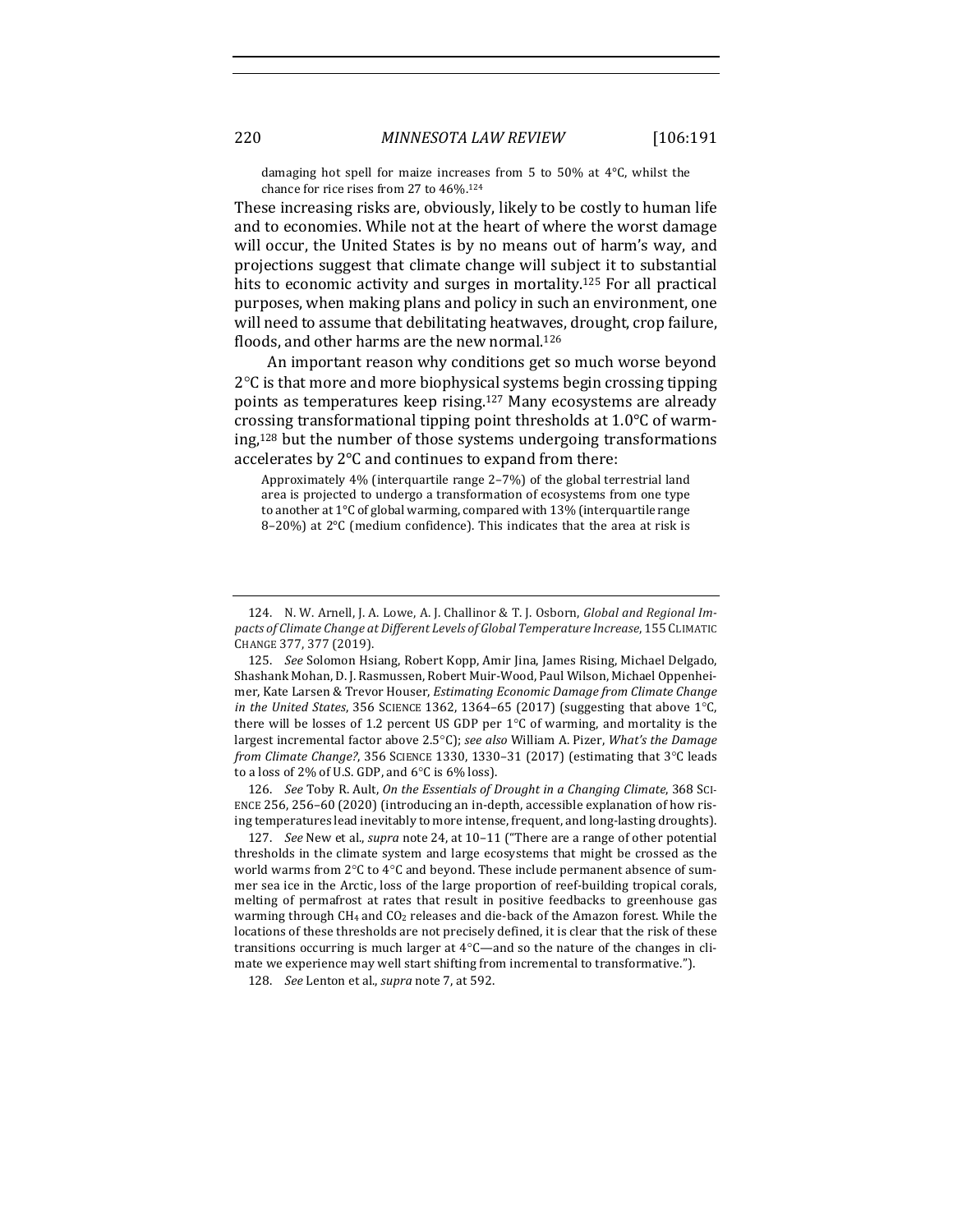projected to be approximately 50% lower at 1.5°C compared to 2°C (medium confidence).129

One way to look at these estimates is that the number of ecosystems transforming approximately triples with each  $1^{\circ}$ C of warming. If that relationship holds, then at  $3^{\circ}$ C about 39% of ecosystems will be transforming, and somewhere before 4°C of warming *all of them will be*.<sup>130</sup>

We are well on the way there. Pervasive shifts in forest vegetation are already occurring and are likely to accelerate under future global changes.<sup>131</sup> Most at risk are tropical forests, which are already exhibiting nonlinear, unpredictable trajectories of change in structure and diversity.<sup>132</sup> Diverse terrestrial and marine species are exhibiting poleward range extensions and changes in abundance and distribution.<sup>133</sup> Rising carbon reduces the nutrients in plants, which is already dwindling terrestrial insect populations.<sup>134</sup> All herbivores are at risk if this trend continues.<sup>135</sup> In many systems, nonlinear effects accelerate the pace of transformation.<sup>136</sup> Projections suggest that shifts in

131. *See* Nate G. McDowell, Craig D. Allen, Kristina Anderson-Teixeira, Brian H. Aukema, Ben Bond-Lamberty, Louise Chini, James S. Clark, Michael Dietze, Charlotte Grossiord, Adam Hanbury-Brown, George C. Hurtt, Robert B. Jackson, Daniel J. Johnson, Lara Kueppers, Jeremy W. Lichstein, Kiona Ogle, Benjamin Poulter, Thomas A. M. Pugh, Rupert Seidl, Monica G. Turner, Maria Uriarte, Anthony P. Walker & Chonggang Xu, *Pervasive Shifts in Forest Dynamics in a Changing World*, SCIENCE, May 29, 2020, at 1-3.

132. *See* Harald Bugmann, *Tree Diversity Reduced to the Bare Essentials: Tropical* Forest Dynamics Can Be Explained by Merely Two Functional Trait Axes, 368 SCIENCE 128, 128–29 (2020).

135. *See id.*

136. See Eric Sanford, Jacqueline L. Sones, Marisol García-Reyes, Jeffrey H. R. Goddard & John L. Largier, *Widespread Shifts in the Coastal Biota of Northern California During the 2014-2016 Marine Heatwaves*, Sci. REPS., Mar. 12, 2019, at 6-12.

<sup>129.</sup> *2018 IPCC 1.5°C Report, supra note 23, at 8.* 

<sup>130.</sup> *See* Helmut Hillebrand, Ian Donohue, W. Stanley Harpole, Dorothee Hodapp, Michal Kucera, Aleksandra M. Lewandowska, Julian Merder, Jose M. Montoya & Jan A. Freund, Thresholds for Ecological Responses to Global Change Do Not Emerge from Empirical Data, 4 NATURE ECOLOGY & EVOLUTION 1502, 1502-09 (2020) (discussing that precise projections of which systems cross thresholds at which temperature regimes have proven elusive, therefore suggesting that policy should not assume there are "safe operating spaces" below specified levels of temperature rise).

<sup>133.</sup> *See, e.g.,* Camille Parmesan, Nils Ryrholm, Constantí Stefanescu, Jane K. Hill, Chris D. Thomas, Henri Descimon, Brian Huntley, Lauri Kaila, Jaakko Kullberg, Toomas Tammaru, W. John Tennent, Jeremy A. Thomas & Martin Warren, *Poleward Shifts in Geographical Ranges of Butterfly Species Associated with Regional Warming*, 399 NA-TURE 579, 579-83 (1999) (suggesting that this effect has been documented since the late 1990s).

<sup>134.</sup> See Elizabeth Pennisi, Carbon Dioxide Increase May Promote 'Insect Apoca*lypse':* Study Links Low-Nutrient Plants to Fewer Grasshoppers, 368 SCIENCE 459, 459 (2020).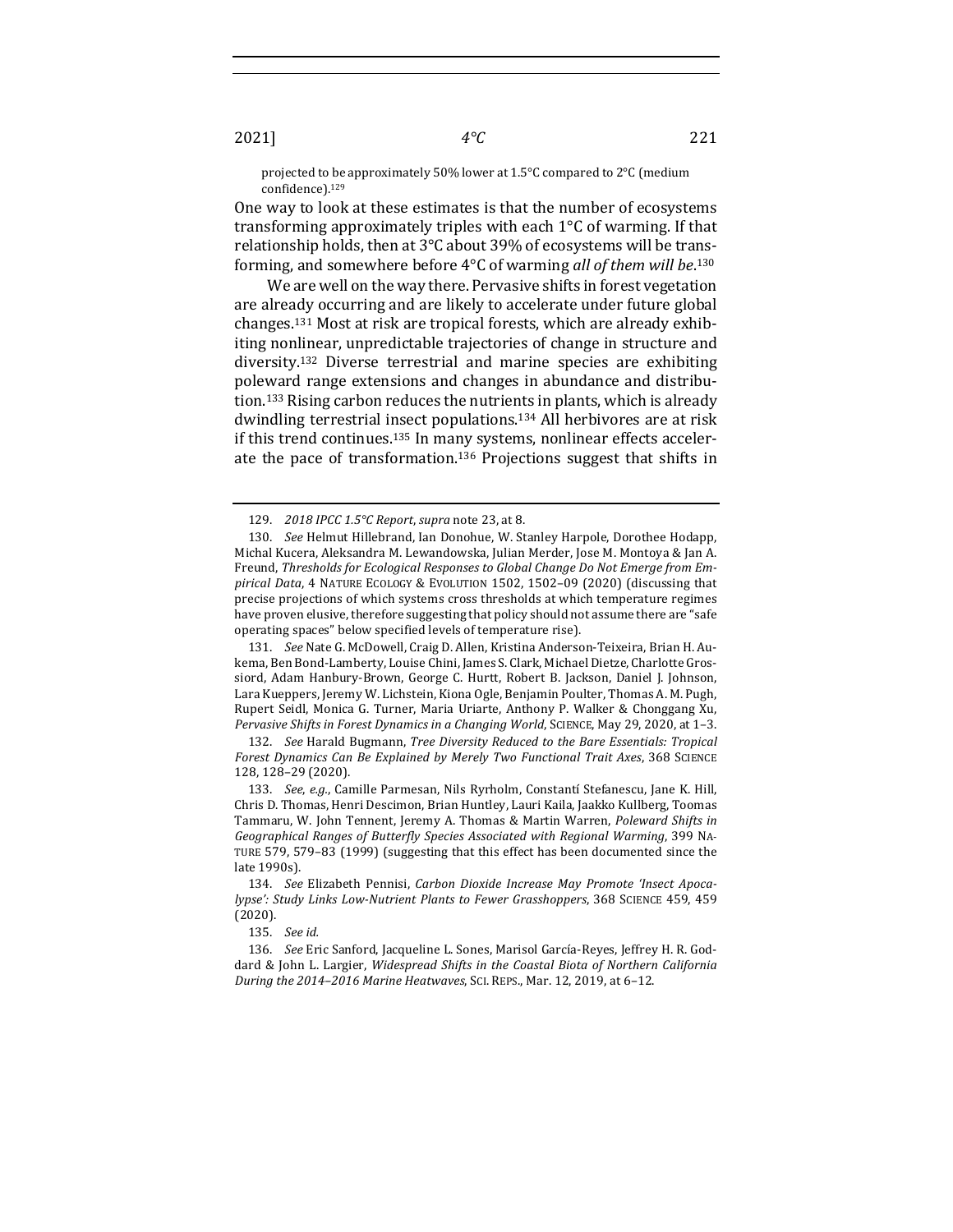Earth ecosystems are likely to occur over "human" timescales of years and decades, meaning that the collapse of large vulnerable ecosystems, such as the Amazon rainforest and Caribbean coral reefs, may take only a few decades once triggered.<sup>137</sup>

Although other systems will take longer to transform, once they cross thresholds of nonlinear change, the transformation will for all practical purposes be irreversible.<sup>138</sup> For example, under a sustained warming scenario, a threshold for the integrity of the Antarctic ice shelves, and thus of the stability of the ice sheet, seems to lie between 1.5 $\degree$ C and  $2\degree$ C.<sup>139</sup> Crossing these thresholds implies commitment to large ice-sheet changes and sea-level rise that may take thousands of years to be fully realized and may be irreversible on longer time scales.<sup>140</sup> Similar concerns are coming from research on Arctic ice<sup>141</sup> and on ocean circulation systems.<sup>142</sup> Recent research shows that the Atlantic Meridional Overturning Circulation, one of Earth's major ocean circulation systems responsible for planetary heat redistribution and known to be subject to historical nonlinear shifts, is at its weakest in the last millennium.<sup>143</sup> Crossing any of these and similar

138. *See* Lenton et al., *supra* note 7, at 592 (discussing that passing tipping points would potentially commit the world to long-term irreversible changes).

<sup>137.</sup> *See Gregory S. Cooper, Simon Willcock & John A. Dearing, Regime Shifts Occur* Disproportionately Faster in Larger Ecosystems, 11 NATURE COMMC'NS, Mar. 10, 2020, at 7. 

<sup>139.</sup> *See* Frank Pattyn & Mathieu Morlighem, *The Uncertain Future of the Antarctic Ice-Sheet*, 367 SCIENCE 1331, 1331–35 (2020).

<sup>140.</sup> *See id.; see also* Jason P. Briner, Joshua K. Cuzzone, Jessica A. Badgeley, Nicolás E. Young, Eric J. Steig, Mathieu Morlighem, Nicole-Jeanne Schlegel, Gregory J. Hakim, Joerg M. Schaefer, Jesse V. Johnson, Alia J. Lesnek, Elizabeth K. Thomas, Estelle Allan, Ole Bennike, Allison A. Cluett, Beata Csatho, Anne de Vernal, Jacob Downs, Eric Larour & Sophie Nowicki, Rate of Mass Loss from the Greenland Ice-Sheet Will Exceed Holocene *Values this Century*, 586 NATURE 70, 70-74 (2020); Ian Joughin, Richard B. Alley & David M. Holland, *Ice-Sheet Response to Oceanic Forcing*, 338 SCIENCE 1172, 1172-76 (2012); Dirk Notz, The Future of Ice Sheets and Sea Ice: Between Reversible Retreat and *Unstoppable Loss*, 106 PROC. NAT. ACAD. SCI. 20590, 20590–95 (2009).

<sup>141.</sup> *See I. Eisenman & J.S. Wettlaufer, Nonlinear Threshold Behavior During the* Loss of Artic Sea Ice, 106 PROC. NAT. ACAD. SCI. 28, 28-32 (2009) (describing a threshold of Arctic ice loss that leads to permanent year-round ice-free conditions).

<sup>142.</sup> *See* Thomas F. Stocker, *Surprises for Climate Stability*, 367 SCIENCE 1425, 1425–26 (2020). 

<sup>143.</sup> *See Niklas Boers, Observational-based Early-warning Signals for a Collapse of* the Atlantic Meridional Overturning Circulation, 11 NATURE CLIMATE CHANGE 680, 680 (2021); L. Caesar, G. D. McCarthy, D. J. R. Thornalley, N. Cahill & S. Rahmstorf, Current Atlantic Meridional Overturning Circulation Weakest in Last Millennium, 14 NATURE GE-OSCIENCE 118, 118–20 (2021).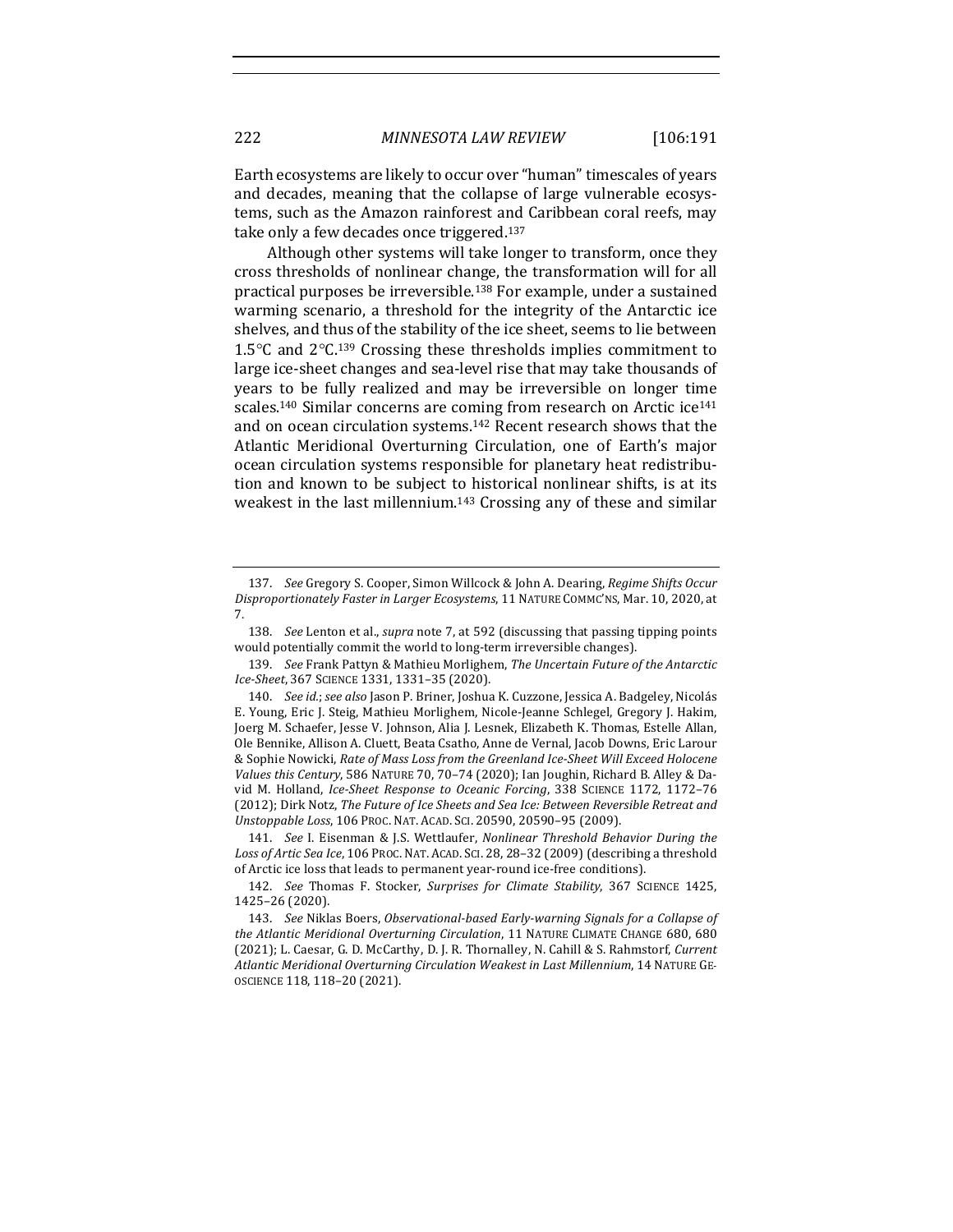planetary mega-thresholds amplifies the potential for crossing others, and vice versa.<sup>144</sup>

In short, almost everywhere researchers explore, they are finding evidence of a changing world increasingly dominated by accelerating nonlinear effects, tipping-point thresholds, multiple interrelated positive-feedback effects, and likely irreversible trajectories of transformation. Beyond  $2^{\circ}$ C, the world is likely to look nothing like the complexes of social-ecological systems we currently are used to,<sup>145</sup> including in the United States.

Of course, we cannot be certain about what the  $4^{\circ}$ C world will look like and just how different it will be. For a sense of that, however, we can turn to paleoclimate records.<sup>146</sup> For instance, *drops* in global average temperature of  $4^{\circ}$ C from pre-industrial levels have led to ice ages.<sup>147</sup> In the other direction, during much of the Paleocene and early Eocene, when global average temperatures were roughly  $7^{\circ}$ C warmer than now, "the poles were free of ice caps, and palm trees and crocodiles lived above the Arctic Circle."<sup>148</sup> In one of the most comprehensive paleoclimate analyses, Nolan et al. concluded that without

<sup>144.</sup> *See* Frederick van der Ploeg, *Reacting to Multiple Tipping Points*, 6 NATURE CLI-MATE CHANGE 442, 442-43 (2016) (introducing the study of the likelihood of each of five tipping points and how each depends on the state of others).

<sup>145.</sup> *See* New et al., *supra* note 24, at 6 ("In some cases, such as farming in sub-Saharan Africa, a +4°C warming could result in the collapse of systems or require transformational adaptation out of systems, as we understand them today.").

<sup>146.</sup> *See* Jessica E. Tierney, Christopher J. Poulsen, Isabel P. Montañez, Tripti Bhattacharya, Ran Feng, Heather L. Ford, Bärbel Hönisch, Gordon N. Inglis, Sierra V. Petersen, Navjit Sagoo, Clay R. Tabor, Kaustubh Thirumalai, Jiang Zhu, Natalie J. Burls, Gavin L. Foster, Yves Goddéris, Brian T. Huber, Linda C. Ivany, Sandra Kirtland Turner, Daniel J. Lunt, Jennifer C. McElwain, Benjamin J. W. Mills, Bette L. Otto-Bliesner, Andy Ridgwell & Yi Ge Zhang, *Past Climates Inform Our Future*, SCIENCE, Nov. 6, 2020, at 7 (noting that improved geochemical and statistical techniques are providing more reliable projections from paleoclimate models); Thomas Westerhold, Norbert Marwan, Anna Joy Drury, Diederik Liebrand, Claudia Agnini, Eleni Anagnostou, James S. K. Barnet, Steven M. Bohaty, David De Vleeschouwer, Fabio Florindo, Thomas Frederichs, David A. Hodell, Ann E. Holbourn, Dick Kroonvittoria Lauretano, Kate Littler, Lucas J. Lourens, Mitchell Lyle, Heiko Pälike, Ursula Röhl, Jun Tian, Roy H. Wilkens, Paul A. Wilson & James C. Zachos, An Astronomically Dated Record of Earth's Climate and its Predictability Over the Last 66 Million Years, 369 SCIENCE 1383, 1383-87 (2020) (describing new techniques and results).

<sup>147.</sup> *How Is Today's Warming Different from the Past?*, NASA EARTH OBSERVATORY (June 3, 2010), https://earthobservatory.nasa.gov/features/GlobalWarming/page3 .php [https://perma.cc/TP2N-GX9B].

<sup>148.</sup> Michon Scott & Rebecca Lindsey, What's the Hottest Earth's Ever Been?, NOAA CLIMATE.GOV (June 18, 2020), https://www.climate.gov/news-features/climate-qa/ whats-hottest-earths-ever-been [https://perma.cc/H2GD-FBEB].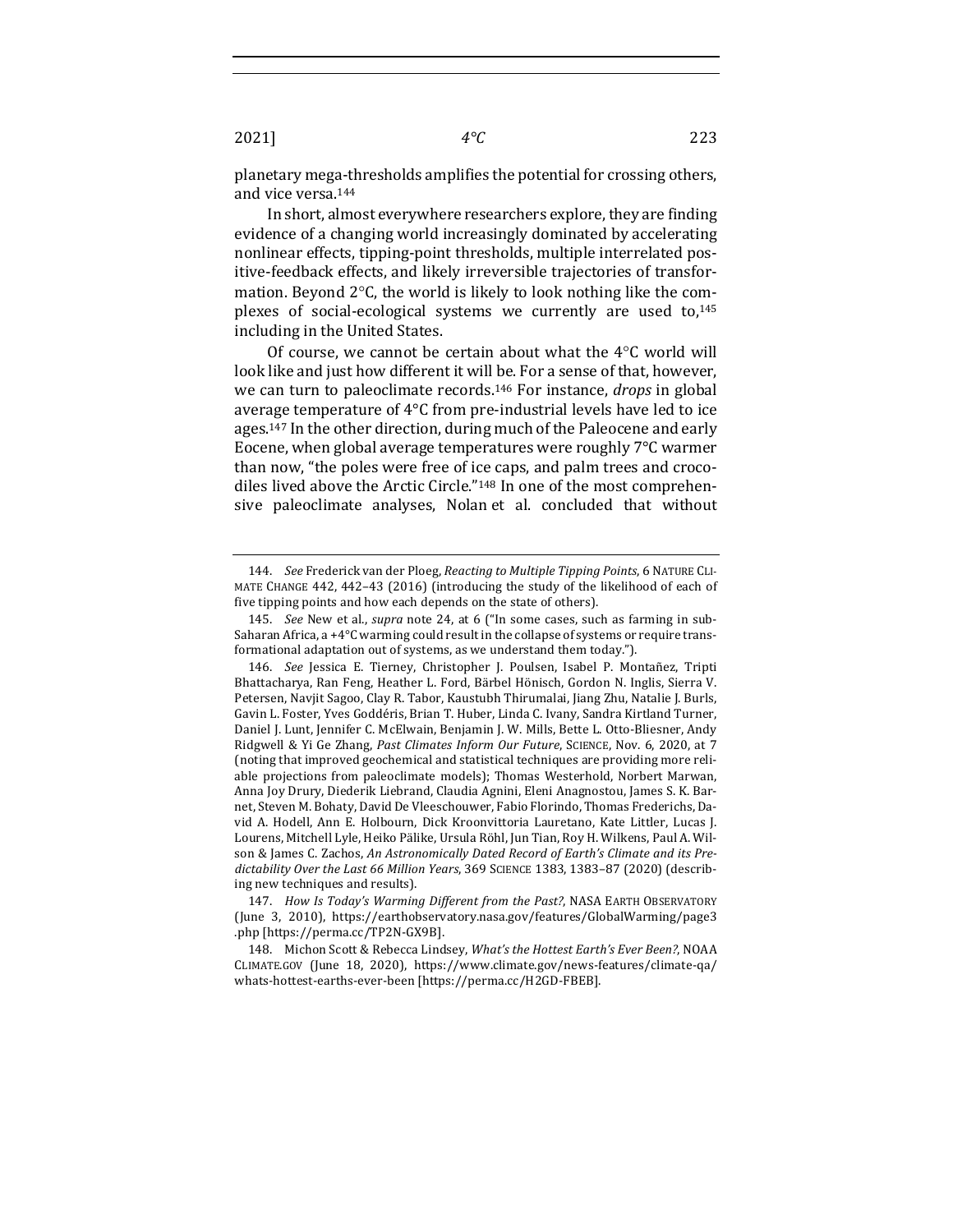substantial mitigation efforts, all global terrestrial ecosystems are at risk of major transformation in composition and structure.<sup>149</sup> In particular, during the Paleocene-Eocene Thermal Maximum (PETM) of roughly 55.9 million years ago, a rapid and sustained increase in atmospheric  $CO<sub>2</sub>$  over the course of a few millennia led to a sustained warming that fossil and other records show "caused amplifying feedbacks, dwarfing of large animals, ecosystem disruptions, soil degradation, water-cycle shifts, and other major changes."<sup>150</sup> "PETM  $CO<sub>2</sub>$  remained elevated for over 150,000 years," suggesting that current anthropogenic emissions could have similar long-lasting effects.<sup>151</sup>

Stepping back, what does all this mean for humans? In somewhat clinical terms, the IPCC has outlined the impacts of nonlinear change beyond 2°C. For example, the IPCC calculates that both permafrost degradation and food supply instability enter the realm of very high risk at  $2^{\circ}$ C.<sup>152</sup> Dryland water scarcity and wildfire damage become very high risk at  $3^{\circ}$ C and vegetation loss and tropical crop yield declines at about  $3.5^{\circ}$ C, but soil erosion does not become very high risk until around  $5^{\circ}$ C.<sup>153</sup> For wildfire damage, our current  $1^{\circ}$ C increase in global average temperature means a longer fire season; at  $2.5^{\circ}$ C, 50 percent more of the Mediterranean region is at risk of wildfire; and at about  $4.3^{\circ}$ C, 100 million more people are at risk from wildfire.<sup>154</sup> With respect to food security, the planet moves from infrequent, locally important spikes in food prices at  $1^{\circ}$ C to "periodic food shocks across

<sup>149.</sup> Connor Nolan, Jonathan T. Overpeck, Judy R. M. Allen, Patricia M. Anderson, Julio L. Betancourt, Heather A. Binney, Simon Brewer, Mark B. Bush, Brian M. Chase, Rachid Cheddadi, Morteza Djamali, John Dodson, Mary E. Edwards, William D. Gosling, Simon Haberle, Sara C. Hotchkiss, Brian Huntley, Sarah J. Ivory, A. Peter Kershaw, Soo-Hyun Kim, Claudio Latorre, Michelle Leydet, Anne-Marie Lézine, Kam-Biu Liu, Yao Liu, A. V. Lozhkin, Matt S. McGlone, Robert A. Marchant, Arata Momohara, Patricio I. Moreno, Stefanie Müller, Bette L. Otto-Bliesner, Caiming Shen, Janelle Stevenson, Hikaru Takahara, Pavel E. Tarasov, John Tipton, Annie Vincens, Chengyu Weng, Qinghai Xu, Zhuo Zheng & Stephen T. Jackson, *Past and Future Global Transformation of Ter*restrial *Ecosystems Under Climate Change*, 361 SCIENCe 920, 920 (2018).

<sup>150.</sup> Richard B. Alley, *A Heated Mirror for Future Climate: Climatic Changes 55.9 Million Years Ago Resemble Those Expected in the Future*, 352 SCIENCE 151, 151 (2016). 151. *Id.*

<sup>152.</sup> *See 2019 IPCC Land Report, supra* note 56, at 16-17 fig. SPM.2 ("[V]ery high probability of severe impacts/risks and the presence of significant irreversibility or the persistence of climate-related hazards, combined with limited ability to adapt due to the nature of the hazard or impacts/risks exists at 2  $^{\circ}$ C.").

<sup>153.</sup> *Id.*

<sup>154.</sup> *Id.*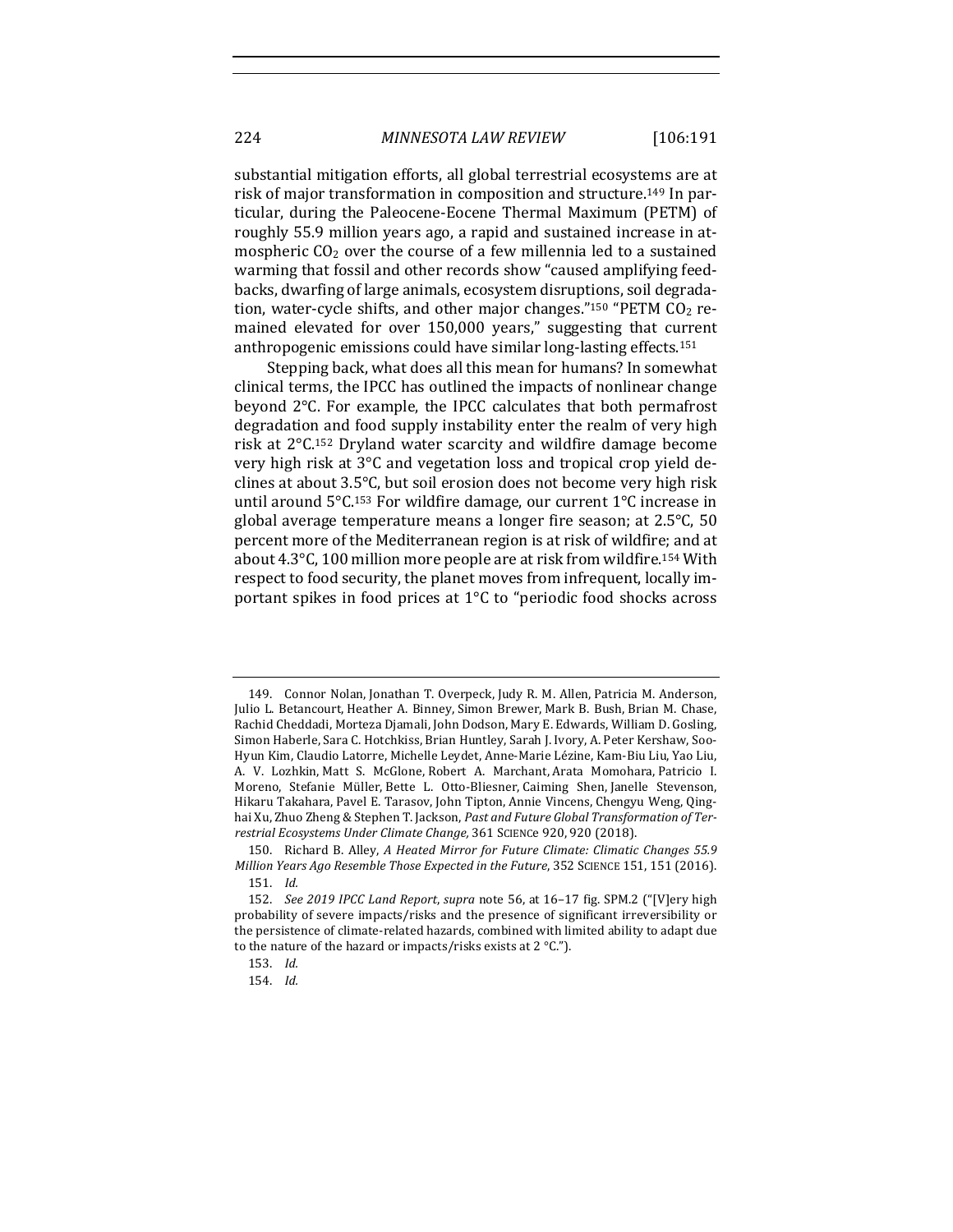regions" at  $3.2^{\circ}$ C to "sustained food supply disruptions globally" at about  $4.3^{\circ}$ C.<sup>155</sup> The list goes on.

While alarming, these projections do not provide much sense of what life would be like for humans under extreme conditions. For that, several authors have used available scientific evidence to sketch out narratives in what might be termed scientific speculation. For example, as early as 2008, Mark Lynas conjured progressive visions of the world as global average temperatures increase from  $1^{\circ}$ C to  $6^{\circ}$ C.<sup>156</sup> At  $4^{\circ}$ C, places like Bangladesh and New Jersey will rapidly be losing land mass and coastal cities around the world—including Mumbai, Shanghai, London, Venice, New York, and New Orleans—"may gradually become fortified islands, largely below sea level and under siege from all sides by the advancing waters."<sup>157</sup> At the same time, food security becomes an international crisis as the world's "breadbaskets" fail in rapid succession, often replaced by deserts,<sup>158</sup> while lands recently freed of ice and snow, like Canada and Russia, prove unequal to the task of replacing them.<sup>159</sup> Lynas concludes that "all of these regions will be haemorrhaging people in the biggest human migration ever seen, with hundreds of millions on the move in search of food and water,"<sup>160</sup> and "that mass starvation will be a permanent danger for much of the human race in the four-degree world  $\dots$ ."<sup>161</sup>

More recently, asking "Will your grandchildren live in cities on Antarctica?," Frank Jacobs more optimistically envisions a traumatic but ultimately successful human migration to the poles.<sup>162</sup> In contrast, for Gaia Vince of *The Guardian*, 4°C means "[d]rowned cities; stagnant seas; intolerable heatwaves; entire nations uninhabitable ... and more than 11 billion humans. A four-degree-warmer world is the stuff of nightmares and yet that's where we're heading in just decades."<sup>163</sup>

<sup>155.</sup> *Id.*

<sup>156.</sup> *See generally* MARK LYNAS, SIX DEGREES: OUR FUTURE ON A HOTTER PLANET (Nat'l Geographic ed. 2008) (describing how the world will look as global temperatures continue to rise).

<sup>157.</sup> *Id.* at 187.

<sup>158.</sup> *Id.* at 195.

<sup>159.</sup> *Id.*

<sup>160.</sup> *Id.*

<sup>161.</sup> *Id.* at 196.

<sup>162.</sup> Frank Jacobs, *What the World Will Look Like 4°C Warmer*, BIG THINK (May 22, 2017), https://bigthink.com/strange-maps/what-the-world-will-look-like-4degc -warmer [https://perma.cc/4X2B-PZ2K].

<sup>163.</sup> Gaia Vince, The Heat Is on Over the Climate Crisis. Only Radical Measures Will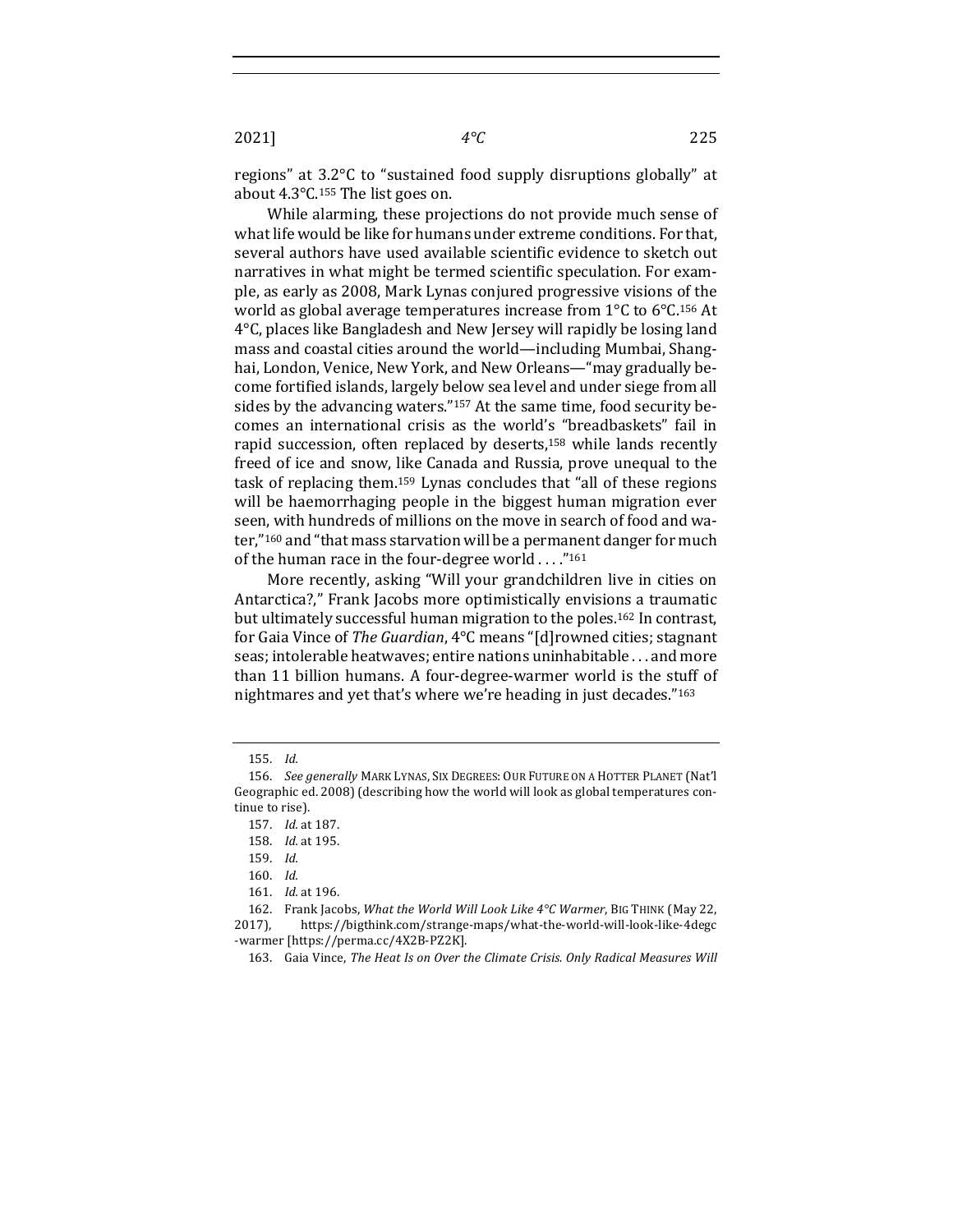While these visions differ in the details, they agree on several big. points relevant to adaptation governance. First, humans will be migrating *en masse*, probably mostly toward the poles as middle latitudes become increasingly uninhabitable.<sup>164</sup> Second, food insecurity escalating to mass starvation will become a real problem for almost everyone as both terrestrial and marine food systems fail.<sup>165</sup> Third, sea-level rise, melting ice and increasing numbers of increasingly severe storms will transform the coasts, where humanity has been concentrating itself, exacerbating migration pressures.<sup>166</sup> Fourth, the rest of the biosphere will be suffering disproportionately both from climate change itself and from humanity's attempts to adapt and survive—the sixth global mass extinction of species will be well underway, exacerbated by increasing loss of habitat as a result both of changing physical parameters and of new human settlement.<sup>167</sup> Finally, while *Homo sapiens* is unlikely to go extinct, human suffering is likely to increase dramatically. Under any conditions, mass migration is generally accompanied by poor sanitation, poor nutrition, nonexistent health care, and rampant disease; to that, climate change will add heat stress and significantly reduced resources (such as food) and capacity for relief efforts.<sup>168</sup> Governments and governance systems need to be prepared, or we can certainly add war, famine, disease, and increased inequalities into the narrative.

*Work*, GUARDIAN (U.K.) (May 18, 2019), https://www.theguardian.com/ environment/2019/may/18/climate-crisis-heat-is-on-global-heating-four-degrees -2100-change-way-we-live [https://perma.cc/R9AK-ZZQY]. Interested readers might also explore Kim Stanley Robinson's novel *Ministry of the Future* for an immersive imagining of a much warmer future.

<sup>164.</sup> For more detailed discussion of human migration, see discussion *infra* Parts III.C and IV.A.

<sup>165.</sup> Vince, *supra* note 163; see also Éva Plagányi, Climate Change Impacts on Fisheries, 363 SCIENCE 930, 930-31 (2019) (concluding that there has already been a 4% decline in global productivity of marine fisheries between 1930 and 2010).

<sup>166.</sup> Vince, *supra* note 163.

<sup>167.</sup> *Id.*

<sup>168.</sup> In 2021, for example, the National Academies of Science, Engineering, and Medicine (NASEM) identified risks to Americans from climate change to include "health, food, water, energy, and transportation systems, and risks that affect the economy and national security. New research is needed to understand and communicate complex interactions among climate change (including uncertainties), other global changes such as disruption of the global nitrogen cycle, and societal development." See Global Change Research Needs and Opportunities for 2022-2031, NAT'L ACADS. OF SCI., ENG'G, & MED. 2 (2021) [hereinafter 2021 NASEM *Global Change Research Report*].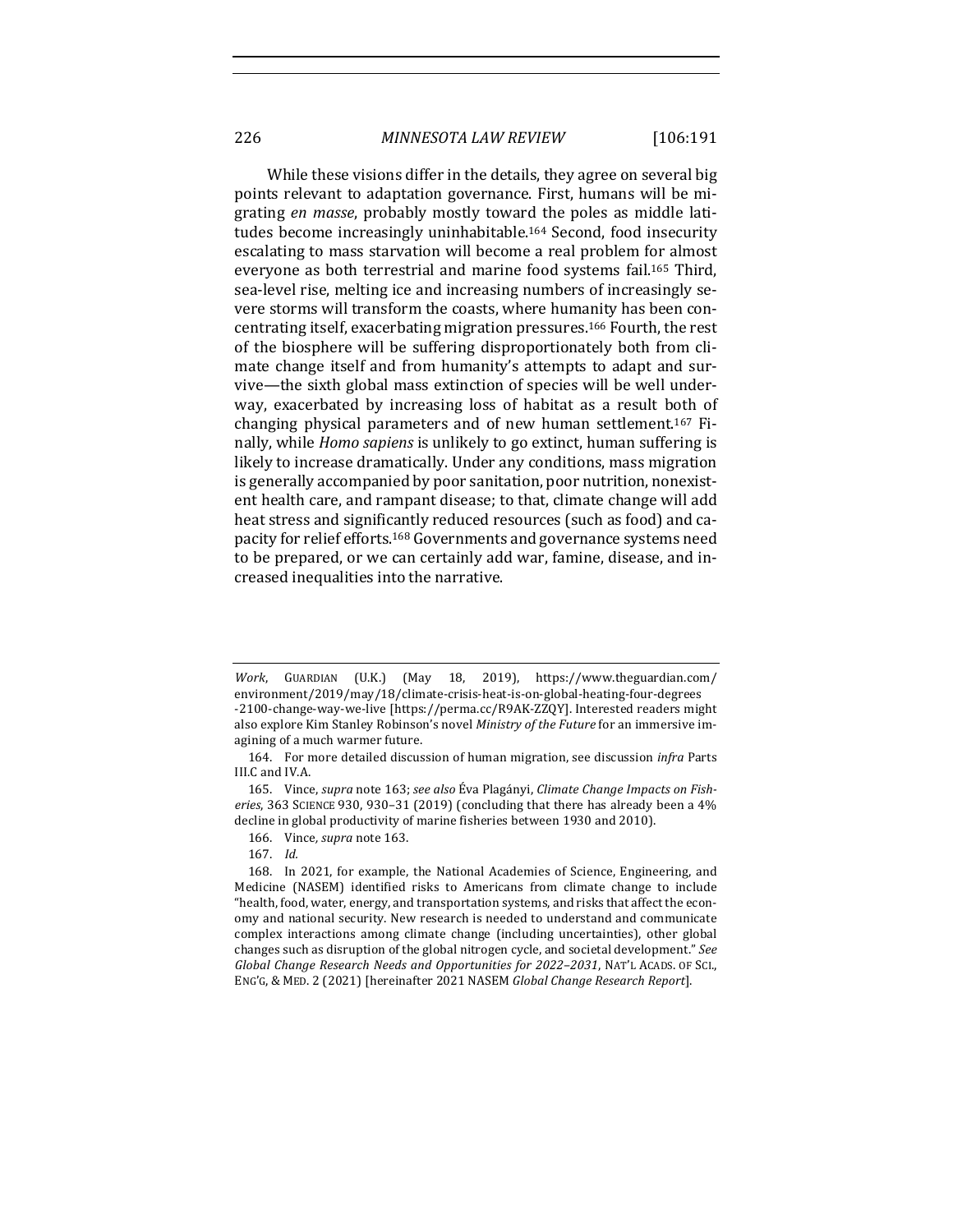2021] *4°C* 227

B. ACKNOWLEDGING POTENTIAL LIMITATIONS ON HUMANITY'S ADAPTATIVE **CAPACITY** 

Having established the probability of planetary transformation, another potential complication for adaptation governance is that humans might not be as adaptable to a warmer world as they like to believe. Consider first that while the planet has repeatedly supported a thriving biosphere at a global average temperature  $5^{\circ}$ C to  $8^{\circ}$ C hotter than today, humans, *as a species*, have never experienced those temperatures.<sup>169</sup> Adapting to a 4°C *hotter* world, therefore, is literally *not* in our DNA.

Nor, possibly, are humans as temperature flexible as we might like to believe. Developing the concept of the "human climate niche," Xu et al. emphasize that, despite all our advances in technology, even "today, humans, as well as the production of crops and livestock  $\dots$  are concentrated in a strikingly narrow part of the total available climate space." $170$  They further conclude that temperature is the main determinant of where people live<sup>171</sup> and that humanity's temperature preferences have not changed for at least 8,000 years.<sup>172</sup> These researchers suggest that "[t]his distribution likely reflects a human temperature niche related to fundamental constraints."173

If human thriving does depend on occupancy of this fundamental temperature niche, the implications for climate change adaptation are profound. Warming now is occurring ten to twenty times faster than when the planet was emerging from its ice ages, $174$  giving both humans and ecosystems far less time to move to the temperature zones that will allow them to continue to survive.<sup>175</sup>

# C. IMAGINING THE UNITED STATES WHEN THE WORLD IS 4°C WARMER

What will a  $4^{\circ}$ C warmer United States look like? In the summer of 2020, ProPublica and the *New York Times* partnered to address that

174. Scott & Lindsey, *supra* note 148.

175. Urbanization also is a driver of rising population heat exposure, compounding the effects of climate-induced heat exposure. See Ashley Mark Broadbent, Eric Scott Krayenhoff & Matei Georgescu, *The Motley Drivers of Heat and Cold Exposure in 21st* Century US Cities, 117 PROC. NAT. ACAD. SCI. 21108, 21108-10 (2020); Kangning Huang, Xia Li, Xiaoping Liu & Karen C. Seto, *Projecting Global Urban Land Expansion and Heat Island Intensification Through 2050,* 14 ENV'T RSCH. LETTERS, Nov. 14, 2019, at 1-3.

<sup>169.</sup> Vince, *supra* note 163.

<sup>170.</sup> Xu et al., *supra* note 34, at 11350.

<sup>171.</sup> *Id.*

<sup>172.</sup> *Id.* at 11350–51.

<sup>173.</sup> *Id.* at 11350.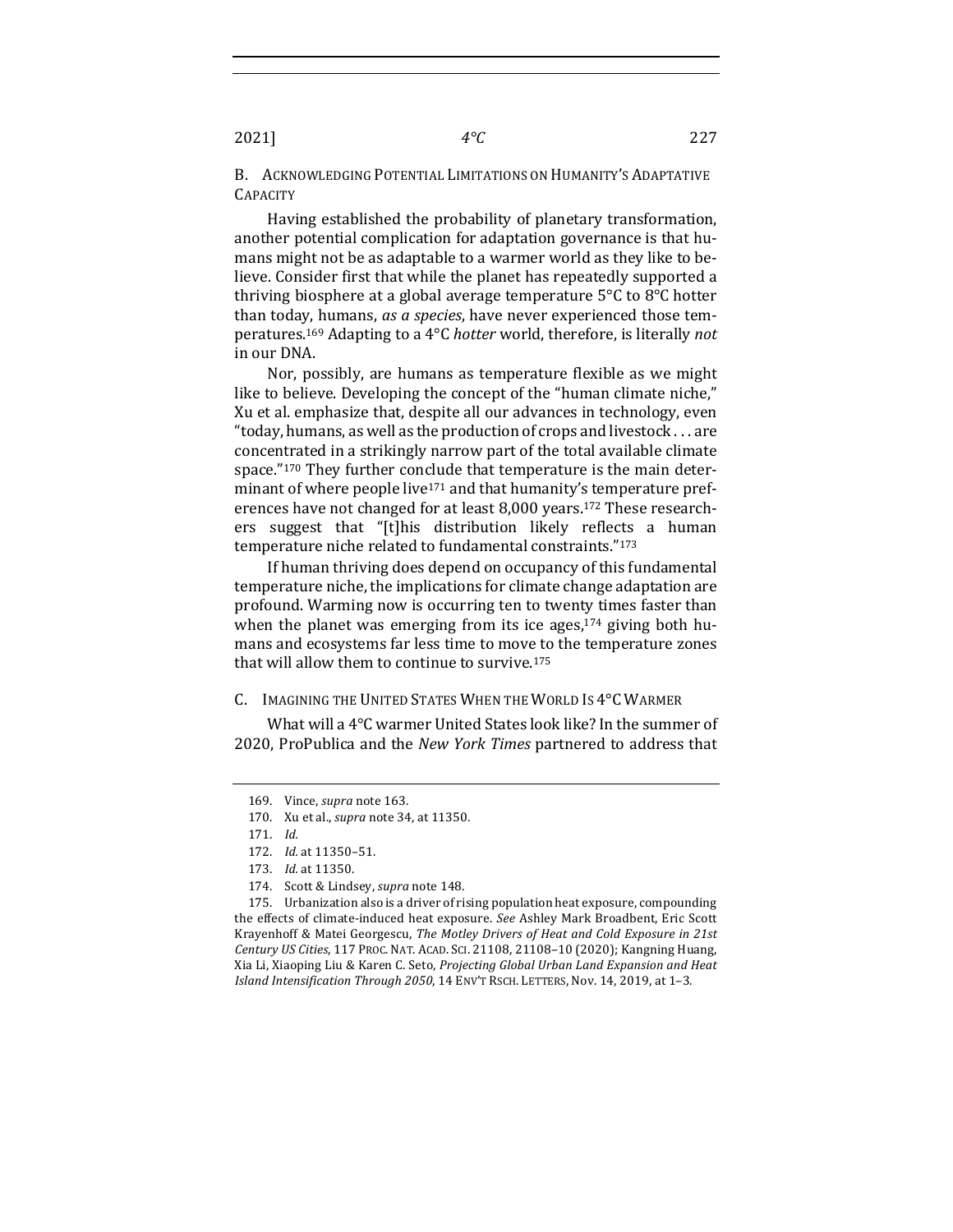very question.<sup>176</sup> The project vividly illustrated that the United States in a 4 $\degree$ C world looks quite different from the United States at  $2\degree$ C.<sup>177</sup> Defining a "suitable zone" as the area of the nation in the sweet spot of Xu et al.'s "human climate niche," $178$  the project reveals that this zone covers most of the heart of the nation today, moves northward under a moderate emissions scenario, converging around the Great Lakes, and almost completely shifts into Canada under a high emissions scenario.<sup>179</sup> Putting these maps into descriptive words, Abrahm Lustgarten of the *New York Times* observes that

Buffalo may feel in a few decades like Tempe, Ariz., does today, and Tempe itself will sustain 100-degree average summer temperatures by the end of the century. Extreme humidity from New Orleans to northern Wisconsin will make summers increasingly unbearable, turning otherwise seemingly survivable heat waves into debilitating health threats. Fresh water will also be in short supply, not only in the West but also in places like Florida, Georgia and Alabama, where droughts now regularly wither cotton fields.<sup>180</sup>

There are two important policy points to draw from this bleak scenario. First, these changes will mean different things across the nation's already varied climate. For example, "large increases in heavy precipitation have [already] occurred in the Northeast, Midwest, and Great Plains, where heavy downpours have frequently led to runoff that exceeded the capacity of storm drains and levees, and caused flooding events and accelerated erosion," while Alaska is already experiencing melting permafrost that with both destabilize infrastructure and accelerate climate change.<sup>181</sup> Increased competition for water—both among humans and between humans and ecosystems—is likely in the Southeast, Caribbean, Great Plains, Hawai'i, the Pacific Island Territories, and especially the Southwest, which also faces

<sup>176.</sup> *See* Abrahm Lustgarten, *How Climate Migration Will Reshape America*, N.Y. TIMES MAG. (Sept. 15, 2020), https://www.nytimes.com/interactive/2020/09/15/ magazine/climate-crisis-migration-america.html [https://perma.cc/FA58-3976]; Al Shaw, Abrahm Lustgarten & Jeremy W. Goldsmith, *New Climate Maps Show a Transformed United States*, PROPUBLICA (Sept. 15, 2020), https://projects.propublica.org/ climate-migration [https://perma.cc/DJ7B-7HTT].

<sup>177.</sup> Shaw et al., *supra* note 176.

<sup>178.</sup> *See* Xu et al., *supra* note 34.

<sup>179.</sup> *See* Shaw et al., *supra* note 176.

<sup>180.</sup> Lustgarten, *supra* note 176.

<sup>181.</sup> *See Climate Change Impacts in the United States: The Third National Climate Assessment*, U.S. GLOB. CHANGE RSCH. PROGRAM 9 (2014), https://nca2014.globalchange.gov/downloads/high/NCA3\_Climate\_Change\_Impacts\_in\_the\_

United%20States\_HighRes.pdf [https://perma.cc/DV6W-6CF3] [hereinafter 2014 U.S. Climate Impact Report].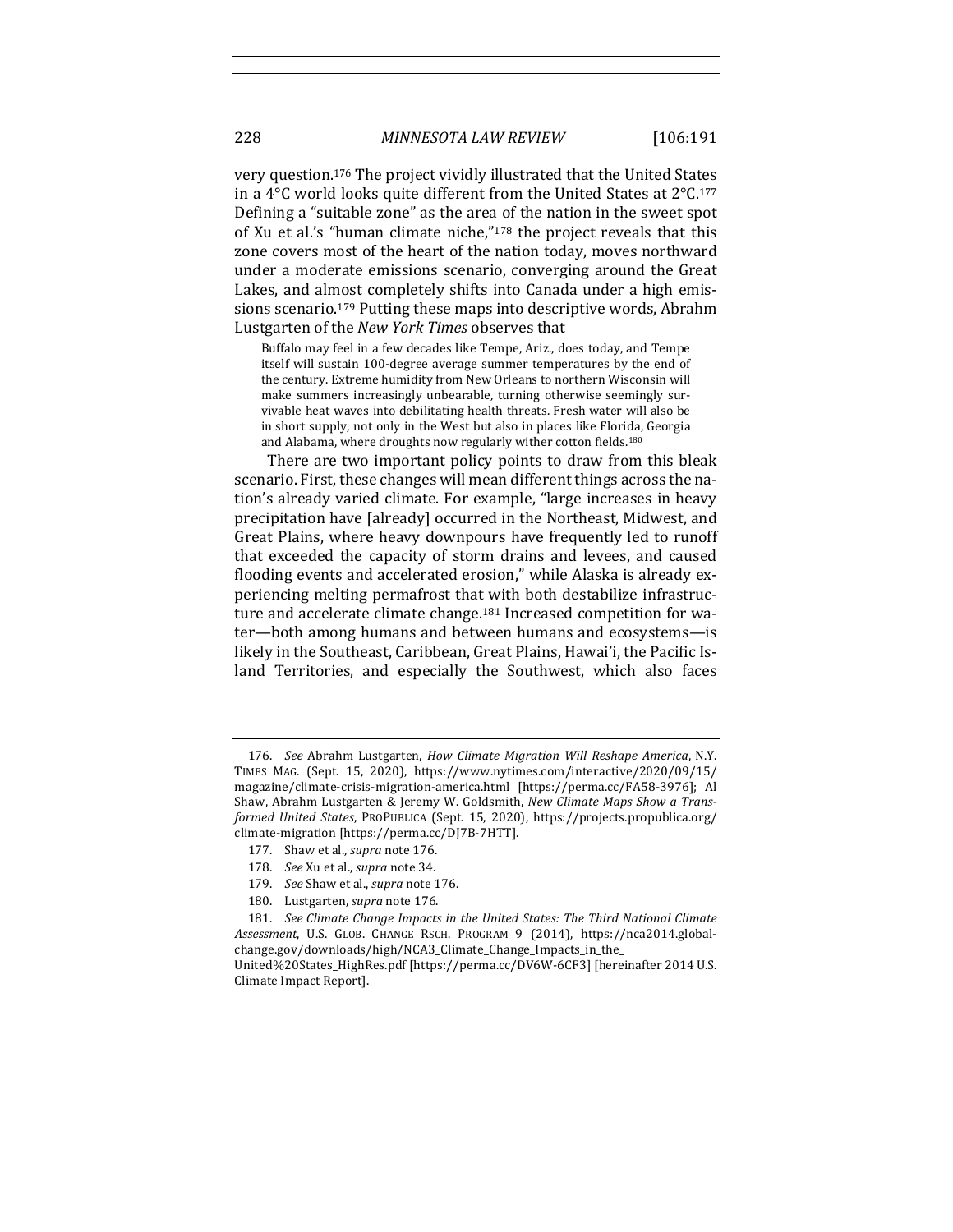increasing risks of catastrophic wildfires.<sup>182</sup> The nation's coasts are increasingly at risk from sea-level rise and worsening storm surge, especially in the Gulf of Mexico and Southeast.<sup>183</sup> Worsening—and lifethreatening—heatwaves are a risk everywhere.

Second, although the direct impacts of sea-level rise, drought, heat, and other threat factors may be uneven across the nation and across economic sectors, no region or sector can be complacent that it will avoid disruption. Climate-induced impacts in one region or sector undoubtedly will have knock-on effects elsewhere. For example, increasingly unlivable temperatures in some regions, lack of potable water in other regions, and the invasion of the sea in coastal regions are likely to drive significant internal migrations within the United States' borders, meaning that every region of the nation is affected.<sup>184</sup> Regional and sectoral interactions from this and other impacts, such as crop failures and water scarcity, will only be more intensive and far reaching in a  $4^{\circ}$ C world.<sup>185</sup> Likewise, the United States will feel effects from around the globe as well, where in all cases social-ecological system conditions worsen as temperatures increase.<sup>186</sup>

One need not fully accept all the projections that the ProPublica/*New York Times* project produced to appreciate that the United States in a  $4^{\circ}$ C world would join the ranks of nations perceived today as most at risk in a  $2^{\circ}$ C world.<sup>187</sup> At  $4^{\circ}$ C, the United States' comparable wealth will not be enough to stop the "suitable zone" from exiting northward.<sup>188</sup> Welcome, United States, to a club no nation wishes to join. 

As the ProPublica/*New York Times* project emphasizes, the most significant consequence of the high emissions scenario for the United States is *internal* domestic human migration.<sup>189</sup> At 2°C, we and other Northern Hemisphere developed nations are the sought-after refuge for the hard-hit developing world. At  $4^{\circ}$ C, we may still be, but there is

<sup>182.</sup> *Id.* at 11.

<sup>183.</sup> *Id.*

<sup>184.</sup> *See* Lustgarten, *supra* note 176. Domestic internal migration is likely to be prevalent in many nations. See François Gemenne, *Climate-Induced Population Dis*placements in a 4°C+ World, 369 PHIL. TRANSACTIONS ROYAL SOC'Y A 182, 182-83 (2011).

<sup>185.</sup> See Rachel Warren, The Role of Interactions in a World Implementing Adaptation and Mitigation Solutions to Climate Change, 369 PHIL. TRANSACTIONS ROYAL Soc'Y A 217, 219–33 (2011). 

<sup>186.</sup> *See 2019 IPCC Land Report*, *supra* note 56, at 8–9.

<sup>187.</sup> Lustgarten, *supra* note 176.

<sup>188.</sup> Shaw et al., *supra* note 176.

<sup>189.</sup> Lustgarten, *supra* note 176; Shaw et al., *supra* note 176.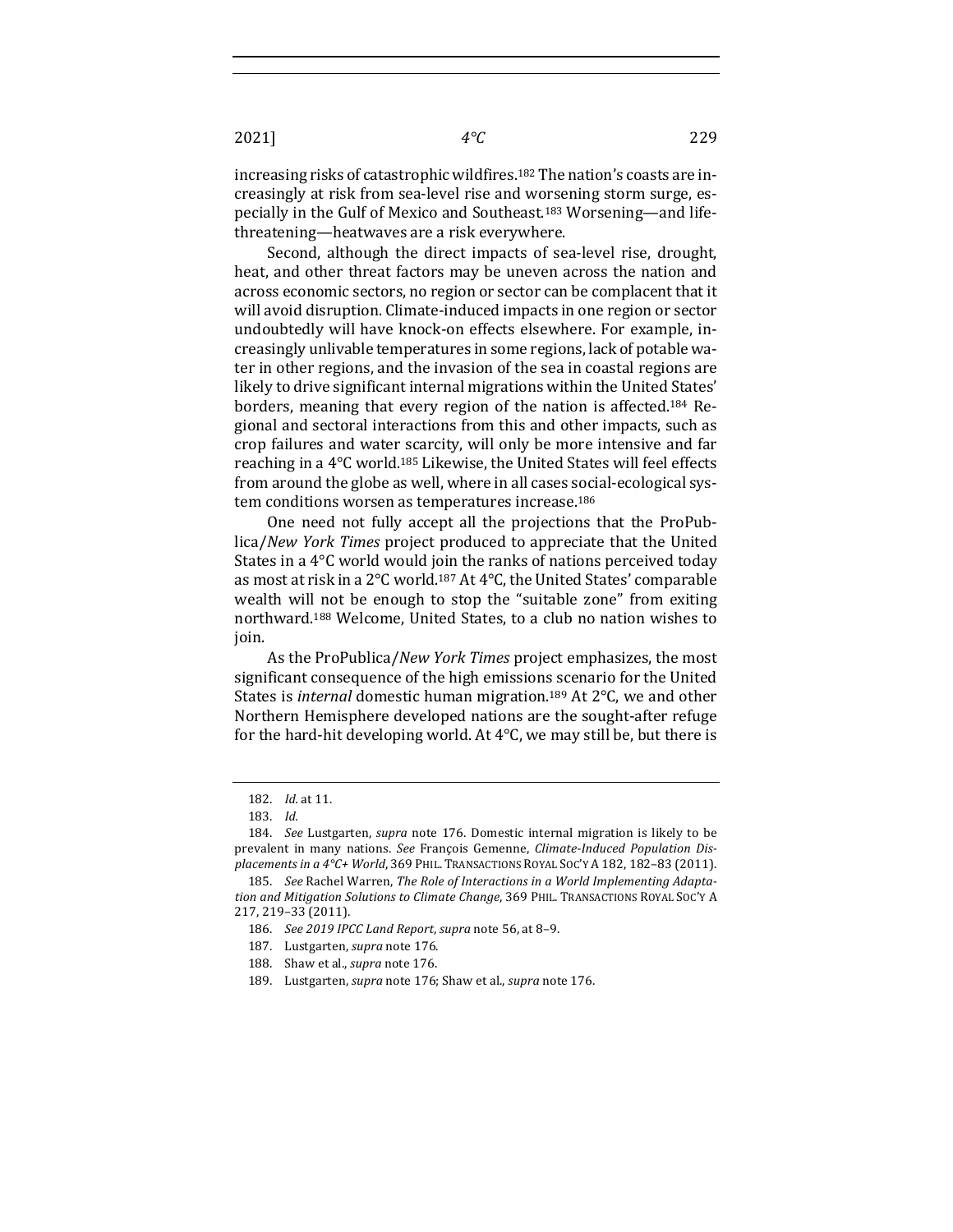likely to be significant migration within the United States, away from coastal regions, away from intolerably hot regions, and away from regions with no sustainable potable water supply.<sup>190</sup> Ironically, as Lustgarten observes, "here in the United States, people have largely gravitated toward environmental danger, building along coastlines from New Jersey to Florida and settling across the cloudless deserts of the Southwest."<sup>191</sup> Under extreme climate change, the gravitational pulls will be reversed.

What that means for different regions of the nation is likely to be a mixed bag. In one influential study, geographer Mathew Hauer meticulously modeled the impacts of sea-level rise (SLR) on coastal communities and estimated demand for relocation in the United States to be as high as 13 million people.<sup>192</sup> His main point, however, is that they are moving somewhere inland, meaning inland communities will have to adapt as well.<sup>193</sup> Fan et al. find that this inter-regional migration likely will also redistribute economic fortunes as a result of rising wages and land prices in the in-migration regions.<sup>194</sup> Other studies make predictions about domestic migration responses to heat and natural disasters, often finding nonlinear effects.<sup>195</sup>

The magnitude and impacts of domestic climate-induced interregional migration have been largely ignored in adaptation planning in the United States (and elsewhere), the spotlight being instead on cross-border international migration.<sup>196</sup> New modalities of adaptation governance will be necessary to cope with the impacts of mass domestic migration and the many other transformations occurring in a  $4^{\circ}$ C world.<sup>197</sup> We turn to that theme in the next Part.

<sup>190.</sup> Shaw et al., *supra* note 176.

<sup>191.</sup> Lustgarten, *supra* note 176.

<sup>192.</sup> Mathew E. Hauer, *Migration Induced by Sea-Level Rise Could Reshape the US* Population Landscape, 7 NATURE CLIMATE CHANGE 321, 321-25 (2017).

<sup>193.</sup> *Id.*

<sup>194.</sup> Qin Fan, Karen Fisher-Vanden & H. Allen Klaiber, *Climate Change, Migration,* and Regional Economic Impacts in the United States, 5 J. Ass'N ENV'T & RES. ECONOMIST 643, 644–45 (2017). 

<sup>195.</sup> *Id.* at 643–44.

<sup>196.</sup> *See* Gemenne, *supra* note 184, at 187-88.

<sup>197.</sup> W. Neil Adger, Anne-Sophie Crépin, Carl Folke, Daniel Ospina, F. Stuart Chapin III, Kathleen Segerson, Karen C. Seto, John M. Anderies, Scott Barrett, Elena M. Bennett, Gretchen Daily, Thomas Elmqvist, Joern Fischer, Nils Kautsky, Simon A. Levin, Jason F. Shogren, Jeroen van den Bergh, Brian Walker & James Wilen, *Urbanization, Migration, and Adaptation to Climate Change*, 3 ONE EARTH 396, 396 (2020).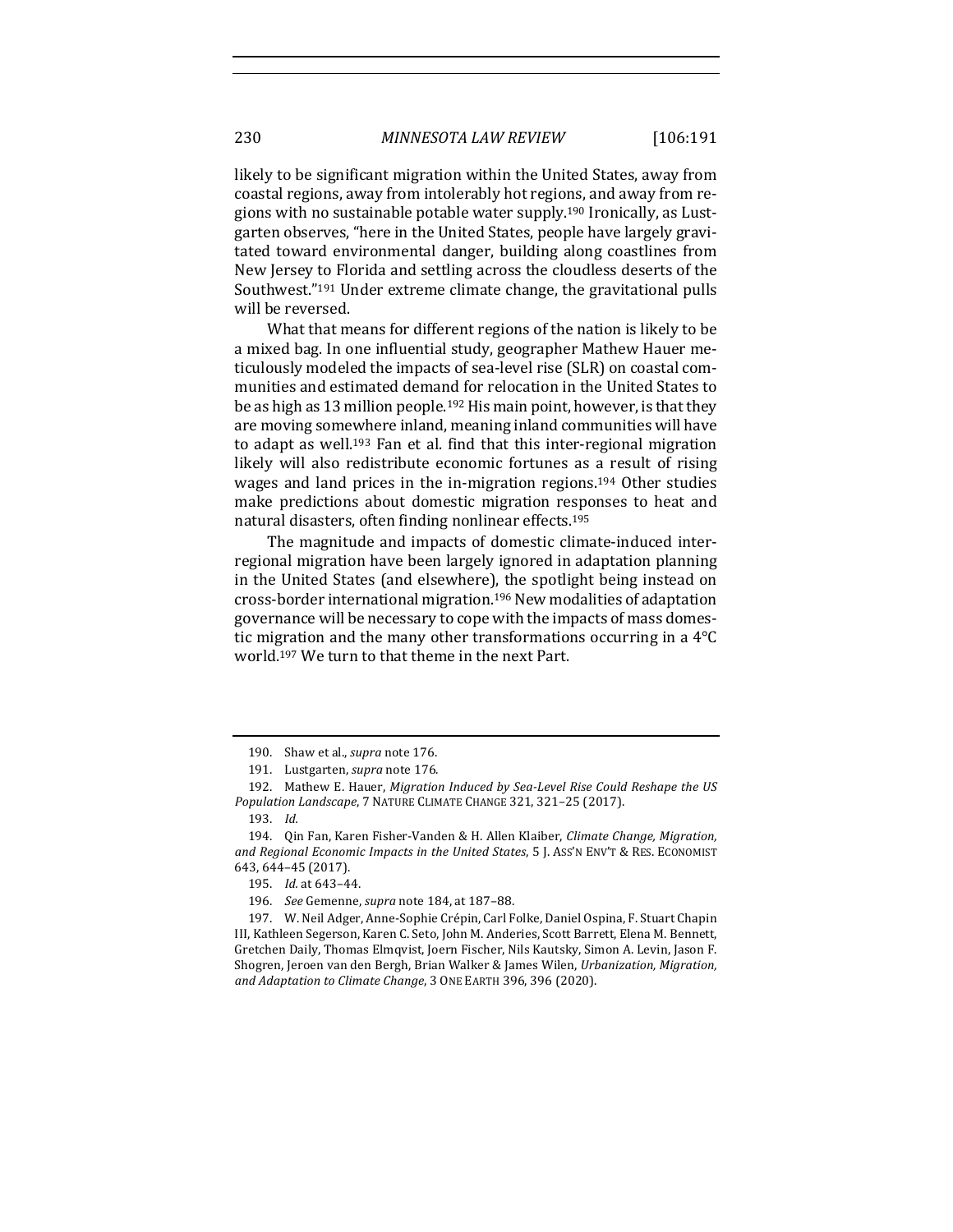# III. ADAPTING TO 4°C: REORIENTING ADAPTATION POLICY FOR ANTICIPATORY REDESIGN

Climate change adaptation policy took a back seat to mitigation policy until a decade ago, when it became clear that severe and protracted harms would occur even if the (at that time)  $1.5^{\circ}$ C goal could be achieved.<sup>198</sup> Indeed, in some policy circles, speaking of adaptation was forbidden, lest its potential for alleviating harm suppresses support for aggressive, costly mitigation policy.<sup>199</sup> The inevitability of rising sea levels, hotter climates, bigger storms, and other conditions eventually forced adaptation into the policy discussion, and it is now seen as an essential partner of mitigation policy for both human communities and conservation resources.<sup>200</sup> Adaptation policy<sup>201</sup> now focuses on key drivers, including: (1) coastal flooding; (2) inland flooding; (3) weather-event disruption of electrical, emergency, and other key infrastructure systems;  $(4)$  extreme heat;  $(5)$  food insecurity;  $(6)$ water shortages;  $(7)$  marine ecosystem degradation; and  $(8)$  terrestrial and inland water ecosystem disruption.<sup>202</sup>

Nevertheless, adaptation policy has largely centered around the  $1.5^{\circ}$ -2°C scenario,<sup>203</sup> although more recently cities in the United States have begun to include a high emissions scenario in their adaptation plans.<sup>204</sup> The  $1.5^{\circ}$ –2°C scenario is not pleasant by any stretch, but it is not nearly as disruptive and difficult to manage as the  $4^{\circ}$ C scenario described in Part II. In this Part we match up the current adaptation policy model against the  $4^{\circ}$ C scenario. We conclude the current model is not up to the challenge, in large part because progressively increasing temperatures geometrically, rather than arithmetically,

<sup>198.</sup> For a history of the emergence and development of adaptation policy and research, see J.B. Ruhl, *Climate Change Adaptation and the Structural Transformation of* Environmental Law, 40 ENV'T L. 363, 365-75 (2010). See also Xueqing Shan, Coordinating Local Adaptive Strategies Through a Network-Based Approach, 29 DUKE ENV'T L. & POL'Y F. 183, 187 (2018).

<sup>199.</sup> Ruhl, *supra* note 198, at 366-70.

<sup>200.</sup> Id.

<sup>201.</sup> Jacobs, *supra* note 162.

<sup>202.</sup> Eli Kintisch, *In New Report, IPCC Gets More Specific About Warming Risks*, 344 SCIENCE 21, 21 (2014); see also *Adapt Now: A Global Call for Leadership on Climate Resilience*, GLOB. COMM'N ON ADAPTATION 3 (2019) https://gca.org/wp-content/uploads/2019/09/GlobalCommission\_Report\_FINAL.pdf [https://perma.cc/9GYN-969W] [hereinafter *Adapt Now*] (identifying human, environmental, and economic imperatives to adapt quickly).

<sup>203.</sup> *See* Warren, *supra* note 185, at 218-19.

<sup>204.</sup> *See* Missy Stults & Larissa Larsen, *Tackling Uncertainty in US Local Climate Adaptation Planning*, 40 J. PLAN. EDUC. & RSCH. 416, 420, 425 (2020).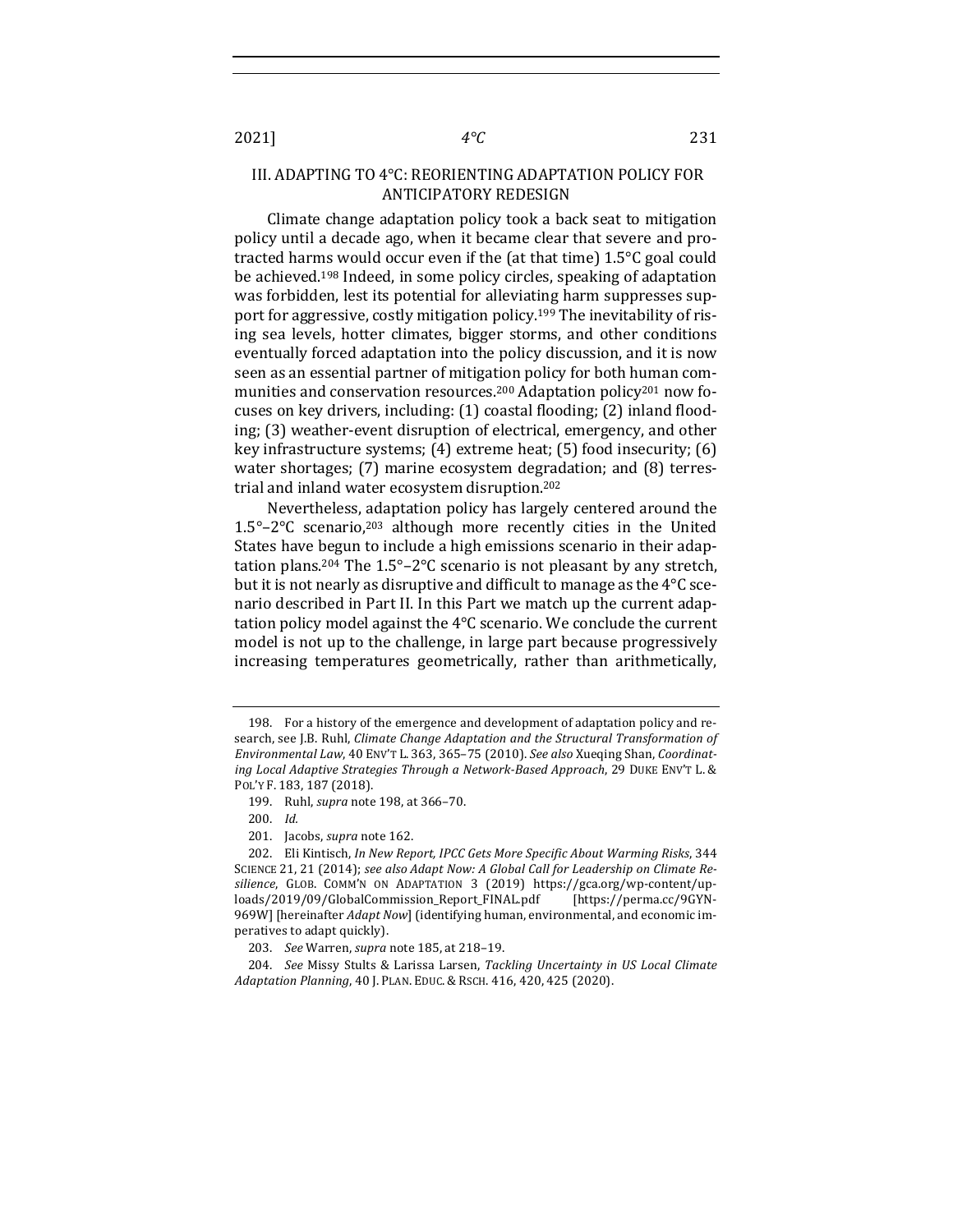increase the disruptions to social-ecological systems from climate change.<sup>205</sup> In particular, domestic inter-regional migration in the United States will disrupt the population landscape, with cascading consequent impacts.<sup>206</sup> As a result, we propose that a new framing is needed in order to prepare for adaptation beyond  $2^{\circ}$ C, a framing we call *redesign*.

# A. RESISTANCE, RESILIENCE, AND RETREAT

Although there are different formulations and terminologies, current climate change adaptation policy can be sorted into three modes: *resistance* (also known as protect, fortify, or defend), *resilience* (also known as adjustment, accommodate, manage, or transform), and *retreat* (also known as move, resettlement, relocation, or avoidance).<sup>207</sup>

These modalities are not necessarily mutually exclusive and in many contexts may need to be deployed simultaneously-for example, even if Miami eventually needs to use retreat as part of its strategy, its population needs to be protected and resilient during the time it takes to move and then in their resettled part of the city.<sup>208</sup> Nevertheless, the "Three Rs" are distinct in terms of their core orientations to an adaptation response.<sup>209</sup>

#### 1. Resistance

Resistance policies focus on building infrastructure and other mostly technological defenses to climate change impacts in order to

208. *See* Jeroen C. J. H. Aerts, W. J. Wouter Botzen, Kerry Emanuel, Ning Lin, Hans de Moel & Erwann O. Michel-Kerjan, *Evaluating Flood Resilience Strategies for Coastal Megacities*, 344 SCIENCE 473, 473-75 (2014) (evaluating different mixes of strategies based on evidence from New York approaches to flood resilience); Audrey Baills, Manuel Garcin & Thomas Bulteau, *Assessment of Selected Climate Change Adaptation Measures for Coastal Areas*, 185 OCEAN & COASTAL MGMT. 105059, at 4-5, 7 (2020) (outlining a broad array of strategies and criteria for evaluating selection).

209. *See* Ruhl, *supra* note 198, at 383 (distinguishing between proactive and reactive adaptation strategies to climate change).

<sup>205.</sup> *See infra Part II.A.* 

<sup>206.</sup> *See infra Part II.A.* 

<sup>207.</sup> *See* Ruhl, *supra* note 198, at 387-89 (using the terms resist, transform, move); *see also* Robert R.M. Verchick & Joel D. Scheraga, *Protecting the Coast*, *in* LAW OF ADAP-TATION, *supra* note 25, at 239 (using the terms resistance, adjustment, and retreat); Trip Pollard, *Damage Control: Adapting Transportation to a Changing Climate*, 39 WM. & MARY ENV'T L. & POL'Y REV. 365, 378 (2015) (listing the various terms); Mark Scott & Mick Lennon, *Climate Disruption and Planning: Resistance or Retreat?*, 21 PLAN. THEORY & PRAC. 125, 130 (2020) (using a variety of these terms); A.R. Siders & Jesse M. Keenan, Variables Shaping Coastal Adaptation Decisions to Armor, Nourish, and Retreat in North *Carolina*, 183 OCEAN & COASTAL MGMT., Jan. 1, 2020, at 2.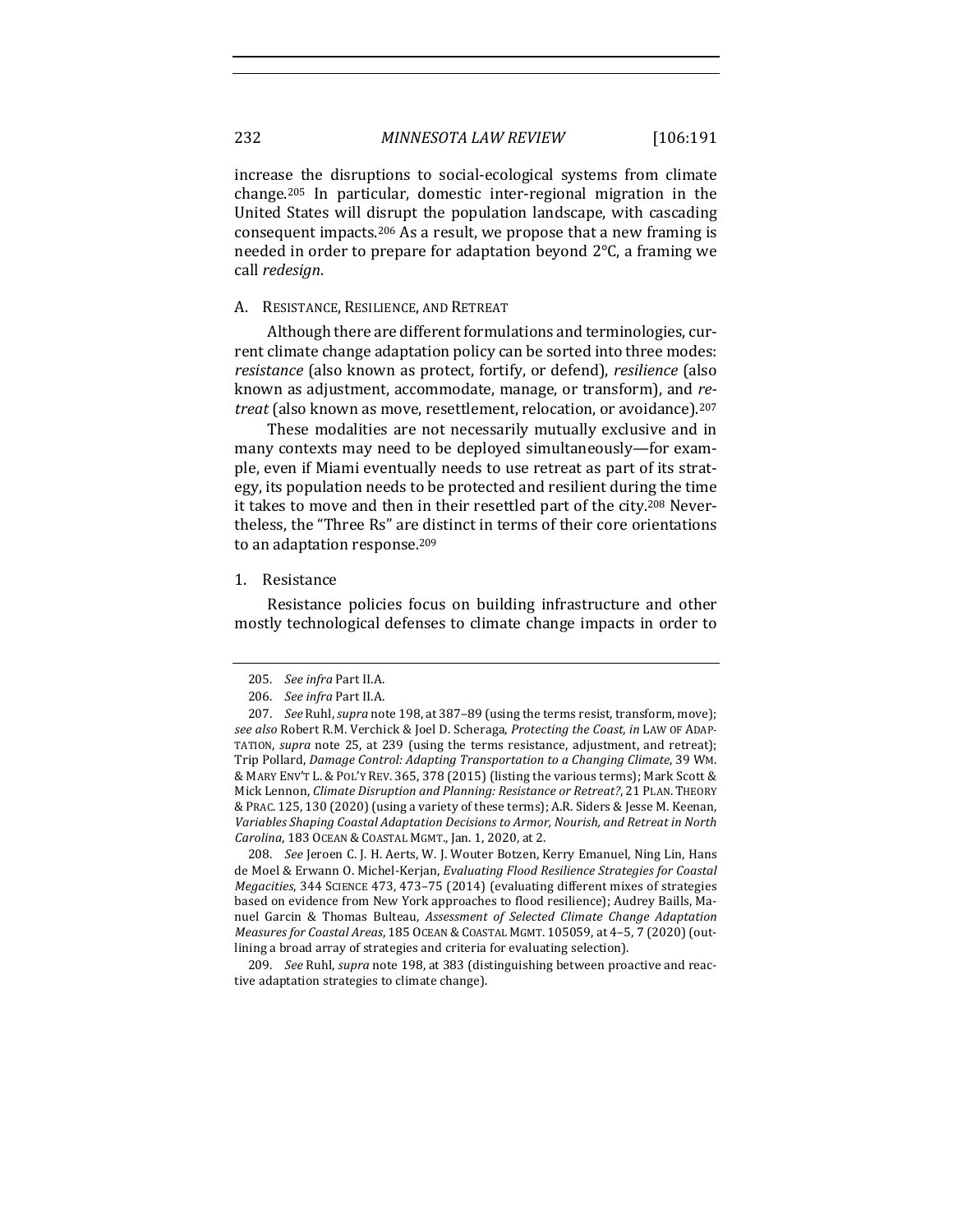protect human communities.<sup>210</sup> Resistance has long been a core policy approach to natural hazards in the United States.<sup>211</sup> Classic examples include seawalls along coastal areas and dams and levees along floodprone rivers.<sup>212</sup> It is no surprise, therefore, that resistance strategies are prominent in many local and regional climate change adaptation plans.<sup>213</sup> Resistance strategies are less likely to be effective for conservation lands, however, where climate change will directly alter ecological resources and processes in ways that would be difficult if not impossible to prevent.<sup>214</sup>

Resistance policies have been criticized from a number of perspectives, even in the purely disaster-prevention context.<sup>215</sup> One is that they encourage development in the protected area, exposing more people and capital to risk if the infrastructure fails.<sup>216</sup> Another is that they are expensive and thus most likely to be used to protect affluent and politically powerful populations.<sup>217</sup> Resistance strategies often take the form of "hard" infrastructure, which almost inevitably comes with significant environmental impacts, from interruption of sand and sediment flows to blocked animal migration pathways to

214. *See* Katherine R. Clifford, Laurie Yung, William R. Travis, Renee Rondeau, Betsy Neely, Imtiaz Rangwala, Nina Burkardt & Carina Wyborn, *Navigating Climate Ad*aptation on Public Lands: How Views on Ecosystem Change and Scale Interact with Management Approaches, 66 ENVT'L MGMT. 614, 615-16 (2020) ("[R]esistance strategies become more labor-intensive and less effective over time.").

215. *See* Scott & Lennon, *supra* note 207, at 142 (criticizing "protection and accommodation" because they are "expensive and allow continued investment in vulnerable areas").

<sup>210.</sup> *See* Ruhl, *supra* note 198, at 385-86; *see also* Robert R.M. Verchick & Joel D. Scheraga, Protecting the Coast, in LAW OF ADAPTATION, supra note 25, at 235-37; Mach & Siders, *supra* note 39.

<sup>211.</sup> *Cf.* Robert R.M. Verchick & Joel D. Scheraga, Protecting the Coast, in LAW OF ADAPTATION, *supra* note 25, at 240-50 (discussing the federal framework and implications of American fortification projects).

<sup>212.</sup> *See* Scott & Lennon, *supra* note 207, at 130-31, 142; see also Robert R.M. Verchick & Joel D. Scheraga, *Protecting the Coast*, *in* LAW OF ADAPTATION, *supra* note 25, at 240.

<sup>213.</sup> *See* Aerts et al., *supra* note 208, at 474 (discussing New York City resistance strategies and costs); Baills et al., *supra* note 208, at 2 (evaluating coastal adaptation measures in the Aquitaine region of southwestern France).

<sup>216.</sup> *See* Scott & Lennon, *supra* note 207, at 126-27 ("[T]hese houses [are] being accommodated in areas vulnerable to wildfires."); Robin Kundis Craig, *Coastal Adaptation, Government-Subsidized Insurance, and Perverse Incentives to Stay*, 152 CLIMATIC CHANGE 215, 220-24 (2019)(emphasizing that the National Flood Insurance Program facilitates "rebuilding in risky areas, rather than encouraging property owners to migrate inland").

<sup>217.</sup> Scott et al., *supra* note 207, at 130-31.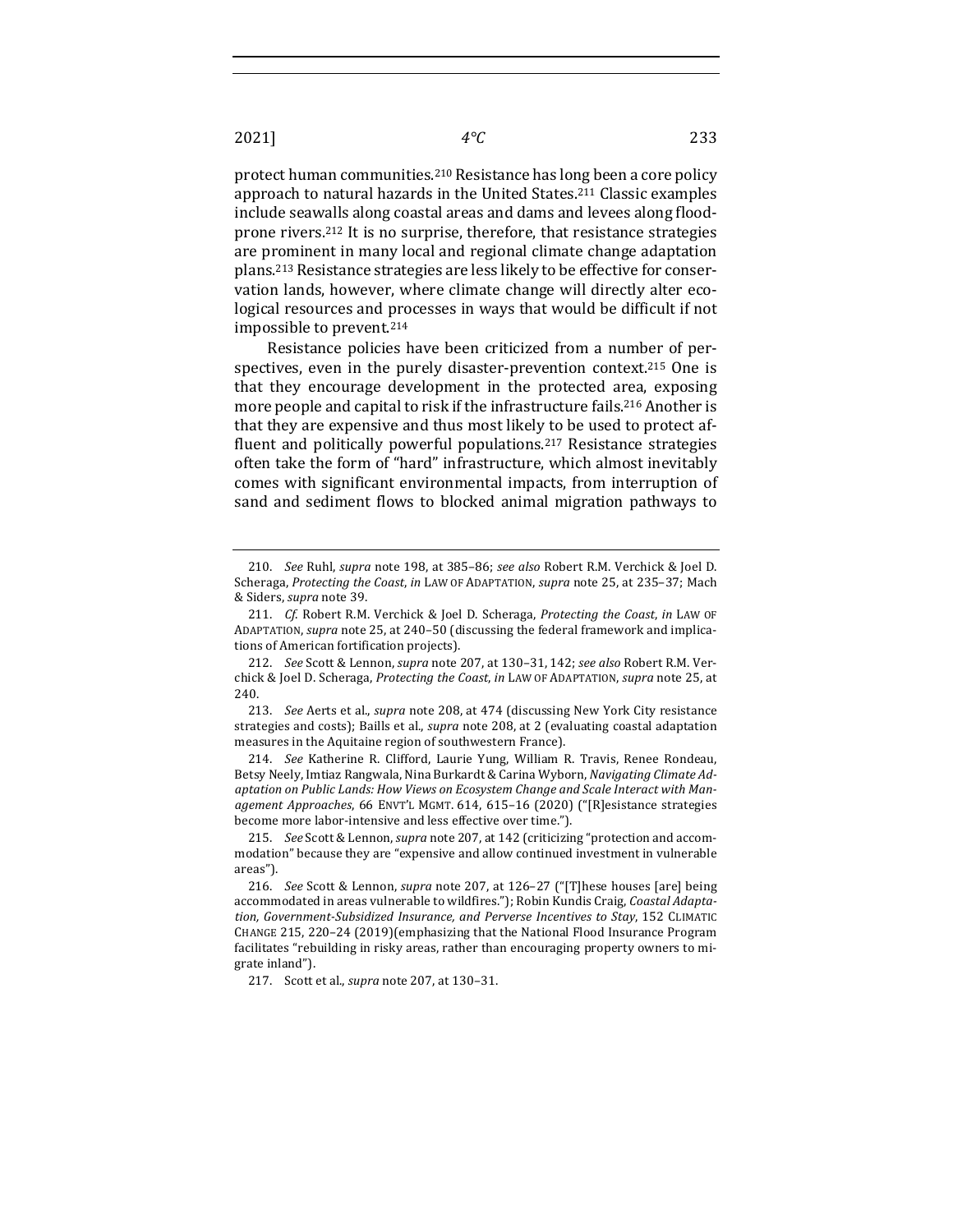altered habitat.<sup>218</sup> This conventional approach conflicts with the growing advocacy for natural or "green" approaches, such as enhancing coastal wetlands.<sup>219</sup>

For  $4^{\circ}$ C climate adaptation, all of these objections to resistance strategies remain, with the added disincentive that the scale of necessary deployment presents staggering economic costs.<sup>220</sup> Resistance strategies, while likely necessary for many communities (at least in the short term), thus must be carefully planned to avoid spending excessive amounts of money<sup>221</sup> on infrastructure that exacerbates social inequity,<sup>222</sup> environmental degradation,<sup>223</sup> and disaster risk<sup>224</sup> and increases conflict among community adaptation strategies in order to provide local protection that lasts only a scant few years.<sup>225</sup>

## 2. Resilience

Climate resilience policies are designed to facilitate a community's capacity to cope with climate change where impacts cannot be avoided or effectively resisted.<sup>226</sup> For example, there is no conceivable way a city could prevent ambient air temperatures from increasing or halt sea-level rise, but it could subsidize air conditioning to make

<sup>218.</sup> *See* Robert R.M. Verchick & Joel D. Scheraga, *Protecting the Coast*, in LAW OF ADAPTATION, *supra* note 25, at 240-41.

<sup>219.</sup> *Id.* at 250-51. *See generally* Siddharth Narayan, Michael W. Beck, Borja G. Reguero, Iñigo J. Losada, Bregje van Wesenbeeck, Nigel Pontee, James N. Sanchirico, Jane Carter Ingram, Glenn-Marie Lange & Kelly A. Burks-Copes, *The Effectiveness, Costs* and Coastal Protection Benefits of Natural and Nature-Based Defences, PLOS ONE, May 2, 2016, at 5-6 (assessing the benefits of coastal restoration); Niki L. Pace, Wetlands or Seawalls?—Adapting Shoreline Regulation to Address Sea Level Rise and Wetland *Preservation in the Gulf of Mexico,* 26 J. LAND USE & ENV'T. L. 327, 340-41 (2011) (discussing the environmental benefits of using "living shorelines" to preserve wetlands).

<sup>220.</sup> For example, using a moderate emissions scenario, a recent study estimates that adequately protecting coastal communities from sea level rise would cost over \$400 billion over the next 20 years. See Sverre LeRoy & Richard Wiles, *High Tide Tax:* The Price to Protect Coastal Communities from Rising Seas, CTR. FOR CLIMATE INTEGRITY 1 (2019) https://www.climatecosts2040.org/files/ClimateCosts2040\_Report-v4.pdf [https://perma.cc/8NXV-7NLE].

<sup>221.</sup> *See id.*

<sup>222.</sup> *See* Scott & Lennon, *supra* note 207, at 126-27, 130-31.

<sup>223.</sup> *See* Pace, *supra* note 219, at 338-39.

<sup>224.</sup> *See* Scott & Lennon, *supra* note 207, at 142.

<sup>225.</sup> *See id.* at 142-44 (discussing the difficulties of planners and officials in implementing accommodation and retreat strategies in Florida communities).

<sup>226.</sup> *See Ruhl, supra* note 198, at 385-86; Robert R.M. Verchick & Joel D. Scheraga, *Protecting the Coast, in LAW OF ADAPTATION, supra note* 25, at 239 (referring to adjustment); see also Mach & Siders, supra note 39, at 1294 (discussing accommodation measures to "reduce sensitivity to hazards").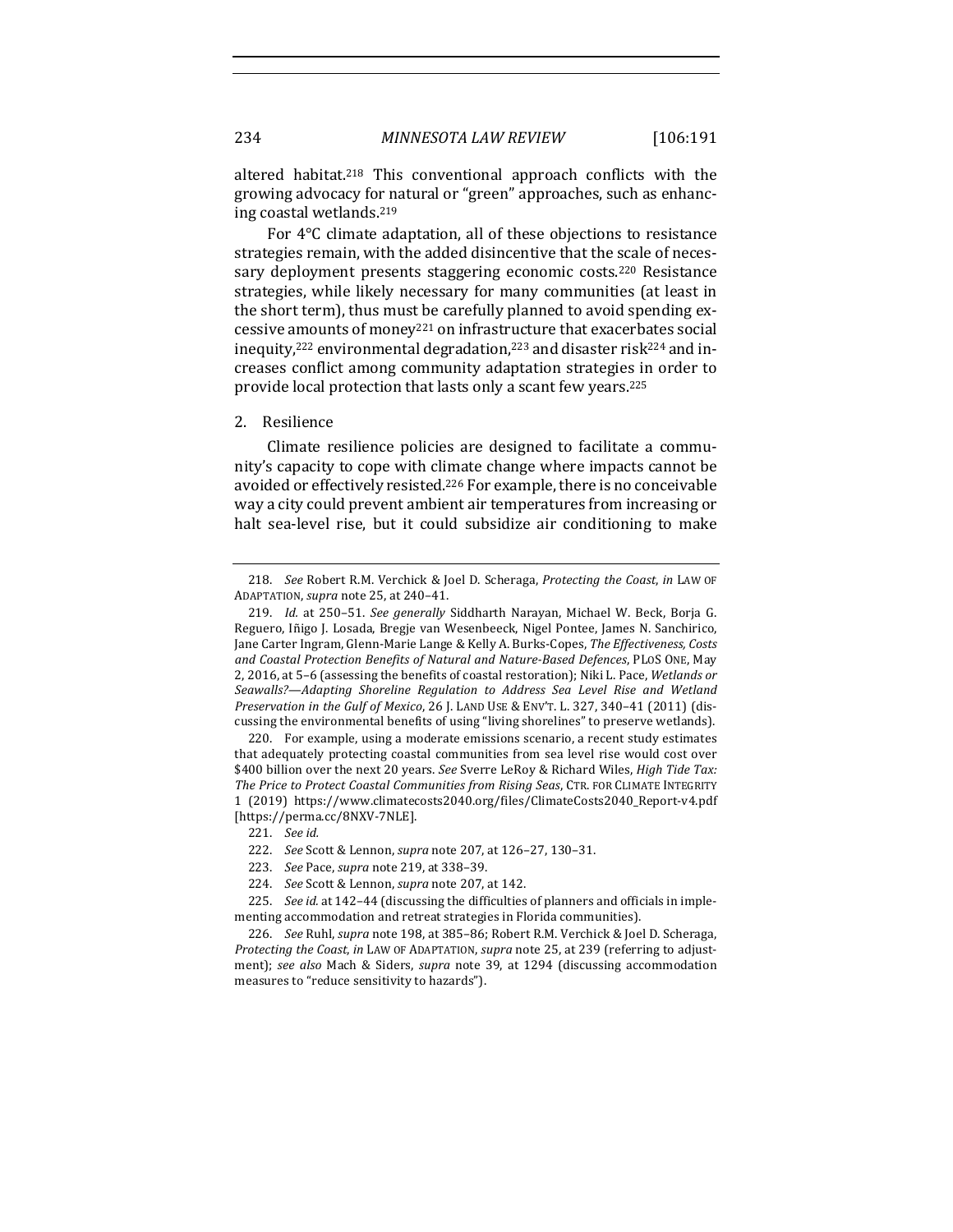indoor conditions more hospitable and adopt building and planning codes that integrate heat-conscious and flood-conscious design.<sup>227</sup> Resilience policy goes beyond technology and response management, however, as social and economic system capacities also contribute to a community's overall resilience not only to climate change but also to other disruptions.<sup>228</sup> Such strategies can range from new forms of training to the conscious diversification of industry and other forms of income.<sup>229</sup>

Like resistance strategies, enhancing resilience capacity, particularly through technology and response-management strategies, has long been a focus of public policy independent of climate change.<sup>230</sup> Technology-based resilience generally allows infrastructure to "bend rather than break" during natural disasters and includes homes elevated on stilts in coastal areas and architectural innovations that allow skyscrapers in earthquake-prone areas to sway.<sup>231</sup> Management strategies, in turn, change normal social and commercial functions in response to specific events or triggers, $232$  such as when the Federal Emergency Management Agency (FEMA) activates new emergency supply chains and provides temporary housing in response to hurricanes.233

Like resistance, therefore, climate resilience strategies are a natural extension of past policy and have played a major role thus far in climate adaptation policy.<sup>234</sup> Moreover, some new forms of resilience strategies are likely to be necessary for a  $4^{\circ}$ C future, from adaptive

<sup>227.</sup> *See generally* Sierra C. Woodruff, Sara Meerow, Missy Stults & Chandler Wilkins, *Adaptation to Resilience Planning: Alternative Pathways to Prepare for Climate Change*, J. PLAN. EDUC. & RSCH. 1, 2 (2018) ("Resilience plans generally take a more 'systems' or integrated approach to managing risk and are more participatory, which is consistent with theories of urban resilience.").

<sup>228.</sup> *See id.* at 1–3.

<sup>229.</sup> *See id.* at 8 (quoting city officials on how resilience "means tackling systemic, interdependent challenges, such as equitable access to quality education and jobs, housing security, community safety and vibrant infrastructure to better prepare us for shocks like earthquakes and stresses like climate change.").

<sup>230.</sup> *See id.* at 1–3.

<sup>231.</sup> *Cf.* Aerts et al., *supra* note 208, at 474 ("Implementing improved cost-effective building codes ... such as elevating new buildings and protecting critical infrastructure by including adaptation measures into maintenance works-is the most cost-effective strategy.").

<sup>232.</sup> *See* Woodruff et al., *supra* note 227, at 1-3.

<sup>233.</sup> *Cf.* Craig, *supra* note 216, at 217 (discussing congressional passage of the National Flood Insurance Act as a supplement to federal disaster relief provided by FEMA.).

<sup>234.</sup> *See* Woodruff et al., *supra* note 227, at 1-3.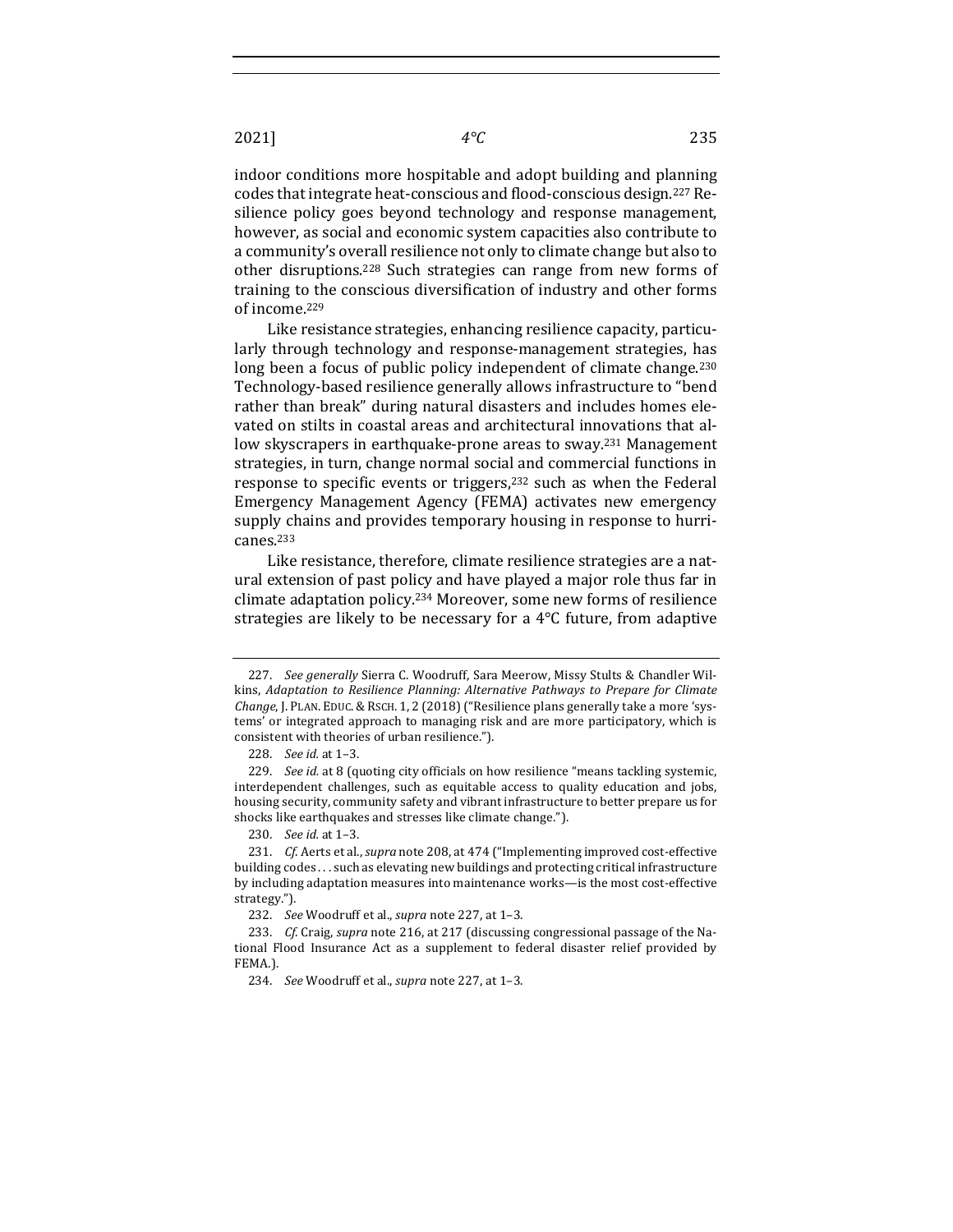training in the health care sector in response to emerging health threats<sup>235</sup> to crop diversification in agriculture.<sup>236</sup> Resilience strategies also can play a role for conservation lands, where managers, recognizing that many changes will be unavoidable, turn their attention to maintaining overall resilience in dynamically transforming ecosystems.<sup>237</sup> Nevertheless, resilience strategies are also subject to many of the same criticisms as resistance.<sup>238</sup>

# 3. Retreat

Retreat policies focus on intentionally abandoning areas subject to harms and relocating the people and structures to less vulnerable  $locations.<sup>239</sup>$  In the context of climate change adaptation, retreat comes into play when it is anticipated that resist and resilience policies will not be technologically or economically practicable or sufficiently effective for reducing or avoiding harms.<sup>240</sup> For example, sea

239. *See* Ruhl, *supra* note 198, at 388-89; Robert R.M. Verchick & Joel D. Scheraga, *Protecting the Coast, in LAW OF ADAPTATION, supra note 25, at 239; Mach & Siders, supra* note 39. For a comprehensive overview of coastal retreat law and policy in the United States, see J. Peter Byrne & Jessica Grannis, *Coastal Retreat Measures*, *in LAW OF ADAP-*TATION, *supra* note 25, at 267-306.

240. *See* John Carey, *Managed Retreat Increasingly Seen as Necessary in Response to Climate Change's Fury*, 117 PROC. NAT. ACAD. SCI. 13182, 13183–85 (2020); Brent Doberstein, Anne Tadgell & Alexandra Rutledge, *Managed Retreat for Climate Change* Adaptation in Coastal Megacities: A Comparison of Policy and Practice in Manila and Vancouver, 253 J. ENV'T MGMT. 109753, 109753-54 (2020); Miyuki Hino, Christopher B. Field & Katharine J. Mach, *Managed Retreat as a Response to Natural Hazard Risk*, 7 NATURE CLIMATE CHANGE 364, 364-65 (2017); Andrea McArdle, *Managing "Retreat":* The Challenges of Adapting Land Use to Climate Change, 40 U. ARK. LITTLE ROCK L. REV.

<sup>235.</sup> *See* Robin Kundis Craig, *Cleaning Up Our Toxic Coasts: A Precautionary and Human Health-Based Approach to Coastal Adaptation*, 36 PACE ENV'T L. REV. 1, 40–47 (2018); Robin Kundis Craig, *Oceans and Coasts*, *in* CLIMATE CHANGE, PUBLIC HEALTH, AND THE LAW 204, 220-22 (Michael Burger & Justin Gundlach eds., 2018); Robin Kundis Craig, *Cholera and Climate Change: Pursuing Public Health Adaptation Strategies in the Face of Scientific Debate*, 18 HOUS. J. HEALTH L. & POL'Y 29, 56–67 (2018).

<sup>236.</sup> See Rebecca Carter, Tyler Ferdinand & Christina Chan, *Transforming Agriculture for Climate Resilience: A Framework for Systemic Change* 1 (World Res. Inst., Working Paper No. 1, 2018) ("Beginning now to identify, plan for, and finance transformative approaches over the coming decades offers the best opportunity to maintain and enhance global food security, avoid maladaptation, and reduce escalating risks of conflict and crisis as climate impacts intensify.").

<sup>237.</sup> Clifford et al., *supra* note 214, at 616.

<sup>238.</sup> *See*  Scott & Lennon, *supra* note 207, at 130–31. *See generally* Shalanda H. Baker, *Anti-Resilience: A Roadmap for Transformational Justice Within the Energy Sys*tem, 54 HARV. C.R.-C.L. L. REV. 1, 25-37 (2019) (challenging how resilience has been pursued as a goal in energy policy).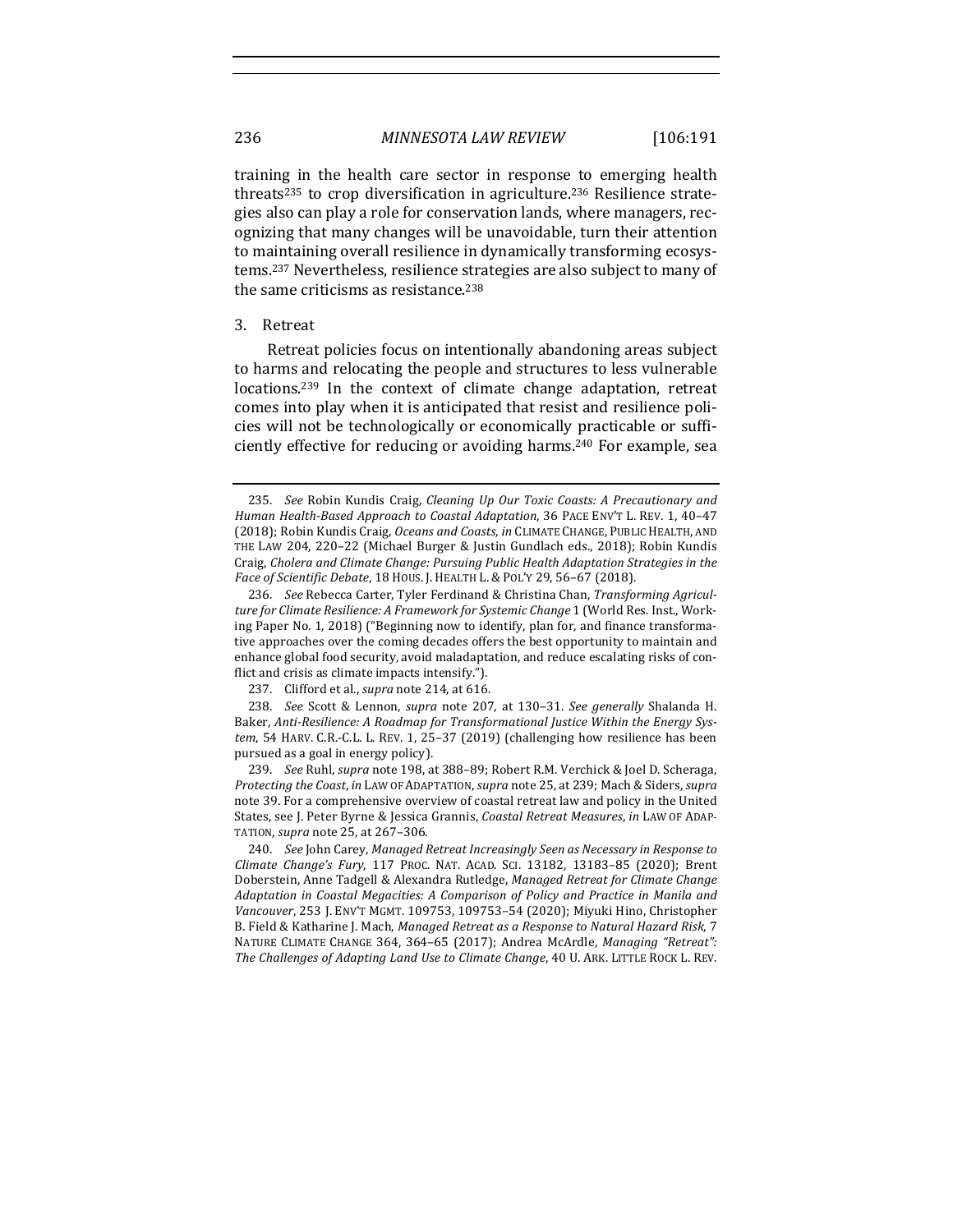2021] *4°C* 237

walls may protect a coastal community against storm surge, but they will not prevent saltwater intrusion to groundwater as sea level rises, and it may be cost prohibitive to replace the impaired drinking water source with other sources.<sup>241</sup> Inland, areas on the wildland-urban interface may experience more frequent and intense wildfires that cannot be adequately prevented and controlled.<sup>242</sup> At some point resistance and resilience strategies may simply fail to manage risk to acceptable levels at acceptable cost, leaving retreat as the only viable option.<sup>243</sup> As a result, "[r]etreat has often been viewed as a failure to adapt or considered only when all other options are exhausted."244

In climate adaptation policy, retreat is usually described as locally "managed," in that there is a deliberate policy regime and administrator designed to carry out an orderly process for moving the built environment and sub-communities out of harm's way, ideally well before the harms become significant.<sup>245</sup> Moreover, as Mach and Siders point out, careful deliberation about and planning of retreat can transform this putative failure into "an adaptive option that can proactively support social values through a plurality of specific measures," not only reducing risk but simultaneously increasing social equity and increasing economic efficiency.<sup>246</sup> Nevertheless, although voluntary post-disaster retreat programs have been implemented in various locations in the United States,<sup>247</sup> Mach and Siders' vision of "pre-emptive" retreat—retreat forced and managed in *anticipation* of conditions that will eventually exceed the capacity of resistance and resilience strategies<sup>248</sup>—has not yet been widely implemented anywhere in the United States and surely would face stiff pushback from

<sup>605, 618-24 (2018);</sup> A.R. Siders, *Managed Retreat in the United States*, 1 ONE EARTH 216, 216–19 (2019).

<sup>241.</sup> Scott & Lennon, *supra* note 207, at 131.

<sup>242.</sup> Carey, *supra* note 240, at 13183.

<sup>243.</sup> *See id.* at 13182-85.

<sup>244.</sup> Mach & Siders, *supra* note 39 (citations omitted).

<sup>245.</sup> *See* Carey, *supra* note 240, at 13182-85; *see also* Byrne & Grannis, *supra* note 239, at 268 ("Local governments will be the primary actors in implementing retreat policies.").

<sup>246.</sup> Mach & Siders, *supra* note 39.

<sup>247.</sup> *See generally* Katie Spidalieri & Jessica Grannis, *Managing the Retreat from Rising Seas*, GEO. CLIMATE CTR. (2020), https://www.georgetownclimate.org/files/ MRT/GCC\_20\_Taholah-3web.pdf [https://perma.cc/88F5-KSVQ] (providing a series of 17 examples).

<sup>248.</sup> *See* Gibbs, *supra* note 46, at 108.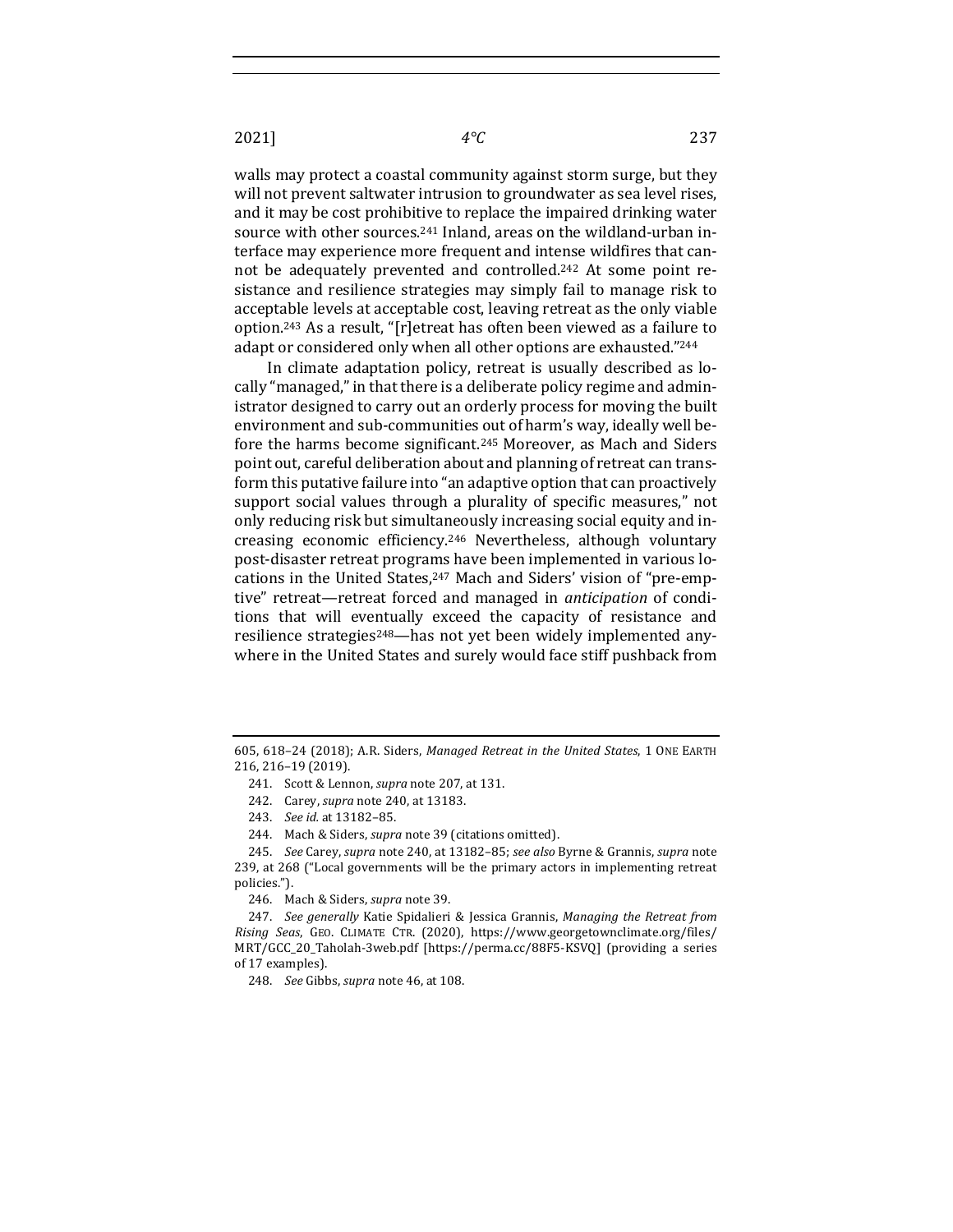many interests, not just the people being relocated.<sup>249</sup> There is a long history of forced relocations in the United States and elsewhere, and they have almost always been controversial.<sup>250</sup> Even when relocation is the only alternative and relocations are provided within the same general area, it disrupts community and culture.<sup>251</sup>

Despite these realities and political resistance, retreat is increasingly being included in policy discussions as either a potentially necessary or more cost-effective adaptation strategy for human communities, particularly among Pacific Island nations already at existential risk from climate change and sea level rise.<sup>252</sup> Moreover, retreat is increasingly recognized as a potentially creative mode of adaptation that can not only respond to a variety of climate change-induced risks but also accommodate a variety of social values, including increased equity.<sup>253</sup> While retreat is more difficult to implement for conservation lands, which have fixed boundaries, $254$  proposals for migratory conservation spaces do exist, $255$  and assisted migration—the

250. Carey, *supra* note 240, at 13182–83; Hino et al., *supra* note 240 (indicating that " $[o]$  ver the past three decades, approximately 1.3 million people have relocated through managed retreat" (citation omitted)).

251. Carey, *supra* note 240, at 13184-85; Hino et al., *supra* note 240, at 364-65; Hanna et al., *supra* note 249.

254. *See generally* Clifford et al., *supra* note 214, at 614-17 (discussing approaches to climate adaptation on public land).

<sup>249.</sup> *See id.* at 107-08, 111 ("Political hazard and risk can emerge ... with the preemptive retreat option for owners of high-value foreshore properties, who may feel like they are being forcibly relocated to avoid some ambiguous future risk."); Siders, supra note 240, at 218 ("Managed retreat has been limited in the US by numerous barriers."). This is not by any means limited to the United States. See Christina Hanna, Iain White & Bruce Glavovic, The Uncertainty Contagion: Revealing the Interrelated, Cascading Uncertainties of Managed Retreat, 12 SUSTAINABILITY 736, 737 (2020) (presenting a case study of New Zealand and indicating that "attempts to implement managed retreat invoke public dispute and litigation"); Judy Lawrence, Jonathan Boston, Robert Bell, Sam Olufson, Rick Kool, Matthew Hardcastle & Adolf Stroombergen, *Implementing* Pre-Emptive Managed Retreat: Constraints and Novel Insights, 6 CURRENT CLIMATE CHANGE REPS. 66, 68-70 (2020) (discussing barriers to pre-emptive retreat implementation); Mach & Siders, *supra* note 39, at 1294, 1295-96 (presenting a general survey of frequency and types of retreat globally and discussing challenges to implementation).

<sup>252.</sup> Carey, *supra* note 240, at 13183.

<sup>253.</sup> Mach & Siders, *supra* note 39, at 1296-99.

<sup>255.</sup> Notably, however, most of the proposals focus on the ocean, where private property is far less of a barrier. *See* ROBIN KUNDIS CRAIG, COMPARATIVE OCEAN GOVERN-ANCE: PLACE-BASED PROTECTIONS IN AN ERA OF CLIMATE CHANGE 155-69 (2012) (discussing anticipatory and dynamic zoning); Josh Eagle, James N. Sanchirico & Barton H. Thompson, Jr., Ocean Zoning and Spatial Access Privileges: Rewriting the Tragedy of the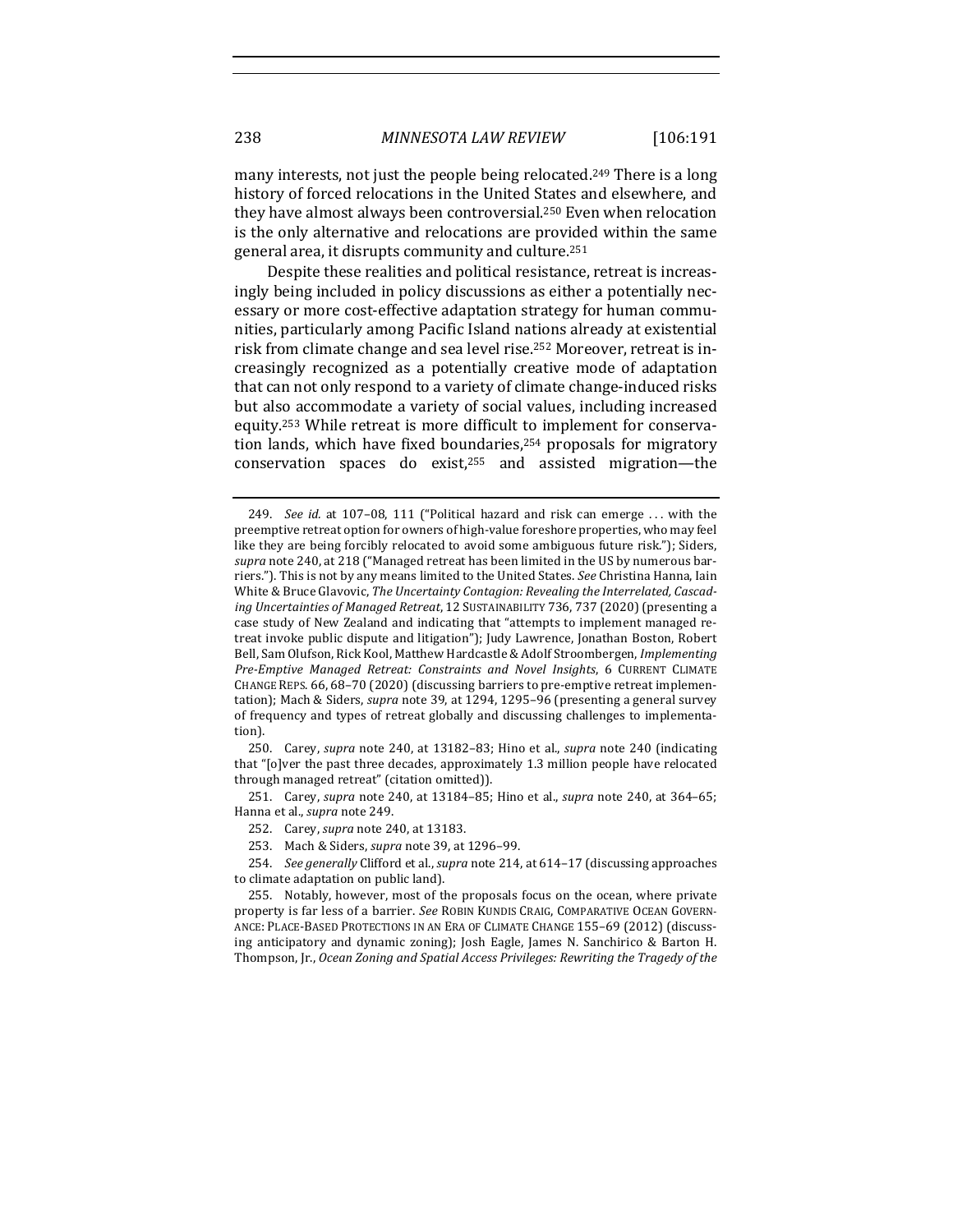translocation of species from degrading habitats to existing or emerging suitable habitats—can be thought of as a form of managed retreat.256

However, it is important to remember throughout this discussion of human adaptation responses that *ecosystems* are already both changing compositionally and shifting geographically—that is, transforming and retreating.<sup>257</sup> As such, ecological change all by itself is increasingly likely to perturb long-established social-ecological relationships, whether those be ranching communities in Montana, $258$ sportfishing-dependent communities in Wisconsin,<sup>259</sup> or salmon-focused Tribes in the Pacific Northwest.<sup>260</sup>

### B. THE THREE RS VERSUS 4°C

Current adaptation policy proposes deploying the Three Rs to manage the key drivers of adaptation need.<sup>261</sup> The emphasis in the United States (and elsewhere) has been on using incremental adaptation to keep human communities mostly intact, in situ, and close to normal, with place-based security for people and property the overarching goal.<sup>262</sup> Of course, it makes sense that a city's or region's

259. *See* Elizabeth Weise, *Global Warming Could Mean Fewer Fish for Sport Fishing, More Die-Offs Across US*, USA TODAY (July 9, 2019), https://www.usatoday.com/ story/news/nation/2019/07/09/global-warming-killing-fish-hurting-sportfishing -industry/1675771001 [https://perma.cc/VX63-9RMT].

262. *See* Mach & Siders, *supra* note 39 ("To date, managed retreat projects have

*Regulated Ocean,* 17 N.Y.U. ENV'T L.J. 646, 651-65 (2008) (discussing "the application of comprehensive zoning to U.S. ocean space").

<sup>256.</sup> See Jedediah F. Brodie, Susan Lieberman, Axel Moehrenschlager, Kent H. Redford, Jon Paul Rodríguez, Mark Schwartz, Philip J. Seddon & James E. M. Watson, *Global* Policy for Assisted Colonization of Species, 372 SCIENCE 456 (2021); Alejandro E. Camacho, Assisted Migration: Redefining Nature and Natural Resource Law Under Cli*mate Change*, 17 YALE J. ON REGUL. 171, 202-10 (2010).

<sup>257.</sup> *See* Camacho, *supra* note 256, at 228 (emphasizing that ecological management should account for that character of "perpetually changing ecological communities").

<sup>258.</sup> *See* Anne Cantrell, *MSU Study: Climate Change Generating Anxiety and Distress for Montana Farmers, Ranchers*, MONT. STATE U.(Apr. 23, 2020), https://www.montana .edu/news/19885/msu-study-climate-change-generating-anxiety-and-distress-for -montana-farmers-ranchers [https://perma.cc/7UT4-HAKB].

<sup>260.</sup> *See Salmon and Climate Change*, TULALIP TRIBES NAT. RES. DEP'T (2017), https://nr.tulaliptribes.com/Topics/ClimateChange/SalmonAndClimateChange [https://perma.cc/Q2DQ-DA3C]. 

<sup>261.</sup> *See* 2014 U.S. Climate Impact Report, *supra* note 181, at 201-02, 671-706 (discussing "[a]daptation in the context of biodiversity and natural resource management"); Adapt Now, supra note 202, at 9-11, 19-21, 31-34.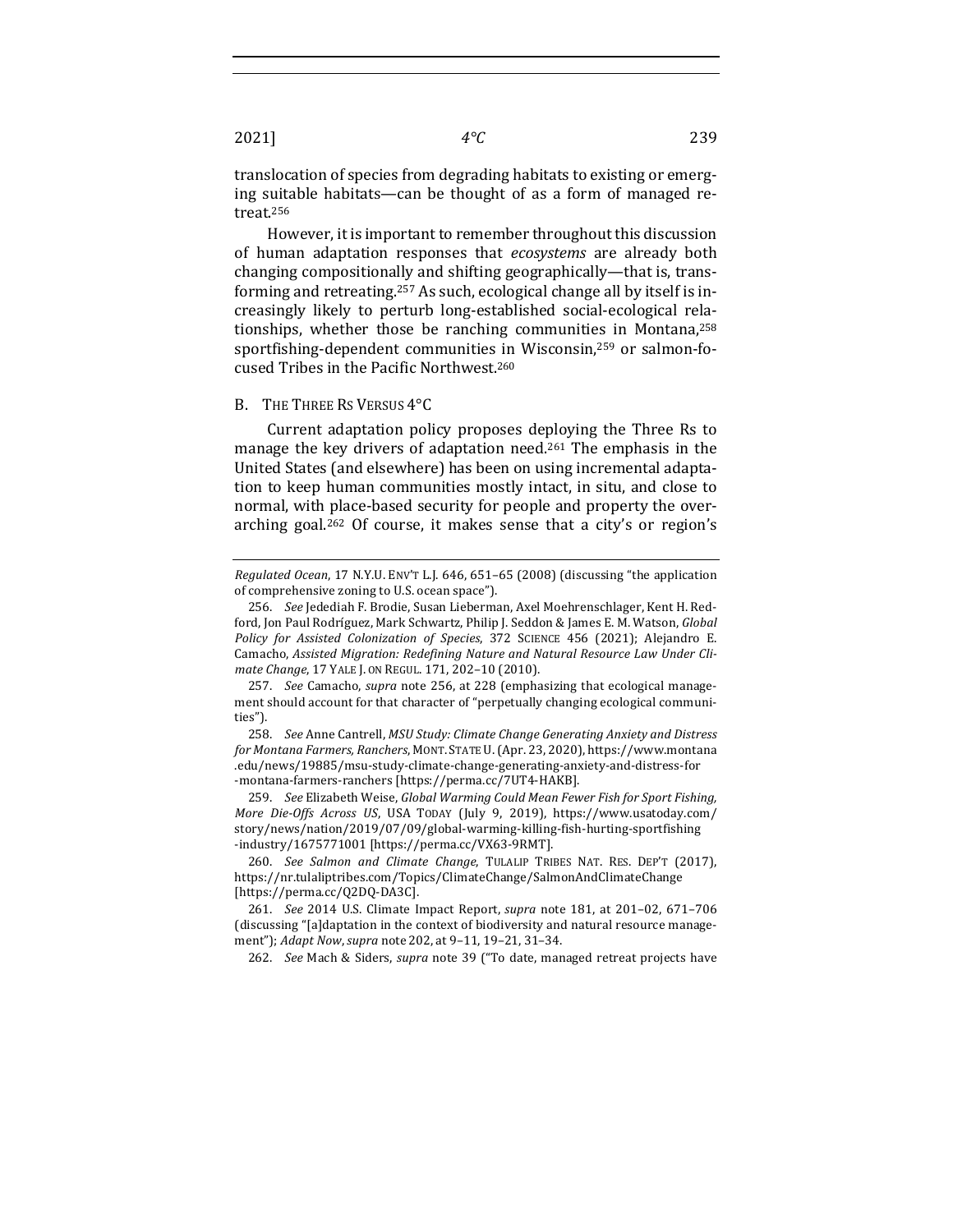adaptation plan would focus on managing adaptation needs of the city or region.<sup>263</sup> But even our national adaptation strategy, when there has been one, has been focused primarily on how to support those local and regional strategies, and adaptation is almost always presented as an adjunct to mitigation.<sup>264</sup> President Biden had the United States rejoin the Paris Climate Accord on his first day in office and issued his Climate Change Executive Order on the eighth.<sup>265</sup> While these are excellent signals of the Administration's prioritization of climate change, the focus remains primarily on mitigation, with adaptation provisions focusing on building in situ resilience.<sup>266</sup>

This focus on incremental, in situ adaptation carried out largely at state and local scales has led to a heavy emphasis on resistance and resilience strategies,<sup>267</sup> even to the point of envisioning "future-proofing" or "climate-proofing" cities and regions.<sup>268</sup> Managed retreat has

been largely incremental, minor adjustments implemented using a handful of policy tools, guided by a limited set of social values, and small scale in their contributions to climate change adaptation."); Sara Hughes, *A Meta-Analysis of Urban Climate Change Adaptation Planning in the U.S.*, 14 URB. CLIMATE 17, 23 (2015) ("[U]rban adaptation planning is primarily framed as, and motivated by, the need to protect valuable assets and reduce the city's vulnerability."); Robert W. Kates, William R. Travis & Thomas J. Wilbanks, *Transformational Adaptation When Incremental Adaptations to Climate Change are Insufficient*, 109 PROC. NAT. ACAD. SCI. 7156, 7156 (2012).

<sup>263.</sup> *See generally Adapt Now, supra* note 202, at 27 ("[A] climate-smart approach requires packages of measures tailored to local conditions").

<sup>264.</sup> *See* THE PRESIDENT'S CLIMATE ACTION PLAN, EXEC. OFF. PRESIDENT 12 (June 2013), https://obamawhitehouse.archives.gov/sites/default/files/image/

president27sclimateactionplan.pdf [https://perma.cc/3HCJ-NR7Z]. President Trump rescinded the plan and provided no replacement. Exec. Order No. 13,783, 82 Fed. Reg. 16,093, 16,094 (Mar. 28, 2017).

<sup>265.</sup> Exec. Order No. 14,008, 86 Fed. Reg. 7,619 (Jan. 27, 2021) [hereinafter BIDEN CLIMATE CHANGE E.O.].

<sup>266.</sup> The Executive Order, for example, mentions adaptation only in section 211. *Id.* at 7619–22, 7625–26.

<sup>267.</sup> *See generally* Kates et al., *supra* note 262 ("We think of incremental adaptations to change in climate as extensions of actions and behaviors that already reduce the losses or enhance the benefits of natural variations in climate and extreme events."); Scott & Lennon, *supra* note 207, at 142 ("Florida officials . . . have most often taken the short-term view of 'engineering' resilience . . . or sometimes to accommodate development to the hazard." (citations omitted)). This is by no means limited to the United States. See Justine Bell & Mark Baker-Jones, *Retreat from Retreat—The Back*ward Evolution of Sea-Level Rise Policy in Australia, and the Implications for Local Gov*ernment*, 19 Loc. Gov'T L.J. 23, 24–30 (2014) (describing a shift in policy "towards greater regulation and control of development in coastal areas").

<sup>268.</sup> See Eye of the Storm, REBUILD TEX. 154-57 (2018), https://www.rebuildtexas.today/wp-content/uploads/sites/52/2018/12/12-11-18-EYE-OF-THE-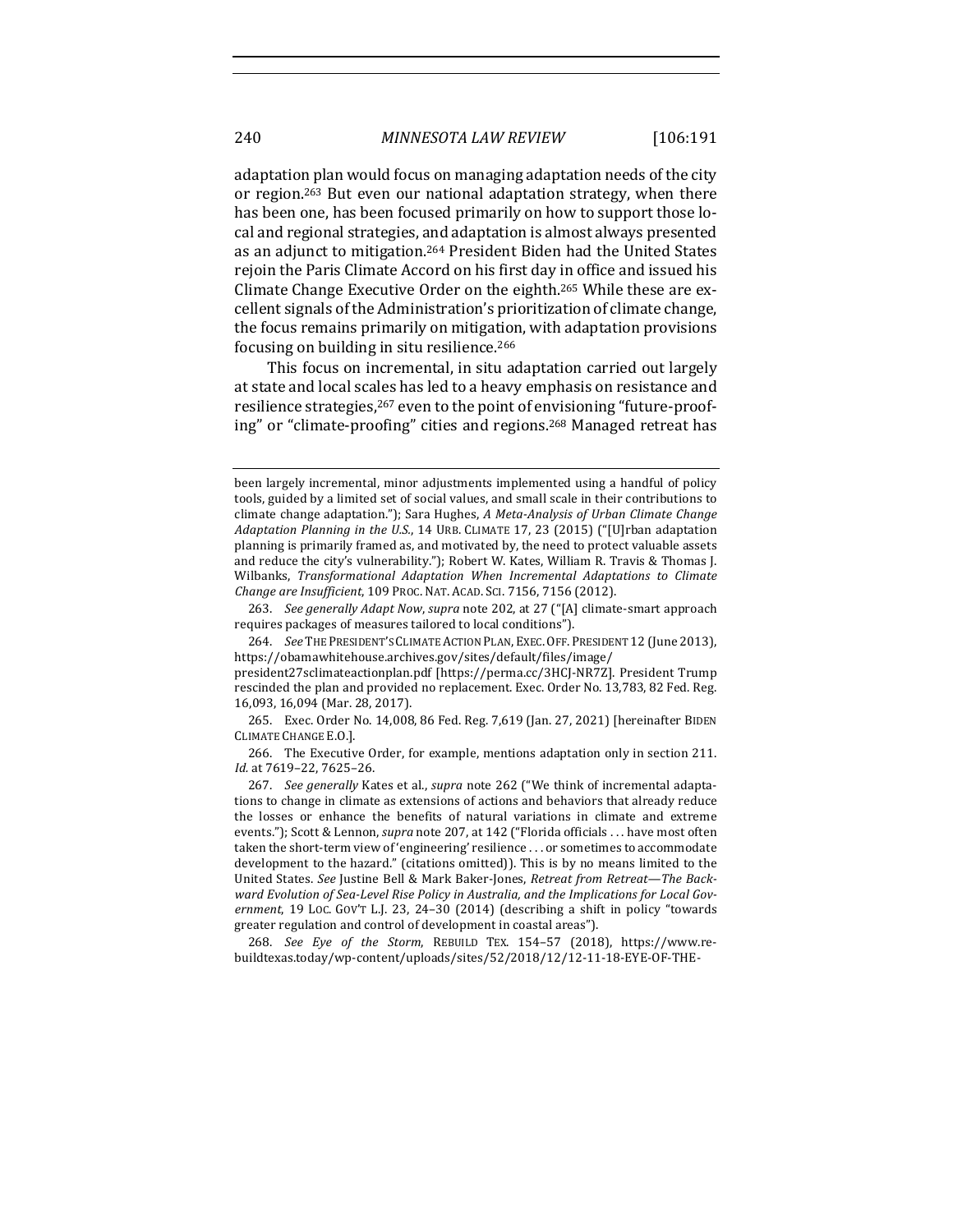been added as a last resort in most instances and is portrayed as part of a local strategy that retains the relocated population and businesses within the general locale.<sup>269</sup> To be sure, it is generally recognized that adaptation will transform how many communities look and operate, but the overwhelming policy goal in most adaptation plans is to stay put.<sup>270</sup> For conservation resources, moving is generally not an option, so staying put means dealing with transformation through resist strategies (such as removing invasive species<sup>271</sup>) and resilience strategies (such as managing fire fuel sources<sup>272</sup>), although there has been increasing attention to assisted transformation strategies instead—that is, on guiding the conservation lands into different but still productive ecosystem states.273

The emphasis on adapting in place is not surprising, as it would be politically unwise for a local government to declare that its adaptation policy is to dismantle the city and promote out-migration, while conservation resource managers face the reality that moving the protected land boundaries is generally not an option.<sup>274</sup> Nevertheless,

270. *See generally* Kates et al., *supra* note 262, at 7156-59 ("Conceptions of selfidentity and sense of place and preferences for stability over disruption make relocation very difficult.").

271. *See* Evelyn M. Beaury, Emily J. Fusco, Michelle R. Jackson, Brittany B. Laginhas, Toni Lyn Morelli, Jenica M. Allen, Valerie J. Pasquarella & Bethany A. Bradley, *Incorpo*rating Climate Change into Invasive Species Management: Insights from Managers, 22 BIOLOGICAL INVASIONS 233, 233-34 (2020) (seeking "to facilitate proactive invasive species management that also accounts for climate change"); see also Eric V. Hull, *Climate* Change and Aquatic Invasive Species: Building Coastal Resilience Through Integrated *Ecosystem Management*, 25 GEO. INT'L ENV'T L. REV. 51, 82–93 (2012).

272. *See* P.M. Fernandes, *Forest Fuel Management for Fire Mitigation Under Climate Change*, in FOREST MANAGEMENT OF MEDITERRANEAN FORESTS UNDER THE NEW CONTEXT OF CLIMATE CHANGE: BUILDING ALTERNATIVES FOR THE COMING FUTURE 31, 33-37 (Manuel Esteban Lucas-Borja ed., 2013).

273. *See* David G. Angeler, Brian C. Chaffin, Shana M. Sundstrom, Ahjond Garmestani, Kevin L. Pope, Daniel R. Uden, Dirac Twidwell & Craig R. Allen, *Coerced Regimes: Management Challenges in the Anthropocene*, 25 ECOLOGY & SOC'Y, 2020, at 2-5; David G. Angeler & Craig R. Allen, *Quantifying Resilience*, 53 J. APPLIED ECOLOGY 617, 618 (2017) (eroding an ecosystem's resilience causes it to change more easily with the changing climate).

274. *See generally* Clifford et al., *supra* note 214, at 616 (discussing barriers to transformation adaptation strategies among public land managers).

STORM-digital.pdf [https://perma.cc/3GN2-TL3R] (adopting the "future-proofing" theme); *The EU Strategy on Adaptation to Climate Change*, EUR. COMM'N 2 (2013), https://ec.europa.eu/clima/system/files/2016-11/eu\_strategy\_en.pdf

<sup>[</sup>https://perma.cc/MMV5-JJW4] (adopting the "climate-proofing" theme in Action 6). 269. *See generally* Gibbs, *supra* note 46, at 107-08 (discussing the characteristics and implementation of pre-emptive, just-in-time, and reactive retreat); Siders, *supra* note 240, at 217-18 (citing the benefits and obstacles of managed retreat).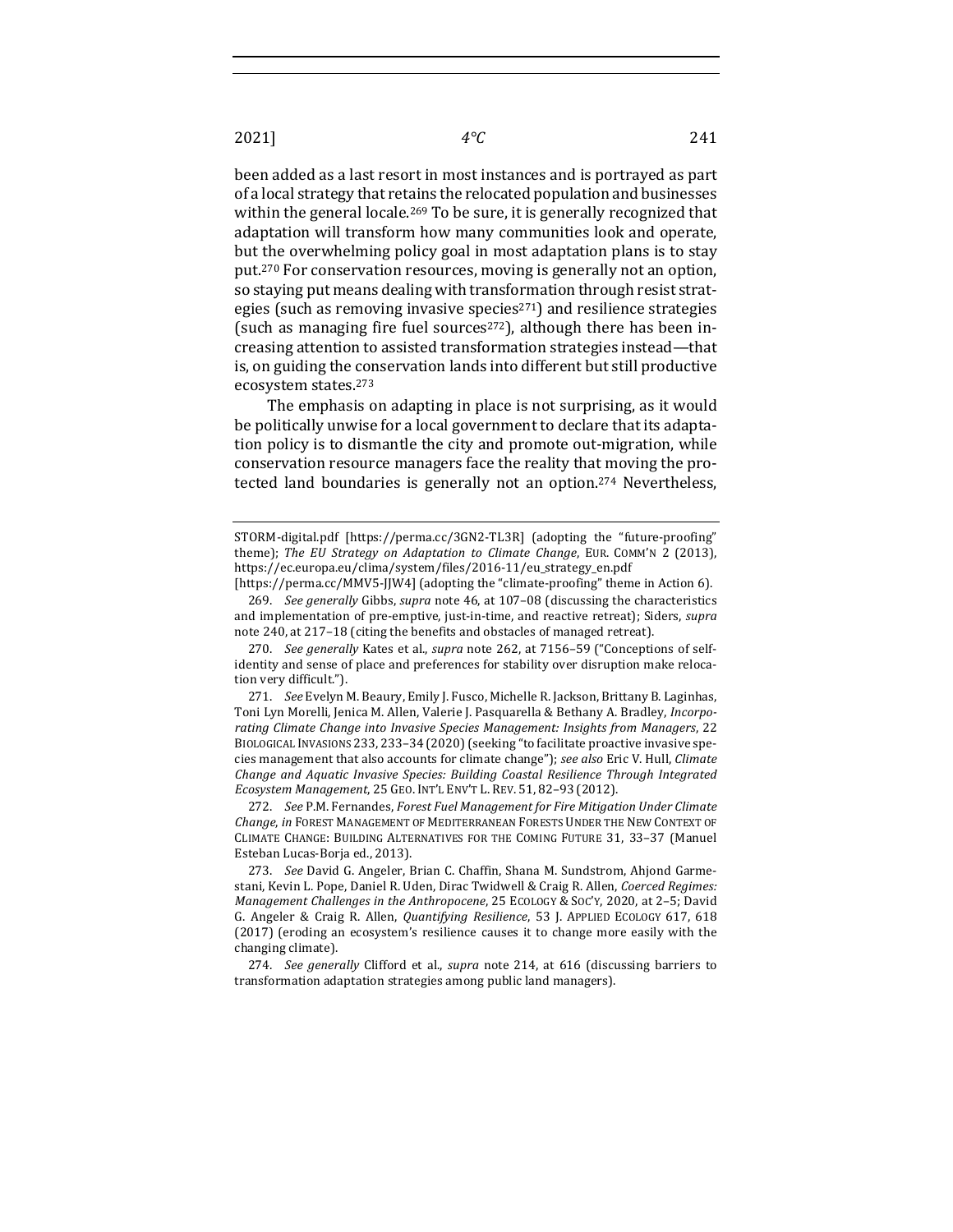climate adaptation policy has generally not peered into the world beyond  $2^{\circ}$ C.<sup>275</sup> That "high emissions" scenario is described in many adaptation reports and studies, but usually as something to be avoided, not as a world that might actually need to be planned for and governed.<sup>276</sup> We are aware of no national, state, or local adaptation plan that both builds out a 4<sup>o</sup>C scenario *and* asks: What if staying put for substantial segments of our population is not viable?<sup>277</sup> Nor, it appears, are cities that will be able to stay put asking what happens when they must adapt to substantial in-migration from the other cities.<sup>278</sup>

It may very well turn out that many communities and sectors are able to "future-proof" against a  $2^{\circ}$ C world and that conservation managers are able to keep ecological resources functioning, albeit in new forms, at  $2^{\circ}$ C—particularly in relatively wealthy Northern Hemisphere nations like the United States.<sup>279</sup> It is tempting to believe, therefore, that if the planet warms beyond  $2^{\circ}C$  the Three Rs will

277. Notably, however, in 2014 a group of interdisciplinary researchers from Australia did take the idea of a 4°C future seriously enough to examine what it would mean for Australia. See FOUR DEGREES OF GLOBAL WARMING: AUSTRALIA IN A HOT WORLD, *supra* note 68. From the opposite perspective, some Pacific Island nations at significant risk of inundation are already negotiating with countries such as Fiji, Australia, and New Zealand for new homelands. See, e.g., Laurence Caramel, Besieged by the Rising Tides of *Climate Change, Kiribati Buys Land in Fiji*, GUARDIAN (U.K.) (June 30, 2014), https://www.theguardian.com/environment/2014/jul/01/kiribati-climate-change -fiji-vanua-levu [https://perma.cc/4UM6-GCG5]; Helen Dempster & Kayly Ober*, New Zealand's "Climate Refugee" Visas*, DEV. POL'Y CTR.: DEVPOLICY BLOG (Jan. 31, 2020), https://devpolicy.org/new-zealands-climate-refugee-visas-lessons-for-the-rest-ofthe-world-20200131 [https://perma.cc/NTB6-WLR5]. Thus, neither piece of our quest is completely unthinkable on its own; the trick, rather, is to get places like the United States that are not currently facing an existential climate change threat to seriously anticipate the forced retreat of a  $4^{\circ}$ C future.

278. Hauer, *supra* note 192 (emphasizing the absence of scholarship modeling how sea level rise "is expected to reshape the US population distribution").

<sup>275.</sup> *See generally 2018 IPCC 1.5°C Report*, *supra* note 23, at 5 (focusing on a 1.5°C future but mentioning  $2^{\circ}$ C implications).

<sup>276.</sup> *See id.* (providing an overview of the potential impacts and risks associated with climate change); 2014 U.S. Climate Impact Report, *supra* note 181, at 25 (discussing a "wider range of potential changes in global average temperature in the latest generation of climate model simulations").

<sup>279.</sup> Given our focus on governance in the United States, we have largely set to one side for this Article the enormous adaptation inequities at the global scale, in favor of attempting first to address the far smaller—but nevertheless still challenging—issue of adaptation inequity within our own country. Our perhaps presumptuous hope is that if we can begin to successfully address  $4^{\circ}C$  governance within a nation that should already have the capacity to take the measures that need to be taken, transferable lessons will emerge—perhaps especially from the planning roundtable that we propose in Part IV.D-that can significantly aid equitable adaptation governance capacity building in other places.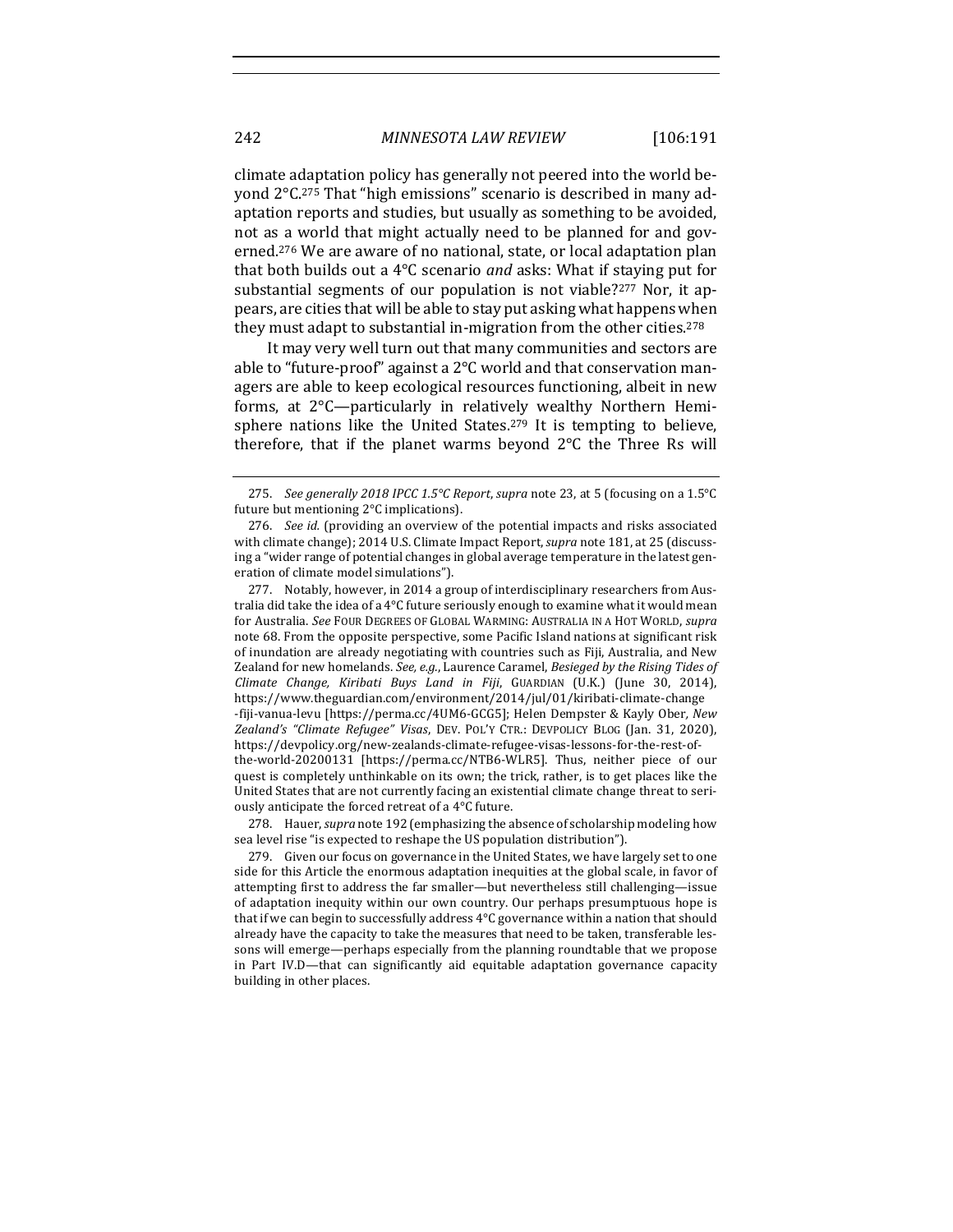nevertheless continue to support incremental, in situ adaptation and keep existing human communities and conservation resources functioning.

If you buy into that, read Part II carefully again. How do we "future-proof" against the  $4^{\circ}$ C scenario?

The problem is that, as described in Part II, the  $2^{\circ}$ C mark, as nasty as it is, is likely the threshold at which, if crossed, climate change takes on new and highly unmanageable properties.<sup>280</sup> The Three Rs as currently modeled and integrated into "future-proofing" policies do not consider runaway interacting positive feedback loops, cascade effects in the climate system, and the impacts they will have on social-ecological systems.<sup>281</sup> As a result, there is growing concern that climate change beyond 2°C will swamp the capacities of the Three Rs and that transformational adaptation policies will need to operate at much larger scales, introduce novel strategies, and contemplate major changes and relocations.<sup>282</sup>

While it is true that individual humans in small groups can survive a wide range of climatological conditions, humans in larger groups—cities and counties—face real limits on their adaptability. Consider a coastal city in Florida: It may be facing relentless storm surges and hurricanes, a drinking water aquifer contaminated with saltwater, the return of diseases like malaria and dengue fever, and frequent dangerous heat waves. Resistance and resilience strategies would have to be herculean to manage risks of that level (and even those herculean efforts might fail), and locally managed retreat is pointless when there is no place locally that is out of harm's way.

<sup>280.</sup> *See* Steffen et al., *supra* note 8, at 8254-56.

<sup>281.</sup> *See generally* GOVERNOR'S COMM'N TO REBUILD TEX., *supra* note 268 (discussing the implementation of "future-proofing" in Texas).

<sup>282.</sup> Kates et al., *supra* note 262, at 7158 ("Transformational adaptation could ... be driven by severe climate change [including] changes beyond the likely range of current assessments, local 'hot spots' where global change is amplified, or tipping points that cause rapid climate change impacts in certain regions or globally"); see also Kirstin Dow, Frans Berkhout & Benjamin L. Preston, *Limits to Adaptation to Climate Change: A Risk Approach*, 5 CURRENT OP. ENV'T SUSTAINABILITY 384, 385-86 (2013) ("[Concepts] such as tipping points and key vulnerabilities imply that climate change impacts may overwhelm society's capacity to respond to avoid significant harm."); Alark Saxena, Kristin Qui & Stacy-Ann Robinson, *Knowledge, Attitudes and Practices of Climate Adaptation Actors Towards Resilience and Transformation in a 1.5°C World*, 80 ENV'T SCI. & POL'Y 152, 157-58 (2018); Giacomo Fedele, Camila I. Donatti, Celia A. Harvey, Lee Hanna & David G. Hole, *Transformative Adaptation to Climate Change for Sustainable Social-Ecological Systems*, 101 ENV'T SCI. & POL'Y 116, 116–20 (2019); Tyler Felgenhauer, *Addressing the Limits to Adaptation Across Four Damage-Response Systems*, 50 ENV'T SCI. & POL'Y 214, 214-15 (2015).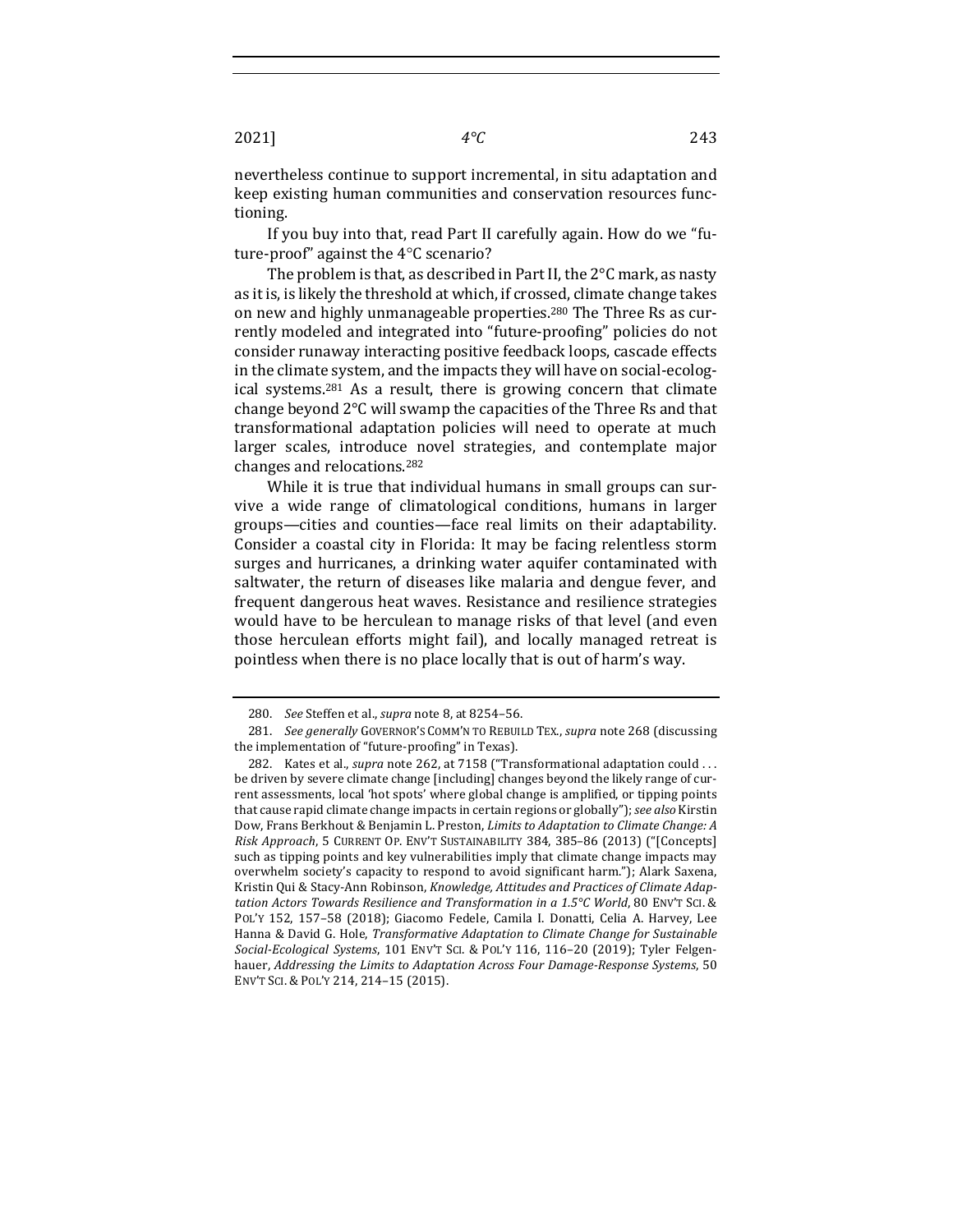In short, adaptation in essence is a form of risk management.<sup>283</sup> A world at  $4^{\circ}$ C presents not only radically more intense versions of the risks of a 2°C world, but also different *kinds* of risks.<sup>284</sup> It follows that a new kind of risk-management mode—one that is both anticipatory and transformative—will be needed.

# C. REFRAMING ADAPTATION FOR REDESIGN

The Three Rs will always be necessary, but they are not aimed at managing the fundamental redesign of biophysical systems that  $4^{\circ}C$ will impose. For that kind of risk, an anticipatory adaptation policy must move from incremental to transformative and be prepared in advance to redesign *social* systems.<sup>285</sup> To put it another way, if the ecological system components of a complex social-ecological system are undergoing deep and unpreventable redesign, so must the social system components and so must the way we approach management of the ecological resources.<sup>286</sup> No amount of locally governed resistance, resilience, or managed retreat can avoid that fundamental property of the coevolving social and ecological components of large-scale systems in a 4°C world.

So, what does redesign mean? First and foremost, it means letting go of intact, in situ, and close-to-normal as the unyielding goals of adaptation. As discussed in Part II.C, even within the United States we can expect massive human migrations and massive species migrations.<sup>287</sup> We can expect relocation of agricultural crop and livestock lands.<sup>288</sup> We can expect extensive, expensive infrastructure projects to supply housing, water, transportation, and other needs for new and expanding human communities.<sup>289</sup> We can expect deep disruptions to

<sup>283.</sup> Felgenhauer, *supra* note 282, at 220 ("[O]ver long timeframes mitigation and adaptation are complementary tools of climate change risk management.").

<sup>284.</sup> *See* Felgenhauer, *supra* note 282, at 215 ("[A] 4°C change[] will bring increasingly severe impacts that may surpass society's ability to adapt.").

<sup>285.</sup> *See* Kates et al., *supra* note 262, at 7159 ("In sustaining transformational adaptation, it seems likely that supportive social contexts, especially if they are combined with incentives, and the availability of acceptable options and resources for actions are key enabling factors.").

<sup>286.</sup> *See id.*

<sup>287.</sup> *See* Hauer, *supra* note 192, at 321 ("[U]nmitigated [sea level rise] is expected to reshape the US population distribution.").

<sup>288.</sup> *See* 2014 U.S. Climate Impact Report, *supra* note 181, at 150-74.

<sup>289.</sup> *Id.* at 89-90, 114, 131.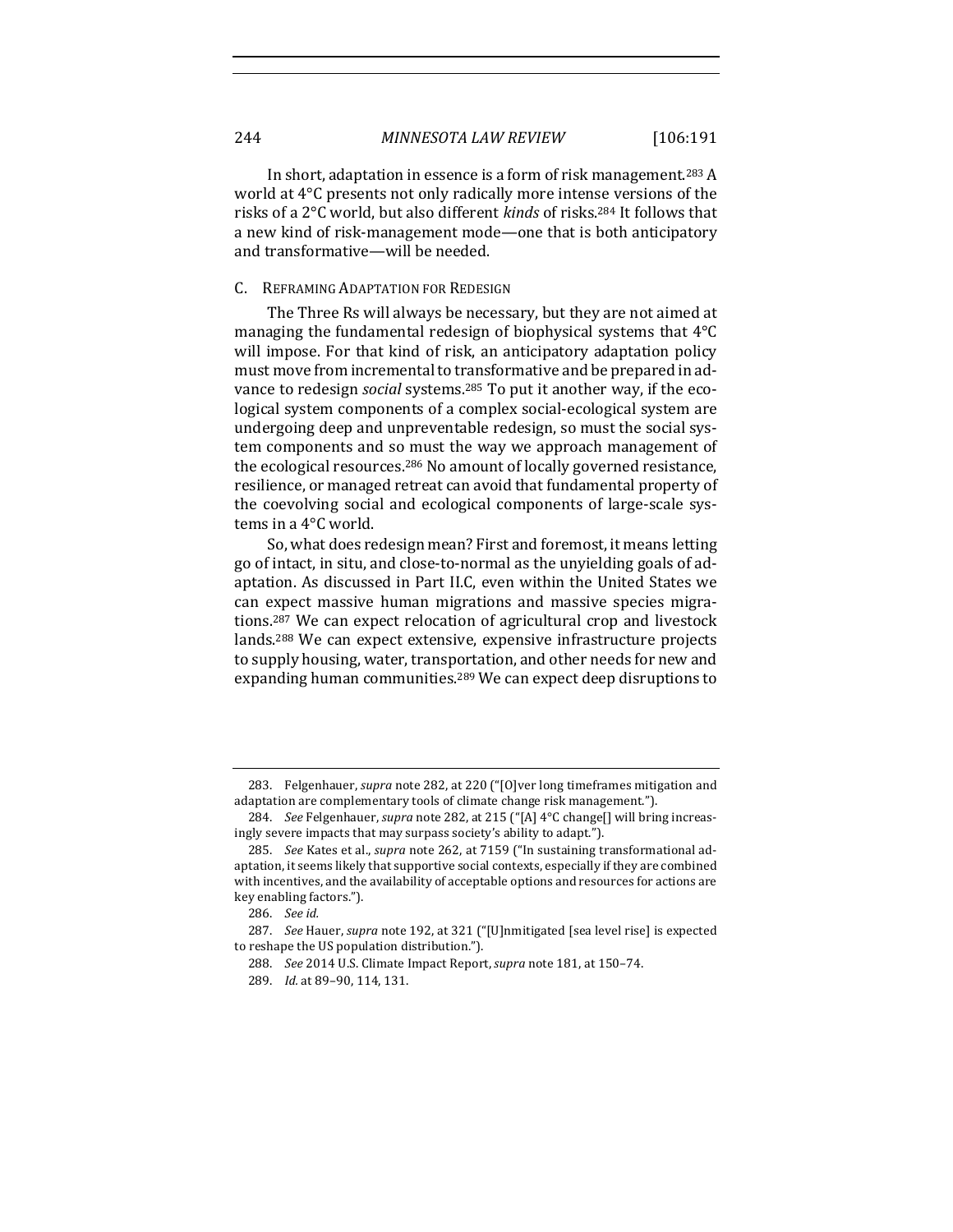insurance, finance, welfare, and other social and economic systems.<sup>290</sup> Redesign is about designing and facilitating—perhaps even requiring—the relocations and reconfigurations necessary for these adaptations to succeed.

Most importantly, however, we can expect the scale of adaptation to shift its primary locus from local and state to regional and national.<sup>291</sup> It is plausible, when planning for a  $2^{\circ}C$  world, for a city or state to look *inward*, asking how it can promote its continued functionalities, including growth and development, through the Three Rs. A  $4^{\circ}$ C world vastly complicates that inward-looking approach by introducing the prospect of substantial inter-regional population migration and all that comes along, or leaves, with  $it^{292}$  Similarly, rural areas may face the complete loss, or widespread introduction, of agricultural land uses, and conservation resource managers may find a complete abandonment by, or substantial increase in, recreational users. In short, local adaptation planning, whether for urban or rural communities or conservation resource managers, will need also to look *outward* to plan coherently for the inward perspective.

This outward-looking dimension of adaptation planning necessarily raises the question of how to plan for the *between*. The fate of any city or region will, more than ever before, depend on what is happening in other cities and regions, as people, agriculture, infrastructure, water, energy, and other social-ecological system components shift around the nation, in many cases over relatively short time frames. The between-looking dimension captures the interconnectedness of climate change adaptation at the national scale and its influence on local, state, and regional planning.<sup>293</sup>

Of course, there already is a network that connects cities and regions with each other—the highways and other transportation infrastructure, pipelines and transmission lines, product supply chains, banking and finance systems, and other systems that operate at a national scale to support local and regional scales. However, if some regions of the nation are literally shutting down and the people leaving,

<sup>290.</sup> *See* CLIMATE-RELATED MKT. RISK SUBCOMM., MANAGING CLIMATE RISK IN THE U.S. FINANCIAL SYSTEM 25-27 (2020); Beatrice Crona, Carl Folke & Victor Galaz, The Anthro*pocene Reality of Financial Risk*, 4 ONE EARTH 618, 618–20 (2021).

<sup>291.</sup> *See generally* Kates, *supra* note 262 ("In some places ... vulnerabilities and risks may be so sizeable that they can be reduced only by novel or dramatically enlarged adaptation.").

<sup>292.</sup> *See generally* Hauer, *supra* note 192, at 321 ("[U]nmitigated [sea level rise] is expected to reshape the US population distribution.").

<sup>293.</sup> *See* Warren, *supra* note 185, at 218-19.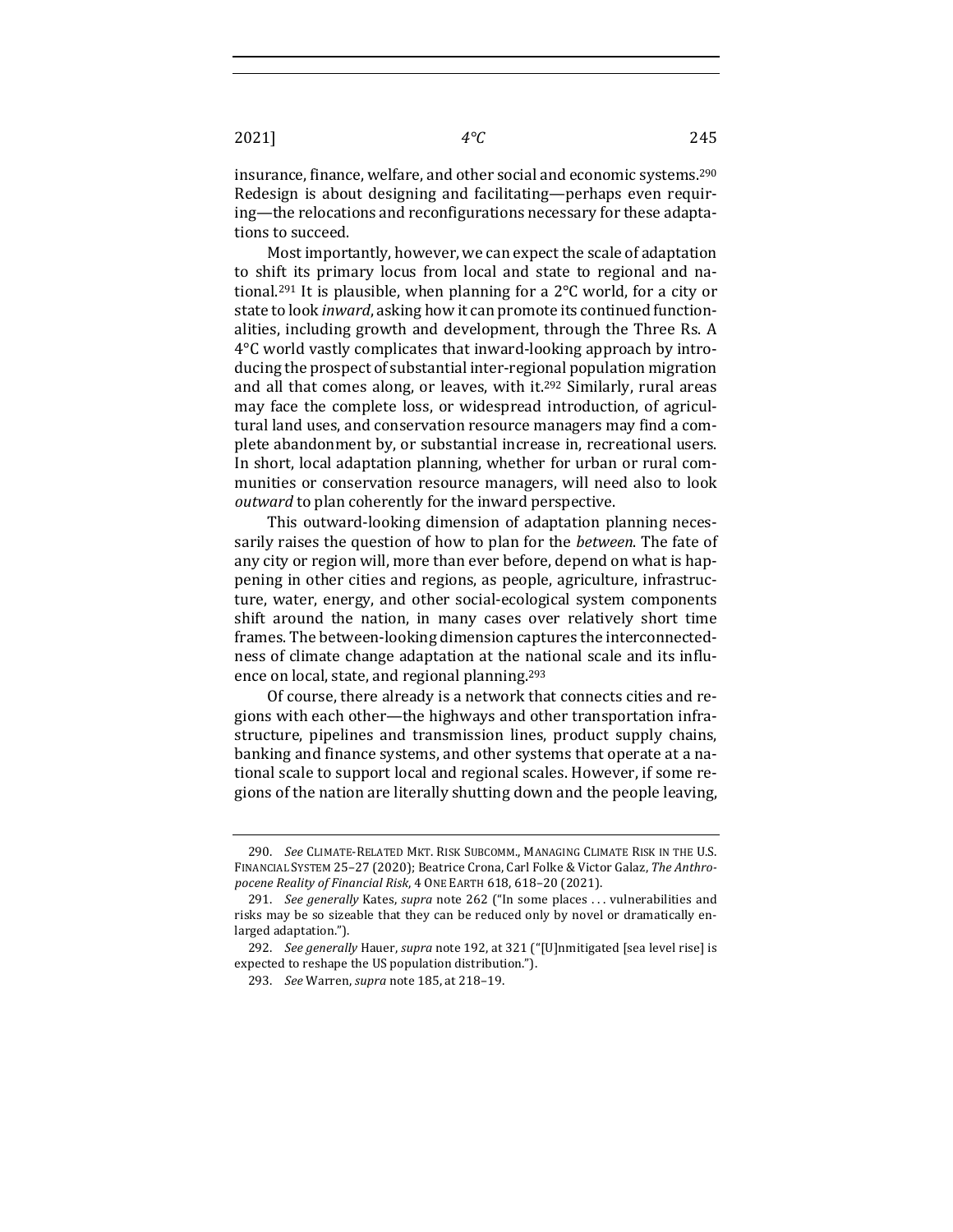destined either for other cities or for newly developing areas, and yet more people are pressing to enter the nation, the existing interconnection networks will not be in the right configurations or scaled to the right local capacities. They will need to be redesigned, as well as technologically improved and innovated, to deal with  $4^{\circ}C$  conditions. We are going to need to build new and better between infrastructure and capacity, and we will need it to enable massive movement of humans, other species, and everything that goes with them.

To be sure, shocks of this magnitude have befallen cities in the past, and there have been pulses of substantial human migration in our nation, such as in response to the Dust Bowl.<sup>294</sup> There is one important distinction, however, between those experiences and the redesign mode of climate change adaptation—we know climate change is coming, that it may drag us near or up to a  $4^{\circ}C$  world, and that if it does, the kind and scale of disruptions we have outlined in Part II will be inevitable and long-lasting.<sup>295</sup> Redesign will not be optional, nor should it be a surprise that it is necessary. Importantly, however, we also have the ability to plan ahead, a luxury that should not be squandered.

This brings us to the question to which the remainder of this Article is devoted: What to do about it? More to the point, why do anything about it now? After all, it is not as if a  $4^{\circ}$ C world is just around the corner. If we cross the  $2^{\circ}C$  threshold as a global average, it will likely be several decades from now at the soonest.<sup>296</sup> Why not just wait and see, letting people decide with their feet and depending on nimble markets and astute policy-makers to take care of the redesign then? And what can be done about it now, anyway, even if we wanted to? It would be impractical to start building the redesign infrastructure before people need it.

These are legitimate questions. Perhaps this Article should end here, acting as testimony to future generations that we knew what was coming but decided it best to leave it to them to figure out what to do about it. The two of us choose instead to forge ahead. Specifically, we proceed from here to argue that future generations deserve better than that, and that the present generation can in fact deliver better.

<sup>294.</sup> *See infra Part IV.A.* 

<sup>295.</sup> *See generally* Warren, *supra* note 185, at 227 (addressing climate change affects "[c]onsidering the large impacts in the agricultural, hydrological and ecosystem sectors expected in a 4°C world").

<sup>296.</sup> *See 2018 IPCC 1.5°C Report, supra* note 23, at 4-6 ("Estimated anthropogenic global warming is currently increasing at  $0.2$ °C (likely between  $0.1$ °C and  $0.3$ °C) per decade due to past and ongoing emissions.").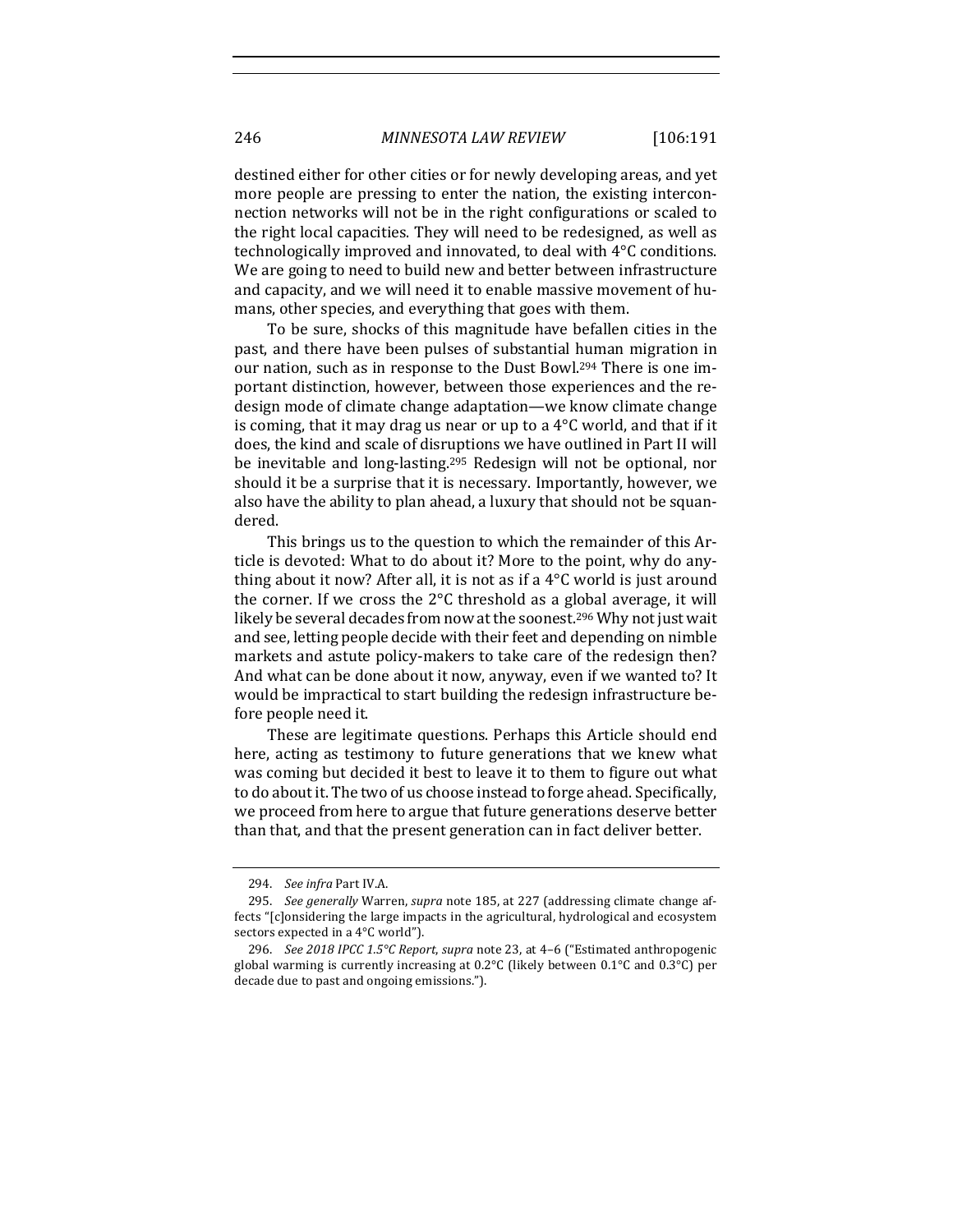## IV. GOVERNING AT 4°C: CONCEPTUALIZING, PLANNING, AND IMPLEMENTING REDESIGN ADAPTATION

As Part II laid out in detail, Planet Earth is well on its way to being  $4^{\circ}$ C; indeed, despite the global pandemic, 2020 tied for the hottest year on record (with 2016), with global average temperatures reaching  $1.25^{\circ}$ C higher than in pre-industrial times.<sup>297</sup> Australian researchers have already concluded that "there is widespread agreement that current mitigation efforts  $\dots$  will lead to global average warming of  $4^{\circ}$ C or more from pre-industrial levels by the end of this century ... to a Four Degree World."<sup>298</sup> The two of us are not willing to risk the future of democratic governance to unwarranted optimism that the global community will successfully solve the climate change mitigation problem in time to keep the global average increase in temperature below  $2^{\circ}$ C. The issue then becomes: what can the United States do *now* to facilitate the survival of democratic governance in a 4<sup>o</sup>C world?

The United States (like the rest of the world's governments) will increasingly be dealing with transformational change.<sup>299</sup> This governance challenge will likely last until sometime long after atmospheric concentrations of greenhouse gases finally stabilize.<sup>300</sup> As such, U.S. governance needs to move into—or at least be prepared to move into—the redesign mode of climate change adaptation.

Clearly, we shouldn't be seeking to iron out *all* the nitty-gritty details of a redesigned United States right now. Even setting issues of individual liberty to one side for the moment (something we prefer future governance *not* to do in reality), climate change impacts remain too probabilistic and too long term for excessively detailed plans.

Nevertheless, probabilities are informative. As the discussions above emphasize, the most important consequence of transformational  $4^{\circ}$ C warming for conceptualizing the governance of redesign

<sup>297.</sup> Paul Voosen, Global Temperatures in 2020 Tied Record Highs, 371 SCIENCE 334, 334 (2021).

<sup>298.</sup> Christoff, *supra* note 68.

<sup>299.</sup> *See generally* Kates et al., *supra* note 262 (discussing transformational adaptation needs).

<sup>300.</sup> We acknowledge that eventual climate stabilization is itself an optimistic assumption on our part. Without that assumption, however, this Article's entire exercise is pointless, because the planet will transform radically, and perhaps unstoppably, as global warming exceeds  $4^{\circ}$ C, rendering the concept of nation states potentially unworkable.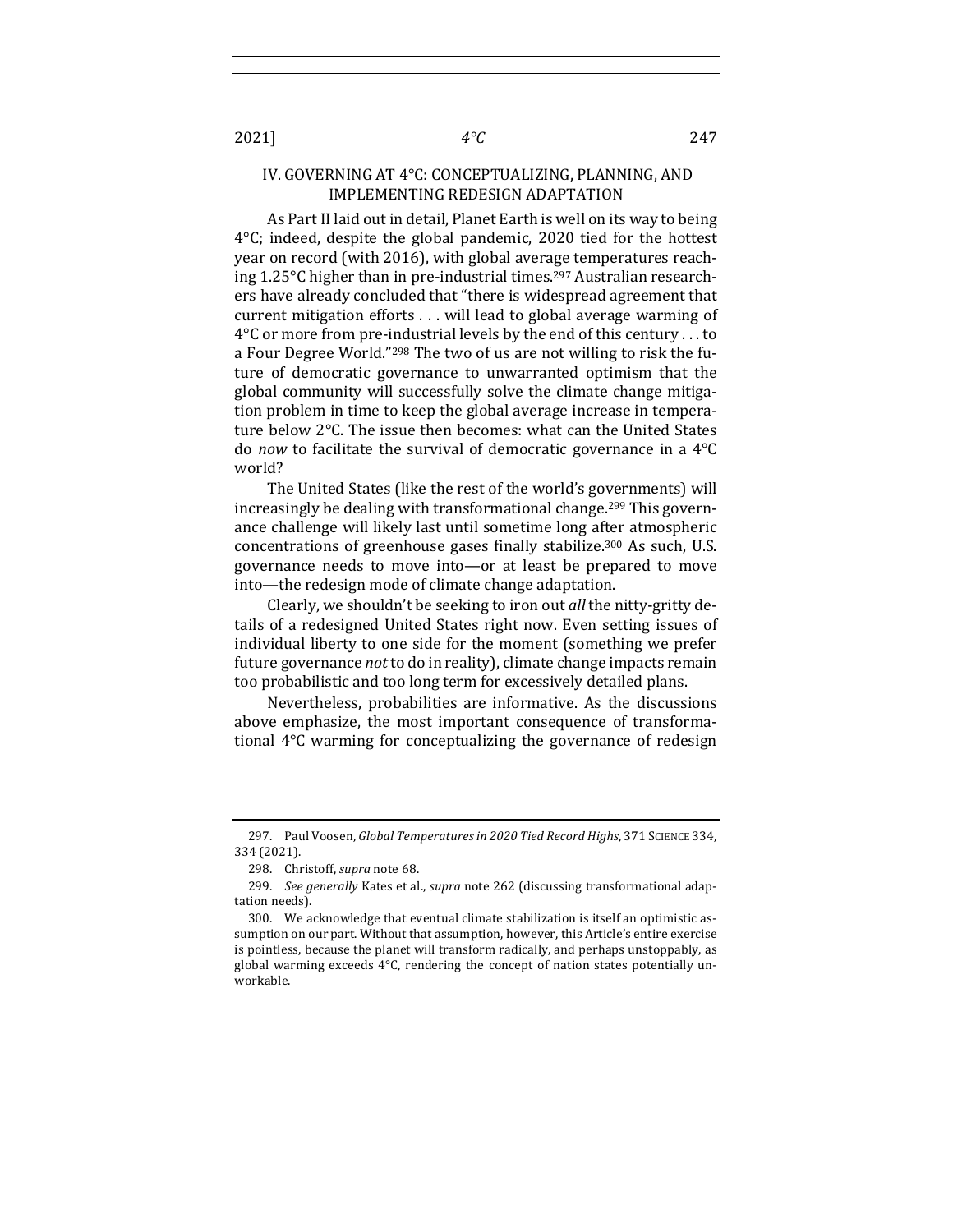adaptation is massive human migration within the United States.<sup>301</sup> This focus includes both the attendant needs of that migration (for example, infrastructure, social reorganization, economic stabilization, food and water security, health care adjustments) and its attendant impacts (for example, competition with species and ecosystems that are also moving and transforming, competition with agricultural land, abandoned infrastructure and toxic contamination, energy consumption, and social and economic disruption).<sup>302</sup> Moreover, while the exact details of future migration patterns cannot yet be pinpointed with any precision, there *is* general consensus that the coasts and the southern parts of the United States are most at risk of becoming unlivable and hence that the country's more northern and interior areas are likely migration destinations.<sup>303</sup> Finally, even acknowledging that surprises like pandemics will occur, climate change experts in the United States already have a working grasp of key systemic vulnerabilities that warrant governance attention—water supply, food security, energy reliability, economic perturbations, environmental degradation and transformation, and inequitable distribution of and access to all of the above.<sup>304</sup>

Thus, in conceptualizing a redesign mode of adaptation in the United States, we already understand, at least in broad strokes, what goals law and governance need to facilitate—a significant shift of human populations and their housing and other support systems northward and inward,  $305$  while simultaneously preserving (or opening up) lands for agriculture, species habitat, and migration corridors.<sup>306</sup> Preservation of a functional democracy at the same time imposes two additional requirements on how the United States governs toward this goal. First, governance of these changes must be legitimate, so that citizens accept and comply with the changes and their accompanying social and economic dislocations. Second, governance of these

<sup>301.</sup> *See generally* Warren, *supra* note 185, at 228 (discussing cross-regional migration resulting from 4°C warming consequences).

<sup>302.</sup> *Id. See generally* Fan et al., *supra* note 194 (assessing "the regional economic impacts of climate-change-induced migration" in the United States).

<sup>303.</sup> *See* Hauer, *supra* note 192, at 323 ("[M]any inland communities could see tens of thousands of [sea-level rise] ... migrants, and many coastal communities could lose tens of thousands of residents.").

<sup>304.</sup> *See generally 2018 IPCC 1.5°C Report*, *supra* note 23.

<sup>305.</sup> *See* Hauer, *supra* note 192, at 323 ("[M]any inland communities could see tens of thousands of [sea-level rise] ... migrants, and many coastal communities could lose tens of thousands of residents.").

<sup>306.</sup> *See generally* Warren, *supra* note 185, at 228-32 (discussing climate change effects on migration, land-use, and ecosystems).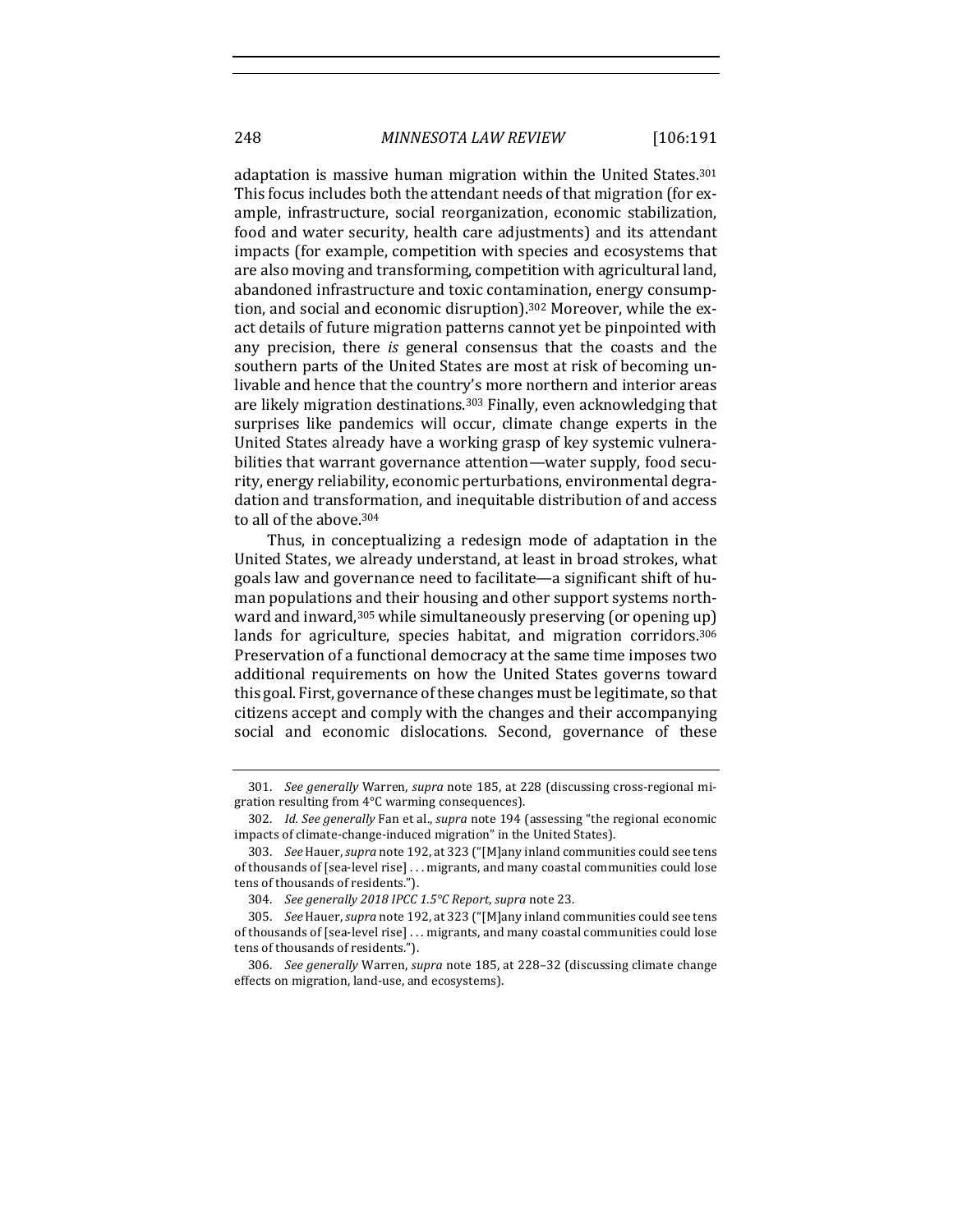2021] *4°C* 249

changes must be equitable, ensuring the health, safety, and, ideally, prospering of the United States' most vulnerable communities rather than simply exacerbating existing inequalities.<sup>307</sup>

That leaves two last questions. First, how should the United States finance this massive scale of social and economic transformation? Second, who's in charge?<sup>308</sup> Given the scale, both financial and geographic, of redesign adaptation, we posit that the answer to both questions will lie primarily in the federal government—although, as is always true in adaptation governance, governance at all levels will remain necessary, at least through the first few decades. Adapting to  $4^{\circ}C$ is beyond the capacity of any single state or local government. Human migration within the United States, and the accompanying reconfigurations of the nation's economic, political, social, energy, food, and transportation systems will require a national perspective, national coordination, and a national budget.<sup>309</sup> For these and other reasons, the two of us find the governance challenges and solutions that emerged through the complex of the Great Depression, Dust Bowl, and World War II ramp-up highly instructive historical precedents for redesign adaptation, as discussed in more detail below.

<sup>307.</sup> Redesign adaptation is nothing if not disruptive, but disruptiveness can be harnessed toward positive ends, leveling the playing field among citizens. As one example, food rationing during World War II-a government-induced disruption of the free market—actually *benefitted* poorer residents of both England and the United States by guaranteeing them access to meat and other foods they previously could not afford. Iselin Theien, *Food Rationing During World War Two: A Special Case of Sustainable Consumption?*, ANTHROPOLOGY FOOD S5, Sept. 2009, at  $\P$  31; Wendy Moore, *Oh! What a Lovely Diet*, GUARDIAN (U.K.) (Jan. 13, 2001), https://www.theguardian.com/ theobserver/2001/jan/14/life1.lifemagazine5 [https://perma.cc/974K-7E2B] ("Dieticians have long argued that wartime rationing provided the healthiest diet the British population has ever eaten, leading to dramatic post-war improvements in the nation's health.").

<sup>308.</sup> For a comprehensive survey of climate change adaptation federalism focused on the three Rs of adaptation, see Robert L. Glicksman, *Climate Change Adaptation: A Collective Action Perspective on Federalism Considerations*, 40 ENV'T L. 1159 (2010), providing a framework for determining how to structure a policy to facilitate adaptation to climate change that assigns appropriate roles to all levels of government. *See also* ALEJANDRO E. CAMACHO & ROBERT L. GLICKSMAN, REORGANIZING GOVERNMENT: A FUNC-TIONAL AND DIMENSIONAL FRAMEWORK 197-205 (2019).

<sup>309.</sup> Notably, President Biden's Climate Change Executive Order creates the White House Office of Domestic Climate Policy and National Climate Task Force to serve these leadership and coordination roles and, although the focus is international relations and national security, orders the development of a climate finance plan "to assist developing countries in implementing ambitious emissions reduction measures, protecting critical ecosystems, building resilience against the impacts of climate change, and promoting the flow of capital toward climate-aligned investments and away from highcarbon investments." BIDEN CLIMATE CHANGE E.O., *supra* note 265, at §§ 102(f), 202, 203.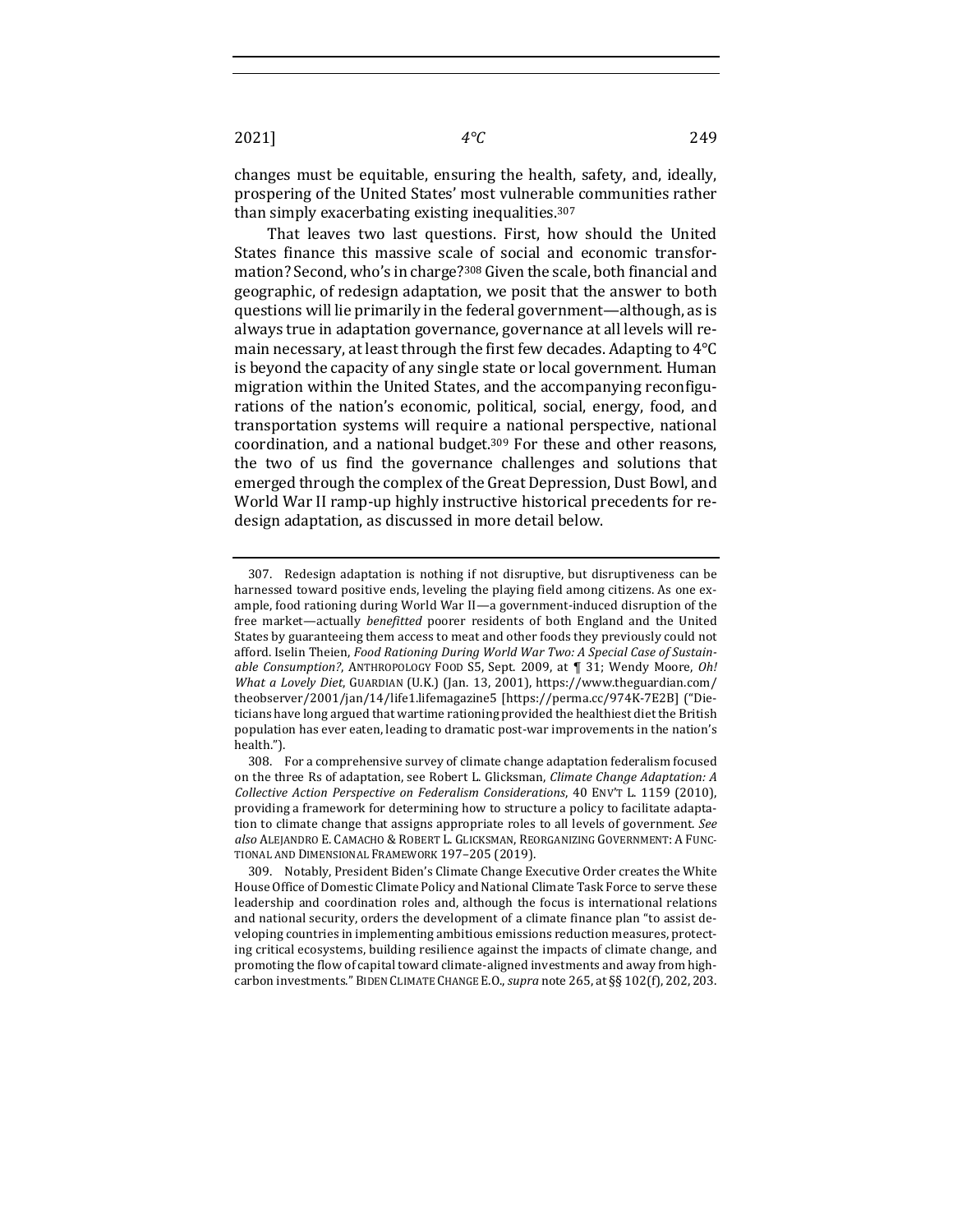Which takes us to our second point about governance for  $4^{\circ}$ C. Just as probabilistic scenarios are helpful even though they cannot precisely inform us of the future, so, too, do past governance challenges and experiments in the United States—successful or otherwise—provide helpful tools that can increase the odds of the United States' redesign adaptation succeeding, in all the senses of "success" identified above. In part because of its size, in part because of its federalist structure, and in part because of its general willingness to embrace "progress" and technological innovation despite their unintended consequences, the United States possesses a governance toolbox that is both wide and deep, developed from an ongoing willingness to experiment with governance institutions and mechanisms while both preserving and evolving core societal values. One contemporary non-climate change example is how to preserve and effectuate Fourth Amendment privacy in a world of "smart" personal electronic devices that are more than capable of spying on, and ratting out, their owners.<sup>310</sup> Administrative law is a largely twentieth-century invention that (mostly successfully) allows a federal administrative state to be shoehorned into a Constitution that never imagined a need for daily regulatory interactions between the federal government and the inhabitants of the United States, and this new subset of law eventually provided those residents with multiple ways to keep tabs on their government.<sup>311</sup> It is neither a distortion nor an insult to view the history of U.S. law and governance as 250 years of making it up as we go.

In short, the United States is not stepping into a  $4^{\circ}C$  governance future blind and unarmed. Nor are its governance systems so welded to set traditions and unchanging requirements that adaptation governance in a redesign mode requires fundamental revolution. These are bedrock governance advantages that the United States can capitalize upon.

None of which is to say, however, that transitioning to governance for a  $4^{\circ}$ C nation will be easy. The remainder of this Part explores

<sup>310.</sup> *E.g.*, Carpenter v. United States, 138 S. Ct. 2206, 2217-18 (2018) (holding that the Fourth Amendment expectation of privacy applies to cell site location information); Riley v. California, 573 U.S. 373, 386-401 (2014) (holding that police officers needed a warrant to search through defendants' cell-phone data); Katz v. United States, 389 U.S. 347, 353 (1967) (holding that FBI agents violated the Fourth Amendment expectation of privacy when they used an electronic listening device to listen to a phone booth conversation).

<sup>311.</sup> *E.g.*, Administrative Procedure Act, 5 U.S.C. §§ 551-559, 701-706 (governing the ways in which federal administrative agencies may issue regulations and providing standards for judicial review of agency actions).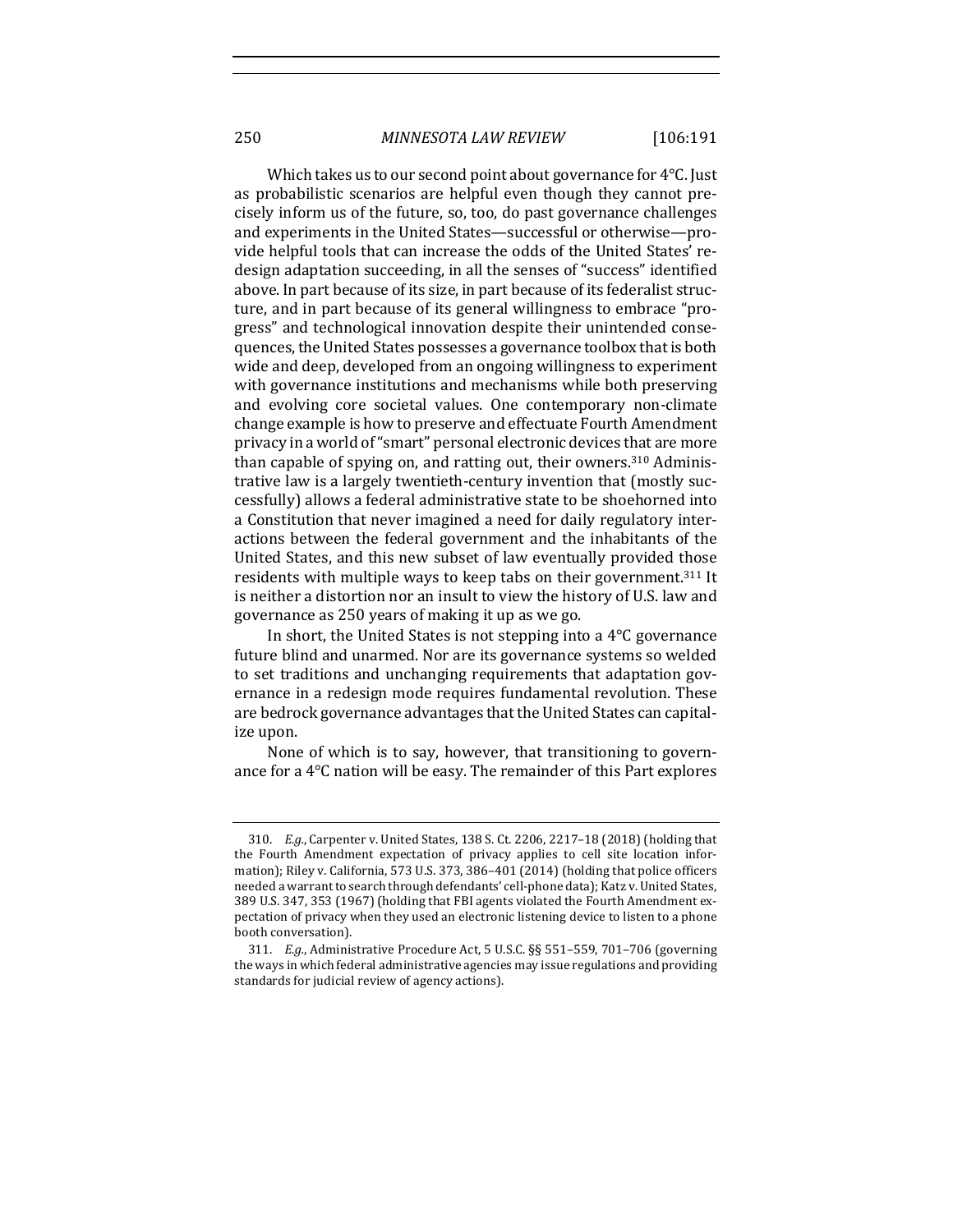what the two of us consider the four most critical starting points. Our public and private governance institutions and polity must recognize: (1) that transformative change will occur in diverse modalities simul $taneously,$  complicating the governance of redesign adaptation;  $(2)$ that the various governance tools available require careful deployment toward coordinated goals;  $(3)$  that such deployment will require a coherent, anticipatory model for designing policy strategies around the intersections of change modes with governance modes; and  $(4)$ that there is a need *now* to actively plan for redesign adaptation and its governance, including identifying and then carrying out the multidisciplinary research still needed to guide the planning effort as it unfurls.

Critical to our conception here is that what is possible politically along the path to a  $4^{\circ}$ C world will change both progressively and in punctuated bursts in response to new realities, as was the case during the Great Depression,  $312$  World War II,  $313$  the Civil Rights Movement, $314$  and COVID-19. $315$  Thus, the fact that a potential redesign adaptation measure would be politically impossible to implement *now* should pose no barrier to its full theoretical development *now*, positioning it to be ready for the moment when it becomes both politically feasible and desperately needed (the former largely because of the latter).

## A. DIFFERENT MODES OF CHANGE: A PLANNING TYPOLOGY FOR REDESIGN

Part II presented a blizzard of predictions about what can be expected in a  $4^{\circ}$ C world. At a macro scale—albeit a grossly simplified

<sup>312.</sup> *See generally* Myron P. Gutmann, Daniel Brown, Angela R. Cunningham, James Dykes, Susan Hautaniemi Leonard, Jani Little, Jeremy Mikecz, Paul W. Rhode, Seth Spielman & Kenneth M. Sylvester, *Migration in the 1930s: Beyond the Dust Bowl*, 40 Soc. SCI. HIST. 707 (2016) (mapping out different migration patterns).

<sup>313.</sup> *Social Changes During the War*, DIGIT. HIST., https://www.digitalhistory .uh.edu/disp\_textbook.cfm?smtID=2&psid=3493 [https://perma.cc/3QD2-WY5Q] (tracking migration north to cities and west to California, and social changes for women, African Americans, and Mexican Americans).

<sup>314.</sup> *Civil Rights Movement*, HISTORY (May 17, 2021), https://www.history .com/topics/black-history/civil-rights-movement [https://perma.cc/6BUY-5R8Y] (explaining the changes brought by social movements and Civil Rights Acts of the 1950s and 1960s).

<sup>315.</sup> Manuel Arias, *Social Changes in a Post-COVID World—Opportunities and Challenges for PAOs*, INT'L FED'N ACCTS. (May 4, 2020), https://www.ifac.org/knowledge -gateway/developing-accountancy-profession/discussion/social-changes-post-covid -world-opportunities-and-challenges-paos [https://perma.cc/35X9-KA5U] (cataloging the daily social changes made in the wake of the COVID-19 crisis).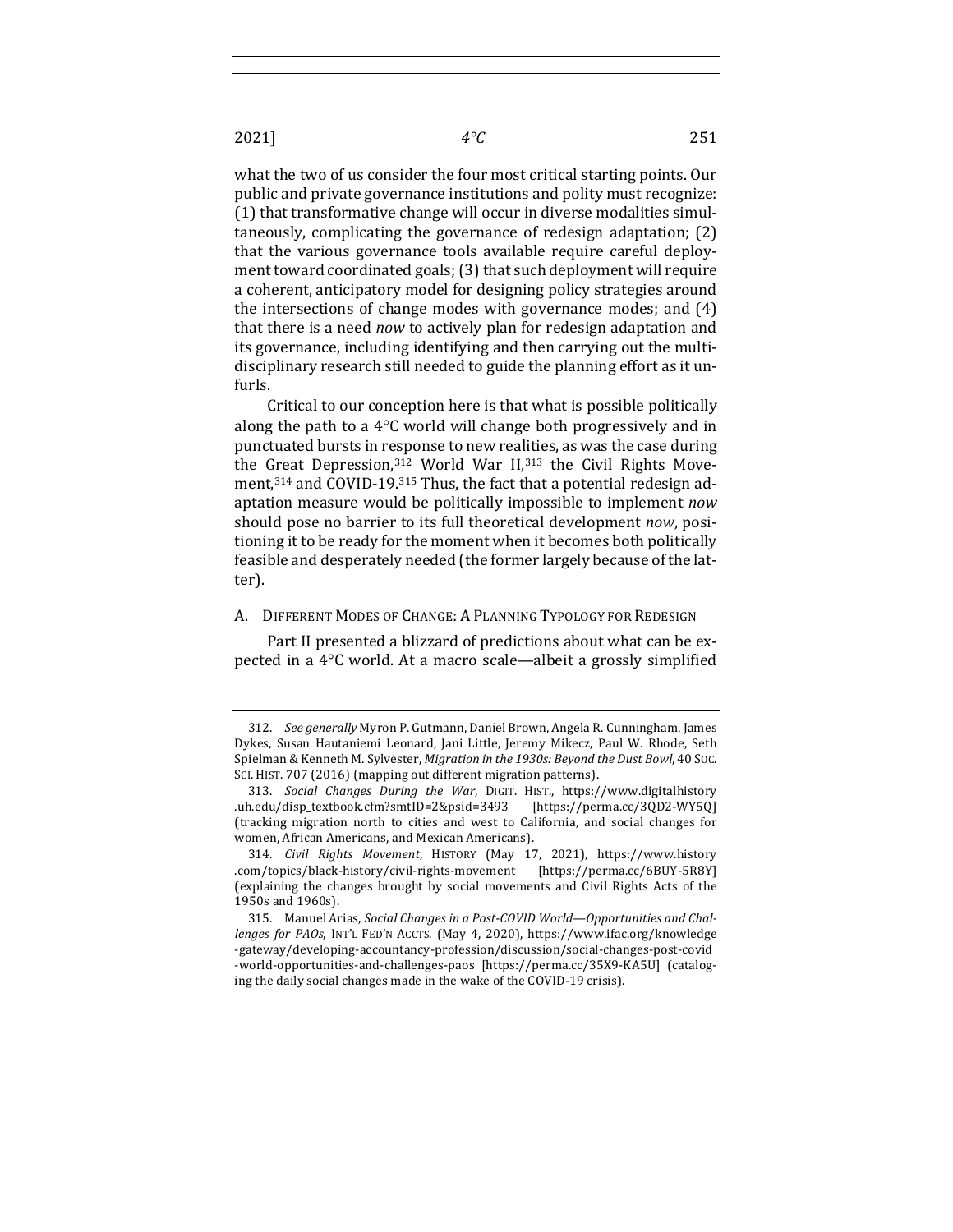one—the forces of change driving those specific conditions can be sorted into three modes: baseline linear, nonlinear, and cascades. These modes of change reflect not only the direct effects of climate change (hotter days) but also the effects of adaptation to them (building sea walls). We use human migration to illustrate the three different change modes. Migration, after all, is a form of adaptation,<sup>316</sup> and environmental change has long been a driver of human migration.<sup>317</sup>

The decision to migrate or stay in the face of a climate-induced threat such as sea level rise is influenced by a complex interaction of economic, environmental, political, demographic, and social forces.<sup>318</sup> In his perceptive assessment of climate change-driven human migration, geographer Robert McLeman outlines a progression of thresholds:

Six types of thresholds in response to climate hazards are identified: (1) Adaptation becomes necessary; (2) Adaptation becomes ineffective; (3) Substantive changes in land use/livelihoods become necessary; (4) In situ adaptation fails, migration ensues;  $(5)$  Migration rates become non-linear; and  $(6)$ Migration rates cease to be non-linear.<sup>319</sup>

Collectively, McLeman's six stages embody the three modes of change resulting from climate-change-induced human migration that we want to emphasize here. Baseline linear change remains the dominant mode of migration in stages  $1-3$  of his model, which might look little different from current baseline population movement patterns in the United States, perhaps with origins and destinations shifted. Nonlinear change begins in McLeman's stage 4 and continues into stage 5, when in situ adaptation fails, which is the stage that represents the start of our real concerns for 4°C adaptation.<sup>320</sup> Finally, in McLeman's stage 6, cascade change becomes the dominant mode, during which human migration sets in motion numerous other system changes.<sup>321</sup> This Section examines each of these three change modes in turn.

<sup>316.</sup> For an overview of law and policy of human migration induced by climate change, focusing on international migration, see Michelle Leighton, *Population Displacement, Relocation, and Migration, in* LAW OF ADAPTATION, *supra* note 25, at 693–729.

<sup>317.</sup> E.g., Myron P. Gutmann & Vincenzo Field, *Katrina in Historical Context: Environment and Migration in the U.S.*, 31 POPULATION & ENV'T 3, 5–6 (2010) (looking at demographic changes as a result of hurricanes in the U.S.).

<sup>318.</sup> *See* Mathew E. Hauer, Elizabeth Fussell, Valerie Mueller, Maxine Burkett, Maia Call, Kali Abel, Robert McLeman & David Wrathall, *Sea-Level Rise and Human Migra*tion, 1 NATURE REVS. EARTH & ENV'T 28, 29 (2020).

<sup>319.</sup> Robert McLeman, *Thresholds in Climate Migration*, 39 POPULATION & ENV'T 319, 319 (2018).

<sup>320.</sup> *Id.* at 324.

<sup>321.</sup> *Id.* at 325–26.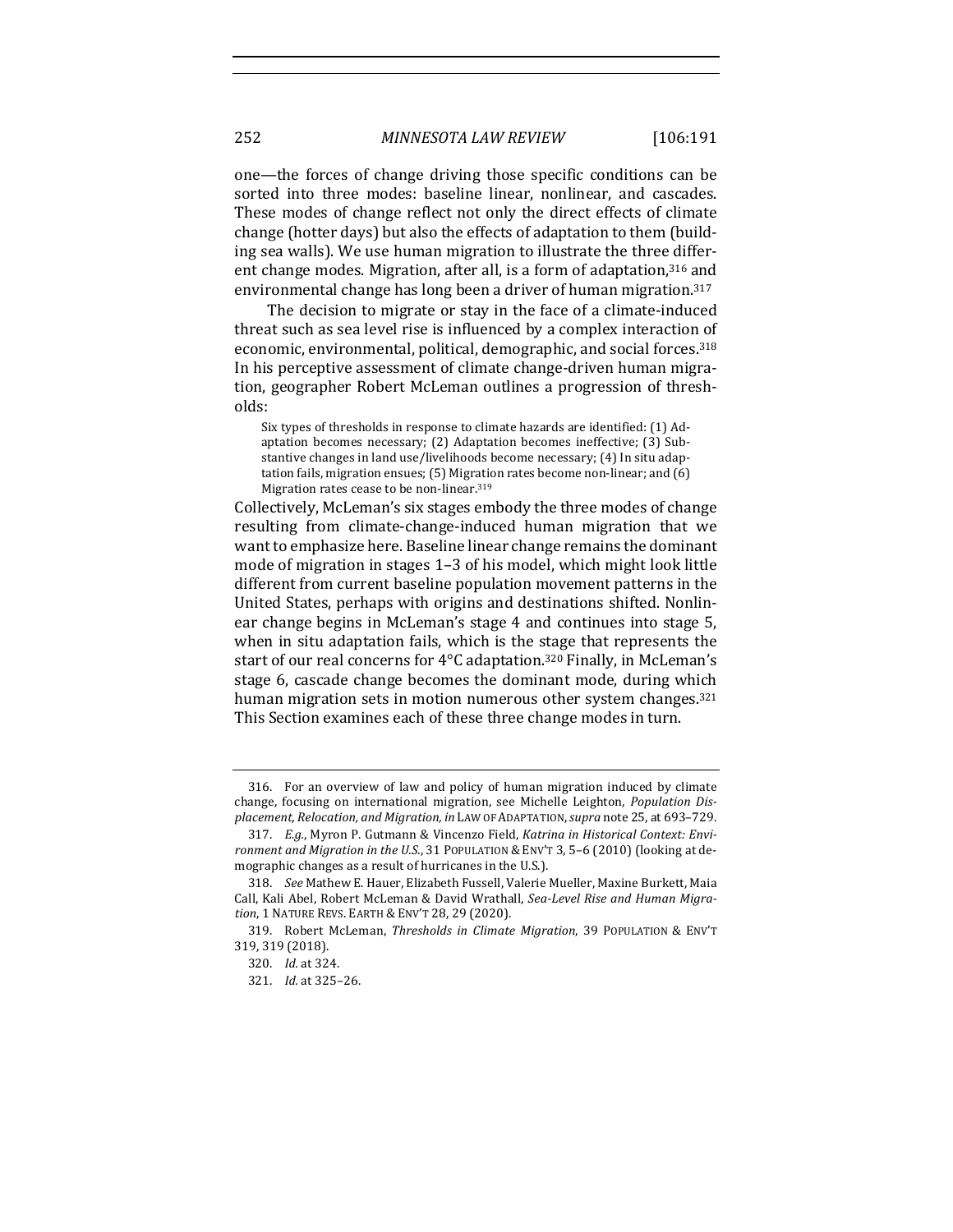2021] *4°C* 253

### 1. Baseline Linear Change

Many of the direct effects of climate change, such as sea-level rise, warming, and the shifting of species ranges, will transpire in incremental, linear trends over relatively long timeframes.<sup>322</sup> Against this slow-moving background, some measure of human migration will also take place at a baseline historical level. People have always moved around in the United States—baseline migration is nothing new. $323$ Nevertheless, over long time frames, baseline population migration and other incremental, linear changes can produce significant macrolevel change; for example, the ranking of U.S. cities by population since the 1700s exhibits a massive reshuffling.<sup>324</sup> Long-term effects of baseline linear migration, such as movement from rural to urban areas, thus eventually can present policy challenges from accumulating effects, such as increased competition for employment and housing.<sup>325</sup>

In the short term, however, the changes may seem imperceptible and not warranting any particular policy concern. As people and employers begin to factor climate change into their location decisions, it is entirely possible that climate change has already become a factor influencing this kind of domestic U.S. baseline migration pattern, but in ways that have not yet surfaced at the macro-scale into policy concerns.326

# 2. Nonlinear Change

Climate change already is having effects that depart from baseline linear change and that, over time, will shift the entire envelope of variability for phenomena such as storm intensity.<sup>327</sup> Similarly,

327. Robin Kundis Craig, "Stationarity Is Dead"-Long Live Transformation: Five

<sup>322.</sup> *See* Andrew C. Kemp & Benjamin P. Horton, *Contribution of Relative Sea-Level* Rise to Historical Hurricane Flooding in New York City, 28 J.Q. SCI. 537, 539 (2013) (charting linear sea-level rise since 1775); see also Syun-Ichi Akasofu, On the Present *Halting of Global Warming*, 1 CLIMATE 4, 5 (2013) (indicating a near-linear trend in global warming); John P. McCarty, *Ecological Consequences of Recent Climate Change*, 15 CONSERVATION BIOLOGY 320, 323 (2001) (cataloguing effects of climate change on various species).

<sup>323.</sup> *See* Raven Molloy, Christopher L. Smith & Abigail Wozniak, *Internal Migration in the United States*, 25 J. ECON. PERSPS. 173, 174 (2011) (charting interstate migration rates from 1900 to 2010).

<sup>324.</sup> *Historical Metropolitan Populations of the United States: Graph of Metro Area Population Rank Over Time*, PEAKBAGGER.COM, https://www.peakbagger.com/ pbgeog/histmetropop.aspx [https://perma.cc/CP69-NXPX]. 

<sup>325.</sup> Leighton, *supra* note 316, at 693-94.

<sup>326.</sup> *See* McLeman, *supra* note 319, at 326-27.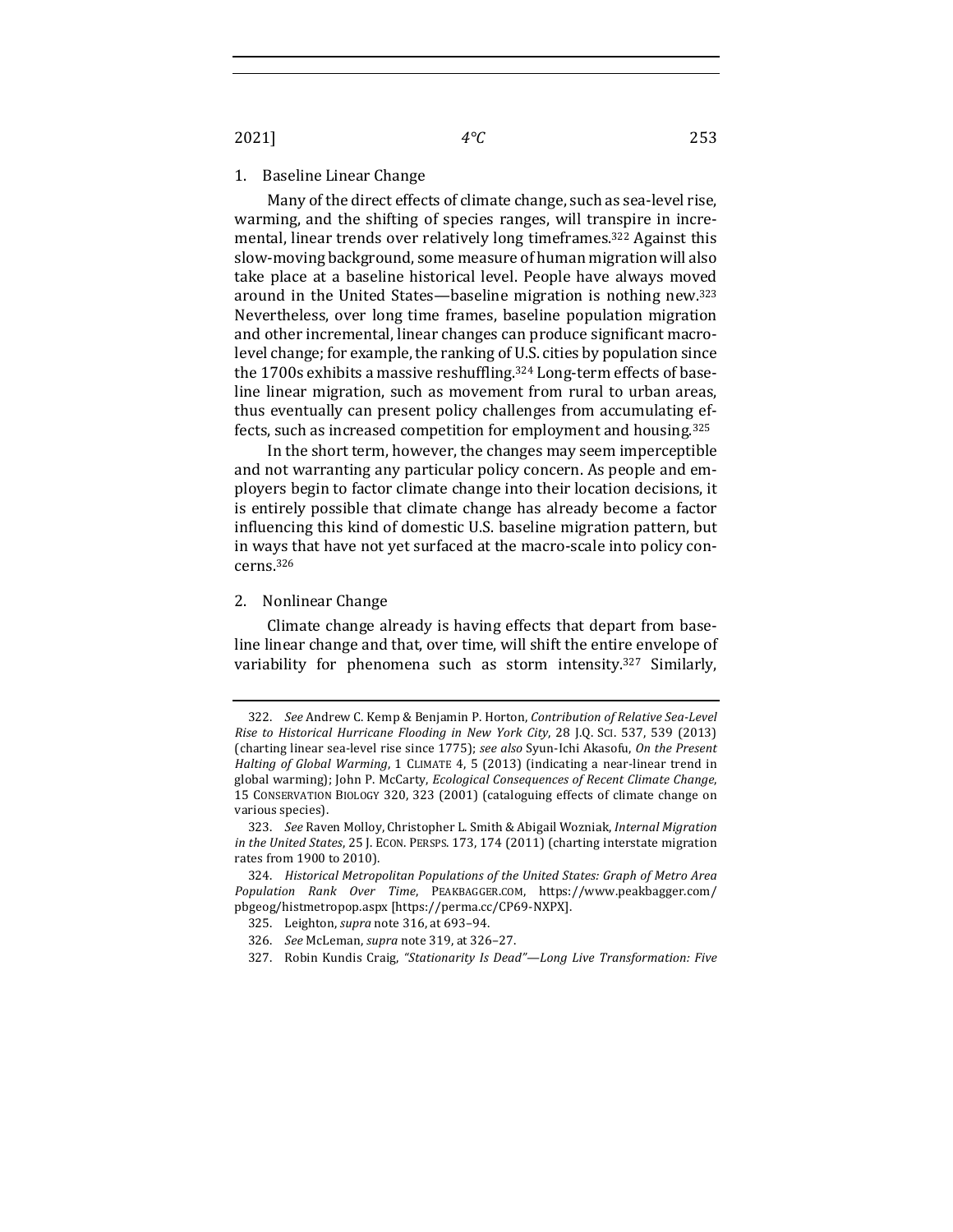population migration in the United States has never been purely a baseline linear phenomenon; instead, episodes of amplified, purposeful migration have occurred throughout the nation's history. The settlement of the American West through the 1800s, for example, was a long process with many complex causes and effects, laying the foundation for later national-scale baseline migration.<sup>328</sup> In the 1900s, the migration of Black Americans from the South to the North, Midwest, and West shifted over six million people between 1915 and 1970.<sup>329</sup> In contrast to baseline moves for a new job or to retire to a warmer climate, broad social and economic forces induced these building waves of migration, creating uneven effects across the national landscape. These migrations also raised policy issues. As one example, the West adopted prior appropriation for its water law, participated in massive irrigation projects with the new U.S. Bureau of Reclamation and through the many reclamation laws Congress enacted, and continues to move massive amounts of water to service farms and cities.330

Sea-level rise is expected to produce this kind of nonlinear migration wave, as a large swath of the population—coastal residents and employers—faces a common motivation for moving.<sup>331</sup> The impacts of sea-level rise migration also will likely be uneven, with some models suggesting that most relocations will be to nearby inland counties, but also well into the interior of the nation.<sup>332</sup> As these pulses of migration build, policy issues are sure to arise as out-migration threatens economic and social prosperity in some areas and influxes of population

329. ISABEL WILKERSON, THE WARMTH OF OTHER SUNS: THE EPIC STORY OF AMERICA'S GREAT MIGRATION 8-16 (2010).

330. For the classic account of water development and policies in response to settlement of the American West, see generally MARC REISNER, CADILLAC DESERT: THE AMER-ICAN WEST AND ITS DISAPPEARING WATER (1986).

331. *See* Hauer, *supra* note 192.

*Principles for Climate Change Adaptation Law,* 34 HARV. ENV'T L. REV. 9, 23-27 (2010); P.C.D. Milly, Julio Betancourt, Malin Falkenmark, Robert M. Hirsch, Zbigniew W. Kundzewicz, Dennis P. Lettenmaier & Ronald J. Stouffer, *Stationarity Is Dead: Whither Water Management?*, 319 SCIENCE 573, 573–74 (2008).

<sup>328.</sup> For a literature survey, see Kim M. Gruenwald, *Migration and Settlement from the Atlantic to the Pacific, 1750-1890: A Survey of the Literature*, NAT'L PARK SERV., https://www.nps.gov/parkhistory/resedu/settlement.htm [https://perma.cc/CK8U -XJDX]. 

<sup>332.</sup> Caleb Robinson, Bistra Dilkina & Juan Moreno-Cruz, *Modeling Migration Pat*terns in the USA Under Sea Level Rise, 15 PLOS ONE, Jan. 22, 2020 at 8-11; Daniel C. Vock, *Climate Migrants Are on the Move: Which Cities Need to Plan for Population Booms?*, PLANNING (Jan. 1, 2021), https://www.planning.org/planning/2021/winter/climate -migrants-are-on-the-move [https://perma.cc/3QGG-NVL7].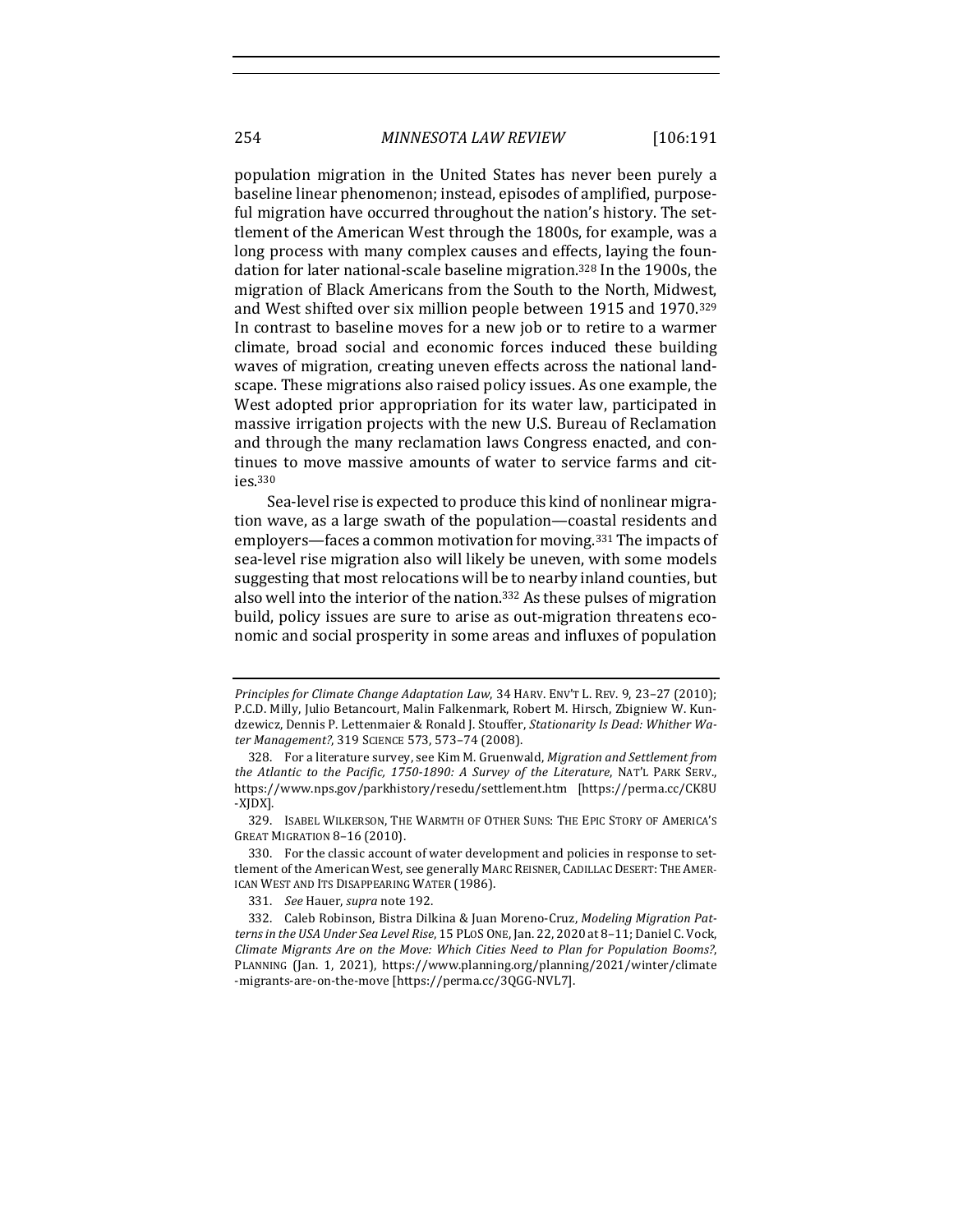2021] *4°C* 255

in other regions stress housing supply, employment opportunity, and infrastructure capacity. $333$ 

3. Cascades Change

As explained in Part II, rising temperatures will cause ecological systems to cross tipping points and experience systemic cascades of rapid change. So, too, with social systems. Such tipping point "sudden onset" events have triggered migration cascades in the past, with classic cases being the Dust Bowl migration of the 1930s and the post-Katrina relocation out of the New Orleans area.<sup>334</sup> Both of these migratory cascades occurred over short timeframes and had national policy consequences. The Dust Bowl, for example, was triggered when farmers in the Great Plains "pushed beyond the 'unstable equilibrium' of cropland-to-grassland," and it led afterwards to "a greatly expanded participation of government in land management and soil conservation."335 It would be naïve to fail to anticipate similar sudden onset migration cascades on the way to a  $4^{\circ}$ C future.

#### B. THE TOOLBOX: AN IMPLEMENTATION TYPOLOGY FOR REDESIGN

Having simplified adaptation into three modes of change, we continue with our gross simplification of anticipatory adaptation in this section by reducing adaptation governance to three top-level modes: laissez-faire, planning and prodding, and preemption and mandates. We suggest how specific examples of each mode could guide policy design in the  $4^{\circ}$ C adaptation context.

# 1. Laissez-Faire

Faith in the invisible hand of the market is never far from the surface of contemporary American politics and policies, and, especially in the early stages, the normal forces of supply and demand may in fact work surprisingly well to push and pull adaptation to a  $4^{\circ}$ C United States in the right directions. For example, water-rich areas in cooler climates may start tempting water-dependent industries, like many of those in Silicon Valley, to move, facilitating migration away from

<sup>333.</sup> Fan et al., *supra* note 194 (exploring the effects of population redistribution due to climate change on housing, wages, and labor demands in the United States).

<sup>334.</sup> McLeman, *supra* note 319, at 324-27; Robert A. McLeman, Juliette Dupre, Lea Berrang Ford, James Ford, Konrad Gajewski & Gregory Marchildon, *What We Learned from the Dust Bowl: Lessons in Science, Policy, and Adaptation, 35 POPULATION & ENV'T* 417, 429, 433–34 (2014).

<sup>335.</sup> McLeman et al., *supra* note 334, at 429.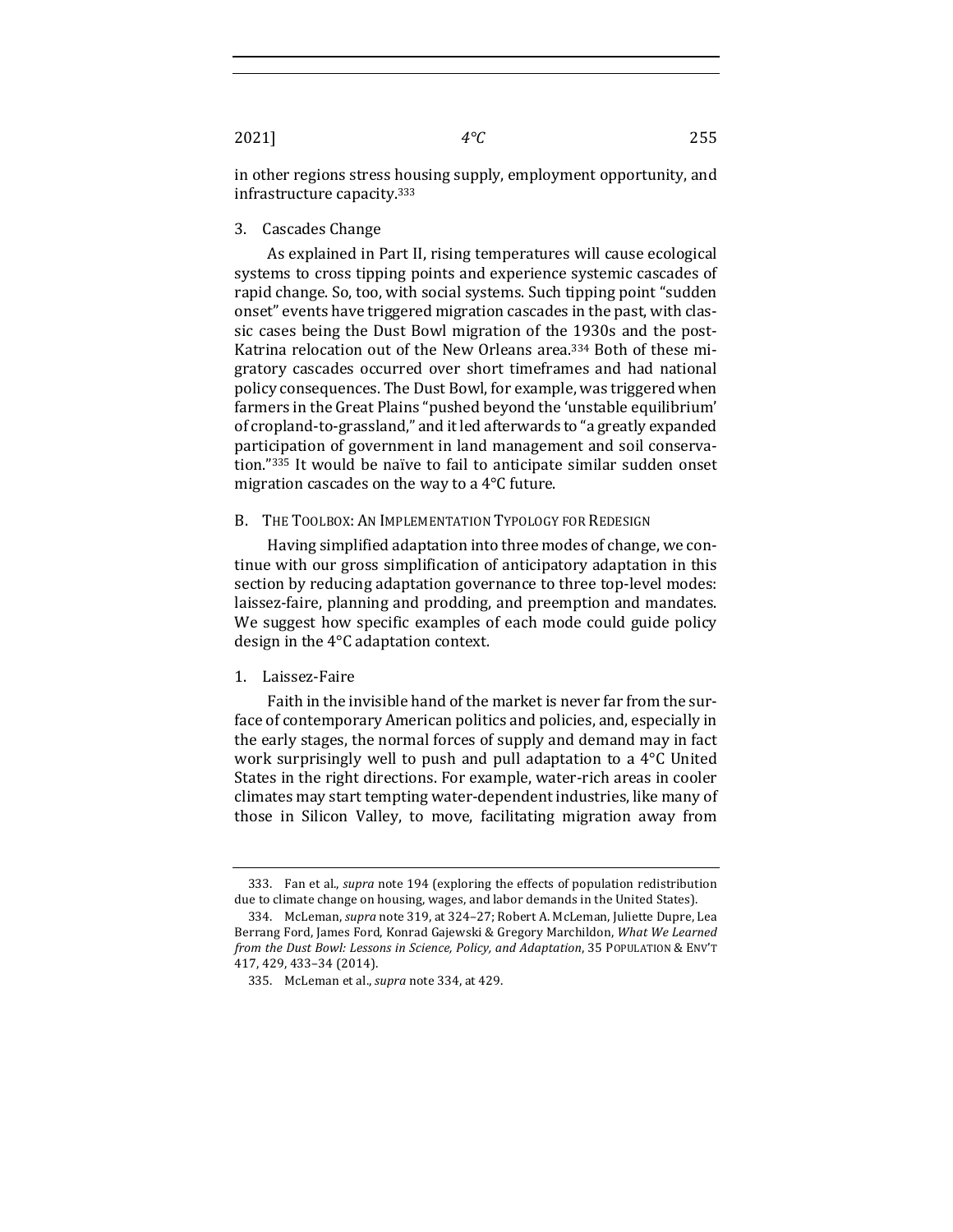water-constrained locations.<sup>336</sup> Such municipal and state business plans might simultaneously encourage voluntary migrants to reoccupy cities that have significantly declined in population, such as Detroit, potentially reducing the eventual infrastructure costs of redesign adaptation. Evidence that water may become a driving force of new markets as well as relocation comes from California, where a water futures market to reduce local risks of drought began trading in December 2020,<sup>337</sup> and from increasing investor interest in marketing Colorado River water.<sup>338</sup>

Existing markets will also respond to climate change, sending signals that larger change is near. For example, John R. Nolon assembled several case studies of real estate markets across the United States where "land use climate bubbles" have burst or are at significant risk of bursting—that is, places "where land and building values are declining due to consequences associated with climate change."339 The climate risks inherent in real estate markets are also an equity issue; for example, it is lower-income families that tend to end up owning properties at significant risk of flooding.<sup>340</sup>

One important player in climate-affected markets is likely to be the private insurance industry. Insurance companies already have considerable expertise at factoring climate change risk into their

<sup>336.</sup> Steven R. Strahler, *How Chicago's Enviable Water Supply Could Lure Future* Business, CHI. BUS. (Sept. 26, 2019), https://www.chicagobusiness.com/crains-forum -water/how-chicagos-enviable-water-supply-could-lure-future-business [https:// perma.cc/QS7C-EC9F]; Rachael Gleason & Laura Fosmire, *How Should Great Lakes Cit*ies Tap Their Water Wealth?, GREAT LAKES ECHO (Aug. 8, 2011), https://greatlakesecho .org/2011/08/08/how-should-great-lakes-cities-tap-their-water-wealth [https:// perma.cc/5SQY-4PCV].

<sup>337.</sup> Kim Chipman, *California Water Futures Begin Trading Amid Fear of Scarcity*, BLOOMBERG GREEN (Dec. 7, 2020), https://www.bloomberg.com/news/articles/2020 -12-06/water-futures-to-start-trading-amid-growing-fears-of-scarcity [https:// perma.cc/H8CL-MJ2H]. 

<sup>338.</sup> Ben Ryder Howe, *Wall Street Eyes Billions in the Colorado's Water*, N.Y. TIMES (Jan. 3, 2021), https://www.nytimes.com/2021/01/03/business/colorado-river -water-rights.html [https://perma.cc/Q3AL-YWAF].

<sup>339.</sup> John R. Nolon, *Land Use and Climate Change Bubbles: Resilience, Retreat, and Due Diligence*, 39 WM. & MARY ENV'T L. & POL'Y REV. 321, 323–24, 325–27 (2015). 

<sup>340.</sup> Daniel Cusick, *Flood Risks to Low-Income Homes to Triple by 2050*, SCI. AM. (Dec. 1, 2020), https://www.scientificamerican.com/article/flood-risks-to-low -income-homes-to-triple-by-2050 [https://perma.cc/LS9B-8CGH] (detailing the factors that leave lower-income renters "trapped in properties with rising disaster risk"); *see also* JOHN R. NOLON, CHOOSING TO SUCCEED: LAND USE LAW & CLIMATE CONTROL 1–18 (2021) (expanding the discussion of climate bubbles and describing how low income families struggled to rebuild after storms while wealthier developers bought and flipped damaged homes).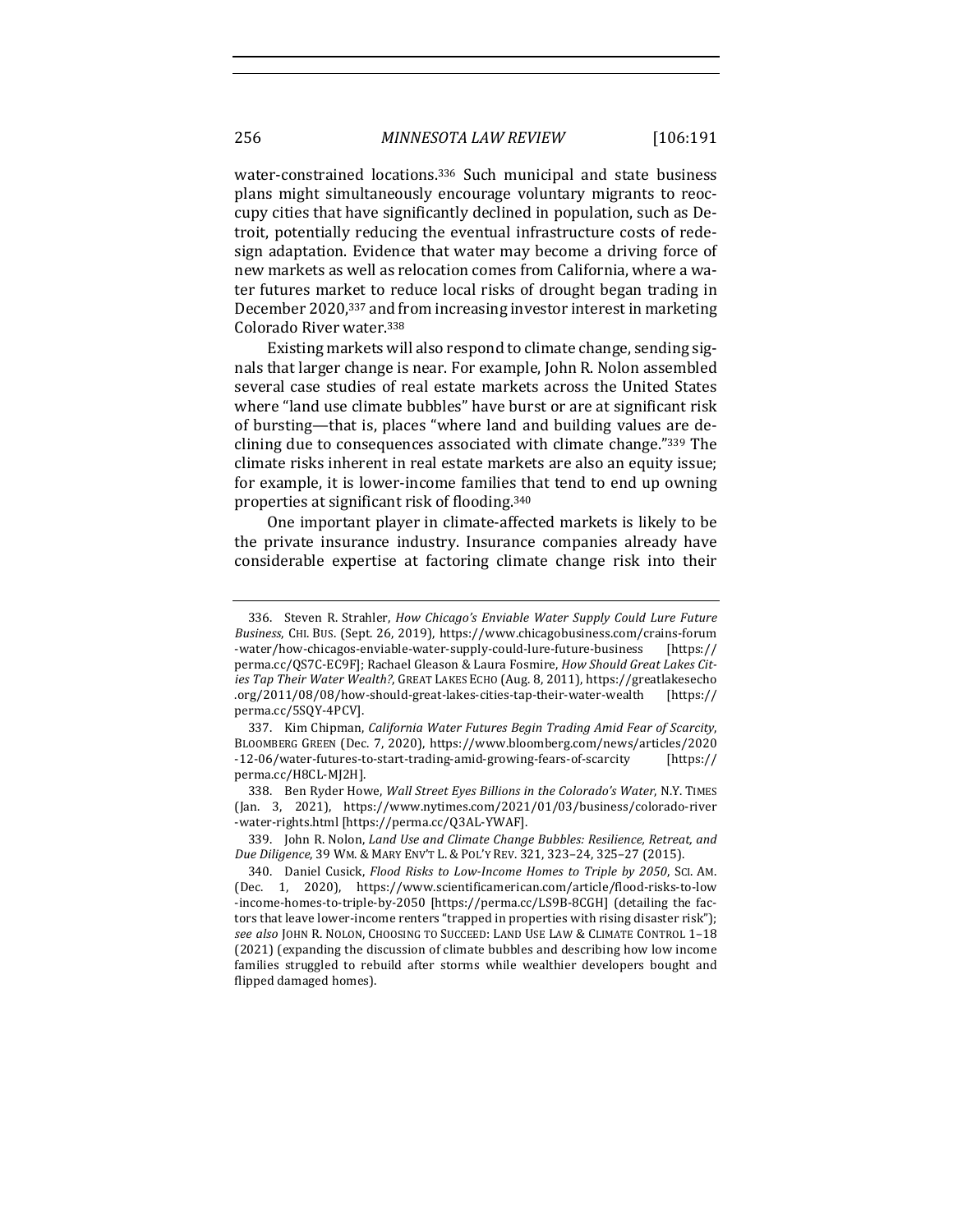premiums, and they have already sued governments that have made their losses worse by failing to build climate change resilience into local infrastructure.<sup>341</sup> Perhaps the more important adaptation role for private insurance companies, however, is as market signalers of when in situ adaptation is becoming too expensive to be profitable, as has occurred both in response to increasing wildfire damage in California<sup>342</sup> and hurricane damage along the Gulf.<sup>343</sup> After the disastrous hurricane season of 2004–2005, companies providing homeowners insurance left the Florida market in droves.<sup>344</sup> Insurance companies are similarly poised to stop issuing wildfire insurance in California, discontinuing hundreds of thousands of policies in 2019 and 2020.<sup>345</sup> Clearer pre-collapse warnings that in situ adaptation may be becoming untenable in these locations are difficult to conceive.

Private insurance market signals will be most effective, however, if federal and state governments do not intervene. Unfortunately, evidence to date indicates that politics will produce exactly the opposite result. Private insurance companies long ago gave up on insuring areas of high flood risk, which is why the federal government stepped in with the National Flood Insurance Program, which is now significantly in debt. $346$  Similarly, instead of listening to the market, the State of Florida stepped in to fill the 2005 insurance void, and homeowners'

<sup>341.</sup> Ari Phillips, *In Landmark Class Action, Farmers Insurance Sues Local Governments for Ignoring Climate Change*, THINKPROGRESS (May 19, 2014), https://archive .thinkprogress.org/in-landmark-class-action-farmers-insurance-sues-local

<sup>-</sup>governments-for-ignoring-climate-change-19c31eef042e [https://perma.cc/K9A7 -SXN9].

<sup>342.</sup> Christopher Flavelle, *California Bars Insurers from Dropping Policies in Wildfire Areas*, N.Y.TIMES (Nov. 5, 2020), https://www.nytimes.com/2020/11/05/climate/ california-wildfire-insurance.html [https://perma.cc/VD64-VX7Y].

<sup>343.</sup> Rebecca Moybray, *Five Years After Hurricane Katrina, Home Insurance Prices Remain Astronomical, NOLA.COM (June 25, 2019), https://www.nola.com/news/busi*ness/article\_a6b466ee-28c4-5096-a6bf-0baa7565bd98.html [https://perma.cc/ 83TV-N6VS].

<sup>344.</sup> Ed Leefeldt, *Why Is Homeowners Insurance in Florida Such a Disaster?*, FORBES ADVISOR (Mar. 26, 2021), https://www.forbes.com/advisor/homeowners-insurance/ why-is-homeowners-insurance-in-florida-such-a-disaster [https://perma.cc/4RZF -SRSJ]. 

<sup>345.</sup> Khristopher J. Brooks, *California Insurers are Dropping Homeowners Threat*ened by Wildfires, CBS NEWS (Oct. 21, 2020), https://www.cbsnews.com/news/ california-wildfires-home-insurers-dropping-homeowners [https://perma.cc/8N6W -SERG]. 

<sup>346.</sup> Robin Kundis Craig, *Harvey, Irma, and the NFIP: Did the 2017 Hurricane Season Matter to Flood Insurance Reauthorization?*, 40 U. ARK. LITTLE ROCK L. REV. 481, 484-92 (2018).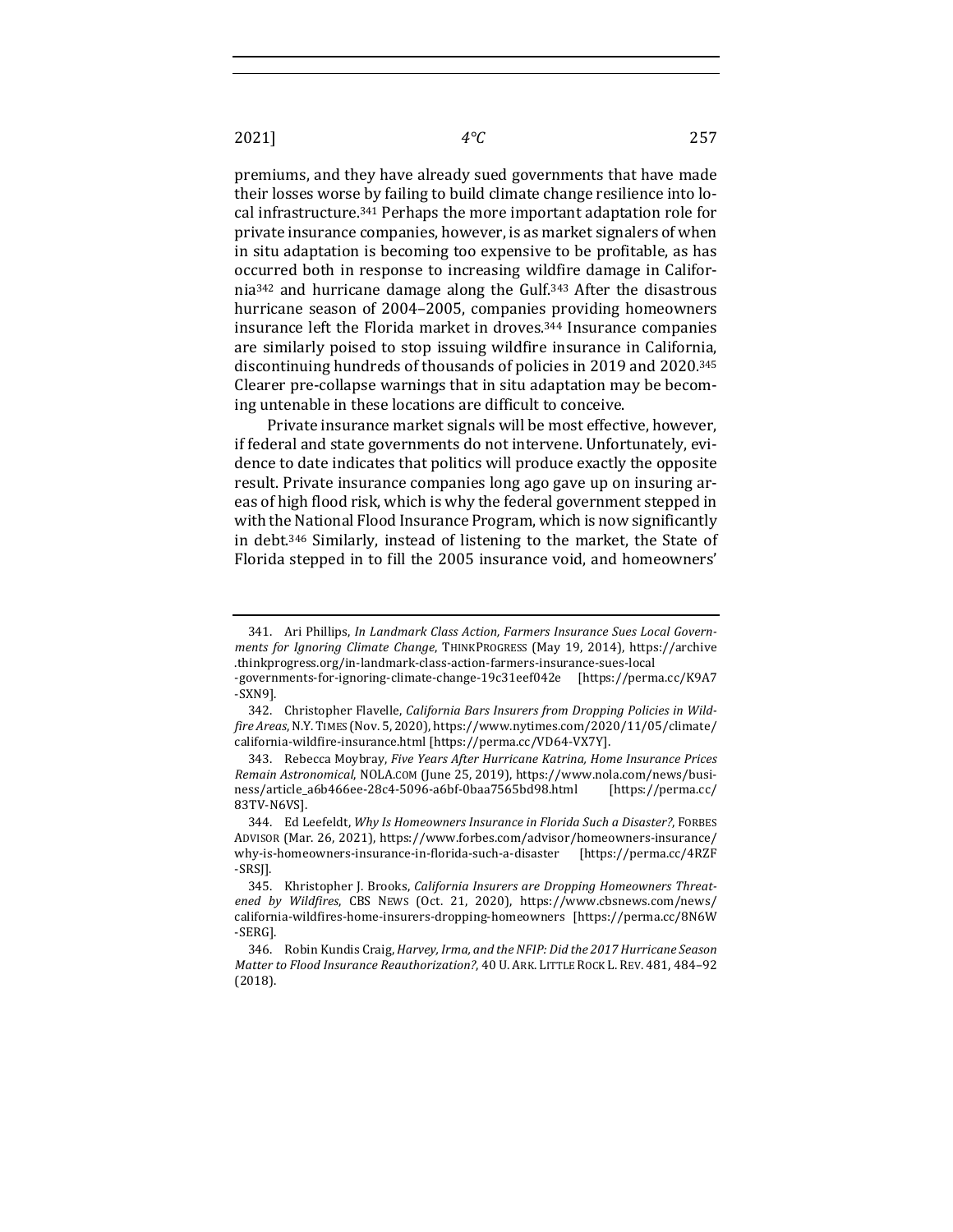insurance in Florida remains a "disaster" fifteen years later.<sup>347</sup> Most recently, the California Legislature instituted a one-year freeze in November 2020, prohibiting insurance companies from discontinuing wildfire policies.<sup>348</sup>

Thus, insurance markets also reveal the public's and politicians' limited appetites for truly laissez-faire economics when migration has become a financially rational adaptation response. Acknowledging that political reality, state and federal governments can begin to act now to legally change their responses to bursting real estate climate bubbles and insurance company withdrawals. Given public demands for government action when the market signals become focused enough, governments should direct those emerging social licenses to act toward the ends of equitable redesign adaptation. For example, if governments want to help owners of properties at risk from climate change, they should do so on the understanding that the "insurance" payout is really the government's purchase of the at-risk property (probably at a higher-than-market rate) that enables the former property owner to move somewhere safer rather than to rebuild in place.<sup>349</sup> Such creative approaches to disaster insurance would both facilitate migration as it becomes necessary and ensure that the nation's most vulnerable citizens are not left holding title to worthless real estate with no means to move.

## 2. Planning and Prodding

Few policy realms in the United States are left solely or even largely to markets. A soft mode of government intervention involves planning to guide public policy and prodding to guide private actors into stepping in line with those policies. Planning and prodding will play important roles in shaping anticipatory adaptation for a  $4^{\circ}C$  nation.

## *a. Planning*

If the discussions in Parts III and IV suggest anything, it is that redesign adaptation for a 4°C United States will require massive exercises in planning. First, redesign adaptation requires a spatial rearrangement of both people and land uses on a national scale. Decisions regarding where people can live and where various kinds of human uses of space can occur has long been considered a proper

<sup>347.</sup> Leefeldt, *supra* note 344.

<sup>348.</sup> Flavelle, *supra* note 342.

<sup>349.</sup> Craig, *supra* note 216.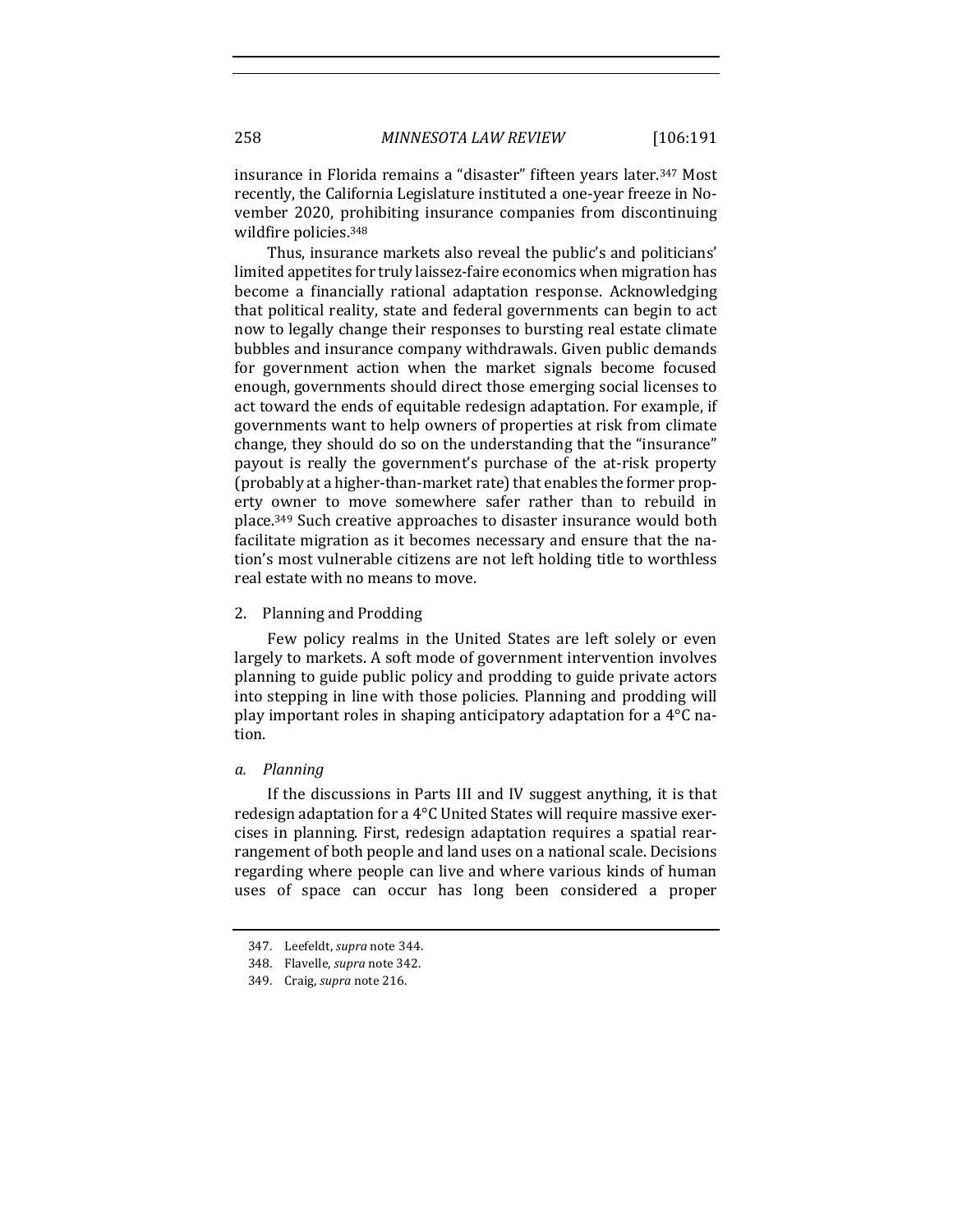governmental function, from land use planning and zoning on land<sup>350</sup> to marine spatial planning in the ocean.<sup>351</sup> Marine spatial planning provides an improved model for redesign adaptation over land use planning because it also takes into account the needs of the natural environment and ecosystems<sup>352</sup>—needs that should be very much part of redesign adaptation.

Second, redesign adaptation will require infrastructure upgrades, construction, and dismantling, with sequencing considerations and impacts—both environmental and societal—that warrant significant planning. Notably, there is considerable agreement that the United States' basic infrastructure already warrants increased investment. For example, the American Society of Civil Engineers' penultimate Report Card on America's Infrastructure, in 2017, gave the nation's infrastructure an overall grade of D plus;<sup>353</sup> by 2021, it had improved only slightly to a C minus.<sup>354</sup> In 2016, then-Candidate Trump promised \$1 trillion toward infrastructure development, giving some indication of the needed investment just to deal with current infrastructure issues.<sup>355</sup> President Biden's January 2021 Climate Change Executive Order also included a substantial commitment to

<sup>350.</sup> *See* Village of Euclid v. Ambler Realty Co., 272 U.S. 365, 386-90, 395 (1926) (upholding the validity of local government zoning). See generally Fukuo Akimoto, The Birth of 'Land Use Planning' in American Urban Planning, 24 PLAN. PERSPS. 457 (2009) (tracing the development of urban land use planning in the United States into its broad acceptance in the 1950s and 1960s).

<sup>351.</sup> CRAIG, *supra* note 255, at 165-66; Charles N. Ehler, *Marine Spatial Planning, in* OFFSHORE ENERGY AND MARINE SPATIAL PLANNING 6-15 (Katherine L. Yates & Corey J.A. Bradshaw eds., 2018).

<sup>352.</sup> CRAIG, *supra* note 255, at 164-66.

<sup>353. 2017</sup> Infrastructure Report Card: A Comprehensive Assessment of America's In*frastructure*, AM. SOC'Y CIV. ENG'RS 5 (2017), https://www .infrastructurereportcard.org/wp-content/uploads/2016/10/2017

<sup>-</sup>Infrastructure-Report-Card.pdf [https://perma.cc/UMD4-KCRG]. A "D" grade means that "[t]he infrastructure is in poor to fair condition and mostly below standard, with many elements approaching the end of their service life. A large portion of the system exhibits significant deterioration. Condition and capacity are of serious concern with strong risk of failure." Id. at 13; see also Making the Grade: What Makes a Grade?, AM. Soc'y CIV. ENG'RS (2017), https://www.infrastructurereportcard.org/making-the -grade/what-makes-a-grade [https://perma.cc/FFB4-GAHM].

<sup>354.</sup> *2021 Report Card for America's Infrastructure: America's Infrastructure Scores a C-*, AM. SOC'Y CIV. ENG'RS. (2021), https://infrastructurereportcard.org [https:// perma.cc/8K76-FTQZ].

<sup>355.</sup> Jeff Stein, Trump's 2016 Campaign Pledges on Infrastructure Have Fallen Short, *Creating Opening for Biden*, WASH. POST (Oct. 18, 2020), https://www.washingtonpost .com/us-policy/2020/10/18/trump-biden-infrastructure-2020 [https://perma .cc/63HX-GL8F].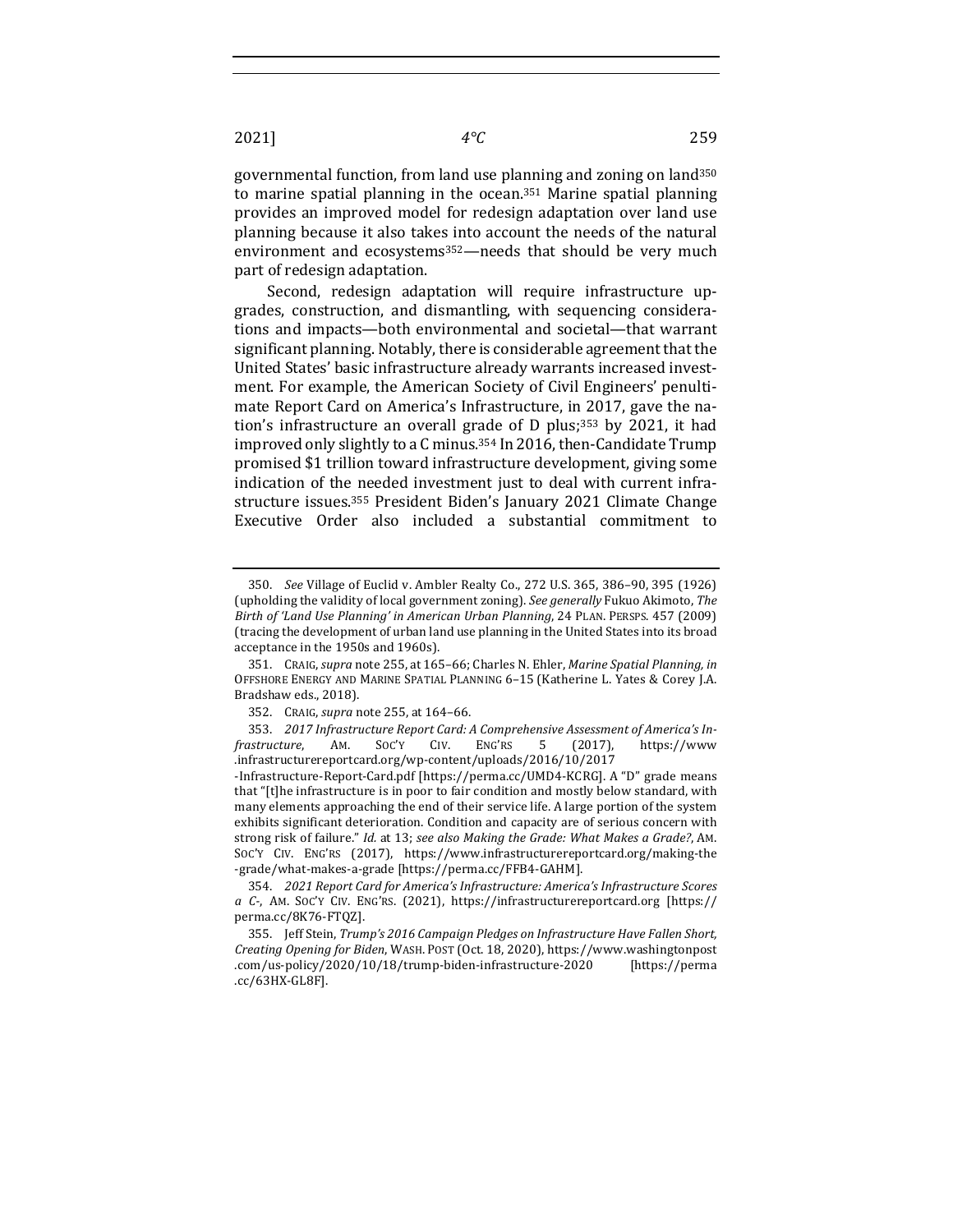infrastructure development,<sup>356</sup> which has since become operative in the Build Back Better Agenda<sup>357</sup> and especially its American Jobs Act, which focuses on increased infrastructure for renewable energy, leading to significant negotiations in Congress over the accompanying infrastructure authorization and finding legislation.<sup>358</sup> The bipartisan appeal of infrastructure investment and its bridging of white collar and blue collar, local and national, urban and rural, and economic and security interests make infrastructure a leading candidate both to heal social and political rifts and to kickstart adaptation to a  $4^{\circ}$ C United States.

Third, redesign adaptation will require increased and directed research in the "hard," "applied," and social sciences and in engineering to better project climate change impacts across the United States, human responses to those impacts, and ecosystem responses and needs; to identify important tipping points and thresholds; and to both identify and develop tools for the multiple transitions—everything from drought-resistant crops and revised agricultural business strategies (for example, a transition away from monocropping), to climate-adjusted health care training and treatments, to various forms of prediction software, to colocation strategies for species, to psychological support systems, to equity-enhancing policies. These research programs warrant planning to avoid ad hoc studies, to coordinate research across disciplines, and to improve information dissemination.

Finally, as current infrastructure needs amply demonstrate, redesign adaptation requires significant amounts of money-including money for the planning process itself. Thus, financial planning must also be part of the adaptation toolbox.

### *b. Prodding*

Government can also prod private institutions into planning and action. As noted, left to its own devices, the insurance industry is likely to provide fairly strong signals of when the time has come for humans to abandon certain areas of the country.<sup>359</sup> Governments could then

<sup>356.</sup> BIDEN CLIMATE CHANGE E.O., *supra* note 265, at §§ 212, 213.

<sup>357.</sup> *The Build Back Better Agenda*, WHITE HOUSE, https://www.whitehouse.gov/ build-back-better [https://perma.cc/4HZH-CN2W].

<sup>358.</sup> *Updated Fact Sheet: Bipartisan Infrastructure Investment and Jobs Act*, WHITE HOUSE (Aug. 2, 2021), https://www.whitehouse.gov/briefing-room/statements -releases/2021/08/02/updated-fact-sheet-bipartisan-infrastructure-investment-and -jobs-act [https://perma.cc/B53X-YRUM].

<sup>359.</sup> *See, e.g.*, Leefeldt, *supra* note 344 (detailing how major home insurers scaled back operations in Florida after the 2004–2005 hurricane season).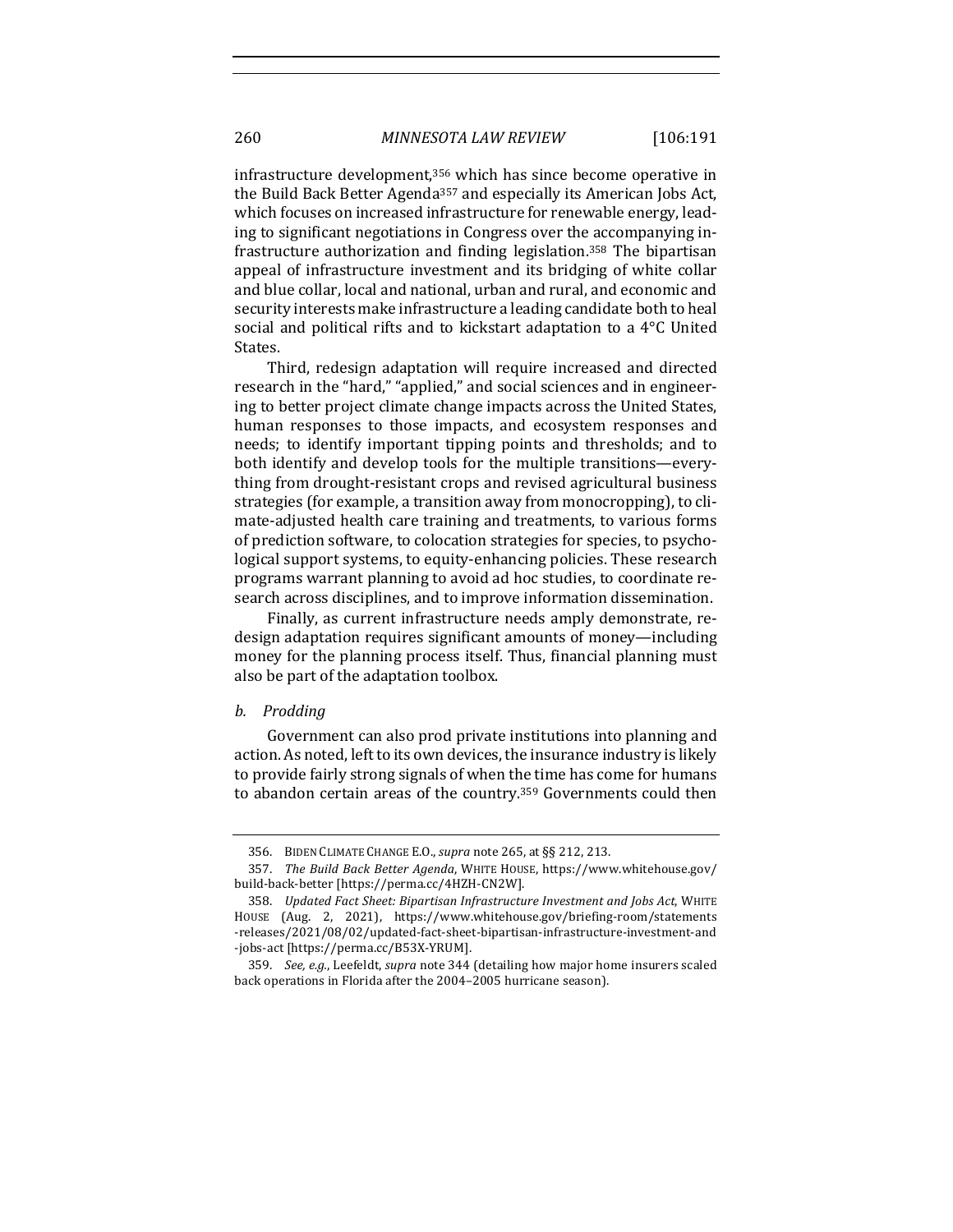2021] *4°C* 261

reinforce these market signals with additional inducements. The conversion of government insurance subsidies to buyout programs already discussed is one such strategy, combining the incentive of government support with an eventual mandate to leave.

The closely related government provision of disaster relief is another area of aid that governments could adjust to better serve the  $4^{\circ}C$ adaptation enterprise. In terms of politics, governments are unlikely to resist calls for disaster relief when the next hurricane, flood, or wildfire wipes out a community of uninsured residents and businesses. Nor, given our goal of using redesign adaptation as a means of increasing social equity, do the two of us advocate that governments simply ignore these disasters. Rather, disaster relief, like all redesign adaptation, needs to shift its focus away from in situ remedies—food, water, shelter, rebuilding—to redesign goals operating at a higher scale. Thus, disaster relief should increasingly take the form of relocating destroyed communities and should include retraining and education so that victims can thrive in the evolving  $4^{\circ}$ C economy. This reformulated relief could simultaneously promote social equity by providing more benefits to migrants who were already disadvantaged. Fortunately, acceptance of differential access to government relief is deeply embedded in U.S. law and society<sup>360</sup>; the trick will be to prevent the attachment of stigma (for example, "welfare moms") to qualification for and/or acceptance of this relief.<sup>361</sup> In this respect, the coronavirus pandemic may provide a helpful example. Whatever legitimate criticisms might be leveled at Congress's provision of coronavirus relief in 2020, that relief when it arrived *both* included differential access and remained relatively untainted by social stigma.<sup>362</sup> Governance for  $4^{\circ}$ C redesign adaptation thus might strive to figure

<sup>360.</sup> *See, e.g., A Quick Guide to SNAP Eligibility and Benefits, CTR. ON BUDGET & POL'Y* PRIORITIES (Sep. 1, 2020), https://www.cbpp.org/research/food-assistance/a-quick -guide-to-snap-eligibility-and-benefits [https://perma.cc/MSX4-XV6H] (explaining the requirements for access to food assistance).

<sup>361.</sup> Stigma associated with government aid can deter participation in those aid programs, potentially exacerbating the problem the program was trying to solve. Jennifer Stuber & Karl Kronebusch, *Stigma and Other Determinants of Participation in TANF and Medicaid*, 23 J. POL'Y ANALYSIS & MGMT. 509, 509–10, 526 (2004).

<sup>362.</sup> While it is always difficult to show that something is *not* happening, it is notable that the many articles focusing on COVID-related stigma focus on the disease itself, not the acceptance of government aid. *E.g.*, Laura K. Murray, Keri Althoff, Beth McGinty & Elizabeth Stuart, *COVID-19 and Stigma*, JOHNS HOPKINS BLOOMBERG SCH. PUB. HEALTH (Jan. 13, 2021), https://publichealth.jhu.edu/2021/covid-19-and-stigma [https:// perma.cc/BV9Z-Y2BV]. The lack of stigma probably resulted in part from the semi-automatic nature of some of the relief, such as stimulus checks.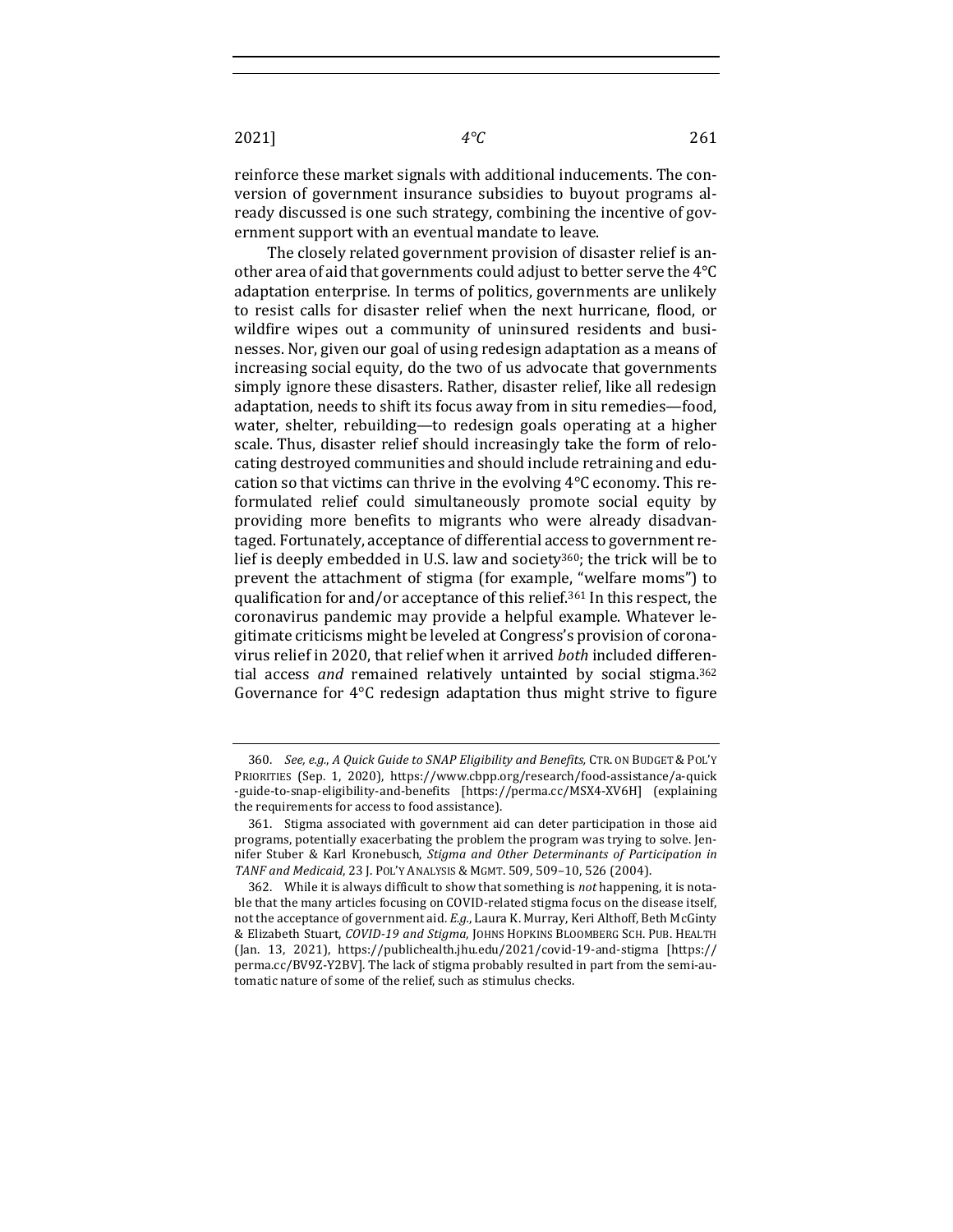climate change as a common enemy that nevertheless hurts some people more than others through no real fault of their own.

Of course, other climate-relevant government subsidies and payment programs already exist.<sup>363</sup> These programs can change individual and business behavior<sup>364</sup>—although, admittedly, many operate as perverse incentives.<sup>365</sup> Crop subsidies are one obvious example of existing subsidies that government could retool to incentivize redesign adaptation far better. These subsidies already create perverse incentives;<sup>366</sup> the worsening of water pollution as a result of incentivizing crops for ethanol fuels is particularly well studied.<sup>367</sup> In redesign adaptation, agricultural subsidies could serve much more useful-if completely different—goals than they currently do, such as by reducing the economic risks to farmers who agree to farm new lands as agriculture shifts geographically, to experiment with new crops and seed stocks that are better suited to the changing climate, to diversify their crops to reduce the risks of catastrophic failure of monocrops, and to experiment with new forms of integrated pest management (to reduce pesticide use) and crop combinations (to take advantage of functional interactivity). Future Farm Bills might also incentivize farmers to invest in water-conservation technologies for irrigated agriculture in the "right" locations while simultaneously engaging in best management practices to improve water quality, or simply finance that technological and management evolution outright.

Tax incentives, similarly, can help incentivize voluntary contributions to redesign adaptation. Conservation easements provide one

<sup>363.</sup> *See, e.g.*, BIDEN CLIMATE CHANGE E.O., *supra* note 265, at § 209 (seeking to end federal fossil fuel subsidies).

<sup>364.</sup> E.g., Richard W. Willson & Donald C. Shoup, Parking Subsidies and Travel *Choices: Assessing the Evidence,* 17 TRANSPORTATION 141, 141, 152-57 (1990), (demonstrating that more employers drive to work solo when employers subsidize their parking); John S. Moot, *Subsidies, Climate Change, Electric Markets and the FERC*, 35 ENERGY L.J. 345, 346-47 (2014) (arguing that price suppression caused by subsidies leads to more generator retirements, which in turn leads to more subsidies to "maintain resource adequacy").

<sup>365.</sup> Craig, *supra* note 216, at 216-20; Anthony Kammer, *Cornography: Perverse Incentives and the United States Corn Industry*. 8 J. FOOD L. & POL'Y 1, 2-4 (2012).

<sup>366.</sup> Kammer, *supra* note 365, at 14-41.

<sup>367.</sup> Water Implications of Biofuels Production in the United States, NAT'L RSCH. COUNCIL 27–35, 45–60 (2008) https://doi.org/10.17226/12039 [https://perma.cc/ K8PQ-KNEG]; David Pimentel, *Ethanol Fuels: Energy, Balance, Economics, and Environ*mental Impacts are Negative, 12 NAT. RES. RSCH. 127, 130-31 (2003); Renee Cho, Ethanol's Impacts on Our Water Resources, COLUM. CLIMATE SCH.: STATE OF THE PLANET (March 21, 2011), https://news.climate.columbia.edu/2011/03/21/ethanol's-impacts-onour-water-resources [https://perma.cc/JUQ5-84ZS].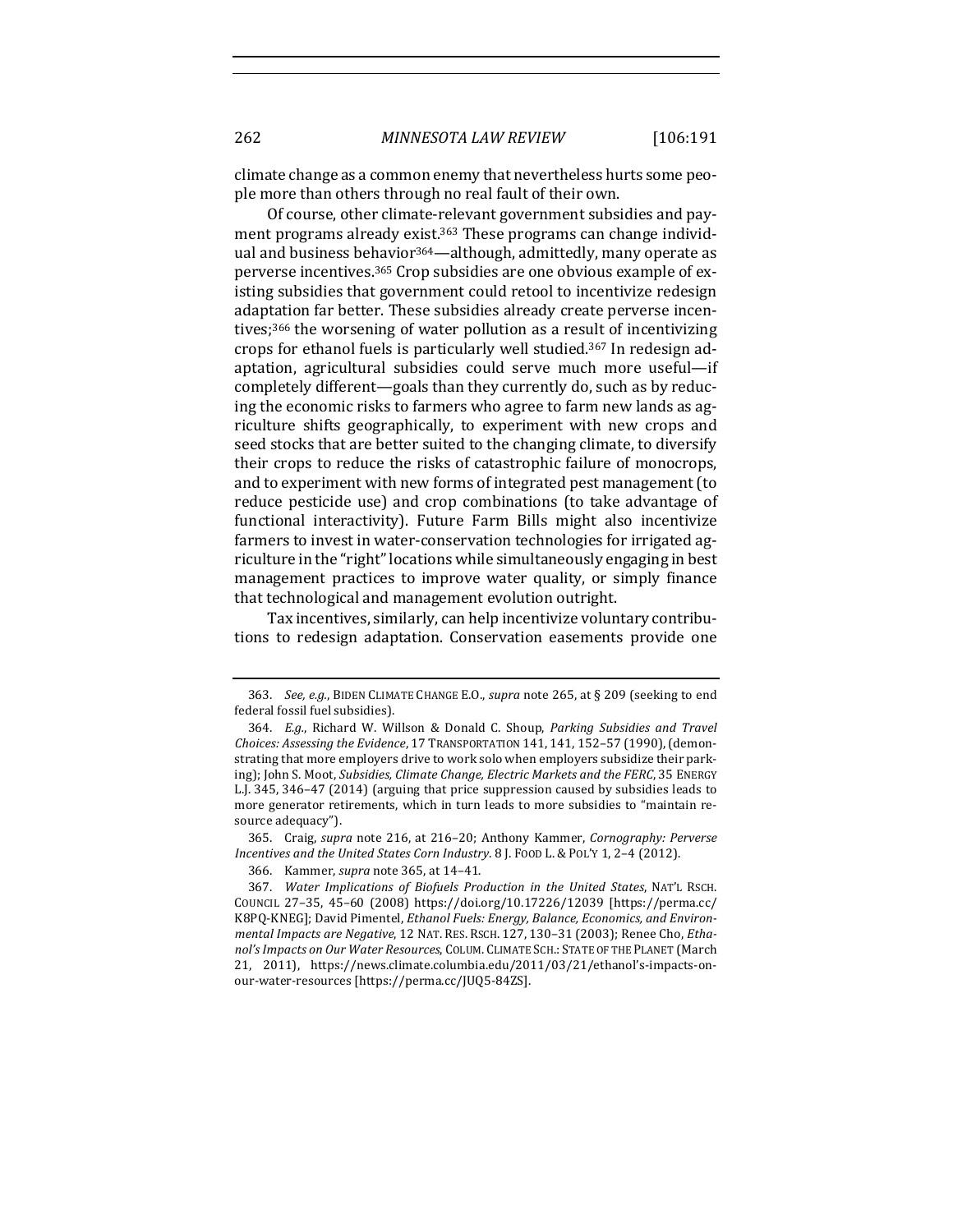model of land use incentive with an important tax component—although, as several scholars have pointed out, the model could be improved to allow for gradual evolution and better monitoring.<sup>368</sup> Nevertheless, conservation easements might be rethought to incentivize the creation of migration corridors for other species or the translocation of species that need human assistance to find new habitats. Municipalities have long used tax breaks and other financial incentives to induce businesses to choose to move there, $369$  and state and federal governments could conceivably add their own tax inducements to encourage businesses and their ancillary support systems to begin the migration to redesign-desirable new locations. For example, at the beginning of 2020, the State of Vermont implemented a New Worker Incentive Program to encourage young families to move to Vermont and work for Vermont employers, building on a Remote Worker Grant Program that pre-dated the pandemic and encouraged people to live in Vermont while working for employers elsewhere.<sup>370</sup> The individual efforts of Vermont and other destination states could result in competition for migrants—a competition that could become exceedingly helpful to redesign adaptation with a bit of coordination and considerable funding from the federal government. This incentive structure, too, already exists in federal law, most notably in the multiple environmental law grant programs and Revolving State Loan funds that helped the nation initially invest in sewage treatment infrastructure, $371$  improve its municipal drinking water treatment capacity, $372$ and clean up open dumps,  $373$  among other noteworthy goals.  $374$ 

370. State of Vermont, *Relocation Incentives*, VT. DEP'T ECON, DEVS.: THINKVERMONT, https://thinkvermont.com/relocation-incentives [https://perma.cc/7RGC-P3SM].

<sup>368.</sup> Adena R. Rissman, Jessica Owley, M. Rebecca Shaw & Barton (Buzz) Thompson, *Adapting Conservation Easements to Climate Change*, 8 CONSERVATION LETTERS 68, 68, 70-74 (2015); Jessica Owley, *Conservation Easements at the Climate Change Crossroads*, 74 L. & CONTEMP. PROBS. 199, 200, 218–23 (2011).

<sup>369.</sup> Andrew Hanson & Shawn Rohlin, *Do Location-Based Tax Incentives Attract New Business Establishments?*, 51 J. REG'L SCI. 427, 427-28 (2011) (noting the ubiquity of these incentives); Timothy A. Dunn, Note, *Business Tax Incentives: A Modern View Utilizing Tiebout-Hamilton Rationales*, 40 TEX. J. BUS. L. 235, 237–240 (2004) ("Tax incentive programs are now the norm, not the exception, [in America].").

<sup>371.</sup> Clean Water Act, 33 U.S.C. §§ 1255, 1256, 1263a, 1281-1301, 1329, 1381-1388.

<sup>372.</sup> Safe Drinking Water Act, 42 U.S.C. §§ 300j to 300j-3d, 300j-12; see Arnall Golden & Gregory, Georgia Receives First Grant Under Drinking Water Revolving Loan Fund, 8 No. 10 GA. ENV'T L. LETTER 5 (1997).

<sup>373.</sup> Resource Conservation and Recovery Act, 42 U.S.C. §§ 6931, 6947-6949.

<sup>374.</sup> These include air quality monitoring and improvement grants. See Clean Air Act, 42 U.S.C. §§ 7405, 7616.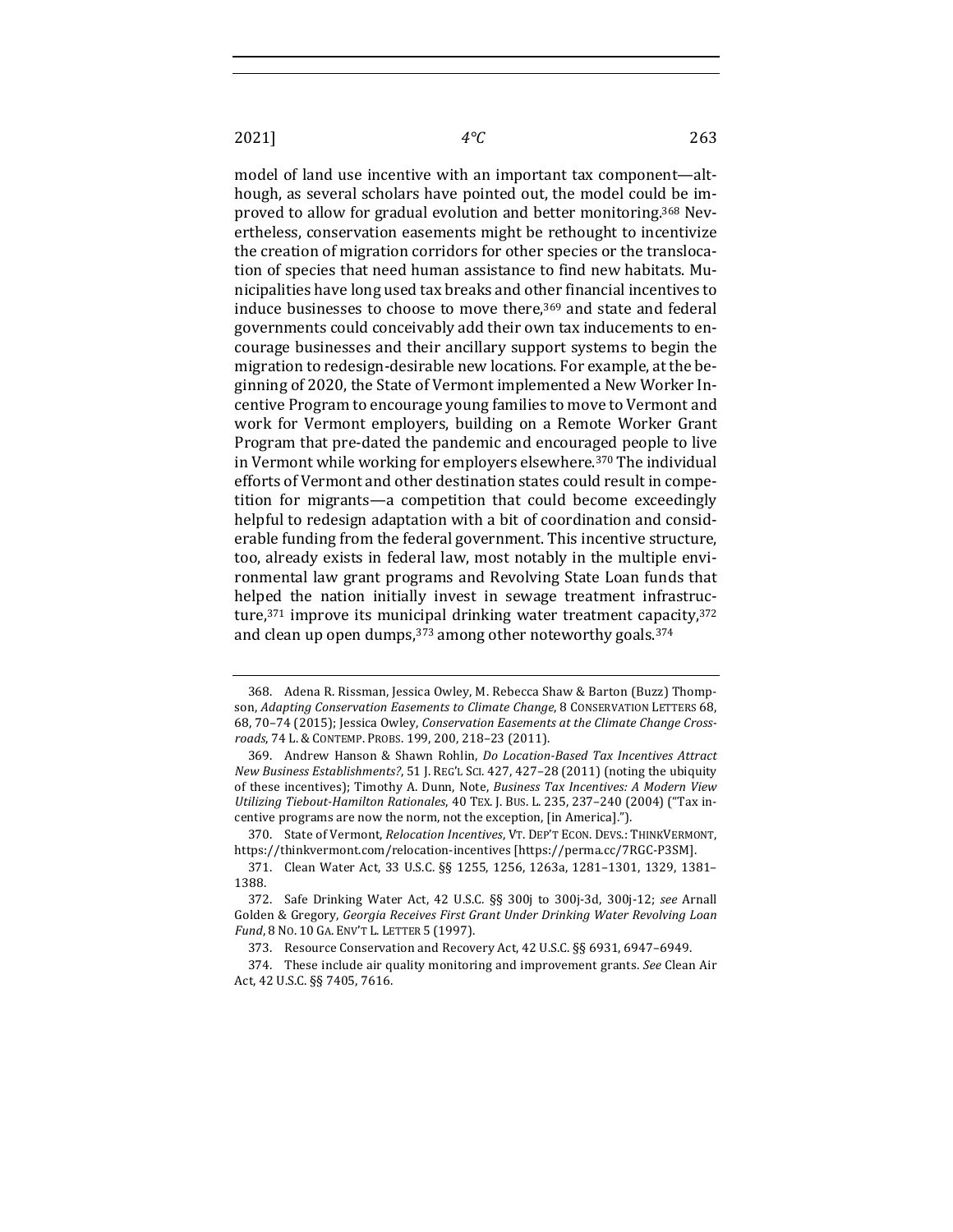A final incentive that might well be worth reviving is land giveaways, perhaps reconceived in conjunction with insurance buyouts as land swaps. Throughout the United States' history, the federal government has gifted land to various groups of people in pursuit of national goals, such as the (largely failed) goal of providing newly freed slaves with the means to support themselves<sup>375</sup> and the far more successful goal of settling the West through Homestead Acts.<sup>376</sup> The two of us are not in any way suggesting that all federal public lands be converted to private ownership.<sup>377</sup> Nevertheless, some of these lands currently serve specific purposes that might become impossible as climate change worsens, even as other public lands are becoming critical havens and corridors for shifting species and ecosystems. Humans are far less fussy about their habitats than many protected species, and evolving ecosystems in National Forests or National Grasslands may lose their current non-human inhabitants and not, for whatever reason, acquire others.

376. Act of May 20, 1862, 12 Stat. 392; Act of Mar. 3, 1891, 26 Stat. 1097; Act of Feb. 8, 1908, 35 Stat. 6; *see also* Hannah L. Anderson, *That Settles It: The Debate and Consequences of the Homestead Act of 1862, 45 HISTORY TCHR. 117, 118-20 (2011)* (noting that 10% of the acreage of the United States was settled under the Homestead Act).

377. Notably, however, President Biden in January 2021 did seek to enlist the federal public lands in climate change mitigation efforts, both to increase renewable energy production and to reduce fossil fuel extraction. BIDEN CLIMATE CHANGE E.O., *supra* note 265, at §§ 207, 208.

<sup>375.</sup> Mark A. Graber, *The Second Freedmen's Bureau Bill's Constitution*, 94 TEX. L. REV. 1361, 1362 (2016) (analyzing the Second Freedmen's Bureau Bill). The promise of "40 acres and a mule" actually came from General William T. Sherman's Special Field Order 15 (Jan. 16, 1865), which set aside 400,000 acres of confiscated Confederate lands for the purpose. Sarah McCammon, *The Story Behind '40 Acres and a Mule'*, NPR: CODE SWITCH (Jan. 12, 2015), https://www.npr.org/sections/codeswitch/ 2015/01/12/376781165/the-story-behind-40-acres-and-a-mule [https://perma.cc/ 2NBM-7URB]. However, after President Lincoln's assassination, President Johnson returned most of the land to white Southerners. Mary Wood, Why Land Redistribution to Former Slaves Unraveled After the Civil War, U. VA. SCH. L. (Oct. 29, 2019), https://www.law.virginia.edu/news/201910/why-land-redistribution-formerslaves-unraveled-after-civil-war [https://perma.cc/DNW5-AEE2]. While the newly freed slaves were eligible for land under both the Homestead Act of 1862 and the Southern Homestead Act of 1866, the former operated in practice to favor white settlers, while the latter involved lands of poor quality and provided little support for the would-be new farmers. See Homestead Act, HISTORY (Mar. 2, 2021), https://www .history.com/topics/american-civil-war/homestead-act [https://perma.cc/XEU2 -SYTX] (explaining how most of the land reserved in the Homestead Act went to speculators, cattlemen, railroads, lumbermen, and miners); Thomas W. Mitchell, *From Re*construction to Deconstruction: Undermining Black Landownership, Political Independence, and Community Through Partition Sales of Tenancies in Common, 95 Nw. U. L. REV. 505, 525–26 (2001) (noting the overwhelming percentage of white applicants for land reserved under the Southern Homestead Act as well as the poor quality of the land).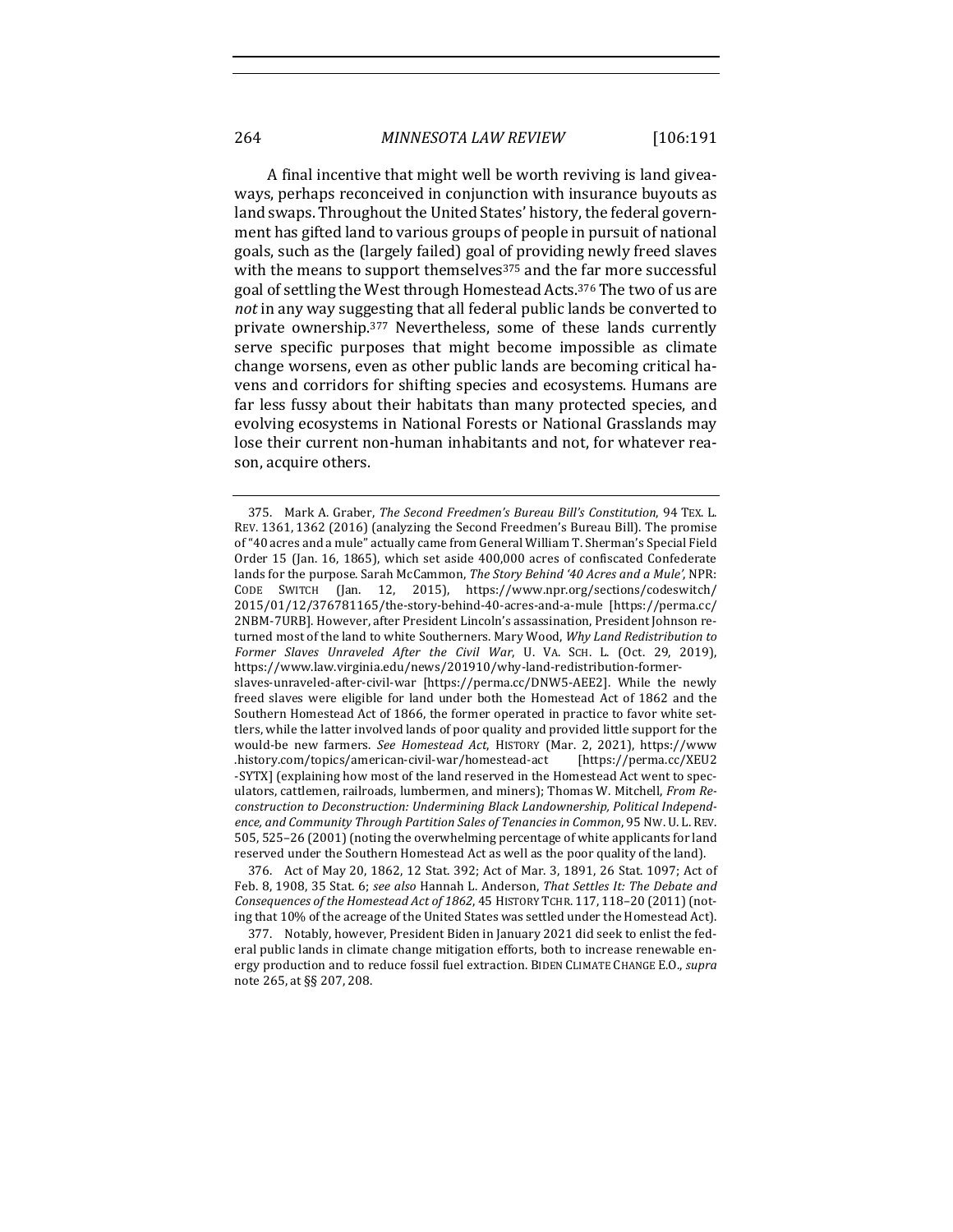Suggesting that the federal government might consider gifting *any* of the remaining public lands is virtually certain to raise objections. If outright gifts of public lands remain politically infeasible in the early stages of redesign adaptation, land swaps may be a more palatable approach. For example, we have suggested that governments acquire coastal properties, and these are likely to retain considerable value for recreation, coastal habitat and fisheries, aquaculture, transportation, and/or national security even as they lose their capacities to support human settlement. Instead of purchasing these properties for cash, governments might exchange some of their inland property instead or purchase land in and around cities abandoned for other reasons (Detroit, for example) if they turn out to be excellent locations for future human settlement. Regardless of the exact incentive structure, however, government-owned land can once again become a tool to effectuate policy, this time incentivizing settlement into safer areas of the country and new agricultural production areas while (through swaps, at least) simultaneously shifting other kinds of public uses to depopulated regions. Even the expanding deserts of the American Southwest may retain public value as the sites of solar or algae energy farms. The larger point is that, as part of redesign adaptation, Americans need to be willing to reconceive the nation's land use patterns, including in terms of public lands.

#### 3. Preemption and Mandates

The United States is no stranger to more forceful modes of public governance intervention, including mandates and top-down preemption from federal and state authorities. Although almost always controversial, it is difficult to imagine how adaptation policy for a  $4^{\circ}C$  nation could succeed without ample use of strong forms of public governance intervention. We outline several examples below.

## *a. Cooperative Federalism*

If uncoordinated federal and state action is one potential redesign problem—as it has been for the nation's COVID-19 response the cooperative federalism embedded in multiple environmental and natural resources statutes provides one tested mechanism for coordinating those governments toward a common goal. Within these statutes, Congress generally uses its constitutional authority (often the Commerce Clause) to force all fifty states into baseline protections of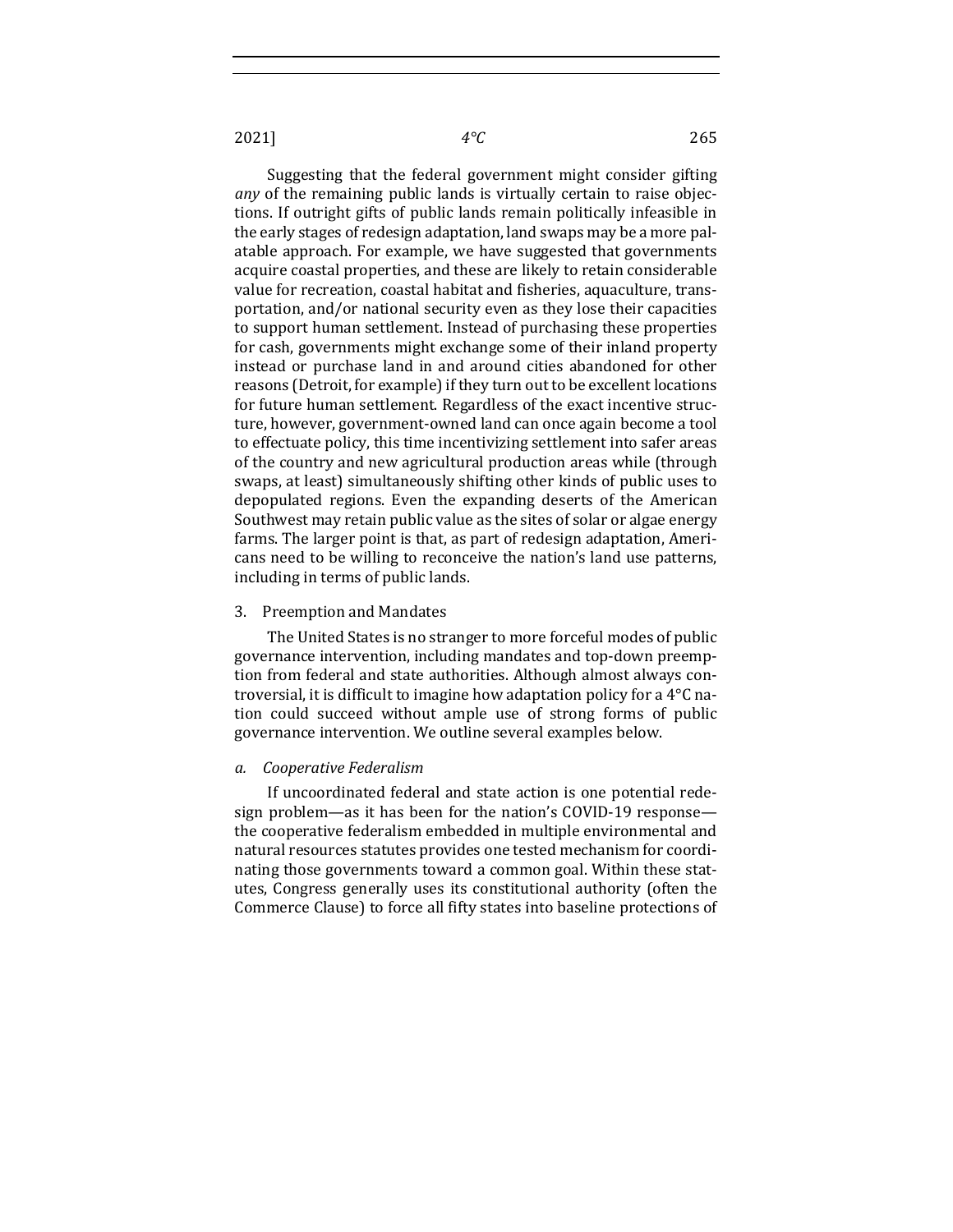environmental quality and human health, but it also leaves each state free to enact more stringent protections.<sup>378</sup>

Cooperative federalism for redesign adaptation might require a little heavier hand on Congress's part, essentially requiring that every state participate in redesign adaptation planning and management. For example, regarding outmigration states, Congress might create (or delegate authority to create) a "climate livability index" that incorporates objective standards for assessing when migration out of certain areas is, progressively, rational, warranted, recommended, or required. The federal government could then phase out key federal support mechanisms or phase in federal migration programs (like land swap offers or insurance buyout structures) at each stage, or both, while leaving each state free to create its own interim adaptation plans and programs. At the same time, Congress could create grants, technology transfers, and planning incentives to assist in-migration states in planning and building for anticipated arrivals of migrants, while still leaving each state considerable freedom to plan its own settlement patterns.

#### *b. Public Works Programs*

If the federal government is going to end up paying for a lot of the redesign adaptation infrastructure anyway, it might consider doing so through a public works program that both creates paying jobs and provides "future-proof" training to employees—that is, training in skills that are likely to remain employable throughout the nation's adaptation curve, like the building and operation of wind farms and solar farms, or agricultural adaptation training. The most obvious model for this massive federal public works program is President Franklin Delano Roosevelt's "alphabet soup" of programs during the Great Depression,<sup>379</sup> albeit with significantly more focused final aims. Notably, President Biden has already incorporated a Civilian Climate Corps and other employment measures in his Climate Change Executive Order.380

In an ideal world, the economic dislocation from COVID-19 would provide the excuse to start this process more or less immediately, in

<sup>378.</sup> *E.g.*, Clean Water Act, 33 U.S.C. § 1370.

<sup>379.</sup> For an overview of these programs, see *The New Deal: FDR's Alphabet Soup*, USHISTORY.ORG, https://www.ushistory.org/us/49e.asp [https://perma.cc/TCG6- F8W4].

<sup>380.</sup> BIDEN CLIMATE CHANGE E.O., *supra* note 265, at §§ 214-219.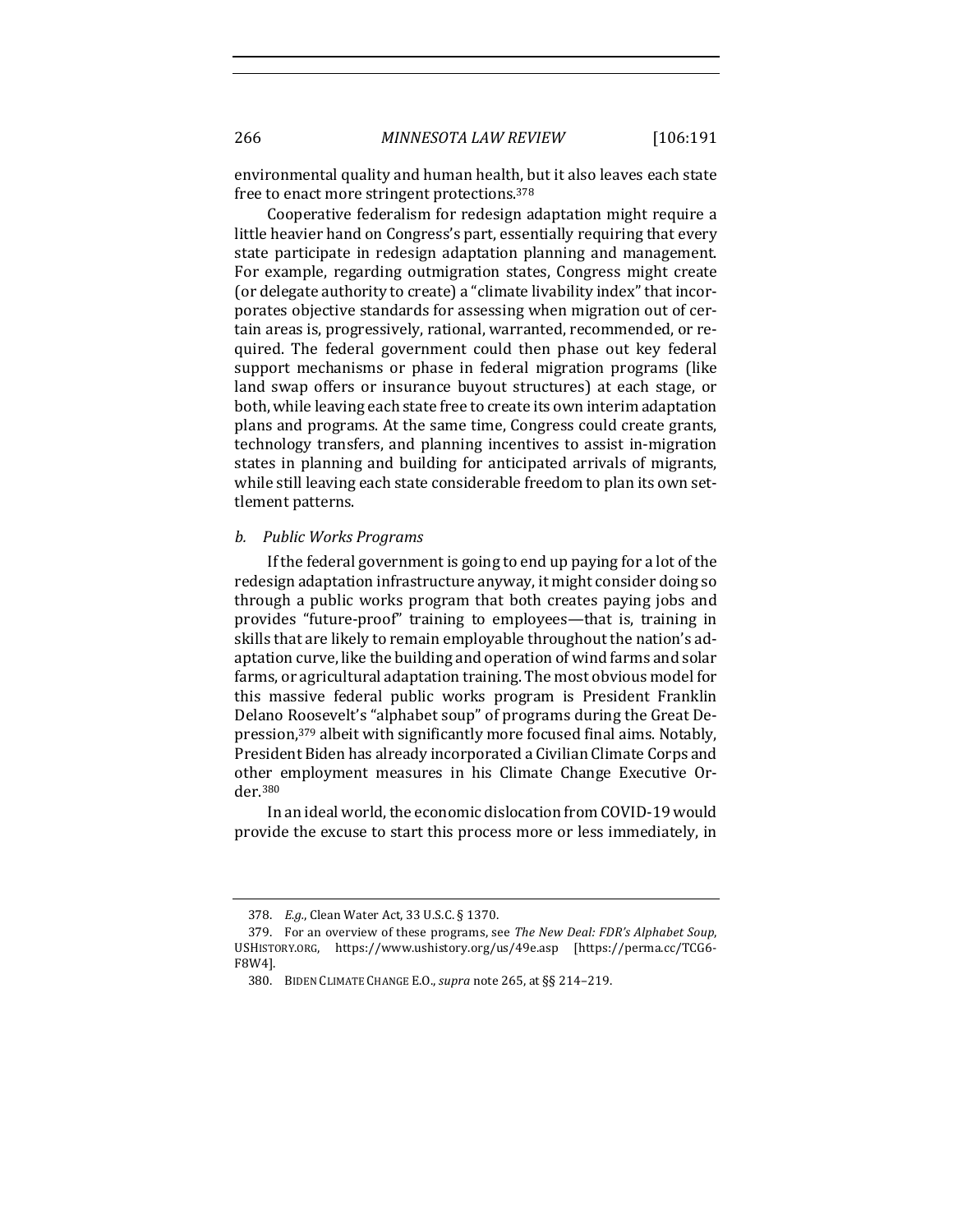concert with President Biden's infrastructure bill.<sup>381</sup> In particular, the climate change redesign alphabet soup could start with a focus on infrastructure. First steps would be to thoroughly assess existing infrastructure vulnerabilities to climate change, and then to start upgrading infrastructure capacity in the areas likely to support concentrated human settlement in the future. With a bit more planning, the federal government could create programs to start building the infrastructure necessary to decarbonize the energy system, especially in the areas most likely to support future concentrations of human population. In addition, the federal government could build on its existing authority under the Comprehensive Environmental Response, Compensation, and Liability Act  $(CERCLA)^{382}$  and other federal pollution statutes to anticipatorily clean up toxic hotspots, particularly along the coasts, in places where people are likely to live in the future, in areas where future agriculture is most likely to flourish, and along likely species and ecosystem migration routes. Reducing the nation's toxic burden and exposure is a good idea under any circumstances and could well help to avoid future adaptation delays (for example, agriculture can't shift locations until the ground is clean enough to grow food) and future environmental justice issues. New programs within the Department of Agriculture could encourage farmers and universities to start diversifying agricultural production and experimenting at commercial scale with climate-resilient crops, while Congress should simultaneously continue and probably intensify its current interest in promoting deepwater marine aquaculture,<sup>383</sup> albeit in more explicitly climate-ready and environmentally friendly directions.

### *c. Social Support Networks*

The migration scenario we envision will be disruptive. To avoid worsening rather than improving existing inequities, governments will probably need to expand social support networks, especially during nonlinear and cascade migration events. Fully portable health

<sup>381.</sup> *See, e.g.*, Jim Tankersley, Biden Details \$2 Trillion Plan to Rebuild Infrastructure *and Reshape the Economy*, N.Y. TIMES (July 27, 2021), https://www .nytimes.com/2021/03/31/business/economy/biden-infrastructure-plan.html [https://perma.cc/L7ES-T2CD].

<sup>382. 42</sup> U.S.C. §§ 9601-9675.

<sup>383.</sup> *Q&A with Aquaculture Policy Expert Kat Montgomery*, STRONGER AM. THROUGH SEAFOOD (Jan. 29, 2021), https://www.strongerthroughseafood.org/tipping-the -scales/2021/2/1/qampa-with-aquaculture-policy-expert-kat-montgomery [https:// perma.cc/9A2W-J38G].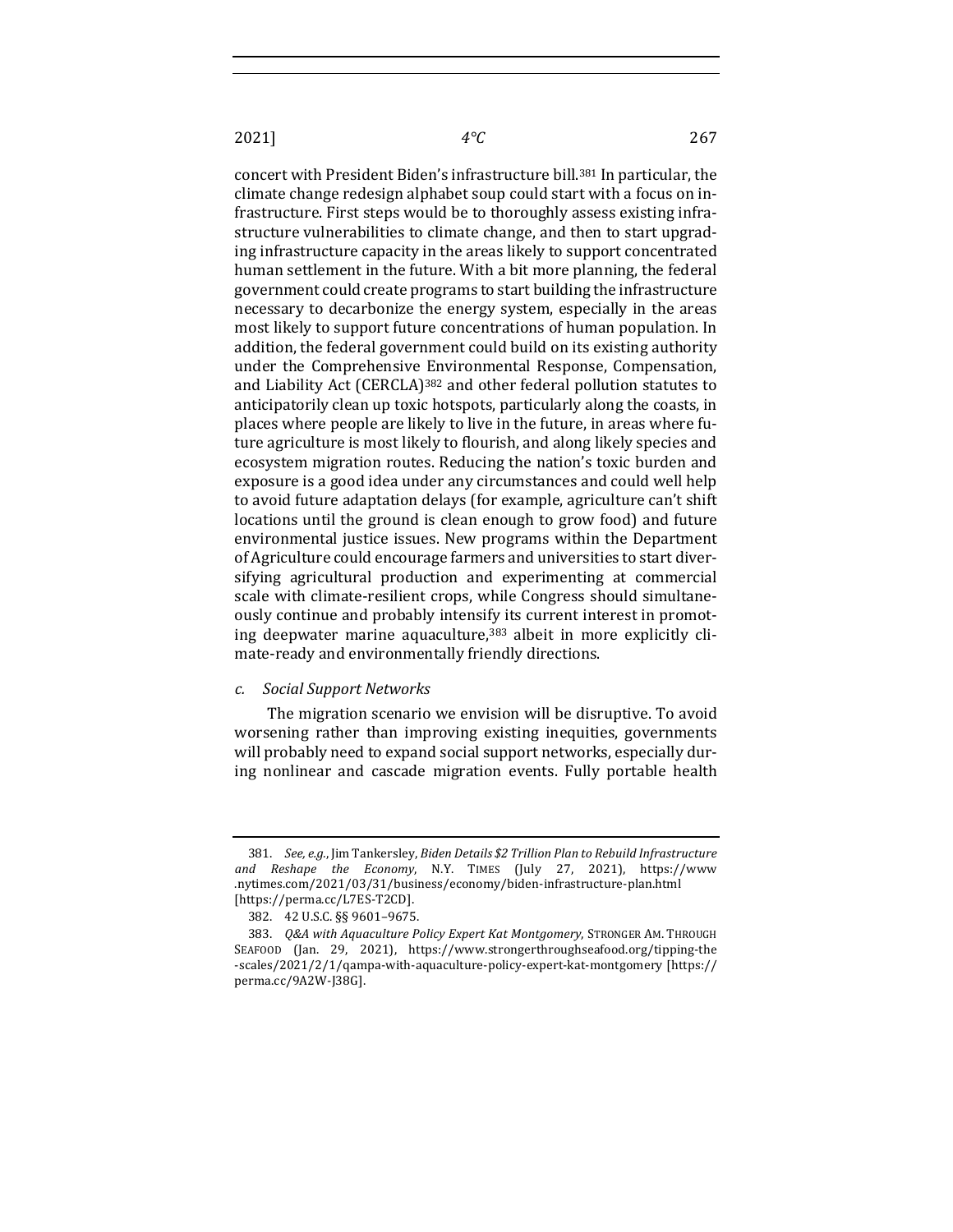coverage would be beneficial. Food rationing, like during World War  $II$ ,  $384$  may be necessary to ensure distributional equity and at least minimal food security. Personal migration financing may both become a new financial planning specialty, akin to retirement planning, and require substantial governmental underwriting, such as through substantially subsidized loans, individual assistance programs, and/or subsidized mass public transportation to new communities. As noted, retraining support and adult education will be helpful in transitioning displaced workers to new employment opportunities.

#### *d. National Economic Policy*

The federal government played a key leadership role in preparing the nation for World War II in terms of both preparedness and actual conversion of the country's industry to a wartime economy.<sup>385</sup> "Preparedness" described "the national project to ready for war by enlarging the military, strengthening certain allies such as Great Britain, and *above all converting America's industrial base to produce armaments* and other war materiel rather than civilian goods."<sup>386</sup> As two examples, merchant shipbuilding mobilized to build the wartime fleet, and-albeit with more resistance—automobile companies converted to aircraft manufacturing.<sup>387</sup> The economic conversion was matched, moreover, by a new wartime administrative bureaucracy.<sup>388</sup> A number of financial innovations, including taxes and war bonds, also contributed to the effort.<sup>389</sup>

Redesign adaptation will require a similar scale of economic and societal conversion, both of the World War II type and geographical. There are certainly constitutional issues that will arise if the government starts ordering people to move, just as there were constitutional challenges to the government's actions in World War II.<sup>390</sup> However,

<sup>384.</sup> Theien, *supra* note 307.

<sup>385.</sup> Christopher J. Tassava, *The American Economy During World War II*, EH.NET ENCYCLOPEDIA (Feb. 10, 2008), https://eh.net/encyclopedia/the-american-economy -during-world-war-ii [https://perma.cc/CM52-G8W5].

<sup>386.</sup> *Id.* (emphasis added).

<sup>387.</sup> *Id.*

<sup>388.</sup> *Id.*

<sup>389.</sup> *Id.*

<sup>390.</sup> These challenges took numerous forms, producing a range of Supreme Court decisions. Some of the decisions were regrettable and have since been overturned. *E.g.*, Korematsu v. United States, 323 U.S. 214, 217-19 (1944) (upholding the constitutionality of Japanese internment), abrogated by Trump v. Hawaii, 138 S. Ct. 2392, 2423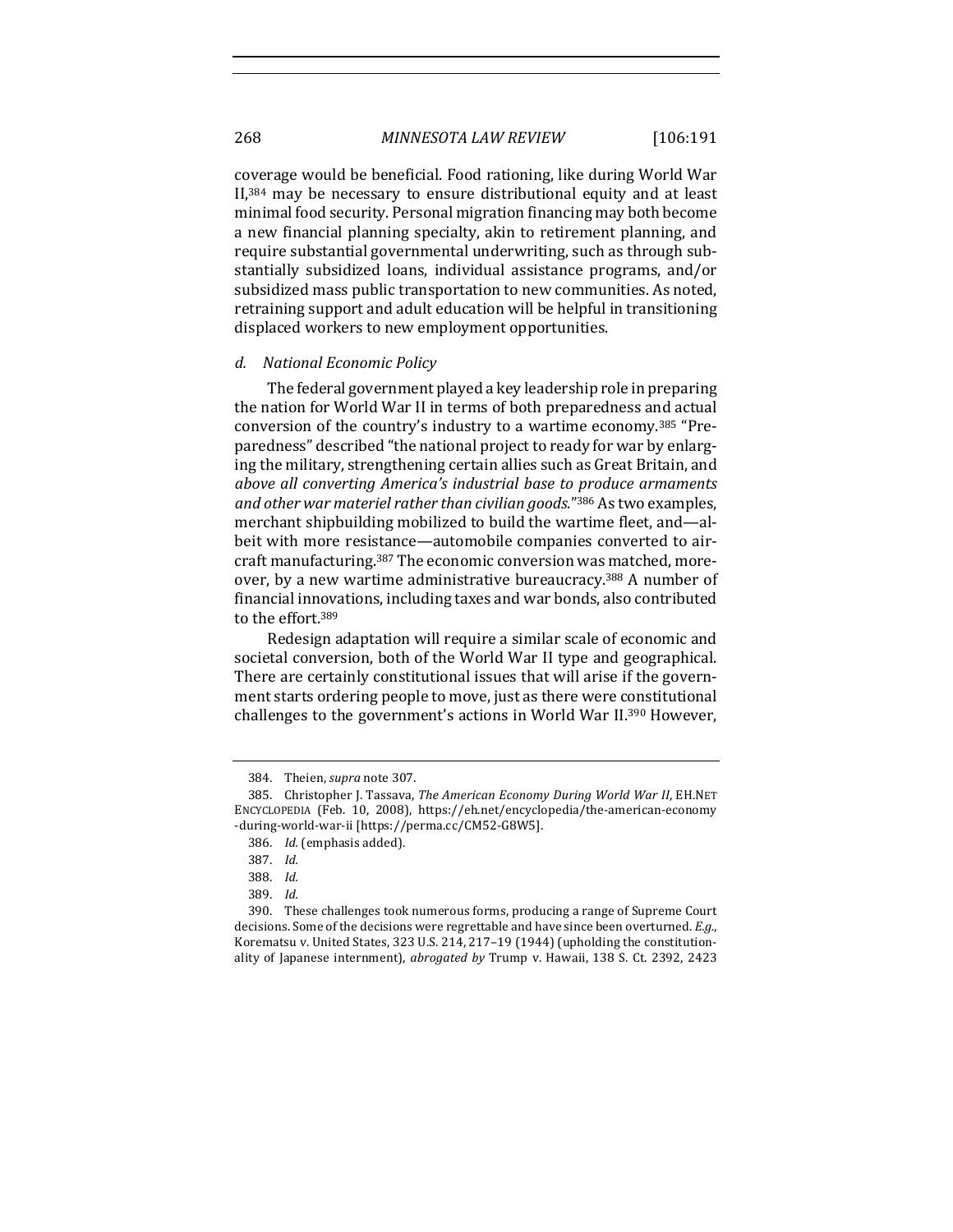there are also synergistic benefits for all involved in coordinating mass relocations of industries that we want to preserve, such as relocating Silicon Valley to Detroit. As in World War II, this scale of redesign is best coordinated from the national government.

# C. ANTICIPATORY GOVERNANCE: BUILDING FUTURE SCENARIOS FOR POLICY STRATEGY DESIGN

Perhaps the greatest governance challenge of redesign adaptation is that there will be no single mode of change—baseline, nonlinear, and cascade changes will be occurring simultaneously. Nor will a single mode of governance—laissez faire, planning and prodding, or preemption and mandates—be able to effectively engage that multimodal change dynamic across all the relevant variables. Anticipatory adaptation policy design, therefore, must anticipate both multi-modal change and multi-modal governance. The question is which governance strategy to aim at which mode of change. For that purpose, our vastly simplified models of three modes of change and three modes of governance produce a three-by-three matrix of intersection possibilities, as shown in Table 1. Obviously, the  $4^{\circ}$ C governance world will engage more than nine policy strategies, but the exercise of conceptualizing even a simplified matrix of change-governance mode intersections demonstrates the core process of anticipatory governance.

Anticipatory governance refers broadly to policies for "governing" in the present to adapt to or shape uncertain futures." $391$  It is a relatively new concept, practiced primarily in planning disciplines and in futures studies, such as science and technology and sociology of the future.<sup>392</sup> Anticipatory governance depends heavily on constructing multiple plausible future scenarios, embraces rather than denies high levels of uncertainty, and seeks adaptive policy implementation tools to respond to changing conditions and knowledge over time.<sup>393</sup> Although some legal scholars have incorporated anticipatory

<sup>(2018).</sup> Others remain unremarkable. See, e.g., Lichter v. United States, 334 U.S. 742, 783-84 (1948) (upholding the Renegotiating Act, which allowed the U.S. government to recover excess profits from war contracts against a nondelegation doctrine challenge).

<sup>391.</sup> Muiderman et al., *supra* note 22, at 1.

<sup>392.</sup> *Id.* at 5-6.

<sup>393.</sup> *Id.* at 3-10; see also 2021 NASEM GLOBAL CHANGE RESEARCH REPORT, supra note 168, at 49-52 (providing a description of scenario-based approaches to climate change research).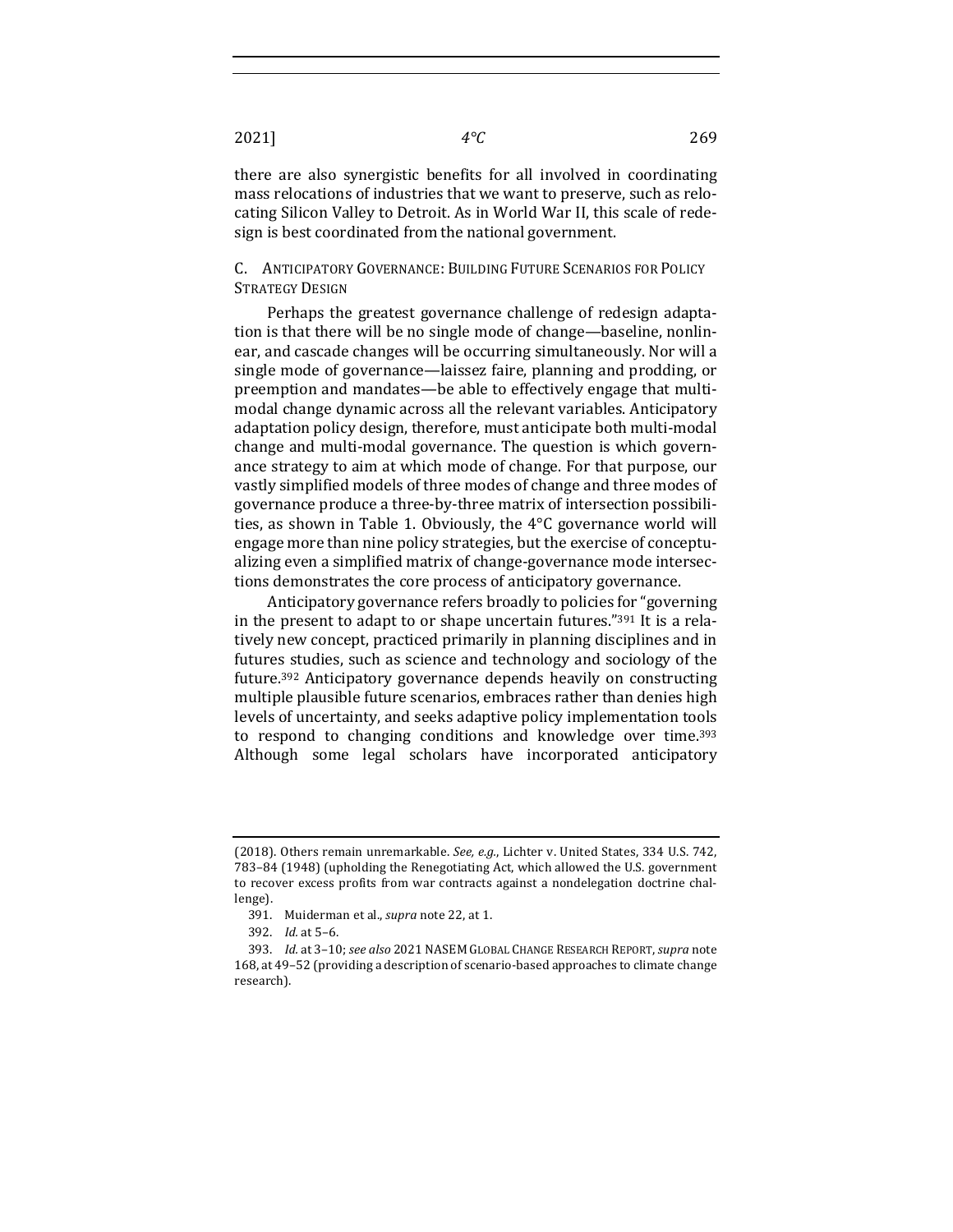governance into law and policy for emerging technologies,<sup>394</sup> only a few have connected it to climate change adaptation policy.<sup>395</sup>

We do not here attempt to plumb the depths of adaptive governance theory for each of the nine policy strategy design intersections in Table 1, which the two of us do not have the collective expertise to even attempt. Instead, we present this broad overview to make our central point, developed in the next section, that beginning a datadriven multi-disciplinary research and planning initiative is the critical first step.<sup>396</sup> A model like ours, or something like it, can help focus such an initiative by establishing rudimentary scenarios upon which to guide research and build more detail and refinement towards policy design.

For example, although laissez-faire, market-based responses may be capable of managing baseline changes such as gradual incorporation of new building materials for greater insulation, cascade change events such as the collapse of regional water supply will likely overwhelm that governance mode. Conversely, while the strong-arm of federal preemption may be required to manage the effects of such a cascade event, ensuring the orderly movement of people and infrastructure to avoid replicating another Dust Bowl, it may be overkill to use it to manage baseline changes.

That, however, is a very high-level overview of a very simple model of the coming national governance challenges. Undoubtedly, more sophisticated and subtle blends of policy instruments are possible allowing for more effective and fine-tuned governance responses to a spectrum of change mode mixes occurring at different places and among different subcultures of the U.S. population. As one example, looking just at human migration, the Gulf Coast (sea-level rise and storms), Arizona (heat waves), and Great Lakes states (in-migration) could be dominated by cascade change while the rest of the West is dominated by drought-driven nonlinear change and transitional zones plod along at what still looks mostly like baseline change. That

396. For what we consider to be the most thoughtful argument for applying anticipatory governance to climate change adaptation, see Vervoort & Gupta, *supra* note 22.

<sup>394.</sup> Millie M. Georgiadis & Margaret Ryznar, *Regulating What Has Yet to Be Created: An Introduction*, 98 TEX. L. REV. ONLINE 71 (2019); Albert C. Lin, *Technology Assessment 2.0: Revamping Our Approach to Emerging Technologies*, 76 BROOK. L. REV. 1309 (2011).

<sup>395.</sup> Indeed, we could identify only one law journal article mentioning anticipatory governance for climate change adaptation in any substantive manner, doing so in a larger and very comprehensive survey of anticipatory governance in various urban policy settings. *See* Edward W. De Barbieri, *Urban Anticipatory Governance*, 46 FLA. ST. U. L. REV. 75, 102–06 (2018).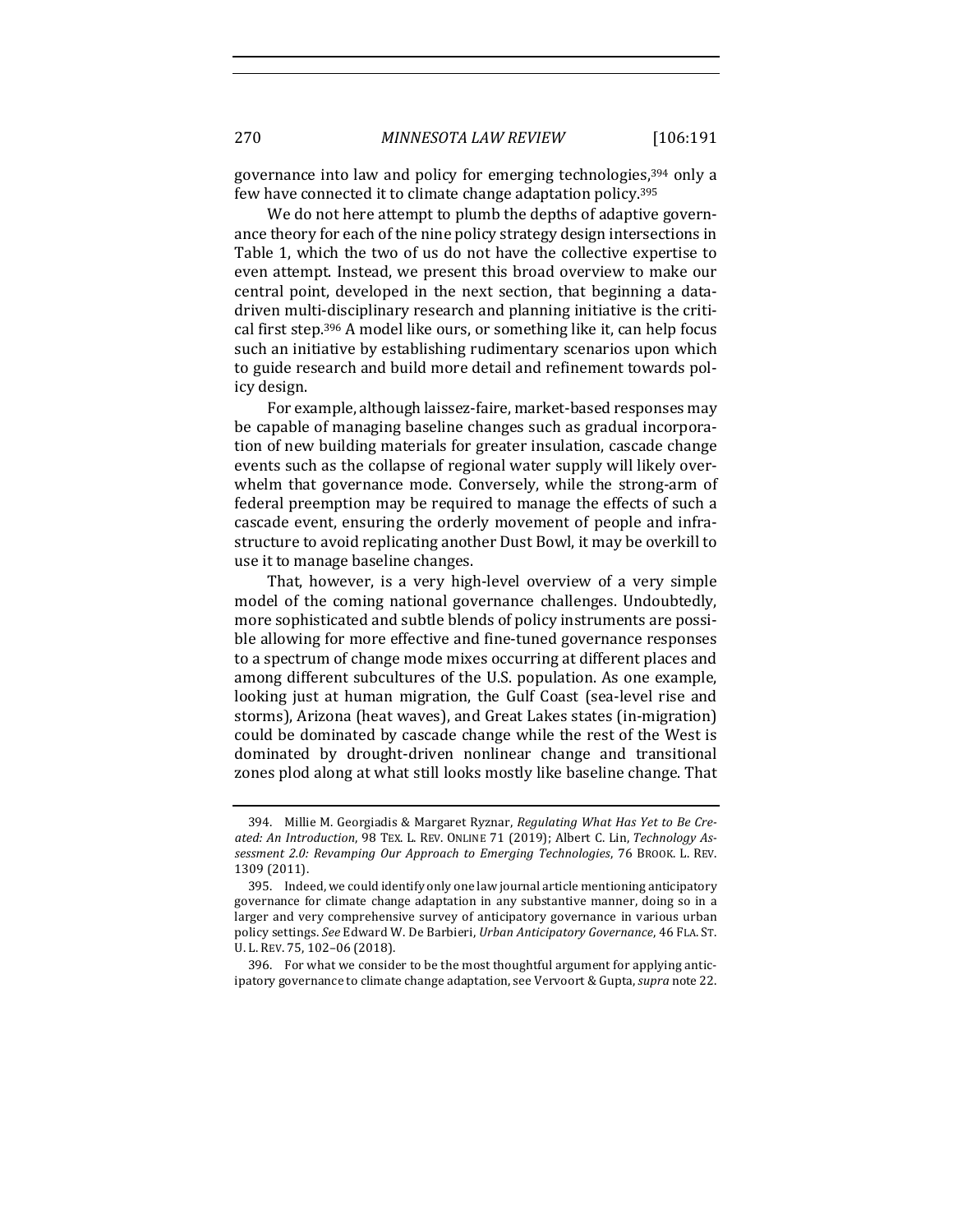is only one of hundreds of possible national scenarios that anticipatory governance could consider. Far more information and deliberation will be needed before governments at any level can confidently craft governance instruments that assemble the best tools to respond to the particular mix of change modalities they are most likely to face—as well as the governance mechanisms to evolve those assem*blages as the mix of change modes evolves*. Table 1 provides illustrations of the kinds of high-level change-governance modal assessments that will need to occur—assessments that will require far more detail and refinement before they can be translated into concrete law and policy for anticipatory adaptation governance.

|                           | Tuole 11 Chunge Mouel<br><b>Laissez Faire</b>                                                                                                                                                                       | <b>Planning and</b>                                                                                                                                                                                                                                                                                               | Preemption and                                                                                                                                                                                                                                                      |
|---------------------------|---------------------------------------------------------------------------------------------------------------------------------------------------------------------------------------------------------------------|-------------------------------------------------------------------------------------------------------------------------------------------------------------------------------------------------------------------------------------------------------------------------------------------------------------------|---------------------------------------------------------------------------------------------------------------------------------------------------------------------------------------------------------------------------------------------------------------------|
|                           |                                                                                                                                                                                                                     | Prodding                                                                                                                                                                                                                                                                                                          | <b>Mandates</b>                                                                                                                                                                                                                                                     |
| <b>Baseline</b><br>linear | Potentially effec-<br>tive in most cir-<br>cumstances but<br>would still bene-<br>fit from coordi-<br>nation and/or<br>agreed adapta-<br>tion goals so that<br>ad hoc policies<br>still work toward<br>common ends. | Serves an educa-<br>tional function<br>and allows for the<br>building of legiti-<br>macy and public<br>consensus; al-<br>lows equity<br>measures to be<br>put in place early<br>to incentivize the<br>most vulnerable<br>to improve their<br>positions; allows<br>early adopters to<br>prove the ad-<br>vantages. | Probably overkill<br>until the trickle of<br>changes build up<br>over the longer<br>term, such as the<br>eventual aban-<br>donment of<br>southern and<br>coastal cities.                                                                                            |
| <b>Nonlinear</b>          | Inadequate, be-<br>cause ad hoc and<br>market policies<br>are likely to pro-<br>duce uncoordi-<br>nated and even<br>contradictory lo-<br>cal, state, or re-<br>gional responses.                                    | Necessary to co-<br>ordinate adapta-<br>tion responses,<br>promote equity,<br>and minimize<br>conflicts; pre-<br>serves some vol-<br>untariness in in-<br>dividual<br>response; pro-<br>vides mass incen-<br>tives to induce in-<br>dividuals and<br>sectors to follow<br>preferred adapta-<br>tion pathways.     | Increasingly nec-<br>essary in regions<br>where nonlinear<br>change occurs on<br>a large scale; pre-<br>cautionary<br>measures pro-<br>vide warning of<br>future adaptation<br>requirements and<br>increase motiva-<br>tion to engage<br>early with the<br>"prods." |

**Table 1. Change Mode and Governance Mode Intersections.**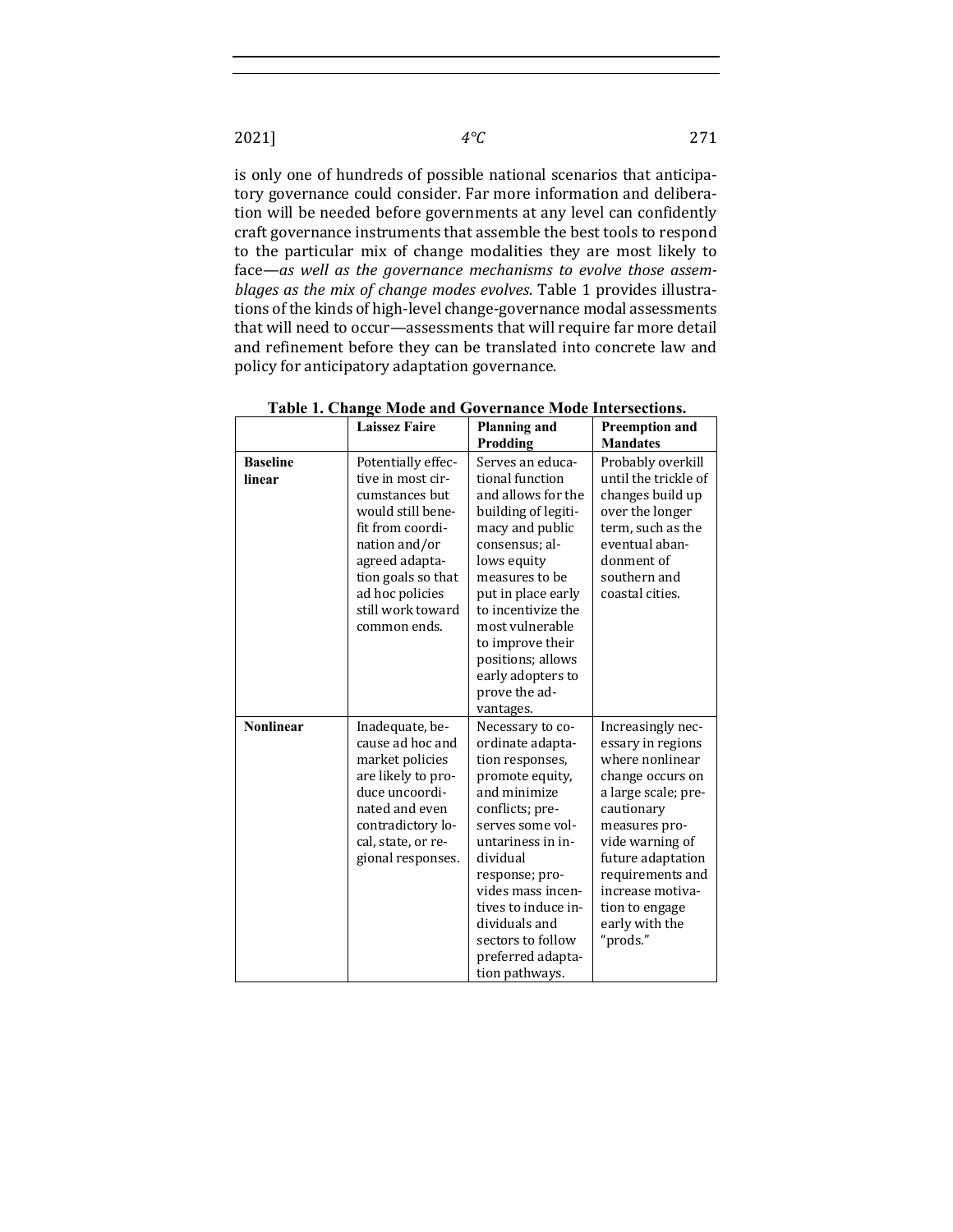272 *MINNESOTA LAW REVIEW* [106:191

**Cascades** Potentially disastrous, because changes are occurring too rapidly, too transformatively, and on too large a scale for adaptation to occur equitably without significant government intervention and Incentives aligned with the overall adaptation redesign can still help to motivate and incentivize certain groups of individuals and entities to engage in redesign adaptation semi-voluntarily. Necessary, because at this point transformative change is happening so fast and on such a large scale that far more centralized control is necessary to achieve redesign adaptation equitably and rela-

Two important points can be derived from this simplified exercise. First, state and local governments deploying the Three Rs of adaptation policy—resist, resilience, and retreat—are unlikely to achieve sufficiently coordinated or strategic policies to manage even these nine change-governance modal intersections, especially nonlinear and cascade change forces needing large-scale prescriptive governance responses. Redesign policies will be needed, and anticipatory redesign governance needs to occur within a national policy framework.<sup>397</sup> Second, adaptation planning at all government scales must explicitly build nonlinear and cascade change into adaptation plans. Behaving as if in situ climate proofing is plausible for every locality, and that out-migration and in-migration and what follows from them will not eventually take place at large scales, is not only unrealistic but also irresponsible. The next section presents our proposal for how to begin.

oversight.

## D. AN INITIAL STEP: CREATING A NATIONAL FORESIGHT SYSTEM FOR 4°C ADAPTATION PLANNING

Even if it were certain that average global warming will reach  $4^{\circ}C$ by the end of this century, high degrees of uncertainty remain regarding what that means for the United States. Part II outlined broad biophysical patterns of change,<sup>398</sup> many of which are expected to lead to

tively peacefully.

<sup>397.</sup> Some U.S. cities have used techniques of anticipatory governance in connection with climate change adaptation infrastructure planning, but, as with all local climate adaptation plans to date, the focus has been on using the Three Rs for in situ adaptation. *See* Quay, *supra* note 22, at 499-505 (presenting case studies of Denver, New York, and Phoenix).

<sup>398.</sup> *See supra Part II.*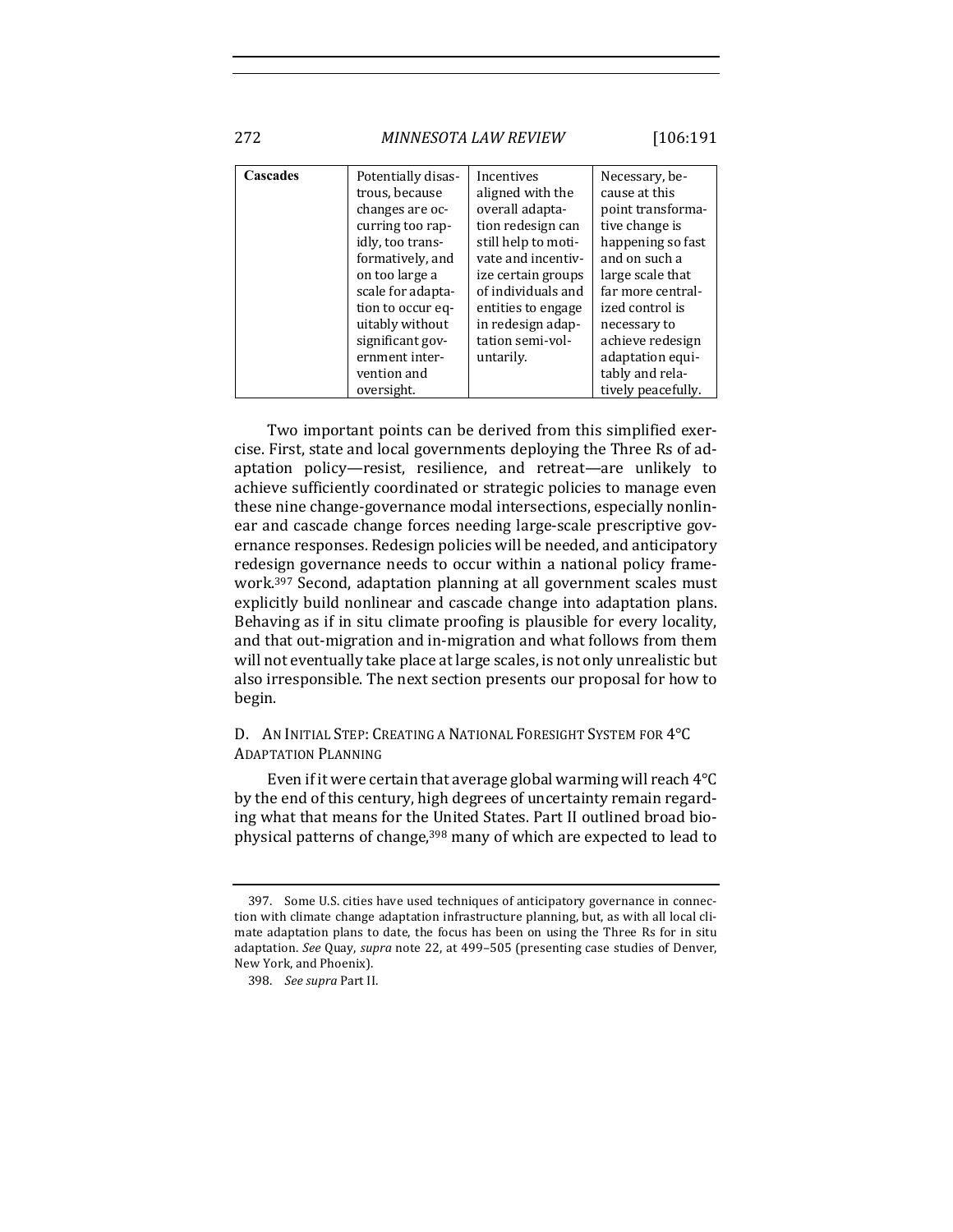(or require) movement of domestic population and infrastructure. But how much movement, when, and to where? What are the impacts on regions experiencing out-migration and in-migration? In short, what future do we anticipate in the planning?

To address questions like these, anticipatory governance begins with a future scenarios analysis designed to inform flexibility in planning and governance to allow adjustment to multiple possible realities.<sup>399</sup> Anticipatory governance accepts that some aspects of the future are not knowable and builds that reality into planning.<sup>400</sup> It is "a mode of decision-making that perpetually scans the horizon" in order to develop a data-driven "foresight system," integrate that foresight into policy-making, and use feedback to assess and adjust policy implementation.<sup>401</sup> Importantly, the future scenarios are "immediately used to test in-progress government policies and plans in order to ensure robustness in the face of future uncertainty."402 That is where adaptation governance for a  $4^{\circ}$ C nation must begin, and governance institutions must get used to testing, learning, and adjusting as the warming unfolds.

As discussed in Part III, climate change adaptation planning has not vet anticipated the need for redesign when in situ adaptation becomes untenable, $403$  but the forces of change requiring redesign will transpire at all scales of planning, from local to international. It is not enough to model the impacts of climate change; models of how humans respond to those impacts are needed to gain a complete picture of how to govern redesign adaptation. Therefore, to support planning and governance design at all of these scales, we propose that the federal government construct a robust national foresight system as the first step in anticipatory governance for redesign adaptation.

To be effective, such a national foresight system must fully embrace a future 4°C world. It must be broadly multi-disciplinary, uniting

<sup>399.</sup> Silva Serrao-Neuman, Ben P. Harman & Darryl Low Choy, The Role of Anticipatory Governance in Local Climate Adaptation: Observations from Australia, 28 J. PLAN. PRAC. & RSCH. 440, 440 (2013). Notably, even just at the retreat stage, "engaging in bold, long-term visioning of adaptation futures to help stakeholders identify which aspects of the present should be preserved and which should be actively changed" is an important activity. Mach & Siders, *supra* note 39, at 1296. It becomes even more important at the redesign stage.

<sup>400.</sup> Quay, *supra* note 22, at 498.

<sup>401.</sup> Stefano Maffei, Francesco Leoni & Beatrice Villari, *Data-Driven Anticipatory Governance. Emerging Scenarios in Data for Policy Studies*, 3 POL'Y DESIGN & PRAC. 123, 125 (2020).

<sup>402.</sup> Vervoort & Gupta, *supra* note 22, at 108.

<sup>403.</sup> *See supra* Part III.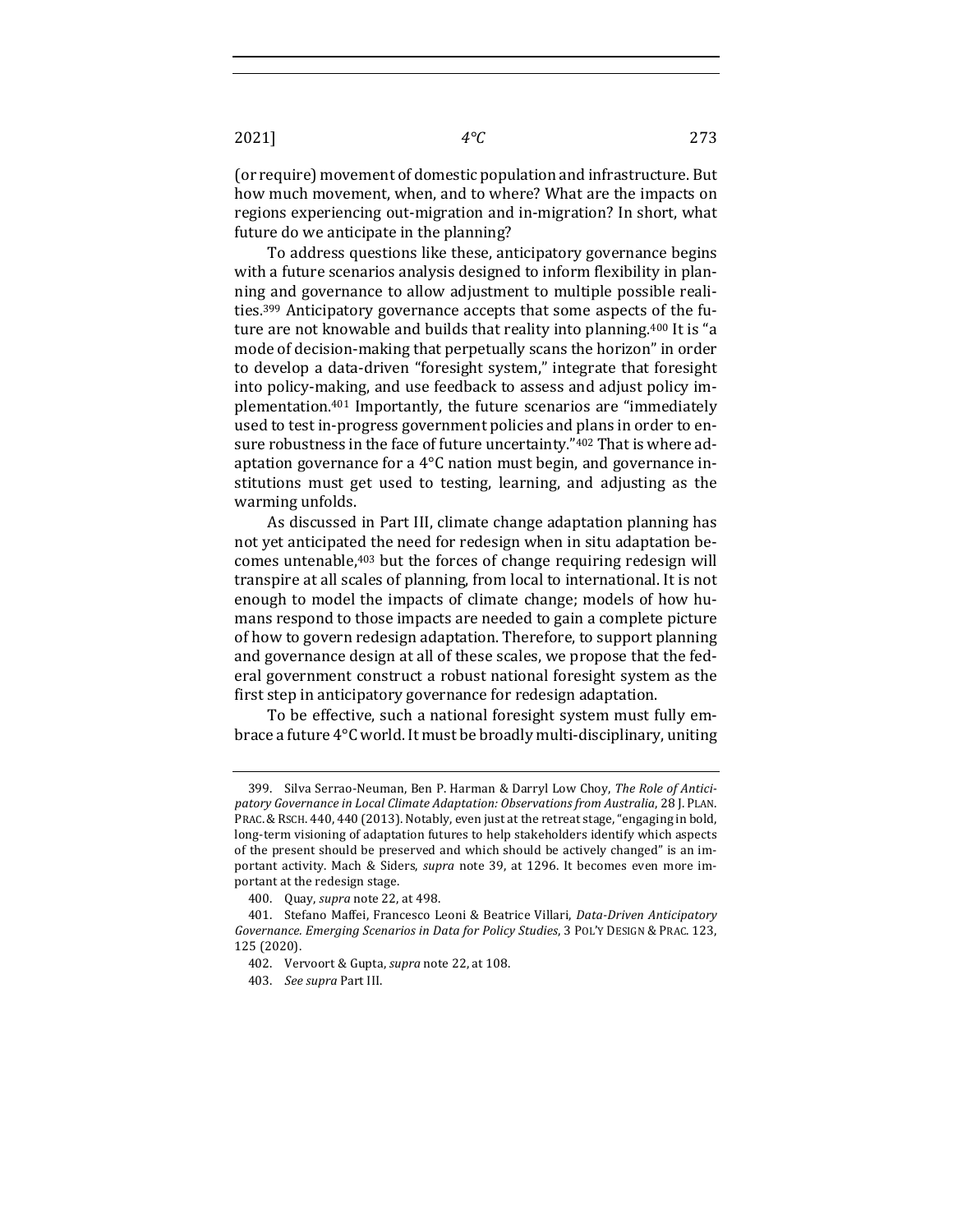climate scientists predicting climate impacts with anthropologists predicting human responses with technologists developing the predictive analytics they and the other represented disciplines will use. To give it gravitas and credence, particularly given it would be delivering mostly unpleasant news, we propose that the research be anchored and directed through a new or expanded science-based research bureau or service within the federal government, akin to the U.S. Geological Survey, rather than as a multi-agency task force between existing agencies sending representatives to periodic meetings.<sup>404</sup> The work product cannot be a splashy task-force report, destined to collect headlines followed by dust, but rather a continuous

Research and coordination are needed to better understand: (1) the efficacy of adaptation practices implemented at local, state, federal, and tribal scales, and applied by industry and other actors; (2) what additional efforts are needed, today and in the future; (3) current and projected economic and social consequences of policy choices; (4) the processes of decision-making to manage synergies and tradeoffs over multiple scales; and (5) synergies and trade-offs between different adaptation and mitigation options.

<sup>404.</sup> As we were completing this Article, the National Academies of Science, Engineering, and Medicine published its report advising the U.S. Global Change Research Program (USGCRP) on how to shape its research program for the next ten years. 2021 NASEM GLOBAL CHANGE RESEARCH REPORT, *supra* note 168. NASEM's advice mirrors ours in several respects. For example, NASEM advised that the USGCRP:

center their next decadal plan, and the resulting priorities and activities, using an integrated [sic] riskframing approach—that is, one that considers the risks to human and natural systems posed by climate change, and when appropriate, climate change together with other global changes. The committee also recommends focusing on and communicating the vulnerabilities and capacities of exposed systems and how these could shift over time, taking into account the multiple interconnections of projected changes, responses, and effects in human and natural systems.

*Id.* at 3. This emphasis on scenario-building is similar to what we advocate. Moreover, NASEM emphasized the importance of interdisciplinary research and insights, as we do, noting, for example, that "[a]dvances in fundamental and applied Earth system science over the next decade will be significantly more useful and useable by increased integration of natural and social sciences, improving the balance among physical climate research, ecosystems research, and human systems research." *Id.* at 5. We also largely agree with NASEM's assessment of adaptation research needs:

*Id.* at 6. Finally, we applaud and similarly emphasize NASEM's focus on equity and social justice. *Id.* at 7.

Nevertheless, NASEM's recommendations encompass a shorter time horizon than ours and remain focused on state and local adaptation efforts. *Id.* at 2-3, 7. In addition, by federal statute, the USGCRP coordinates the research of other mission-driven federal agencies, *id.* at 4-5, and hence does not necessarily embrace either the significant interdisciplinary and transdisciplinary insights we advocate nor the independence from specific resource-focused goals that we consider critical to the new agency or thinktank that we envision.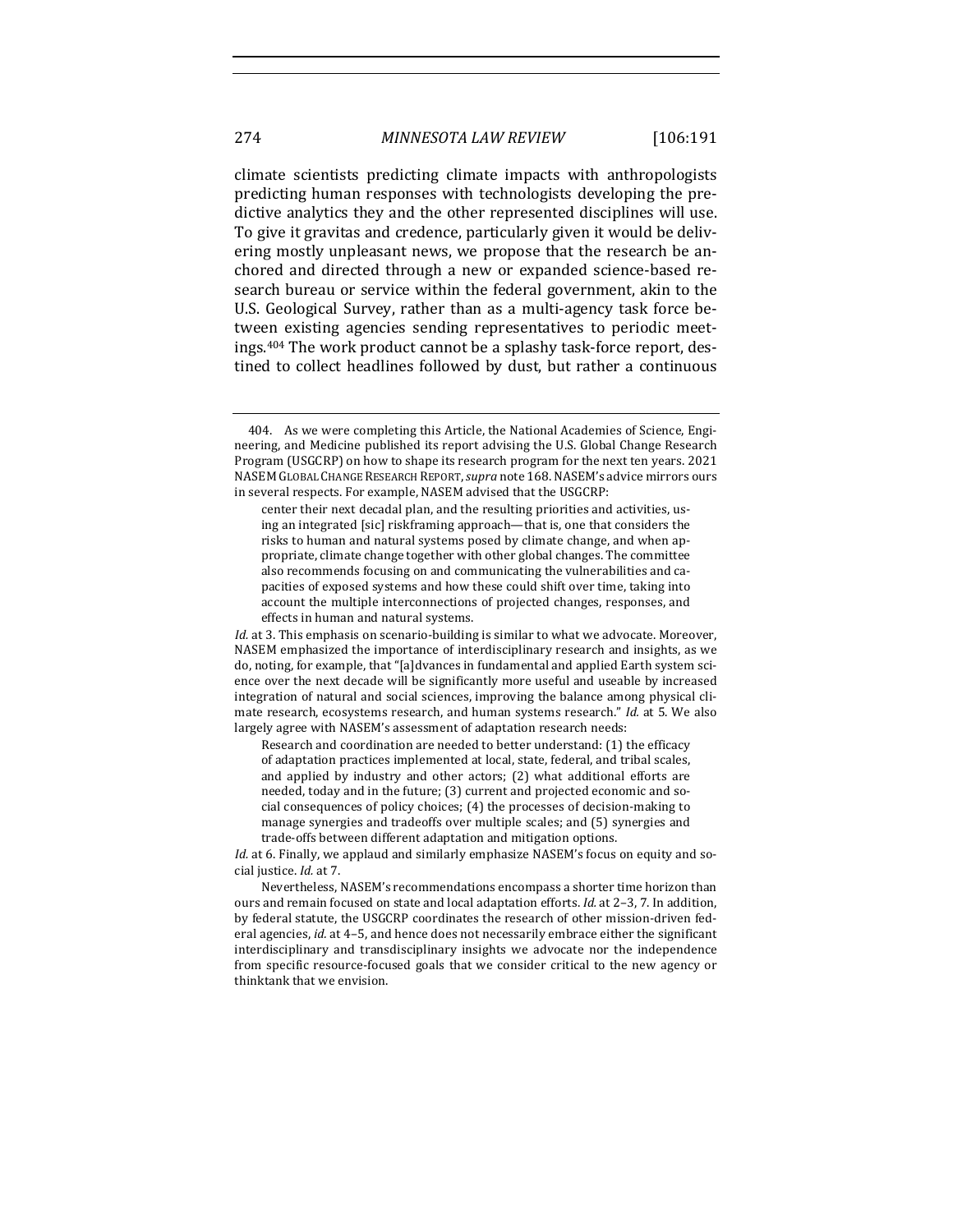and rigorous development and dissemination of foresight for redesign adaptation.

To some extent, our proposal resurrects the spirit behind the National Climate Service Act of 2009, which would have established a bureau within NOAA to study the impacts of climate change and "support development of adaptation and response plans by Federal agencies, State, local, and tribal governments, the private sector, and the public."<sup>405</sup> However, our proposal differs in three key respects. First, our proposed new bureau would not create models of climate change impacts. It would be a consumer of them, using their findings to inform the development of future scenarios of redesign adaptation that incorporate models of human responses to the projected impacts. Second, its work product would end at scenario building. From there, other public and private institutions, including federal, state, and local legislatures and agencies developing and supporting adaptation policies, would use the scenarios to begin to build redesign adaptation policies. Third, the sole focus of the new bureau would be on the "beyond  $2^{\circ}C$ " world and the need it presents for redesign adaptation. The merits of a consolidated, comprehensive climate service were debated in connection with the 2009 proposal.<sup>406</sup> We take no position on that issue; instead, our proposal, in essence, is to create a "beyond  $2^{\circ}C$ " think tank devoted exclusively to anticipating redesign adaptation. In short, the bureau would consume climate impact models that other scientific research entities develop, using them to produce science-based redesign adaptation models for use by policy-making entities.<sup>407</sup>

Although our proposed foresight research bureau would be a science-oriented agency designed to produce scenario-based research for use by policy-makers, to accomplish its mission its scope of science would necessarily extend beyond biophysical sciences to include social sciences such as demography, economics, sociology, and 

<sup>405.</sup> National Climate Service Act of 2009, H.R. 2407, 111th Cong. (2009).

<sup>406.</sup> *See* U.S. GOV'T ACCOUNTABILITY OFF., GAO-10-113, CLIMATE CHANGE ADAPTION: STRATEGIC FEDERAL PLANNING COULD HELP GOVERNMENT OFFICIALS MAKE MORE INFORMED DECISIONS 3, 51-3 (2009).

<sup>407.</sup> Within the anticipatory governance literature, foresight initiatives are depicted along a spectrum from neutral expert-driven modeling of plausible futures to more democratic processes with public participation in the design of desired futures. See Muiderman et al., *supra* note 22. Given how radically different and unpleasant conditions will be beyond  $2^{\circ}$ C, we believe it is critical to rely on science-based, expertdriven modeling of redesign adaptation scenarios and options. The scenarios this foresight initiative produces over time then can be used to develop redesign adaptation policies, which presumably will involve public participatory processes.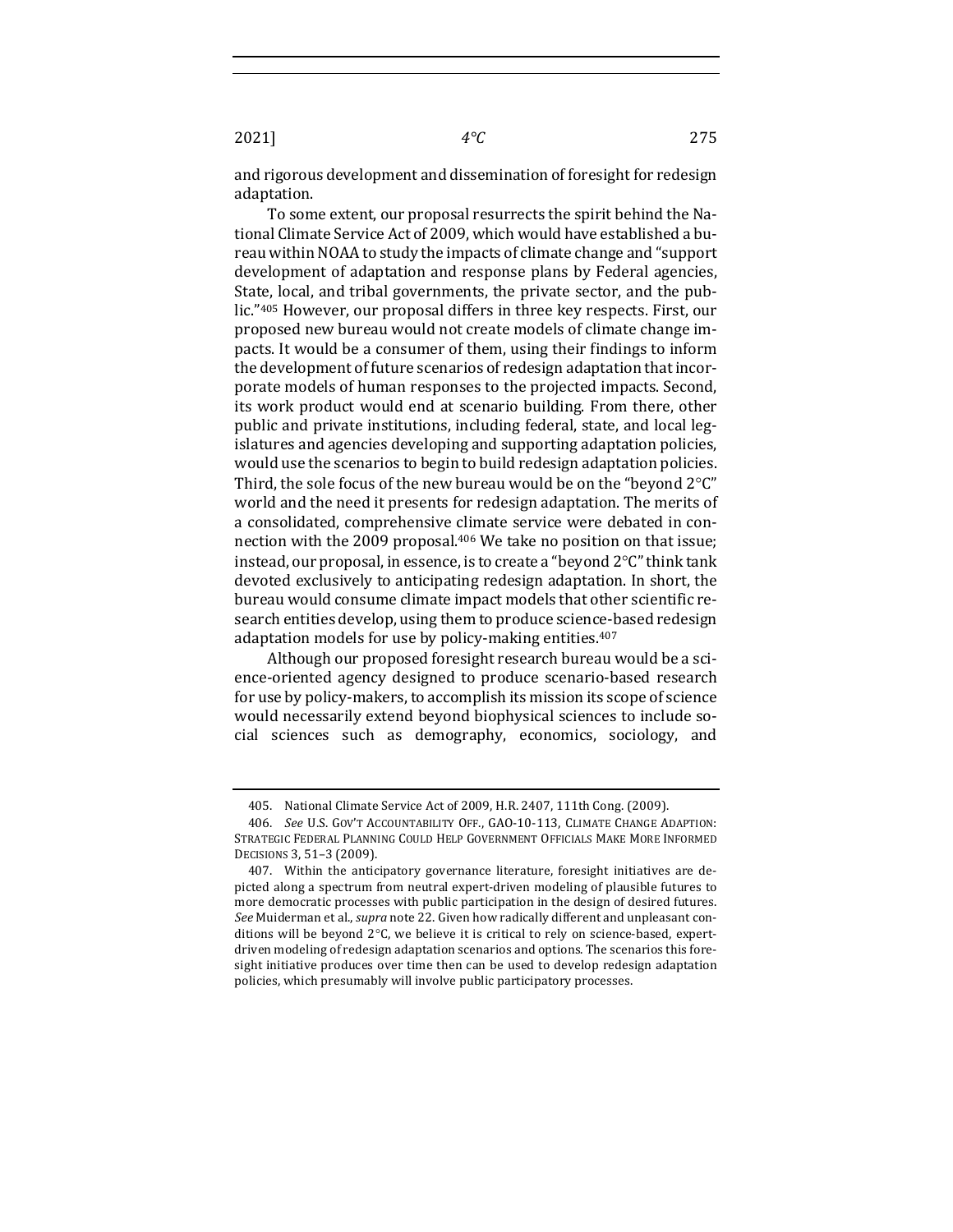psychology.<sup>408</sup> Ideally, moreover, people with policy experience would also be key members of the research community, helping to shape the questions asked and research done so that both are immediately policy-relevant. It will also be essential that the research initiative ask uncomfortable questions, such as which areas should begin to prepare for substantial out-migration, and explore scenarios that would not be tolerated under current policy preferences, such as repurposing public lands for new human settlements.<sup>409</sup>

This foresight system initiative thus would address a broad array of questions relevant to the next step in anticipatory governance namely, integrating the foresight into policy-making. Representative examples include:

- Which regions are most likely to experience extreme conditions of heat, saltwater intrusion, storm, drought, flood, and other climate impacts, and which the least?
- What are plausible social-technological-ecological system cascade failure scenarios for areas experiencing the most extreme effects?
	- $\circ$  What do population demographics and other socioeconomic conditions suggest in terms of demand for out-migration opportunities?
	- $\circ$  Where can migrants go? Of areas experiencing the least effects, which are most amendable to in-migration, agricultural development, migration corridors and new habitat, energy production, and other needed land uses?
- What infrastructure will be required for human and agricultural relocations?
- How do the various scenarios hold up under financial and other social system stress testing?
- What technological developments can influence flows of migration and infrastructure relocation?

<sup>408.</sup> Consistent with this theme, the National Academy of Sciences has recently advised that, while continued research on physics and biogeochemistry of the climate system is essential, climate change research "could evolve to approach global change research differently in the coming decades, stressing that the largest risks expected will likely arise from the interactions of multiple systems, such as the food-energy-water nexus in the context of a changing climate. In addition, the report stresses that effective responses will arise from integration of social and natural sciences." 2021 NASEM *Global Change Research Report*,*supra* note 168.

<sup>409.</sup> *See* Owley, *supra* note 44.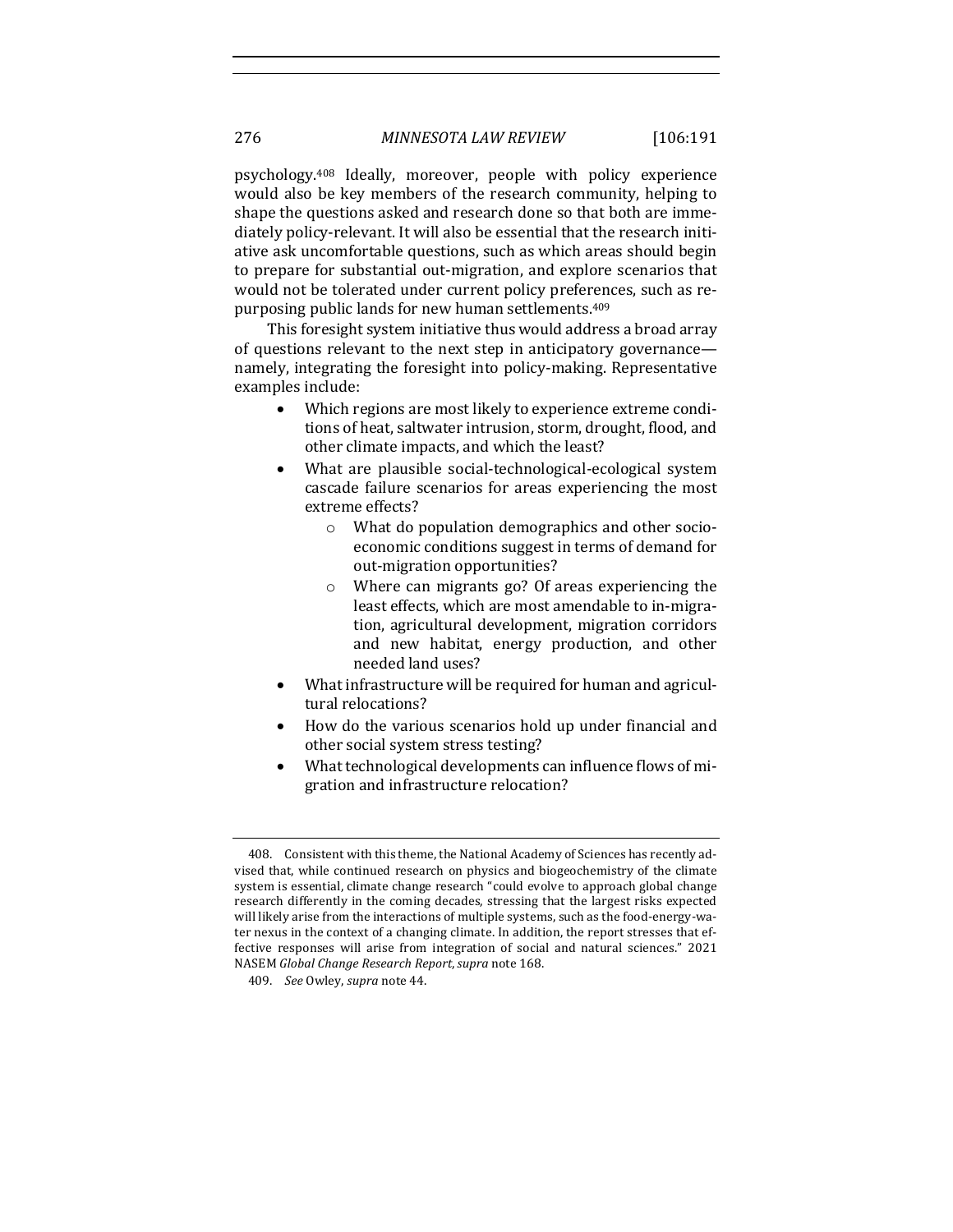- What are potential uses of abandoned areas?
- What are potential uses of federal public lands to accommodate redesign, including the possibility of using them as new population centers?
- What are projected species migrations, and how?

This list is far from exhaustive. Indeed, the objective of the initiative would be to construct and continuously refine as close to "whole world" future scenarios as possible, as unpleasant as they may be.

There is no way to put lipstick on the  $4^{\circ}$ C pig. To anticipate how to manage redesign adaptation in the "beyond  $2^{\circ}C''$  world, it will be essential for the new research bureau to abandon the assumption that adaptation will occur primarily in situ through resist, resilience, and retreat strategies.<sup>410</sup> Instead, it will need to build scenarios of national-scale social and economic responses that are not constrained by existing policy limits, and it must not be punished for doing so.

What policy-makers and the public do with the scenarios is a different story. In that respect, although in the previous section we suggested broad governance implications for different change modes,<sup>411</sup> we go no further in this Article than to urge creation of this national foresight system. Based on what experts believe they know now, summarized in Part II, a significantly warming United States will experience multiple disruptions at a variety of scales. $412$  Our nation can choose to go into that future blind and unprepared, or it can go into that future with foresight and adaptive planning, having made many of the difficult governance decisions in advance. Given the high probability that our future is a  $4^{\circ}$ C world, the two of us choose foresight and adaptive planning over winging it.

### CONCLUSION

We fully expect critics will cast us as prophets of exaggerated doom and gloom. However, we are simply the bearers of the bad news science is producing,<sup>413</sup> translating it into a governance scenario that

<sup>410.</sup> *See* Quay, *supra* note 22, at 499–505.

<sup>411.</sup> *See supra Part IV.D.* 

<sup>412.</sup> *See supra* Part II.

<sup>413.</sup> Indeed, throughout the writing and editing of this Article, the flow of bad news from science never ceased. Not a week went by without the publication of one or more new peer-reviewed scientific studies further supporting the likelihood of a "beyond 2°C world" and further describing its radical impacts on the environment and human society.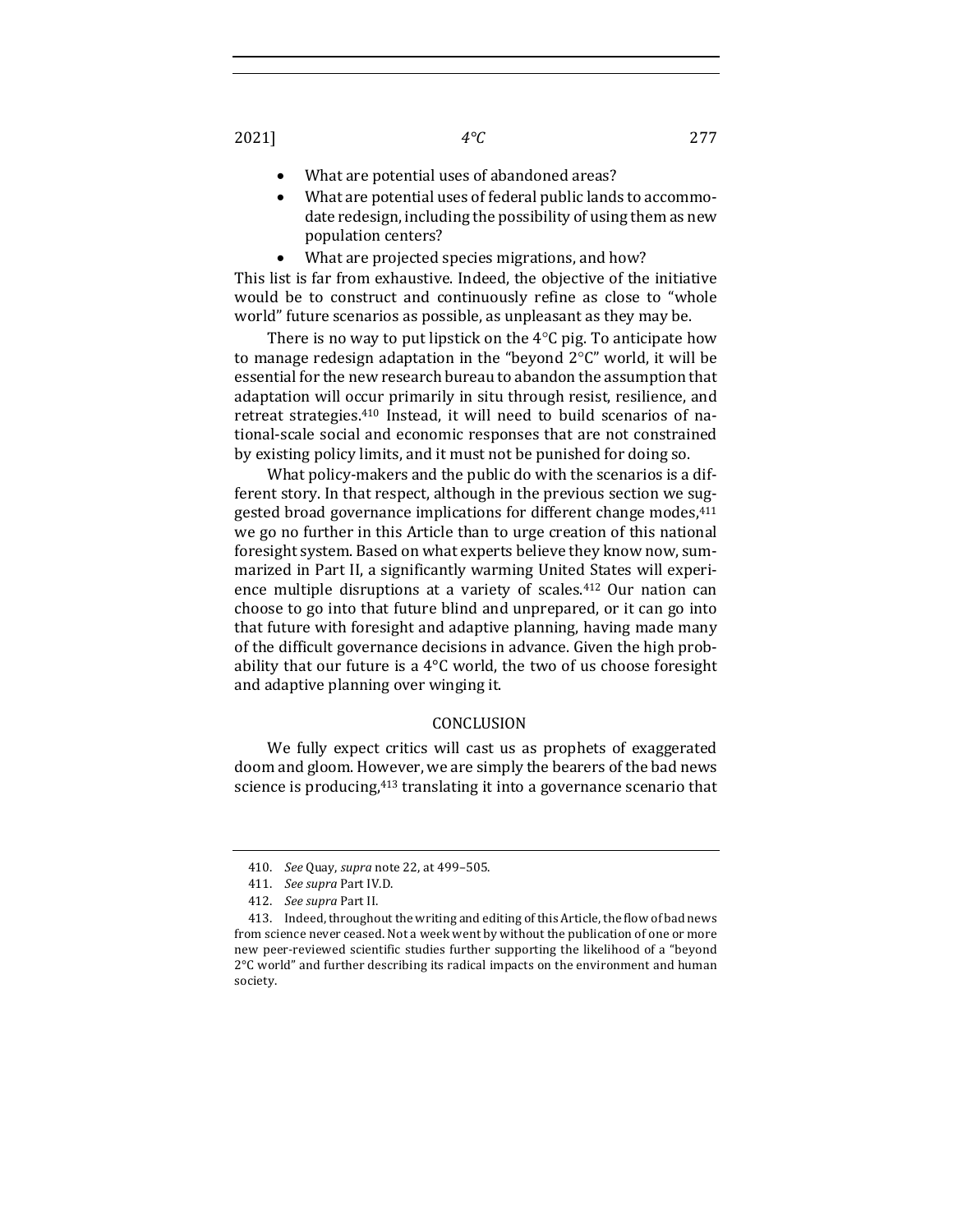seems more than plausible once one considers how different, and how horrible, a  $4^{\circ}$ C world looks compared to the one we live in today.

Other critics might fully accept our depiction of the 4°C future and the governance challenges it poses, but scoff at the idea that our nation could actually put together a plan and then follow it when conditions begin to unravel. They could point to our nation's handling of the coronavirus pandemic as Exhibit 1.<sup>414</sup> But that misses the point. We are not proposing a plan "for later," when the world moves past  $2^{\circ}C$  of warming, but rather a starting action to put anticipatory redesign adaptation measures into place. The time to start building national redesign adaptation foresight is now.

We now come full circle to what motivated this project—our concern that climate change will lead to a tipping point in our nation's governance. Recent experience justifies our concern.

Americans overestimate the resilience of our democracy to our peril. Notably, martial law—essentially, the conversion of a democratic regime to an authoritarian one—was raised as a possibility during the coronavirus pandemic<sup>415</sup> and could certainly become a governance strategy to cope with a  $4^{\circ}$ C world. The storming of the U.S. Capitol

<sup>414.</sup> President George W. Bush aggressively pursued federal pandemic planning starting in 2005. See Pandemic Flu: Preparing and Protecting Against Avian Influenza, WHITE HOUSE ARCHIVES, https://georgewbush-whitehouse.archives.gov/infocus/pandemicflu [https://perma.cc/9H5M-DQ6X]. The Centers for Disease Control and Prevention (CDC) began developing national influenza pandemic strategy plans, including recommending measures such as school closings and face masks. *See generally* CTRS. FOR DISEASE CONTROL, INTERIM PRE-PANDEMIC PLANNING GUIDANCE: COMMUNITY STRATEGY FOR PANDEMIC INFLUENZA MITIGATION IN THE UNITED STATES-EARLY, TARGETED, LAYERED USE OF NONPHARMACEUTICAL INTERVENTIONS (2007). A CDC website collecting planning documents it and other federal agencies developed, some dating to 2005 and others as recent as 2017, went dormant in June 2017. See National Pandemic Strategy, CTRS. FOR DISEASE CONTROL, https://www.cdc.gov/flu/pandemic-resources/national -strategy/index.html [https://perma.cc/YTU3-Z725] (showing last page review as June 15, 2017). For an engaging political history, see Dan Diamond, *Inside America's 2-Decade Failure to Prepare for Coronavirus*, POLITICO (Apr. 11, 2020), https://www .politico.com/news/magazine/2020/04/11/america-two-decade-failure-prepare -coronavirus-179574 [https://perma.cc/529J-3VX9].

<sup>415.</sup> E.g., Sarah Sicard, *Will Coronavirus Lead to Martial Law?*, MIL. TIMES (Mar. 17, 2020), https://www.militarytimes.com/news/your-military/2020/03/17/will -coronavirus-lead-to-martial-law [https://perma.cc/YP9G-HKX8]; False Claim: U.S. *Coronavirus Response "Slowly Introducing" Martial Law*, REUTERS (Apr. 14, 2020), https://www.reuters.com/article/uk-factcheck-coronavirus-introducing-mar/false -claim-u-s-coronavirus-response-slowly-introducing-martial-law-idUSKCN21W250 [https://perma.cc/8Y8L-VMV7]; Joseph Nunn, *Can the President Declare Martial Law in Response to Coronavirus?*, BRENNAN CTR. FOR JUST. (Apr. 16, 2020), https://www.brennancenter.org/our-work/analysis-opinion/can-president-declaremartial-law-response-coronavirus [https://perma.cc/W78B-KYBR].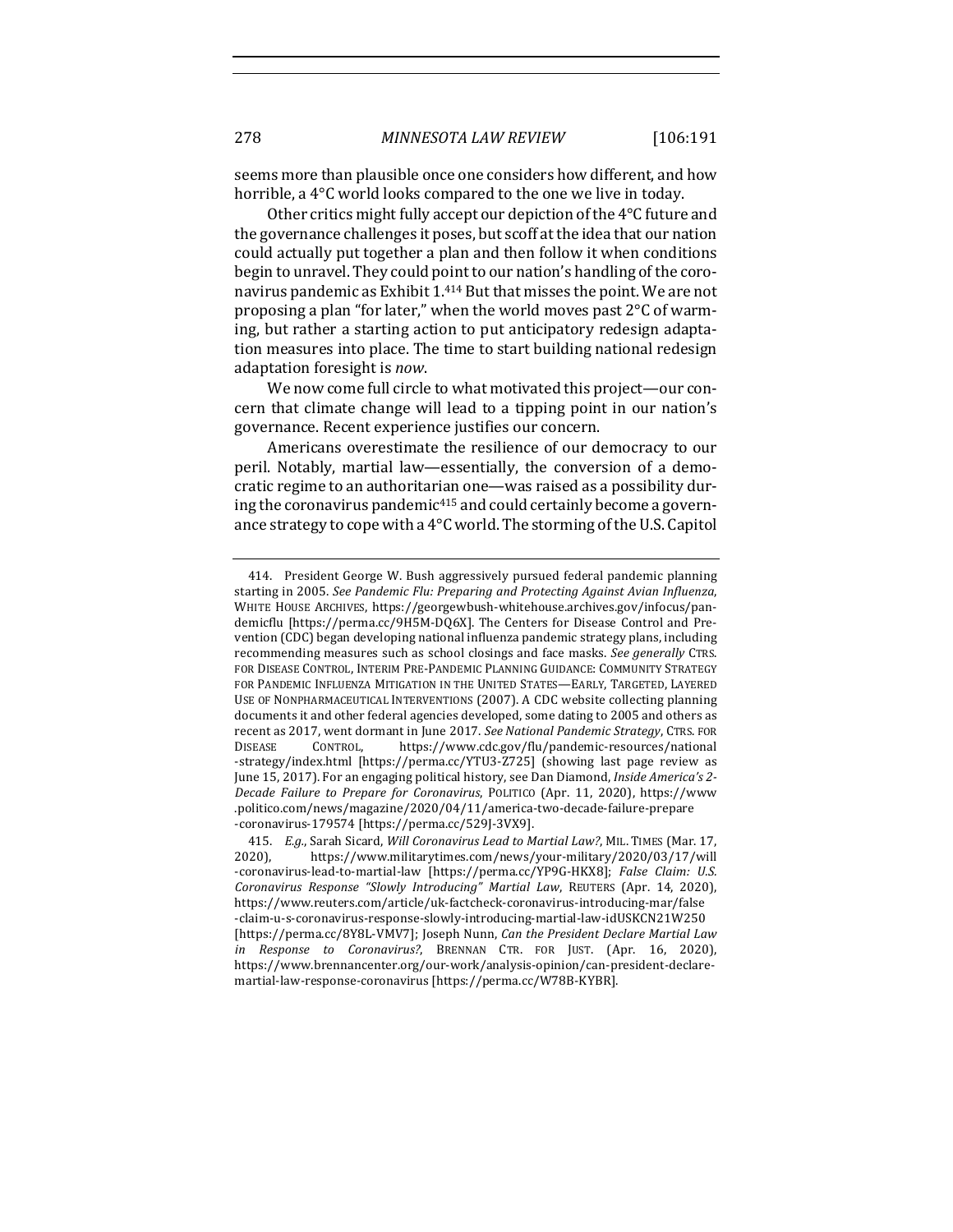on January 6, 2021, as Congress tallied Electoral College votes, provides stark evidence that social and governance tipping points ("flash points") exist even in the United States, allowing the previously unthinkable to become reality in a matter of hours.<sup>416</sup> Magnifying this discomforting truth, a  $4^{\circ}$ C world has the potential to push the United States (and much of the world) all the way back to tribalism as the basic mode of governance, $417$  hints of which also surfaced during the pandemic.418

Scholars and politicians alike could debate endlessly the amount and variety of cultural, social, political, and economic fracture lines in

<sup>416.</sup> Indeed, in media portrayals, the siege on the Capitol evidenced at least two kinds of tipping points. The first was the conversion of a peaceful protest into a violent riot. *E.g.*, Tom Costello, 55 Charges So Far from Capitol Riot, One Suspect had 11 Molotov *Cocktails*, NBC NEWS: JAN. 7 HIGHLIGHTS & ANALYSIS OF UNREST IN WASH., D.C. (Jan. 7, 2021), https://www.nbcnews.com/politics/congress/live-blog/2021-01-06 -congress-electoral-vote-count-n1253179/ncrd1253367 [https://perma.cc/HXB3- YP96]. The second was the effect the siege had on many Trump supporters, especially Republican lawmakers who had intended to protest the election results in several states. *E.g.*, Amy Klobuchar, Siege of Capitol a "Tipping Point" for Those Who Have Stood *by Trump*, CBS NEWS (April 7, 2021), https://www.cbsnews .com/news/amy-klobuchar-reacts-to-siege-of-capitol-by-trump-supporters [https:// perma.cc/M3PJ-SFYE].

<sup>417.</sup> For example, concern is growing that "in the era of social media and partisan news outlets, America's differences have become dangerously tribal, fueled by a culture of outrage and taking offense." Stephen Hawkins, Daniel Yudkin, Míriam Juan-Torres & Tim Dixon, *Hidden Tribes: A Study of America's Polarized Landscape*, MORE IN COMMON 4 (2018), https://hiddentribes.us/media/qfpekz4g/hidden\_tribes\_report. pdf [https://perma.cc/7X4R-NAUP]; see alsoGlobal Warming's Six Americas, YALE PRO-GRAM ON CLIMATE CHANGE COMMC'N, https://climatecommunication.yale.edu/about/projects/global-warmings-six-americas [https://perma.cc/E5HM-BZS7]; Amy Chua & Jed Rubenfeld, *The Threat of Tribalism*,

ATLANTIC (Oct. 2018), https://www.theatlantic.com/magazine/archive/ 2018/10/the-threat-of-tribalism/568342 [https://perma.cc/ZT9V-9AFU]. *See gener*ally COLIN WOODARD, AMERICAN NATIONS: A HISTORY OF THE ELEVEN RIVAL REGIONAL CUL-TURES OF NORTH AMERICA (2012).

<sup>418.</sup> Although allegiances to tribes may have helped us survive up until this point in human history, it may be having the exact opposite effect today. As one commentator observed, "[t]here seems to be a difference in the way we are responding to the COVID-19 pandemic depending on the tribe (friends, church groups, news feeds and TV networks) we have aligned ourselves with." Thomas Pagano, Tribalism in a Time of *COVID-19*, CITIZEN TIMES (April 16, 2020), https://www.citizen-times.com/story/ opinion/2020/04/16/coronavirus-nc-tribalism-time-covid-19-opinion/5135096002 [https://perma.cc/6G8C-PDNH]; see also Yuval Levine, *Tribalism Comes for Pandemic Science*, NEW ATLANTIS (June 5, 2020), https://www.thenewatlantis.com/ publications/tribalism-comes-for-pandemic-science [https://perma.cc/SE3A-X5B6]; Sarah Lahm, *Midwest Dispatch: Republican Tribalism Won't Protect Us from the Pandemic*, PROGRESSIVE (Nov. 17, 2020), https://progressive.org/dispatches/republican -tribalism-wont-protect-pandemic-lahm-201117 [https://perma.cc/D7QJ-HBEH].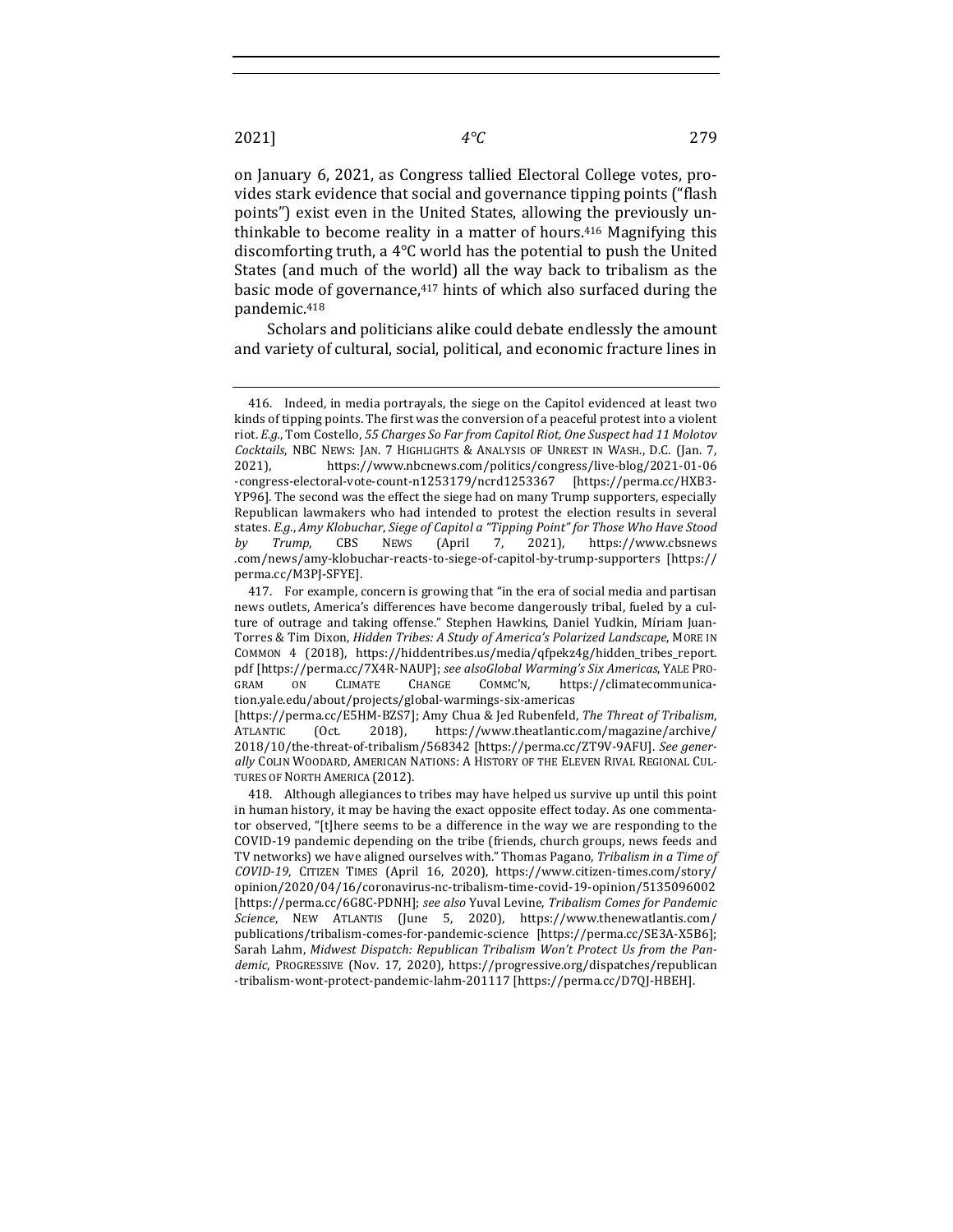the United States (and other nations) $419$  and the relative importance of each to climate change adaptation. The more important point here, as the coronavirus pandemic deftly demonstrated,<sup>420</sup> is that different regions of the United States "instinctively" react to new crises differently. Climate change will likely complicate these already divisive instincts further by posing different adaptation challenges in different regions, some of which are more familiar to those populations (such as drought in the Southwest) than are others (such as mass migration, collapse of basic infrastructure like drinking water and sewage systems, or water-borne disease).

Even well functioning democratic governance systems will need to adapt in order to manage a  $4^{\circ}$ C world effectively, and the United States' current default to an extreme version of individualistic democracy will not serve us well. Our democracy focuses on preserving individual choice, ensuring broad participation in governance at all levels for all decisions, and protection of private property, often at the expense of public values. $421$  The cost of such individualism can be (and often has been) a lack of comprehensive and coordinated economic and social planning at almost any scale, from communities to the nation as a whole.<sup>422</sup> Indeed, responses to the coronavirus epidemic in the United States exposed many of the weaknesses of this governance

<sup>419.</sup> For a sweeping discussion of the perilous state of democracy in the United States, see SANFORD LEVINSON & JACK M. BALKIN, DEMOCRACY AND DYSFUNCTION (2019).

<sup>420.</sup> *E.g.*, Tucker Doherty, Victoria Guida, Bianca Quilantan & Gabrielle Wanneh, *Which States Had the Best Pandemic Response?*, POLITICO (Oct. 15, 2020), https://www.politico.com/news/2020/10/14/best-state-responses-to-pandemic -429376 [https://perma.cc/B5HZ-6G84]. 

<sup>421.</sup> Constitutional takings and standing limitations on environmental protection provide two obvious examples at the federal level. For discussion of takings limitations, see generally, for example, Beckett G. Cantley, *Environmental Preservation and* the Fifth Amendment: The Use and Limits of Conservation Easements by Regulatory Taking and Eminent Domain, 20 HASTINGS W. NW. J. ENV'T L. & POL'Y 215 (2014); ROBERT MELTZ, DWIGHT H. MARRIEN & RICHARD M. FRANK, THE TAKINGS ISSUE: CONSTITUTIONAL LIM-ITS ON LAND USE CONTROL AND ENVIRONMENTAL REGULATION (1999). For discussions of standing limitations, see generally, for example, Jeffrey T. Hammons, *Public Interest* Standing and Judicial Review of Environmental Matters: A Comparative Approach, 41 COLUM. J. ENV'T L. 515 (2016); Robin Kundis Craig, *Removing "the Cloak of a Standing* Inquiry": Pollution Regulation, Public Health, and Private Risk in the Injury-in-Fact Analysis, 29 CARDOZO L. REV. 149 (2007); Jeffrey W. Ring & Andrew F. Behrend, *Using Plain*tiff Motivation to Limit Standing: An Inappropriate Attempt to Short-Circuit Environ*mental Citizen Suits*, 8 J. ENV'T L. & LITIG. 345 (1994).

<sup>422.</sup> Notably, a nation's commitment to individualism appears to be related to its susceptibility to disease outbreaks. See Serge Morand & Bruno A. Walther, Individualistic Values Are Related to an Increase in the Outbreaks of Infectious Diseases and Zoon*otic Diseases*, ScI. REPS., Mar. 1, 2018, at 1.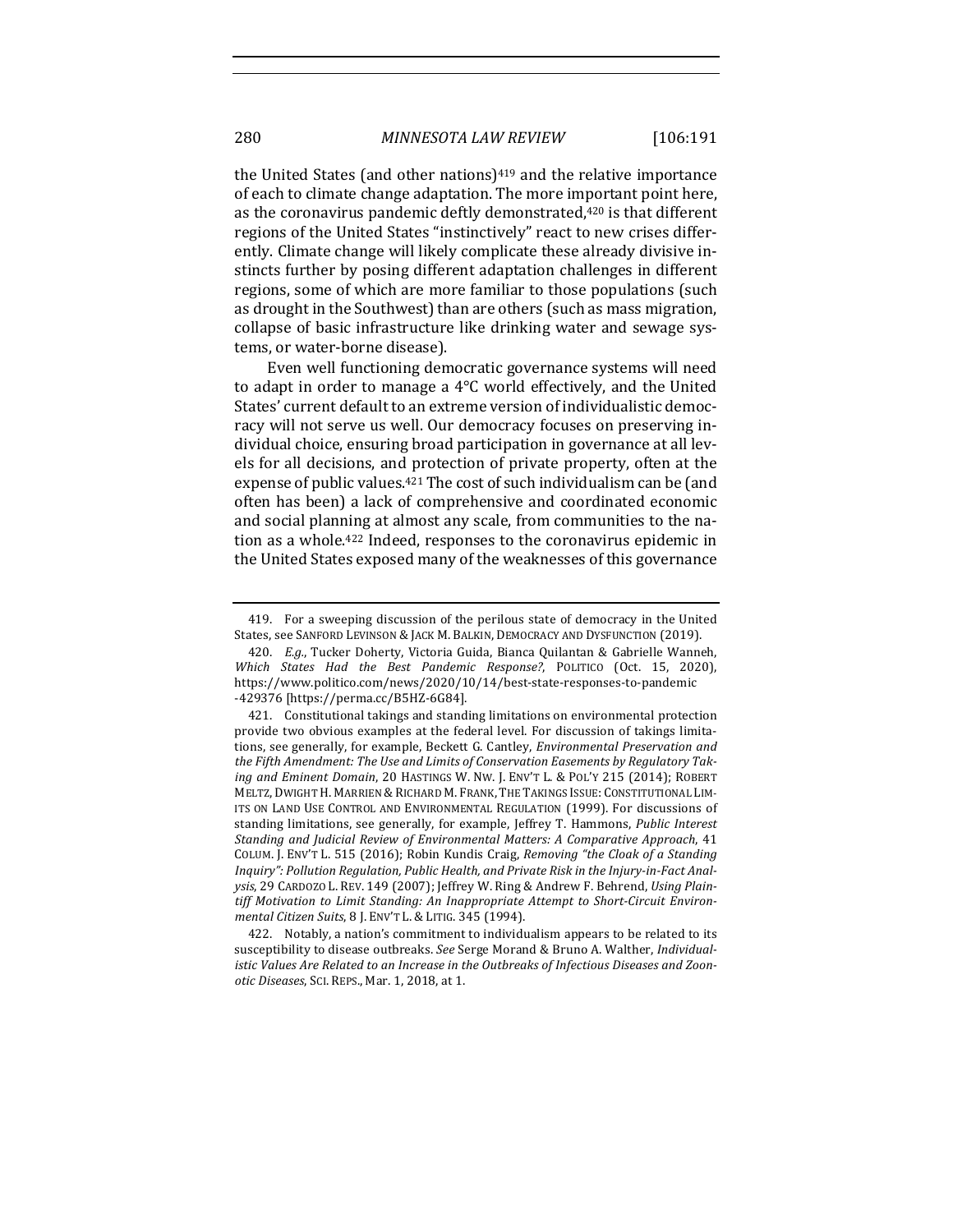orientation at a moment when a strong national response to the crisis was required.<sup>423</sup> Multiple governments and levels of government issued uncoordinated and occasionally contradictory responses, 424 leading to costly "loss from anarchy."<sup>425</sup> Individuals felt free to mistrust, deny, and distort the science and to ignore "shelter in place" orders and health-preserving best practices like wearing a face mask, leading to notable resurgences in infection rates in many states after the Memorial Day, July 4, Labor Day, Thanksgiving, Christmas, and New Year holidays.<sup>426</sup> Nationwide, there was a general disregard for public welfare, ranging from an inability or unwillingness to institute comprehensive COVID testing programs<sup>427</sup> to limited and only shortterm social support measures that increased the pressures to go back to work.<sup>428</sup>

Nothing in this experience, fueled by an increasingly politically sectarian nation,<sup>429</sup> bodes well for envisioning how an individualistic

426. *See, e.g.*, Dakin Andone, *Health Officials Brace for a Surge in US COVID-19 Cases After the Holidays, CNN* (Dec. 26, 2020), https://www.cnn.com/2020/12/26/health/ us-coronavirus-saturday/index.html [https://perma.cc/D8VE-EAND].

429. Eli J. Finkel, Christopher A. Bail, Mina Cikara, Peter H. Ditto, Shanto Iyengar, Samara Klar, Lilliana Mason, Mary C. Mcgrath, Brendan Nyhan, David G. Rand, Linda J. Skitka, Joshua A. Tucker, Jay J. Van Bavel, Cynthia S. Wang & James N. Druckman,

<sup>423.</sup> *See* George Packer, *We Are Living in a Failed State*, ATLANTIC (June 2020), https://www.theatlantic.com/magazine/archive/2020/06/underlying-conditions/ 610261 [https://perma.cc/G4H9-AKE7] ("With no national plan—no coherent instructions at all-families, schools, and offices were left to decide on their own whether to shut down and take shelter."); see also Rebecca L. Haffajee & Michelle M. Mello, Thinking Globally, Acting Locally-The U.S. Response to Covid-19, N. ENG. J. MED., May 28, 2020, at 1.

<sup>424.</sup> James Brown, *America's Coronavirus Response 'Completely Uncoordinated'*, U.S. STUDY CTR. (Apr. 2, 2020), https://www.ussc.edu.au/analysis/americas -coronavirus-response-completely-uncoordinated [https://perma.cc/M8R9-23DK].

<sup>425.</sup> David Holtz, Michael Zhao, Seth G. Benzell, Cathy Y. Cao, M. Amin Rahimian, Jeremy Yang, Jennifer Allen, Avinash Collis, Alex Moehring, Tara Sowrirajan, Dipayan Ghosh, Yunhao Zhang, Paramveer S. Dhillone, Christos Nicolaides, Dean Eckles & Sinan Aral, *Interdependence and the Cost of Uncoordinated Responses to COVID-19*, 117 PROC. NAT'L ACAD. SCI. 19837, 19837 (2020). ("These results suggest a substantial cost of uncoordinated government responses to COVID-19 when people, ideas, and media move across borders.").

<sup>427.</sup> *Id.* (describing missteps the CDC took in developing a testing protocol and equipment).

<sup>428.</sup> Andrew Stettner, Ellie Kaverman, Amanda Novello & Moshe Marvit, *Fighting* for the Right to a Safe Return to Work During the COVID-19 Pandemic, CENTURY FOUND. (July 29, 2020), https://tcf.org/content/report/fighting-right-safe-return-work -covid-19-pandemic [https://perma.cc/F5VE-LPY4] (describing decisions by some states to reopen economic activity).